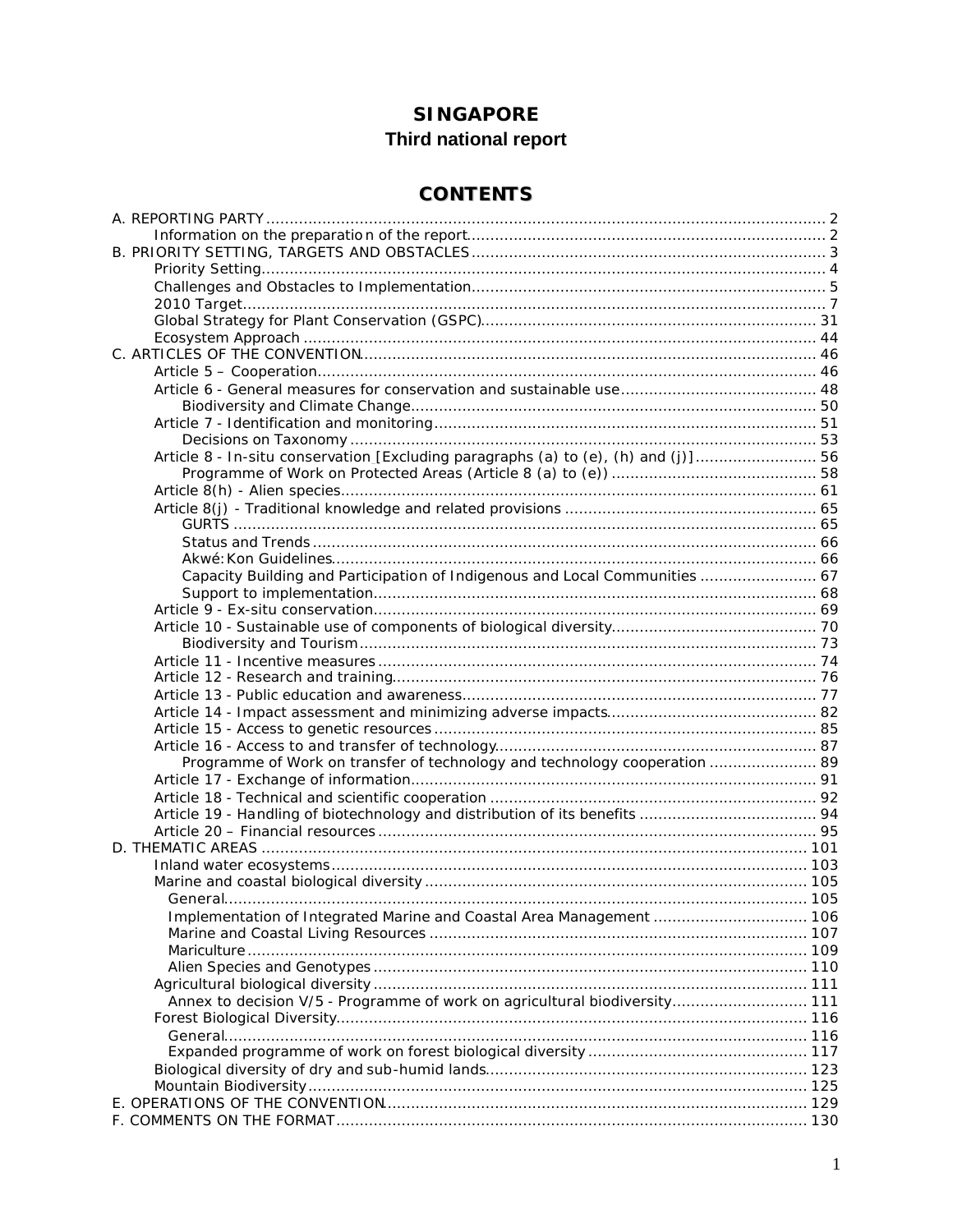# **A. REPORTING PARTY**

| <b>Contracting Party</b>                                           | REPUBLIC OF SINGAPORE                                                                            |  |  |  |  |  |
|--------------------------------------------------------------------|--------------------------------------------------------------------------------------------------|--|--|--|--|--|
|                                                                    | NATIONAL FOCAL POINT                                                                             |  |  |  |  |  |
| Full name of the institution                                       | NATIONAL PARKS BOARD                                                                             |  |  |  |  |  |
| Name and title of contact<br>officer                               | Dr LENA CHAN, DEPUTY DIRECTOR, BIODIVERSITY CENTRE                                               |  |  |  |  |  |
| Mailing address                                                    | NATIONAL PARKS BOARD,<br>SINGAPORE BOTANIC GARDENS,<br>1, CLUNY ROAD,<br><b>SINGAPORE 259569</b> |  |  |  |  |  |
| Telephone                                                          | +65 64719931                                                                                     |  |  |  |  |  |
| Fax                                                                | +65 64671912                                                                                     |  |  |  |  |  |
| E-mail                                                             | Lena_Chan@nparks.gov.sg                                                                          |  |  |  |  |  |
|                                                                    | <b>CONTACT OFFICER FOR NATIONAL REPORT (IF DIFFERENT FROM ABOVE)</b>                             |  |  |  |  |  |
| Full name of the institution                                       |                                                                                                  |  |  |  |  |  |
| Name and title of contact<br>officer                               |                                                                                                  |  |  |  |  |  |
| Mailing address                                                    |                                                                                                  |  |  |  |  |  |
| Telephone                                                          |                                                                                                  |  |  |  |  |  |
| Fax                                                                |                                                                                                  |  |  |  |  |  |
| E-mail                                                             |                                                                                                  |  |  |  |  |  |
|                                                                    | <b>SUBMISSION</b>                                                                                |  |  |  |  |  |
| Signature of officer responsible<br>for submitting national report | of W. M. Davison                                                                                 |  |  |  |  |  |
| Date of submission                                                 | 15 <sup>th</sup> September 2006                                                                  |  |  |  |  |  |

## **IInformatiion on the preparatiion of the report**

#### **Box I.**

Please provide information on the preparation of this report, including information on stakeholders involved and material used as a basis for the report.

Preliminary responses were prepared by the National Focal Point. Sections of the report were sent to relevant stakeholders Ministries and other agencies for them to revise and complete the responses. These were then collated and refined by the National Focal Point for submission.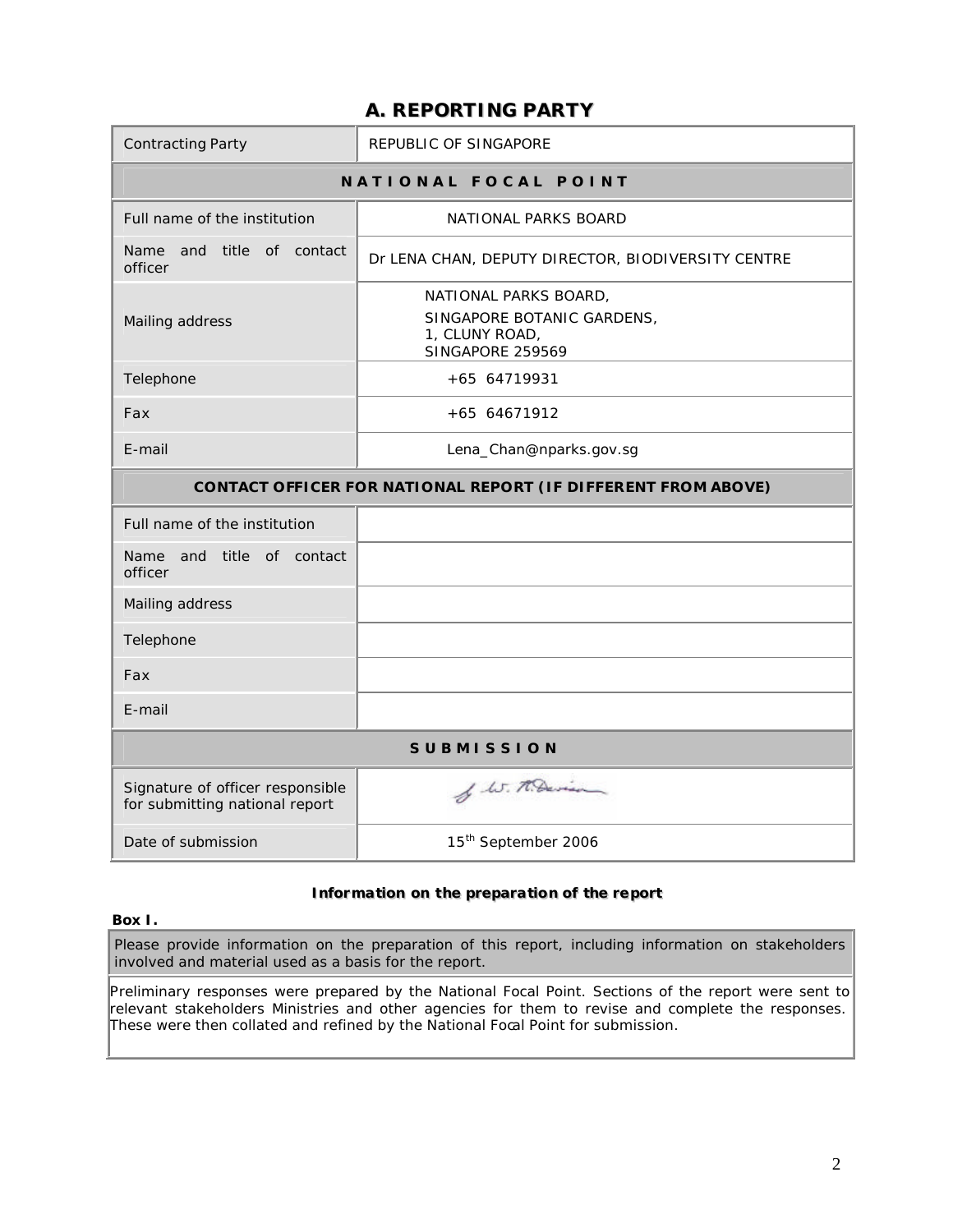# **B. PRIORITY SETTING, TARGETS AND OBSTACLES**

#### **Box II.**

Please provide an overview of the status and trends of various components of biological diversity in your country based on the information and data available.

**The legal basis for conservation has been improved and strengthened by amendments to the National Parks Board Act (2005) and the Parks and Trees Act (2005). Areas protected and conserved include two National Parks, four Nature Reserves (increased by two in 2002), and 22 administratively protected Nature Areas. Singapore signed the Kyoto Protocol in early 2006 and is now studying the implications of climate change for biological diversity and future trends in marine and terrestrial ecosystems (to 2100).** 

**Total species representation in Singapore has become better known. 2282 native plant species have been recorded for Singapore, of which 25.6% are thought to have become locally extinct since 1819 (Tan 1995). These numbers, however, are continually being revised, as there are frequent discoveries and rediscoveries. The palm** *Orania silvicola* **(presumed locally extinct) was rediscovered in 2006, and the tree** *Dipterocarpus tempehes* **was discovered wild in 2005. Approximately 6.7% of native plants are considered endangered, and approximately 17.7% vulnerable (Tan 1995).**

**In situ conservation efforts have been strengthened by capacity building in the Singapore Botanic Gardens, amongst the staff of the Nature Reserves, and by a Plant Conservation Strategy, Bird Conservation Strategy and (under development) a Butterfly Conservation Strategy. Tracking and monitoring have been strengthened by nationwide Natural Area Surveys. Reforestation efforts continue to improve the condition of the forest, by planting with native tree species and removal of alien invasives.**

**Ex situ conservation has been improved by the efforts of the Singapore Botanic Gardens, work by the National University of Singapore on enrichment planting, by the National Technological University on tissue culture, and by the establishment of three new gardens known as Gardens By The Bay. This adds significantly to green space. Parks Connectors act as ecological corridors through the city, along waterways and between parks and reserves; the network is being extended by some 200km by the year 2015. Singapore strongly promotes the 'City in the Garden' concept, with an important role for urban conservation in improving the human environment to work, live and play. Efforts are complemented by the system of roadside planting and parkland that set aside space for in situ and ex situ conservation of flora and fauna.**

**Inland water ecosystems consist of reservoirs, streams and rivers, and freshwater swamp forest. These are maintained with little evidence of biodiversity degradation, but studies are under way to monitor and counteract the presence of alien species. The 'Active. Beautiful and Clean (ABC)' Waterways programme is led by the Public Utilities Board (PUB), and implemented jointly by PUB, National Parks Board, Urban Redevelopment Authority and other agencies; this enhances greenery along waterways, provides habitat for nature and improves native biological diversity.**

**Surveys have revealed remarkable survival of marine and coastal biodiversity, with discoveries of previously unreported seagrass beds, and new records of a number of molluscs and polychaetes.**

**Forest biological diversity is maintained predominantly within the Nature Reserves. Monitoring and population studies have been conducted in collaboration with the Centre for Tropical Forest Science, showing satisfactory resilience of timber volumes and species diversity. Population studies of mammals such as pangolins, flying lemurs, porcupines, leopard cats and slow loris show continuing survival, and discoveries in new areas.**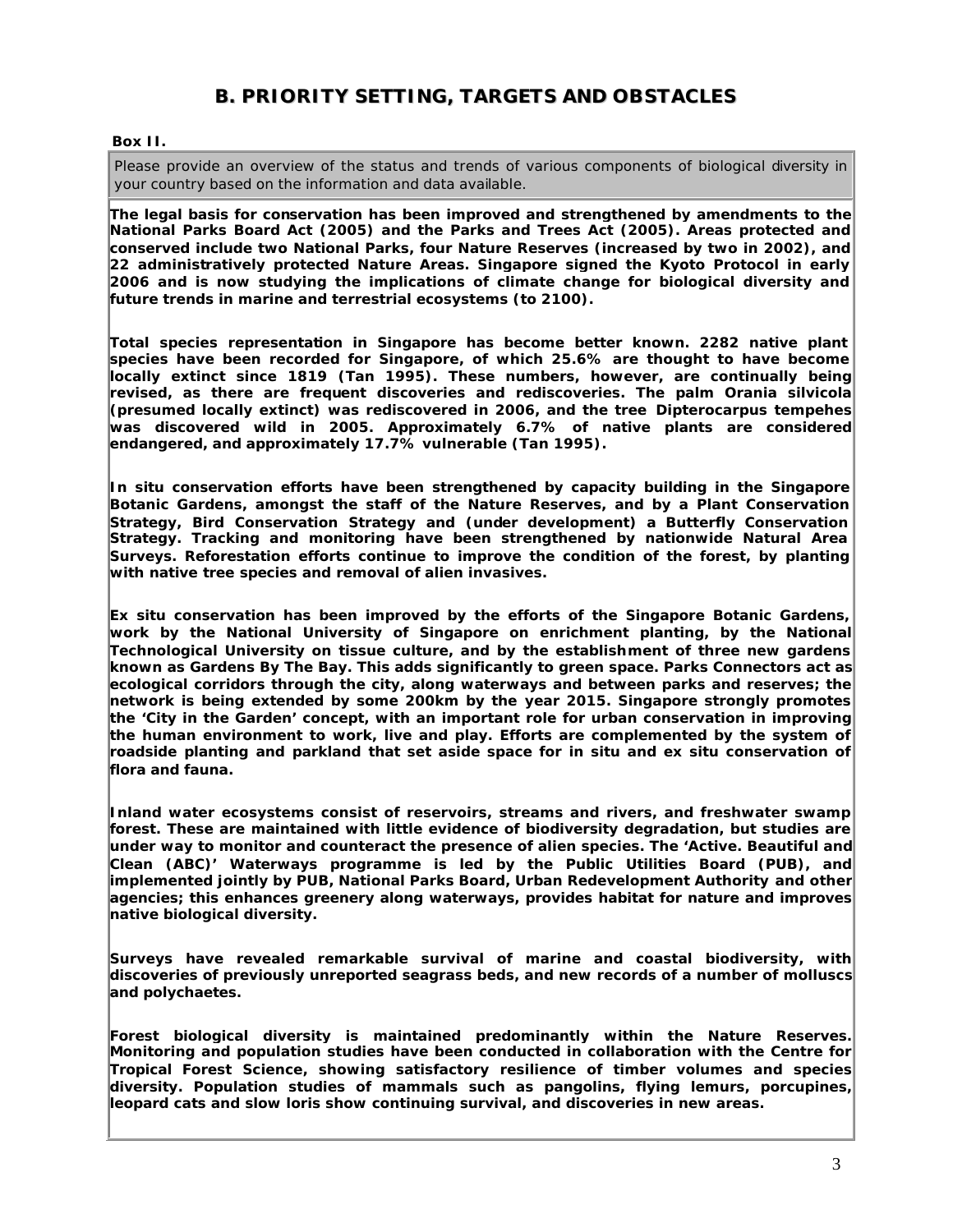## **Priority Setting**

**1..** Please indicate, by marking an "**X**" in the appropriate column below, the level of priority your country accords to the implementation of various articles, provisions and relevant programmes of the work of the Convention.

|           | Article/Provision/Programme of Work                                        |      | <b>Level of Priority</b> |      |
|-----------|----------------------------------------------------------------------------|------|--------------------------|------|
|           |                                                                            | High | <b>Medium</b>            | Low  |
|           | a) Article 5 - Cooperation                                                 | X.   |                          |      |
| b)        | Article 6 - General measures for conservation and sustainable<br>use       | X    |                          |      |
| c)        | Article 7 - Identification and monitoring                                  | X    |                          |      |
| d)        | Article 8 - In-situ conservation                                           | X    |                          |      |
| e)        | Article 8(h) - Alien species                                               |      | X                        |      |
| f)        | Article 8(j) - Traditional knowledge and related provisions - N.A.         | N.A. | N.A.                     | N.A. |
| g)        | Article $9$ – Ex-situ conservation                                         |      | X                        |      |
| h)        | Article 10 - Sustainable use of components of biological diversity         |      | X                        |      |
| i)        | Article 11 - Incentive measures                                            |      |                          | X    |
| j)        | Article 12 - Research and training                                         |      | X                        |      |
| k)        | Article 13 - Public education and awareness                                | X    |                          |      |
| $\vert$ ) | Article 14 - Impact assessment and minimizing adverse impacts              |      | $\mathsf{x}$             |      |
|           | m) Article 15 - Access to genetic resources                                |      | X                        |      |
| n)        | Article 16 - Access to and transfer of technology                          |      | X                        |      |
| O)        | Article 17 - Exchange of information                                       |      | X                        |      |
| p)        | Article 18 - Scientific and technical cooperation                          |      | X                        |      |
| q)        | Article 19 - Handling of biotechnology and distribution of its<br>benefits |      | X                        |      |
| r)        | Article 20 - Financial resources                                           |      |                          | X    |
| S)        | Article 21 - Financial mechanism                                           |      |                          | X    |
| t)        | Agricultural biodiversity                                                  |      |                          | X    |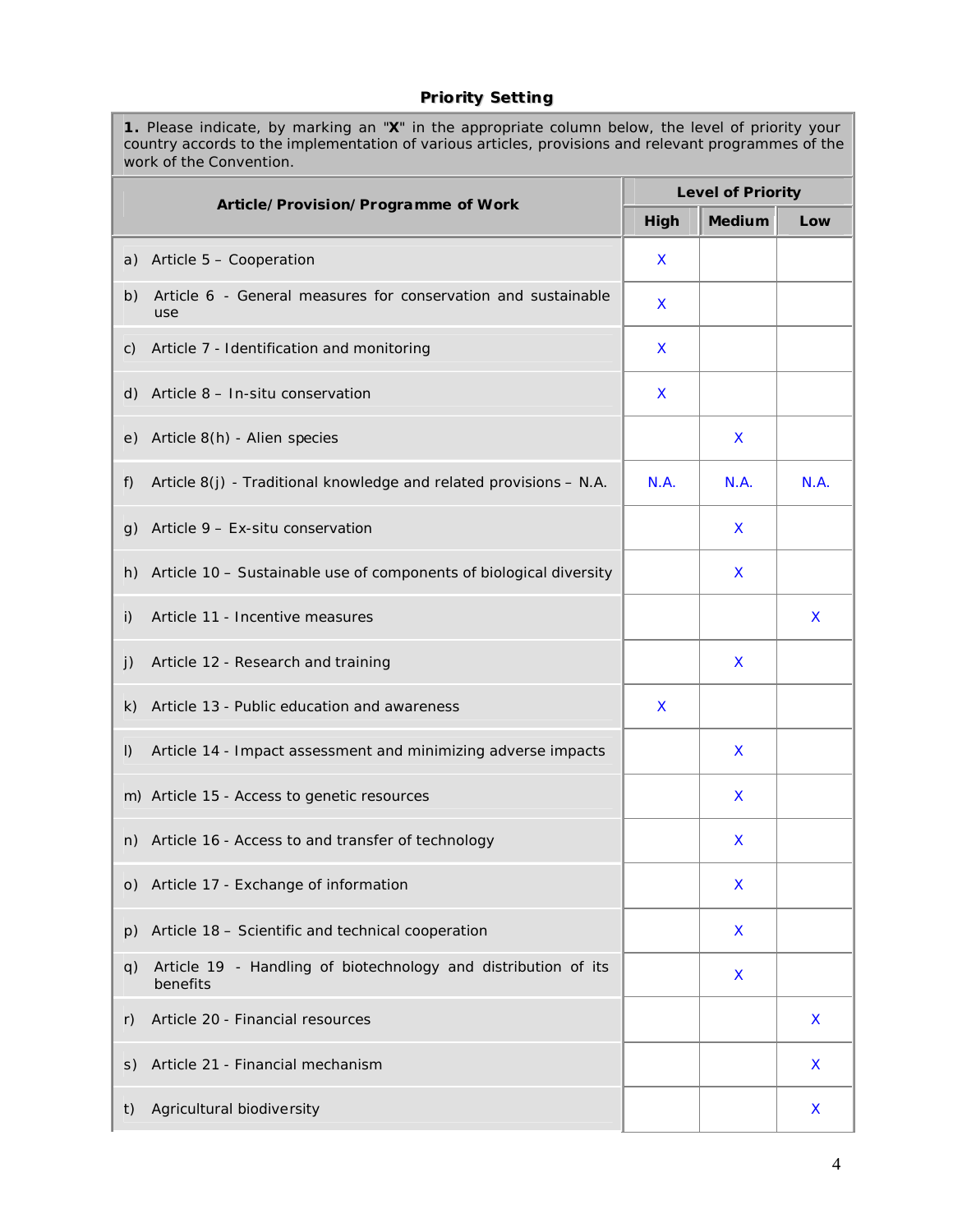| u) Forest biodiversity                              |      | X    |     |
|-----------------------------------------------------|------|------|-----|
| Inland water biodiversity<br>V)                     |      | X    |     |
| w) Marine and coastal biodiversity                  |      | X    |     |
| Dryland and subhumid land biodiversity - N.A.<br>X) | N.A. | N.A. | N.A |
| Mountain biodiversity — N.A.<br>V)                  | N.A. | N.A. | N.A |

#### **Challenges and Obstacles to Implementation**

**2.** Please use the scale indicated below to reflect the level of challenges faced by your country in implementing the provisions of the Articles of the Convention (5, 6,7, 8, 8h, 8j, 9, 10, 11,12, 13, 14, 15,16, 17, 18, 19 and 20)

3 = High Challenge 1 = Low Challenge

 $2 =$  Medium Challenge  $0 =$  Challenge has been successfully overcome

N/A = Not applicable

| <b>Challenges</b>                                                                                    |                      |                |                |                |                |                      |                      |                      | <b>Articles</b>      |                      |                      |                      |                      |                |                |                      |                |                      |
|------------------------------------------------------------------------------------------------------|----------------------|----------------|----------------|----------------|----------------|----------------------|----------------------|----------------------|----------------------|----------------------|----------------------|----------------------|----------------------|----------------|----------------|----------------------|----------------|----------------------|
|                                                                                                      | 5                    | $\mathbf{6}$   | $\overline{7}$ | 8              | 8h             | 8j                   | 9                    | 10                   | 11                   | 12                   | 13                   | 14                   | 15                   | 16             | 17             | 18                   | 19             | 20                   |
| a) Lack of<br>political will<br>and support                                                          | $\mathbf 0$          | $\Omega$       | $\Omega$       | $\Omega$       | $\Omega$       | N/<br>$\overline{A}$ | $\Omega$             | $\Omega$             | $\mathbf 0$          | $\overline{0}$       | $\mathbf 0$          | $\mathbf 0$          | $\mathbf 0$          | $\mathbf 0$    | $\Omega$       | $\Omega$             | $\Omega$       | $\mathbf 0$          |
| b) Limited<br>public<br>participation<br>and<br>stakeholder<br>involvement                           | $\mathbf{1}$         | $\overline{2}$ | $\mathbf{1}$   | $\overline{2}$ | $\overline{2}$ | N/<br>$\overline{A}$ | $\overline{0}$       | 1                    | $\mathbf{1}$         | $\mathbf 0$          | 1                    | $\overline{2}$       | $\overline{2}$       | 1              | $\overline{2}$ | $\mathbf{1}$         | $\mathbf{1}$   | $\mathbf 0$          |
| c) Lack of<br>mainstreaming<br>and<br>integration of<br>biodiversity<br>issues into<br>other sectors | $\overline{2}$       | 1              | $\mathbf{1}$   | $\overline{2}$ | $\overline{2}$ | N/<br>$\overline{A}$ | $\mathbf{1}$         | $\overline{2}$       | $\overline{2}$       | $\mathbf{1}$         | $\overline{2}$       | $\overline{2}$       | $\overline{2}$       | $\overline{2}$ | $\overline{2}$ | $\overline{2}$       | $\overline{2}$ | $\overline{2}$       |
| d) Lack of<br>precautionary<br>and proactive<br>measures                                             | $\Omega$             | $\mathbf{1}$   | $\overline{2}$ | $\mathbf{1}$   | $\overline{2}$ | N/<br>A              | $\mathbf{1}$         | N/<br>$\overline{A}$ | $\overline{2}$       | $\mathbf 0$          | $\Omega$             | $\mathbf{1}$         | $\mathbf{1}$         | $\overline{0}$ | $\overline{0}$ | $\Omega$             | $\overline{0}$ | $\mathbf 0$          |
| e) Inadequate<br>capacity to<br>act, caused by<br>institutional<br>weakness                          | 1                    | $\mathbf 0$    | $\Omega$       | 8              | $\mathbf{1}$   | N/<br>$\overline{A}$ | N/<br>$\overline{A}$ | N/<br>$\overline{A}$ | N/<br>$\overline{A}$ | $\overline{0}$       | $\overline{0}$       | $\overline{0}$       | $\mathbf{1}$         | $\overline{0}$ | $\overline{0}$ | $\mathbf 0$          | $\Omega$       | $\mathbf 0$          |
| f) Lack of<br>transfer of<br>technology<br>and expertise                                             | 1                    | $\Omega$       | $\mathbf{1}$   | $\mathbf{1}$   | $\mathbf{1}$   | N/<br>A              | $\Omega$             | N/<br>A              | $\overline{2}$       | $\mathbf 0$          | $\Omega$             | $\Omega$             | $\mathbf{1}$         | $\overline{0}$ | $\Omega$       | $\Omega$             | $\Omega$       | $\mathbf 0$          |
| g) Loss of                                                                                           | N/<br>$\overline{A}$ | N/<br>A        | N/<br>A        | N/<br>A        | N/<br>A        | N/<br>$\overline{A}$ | N/<br>$\overline{A}$ | N/<br>$\overline{A}$ | N/<br>$\overline{A}$ | N/<br>$\overline{A}$ | N/<br>$\overline{A}$ | N/<br>$\overline{A}$ | N/<br>$\overline{A}$ | N/<br>A        | N/<br>A        | N/<br>$\overline{A}$ | N/<br>A        | N/<br>$\overline{A}$ |

5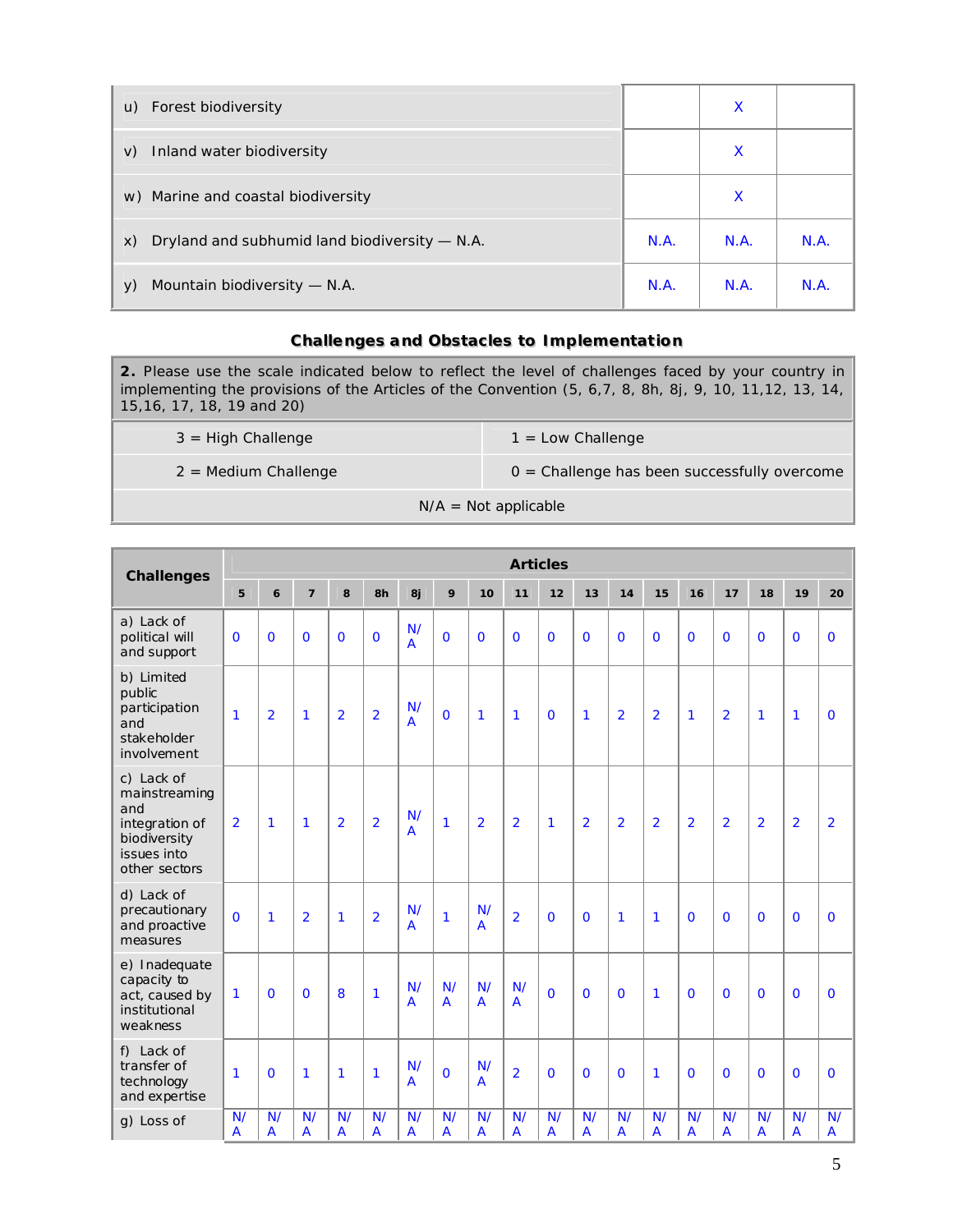| traditional<br>knowledge                                                                                                                          |                |              |                |                |                |                               |              |                |                |                |                |                |                |              |                      |                |              |              |
|---------------------------------------------------------------------------------------------------------------------------------------------------|----------------|--------------|----------------|----------------|----------------|-------------------------------|--------------|----------------|----------------|----------------|----------------|----------------|----------------|--------------|----------------------|----------------|--------------|--------------|
| h) Lack of<br>adequate<br>scientific<br>research<br>capacities to<br>support all the<br>objectives                                                | 1              | 1            | $\mathbf{1}$   | $\mathbf{1}$   | $\mathbf{1}$   | N/<br>A                       | $\mathbf{1}$ | 1              | $\mathbf{1}$   | 1              | $\mathbf{1}$   | $\mathbf{1}$   | $\mathbf{1}$   | $\mathbf{1}$ | 1                    | 1              | 1            | 1            |
| i) Lack of<br>accessible<br>knowledge and<br>information                                                                                          | 1              | 1            | $\mathbf{1}$   | $\mathbf{1}$   | $\mathbf{1}$   | N/<br>A                       | $\mathbf{1}$ | $\mathbf{1}$   | $\mathbf{1}$   | $\mathbf{1}$   | $\mathbf{1}$   | $\mathbf{1}$   | $\mathbf{1}$   | $\mathbf{1}$ | $\mathbf{1}$         | 1              | 1            | 1            |
| j) Lack of<br>public<br>education and<br>awareness at<br>all levels                                                                               | 1              | $\mathbf{1}$ | $\mathbf{1}$   | $\mathbf{1}$   | $\mathbf{1}$   | N/<br>$\overline{A}$          | $\mathbf{1}$ | 1              | $\mathbf{1}$   | 1              | $\mathbf{1}$   | $\mathbf{1}$   | $\mathbf{1}$   | 1            | 1                    | 1              | 1            | 1            |
| k) Existing<br>scientific and<br>traditional<br>knowledge not<br>fully utilized                                                                   | 1              | $\mathbf{1}$ | $\mathbf{1}$   | $\mathbf{1}$   | $\mathbf{1}$   | N/<br>A                       | $\mathbf{1}$ | 1              | 1              | 1              | $\mathbf{1}$   | 1              | $\mathbf{1}$   | 1            | 1                    | $\mathbf{1}$   | 1            | 1            |
| I) Loss of<br>biodiversity<br>and the<br>corresponding<br>goods and<br>services it<br>provides not<br>properly<br>understood<br>and<br>documented | $\mathbf 0$    | $\mathbf{1}$ | $\overline{2}$ | $\overline{2}$ | $\overline{2}$ | N/<br>A                       | N/<br>A      | $\mathbf{1}$   | $\mathbf{1}$   | 1              | $\mathbf{1}$   | $\mathbf{1}$   | $\overline{2}$ | $\mathbf{1}$ | $\overline{2}$       | 1              | 1            | $\mathbf 0$  |
| m) Lack of<br>financial,<br>human,<br>technical<br>resources                                                                                      | 1              | $\mathbf{1}$ | $\mathbf{1}$   | $\mathbf{1}$   | $\mathbf{1}$   | N/<br>A                       | $\mathbf{1}$ | $\mathbf{1}$   | $\mathbf{1}$   | 1              | $\mathbf{1}$   | $\mathbf{1}$   | $\mathbf{1}$   | 1            | 1                    | 1              | 1            | 1            |
| n) Lack of<br>economic<br>incentive<br>measures                                                                                                   | 1 <sup>1</sup> | $\mathbf{1}$ | $\mathbf{1}$   | $\overline{1}$ | $\mathbf{1}$   | N/<br>A                       | $\mathbf{1}$ | $\overline{1}$ | $\overline{2}$ | $\overline{0}$ | $\overline{O}$ | $\overline{2}$ | $\overline{2}$ | $\mathbf{1}$ | N/<br>$\overline{A}$ | $\overline{O}$ | $\mathbf{O}$ | $\mathbf 0$  |
| o) Lack of<br>benefit-sharing                                                                                                                     | 1              | $\mathbf{1}$ | $\mathbf{1}$   | $\mathbf{1}$   | $\mathbf{1}$   | N/<br>A                       | $\mathbf{1}$ | 1              | $\mathbf{1}$   | $\mathbf{1}$   | $\mathbf{1}$   | $\mathbf{1}$   | $\mathbf{1}$   | $\mathbf{1}$ | $\mathbf{1}$         | $\mathbf{1}$   | $\mathbf{1}$ | $\mathbf{1}$ |
| p) Lack of<br>synergies at<br>national and<br>international<br>levels                                                                             | 1              | $\mathbf{1}$ | $\mathbf{1}$   | $\mathbf{1}$   | $\overline{2}$ | N/<br>$\overline{\mathsf{A}}$ | $\mathbf{1}$ | N/<br>A        | $\mathbf{1}$   | $\mathbf 0$    | $\mathbf 0$    | $\mathbf{1}$   | $\mathbf{1}$   | $\mathbf 0$  | $\mathbf{1}$         | $\mathbf 0$    | $\mathbf{O}$ | $\mathbf 0$  |
| q) Lack of<br>horizontal<br>cooperation<br>among<br>stakeholders                                                                                  | $\mathbf 0$    | $\mathbf 0$  | $\mathbf 0$    | $\mathbf{O}$   | $\mathbf 0$    | N/<br>$\overline{\mathsf{A}}$ | $\mathbf 0$  | $\mathbf 0$    | $\mathbf 0$    | $\mathbf 0$    | $\mathbf 0$    | $\mathbf{O}$   | $\mathbf 0$    | $\mathbf 0$  | $\mathbf 0$          | $\mathbf 0$    | $\mathbf 0$  | $\mathbf 0$  |
| r) Lack of<br>effective<br>partnerships                                                                                                           | 1              | $\mathbf{1}$ | 1              | $\mathbf{1}$   | $\mathbf{1}$   | N/<br>A                       | $\mathbf{1}$ | 1              | $\mathbf{1}$   | 1              | $\mathbf{1}$   | $\mathbf{1}$   | $\mathbf{1}$   | $\mathbf{1}$ | $\mathbf{1}$         | $\mathbf{1}$   | $\mathbf{1}$ | $\mathbf{1}$ |
| s) Lack of<br>engagement of<br>scientific                                                                                                         | 1              | $\mathbf{1}$ | 1              | 1              | $\mathbf{1}$   | N/<br>A                       | 1            | 1              | 1              | 1              | 1              | 1              | 1              | $\mathbf{1}$ | 1                    | $\mathbf{1}$   | 1            | $\mathbf{1}$ |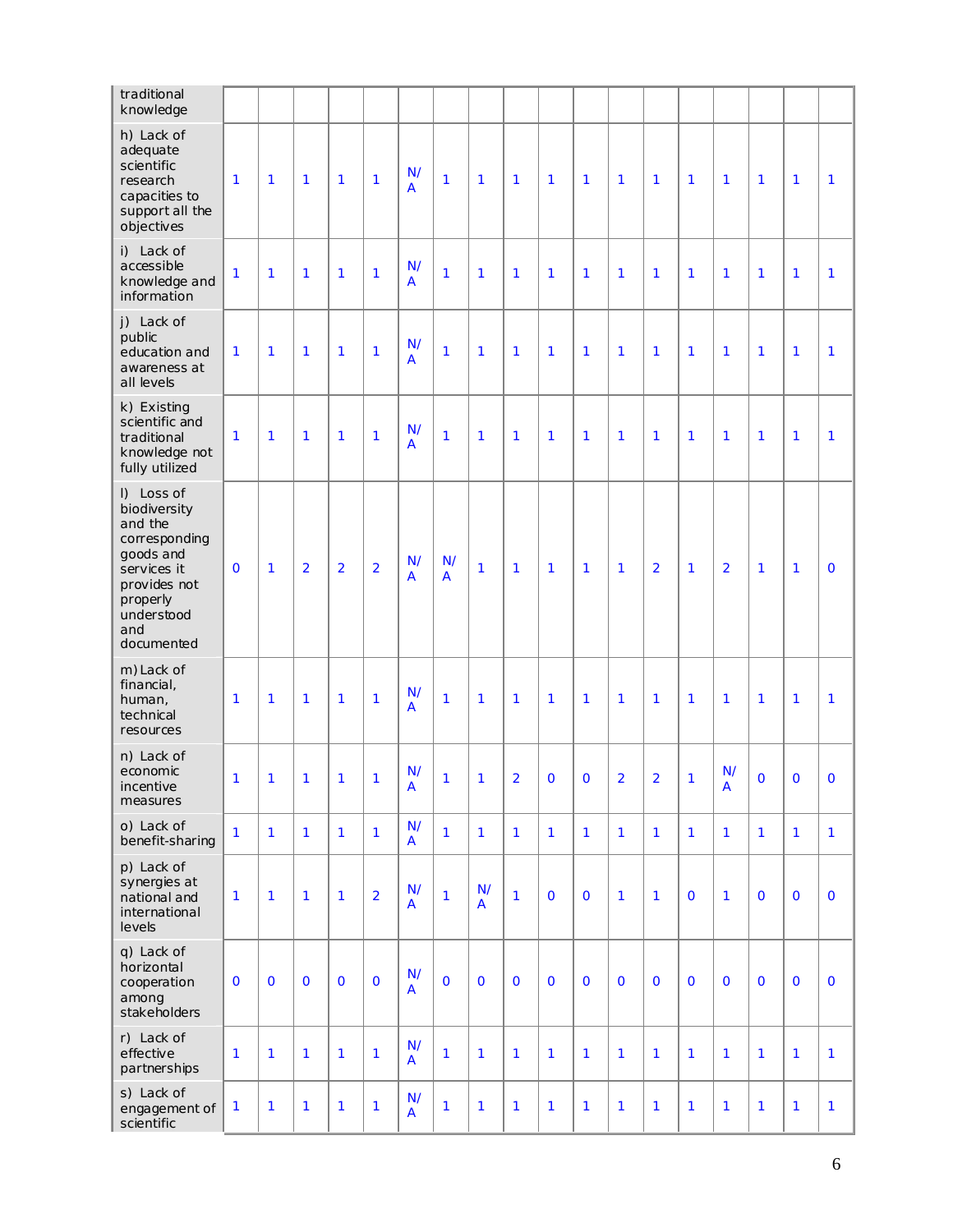| community                                                                                        |                      |                      |                      |                      |                      |                      |                      |                      |                      |                      |                      |                      |                      |                      |                      |                      |                      |                      |
|--------------------------------------------------------------------------------------------------|----------------------|----------------------|----------------------|----------------------|----------------------|----------------------|----------------------|----------------------|----------------------|----------------------|----------------------|----------------------|----------------------|----------------------|----------------------|----------------------|----------------------|----------------------|
| t) Lack of<br>appropriate<br>policies and<br>laws                                                | $\Omega$             | $\mathbf{1}$         | N/<br>$\overline{A}$ | $\overline{2}$       | $\overline{2}$       | N/<br>$\overline{A}$ | 1                    | 1                    | $\overline{2}$       | $\overline{0}$       | $\Omega$             | $\mathbf{1}$         | $\overline{2}$       | $\Omega$             | $\Omega$             | $\Omega$             | $\Omega$             | $\Omega$             |
| u) Poverty                                                                                       | $\Omega$             | $\Omega$             | $\Omega$             | $\Omega$             | $\Omega$             | N/<br>$\overline{A}$ | $\Omega$             | $\Omega$             | $\Omega$             | $\overline{O}$       | $\Omega$             | $\Omega$             | $\Omega$             | $\Omega$             | $\Omega$             | $\Omega$             | $\Omega$             | $\Omega$             |
| v) Population<br>pressure                                                                        | N/<br>$\overline{A}$ | $\mathbf{1}$         | N/<br>$\overline{A}$ | $\overline{2}$       | N/<br>$\overline{A}$ | N/<br>$\overline{A}$ | N/<br>$\overline{A}$ | 1                    | N/<br>$\overline{A}$ | $\mathbf 0$          | N/<br>$\overline{A}$ | $\mathbf{1}$         | N/<br>A              | N/<br>$\overline{A}$ | N/<br>$\overline{A}$ | N/<br>$\overline{A}$ | N/<br>A              | N/<br>$\overline{A}$ |
| w) Unsustaina<br>ble<br>consumption<br>and production<br>patterns                                | N/<br>$\overline{A}$ | $\mathbf{1}$         | N/<br>$\overline{A}$ | $\mathbf{1}$         | N/<br>$\overline{A}$ | N/<br>$\overline{A}$ | N/<br>$\overline{A}$ | N/<br>$\overline{A}$ | $\mathbf{1}$         | $\overline{0}$       | N/<br>A              | N/<br>$\overline{A}$ | N/<br>$\overline{A}$ | N/<br>$\overline{A}$ | N/<br>$\overline{A}$ | N/<br>$\overline{A}$ | N/<br>A              | N/<br>$\overline{A}$ |
| x) Lack of<br>capacities for<br>local<br>communities                                             | N/<br>$\overline{A}$ | N/<br>$\overline{A}$ | N/<br>$\overline{A}$ | N/<br>$\overline{A}$ | N/<br>$\overline{A}$ | N/<br>$\overline{A}$ | N/<br>$\overline{A}$ | N/<br>$\overline{A}$ | N/<br>A              | N/<br>$\overline{A}$ | N/<br>$\overline{A}$ | N/<br>$\overline{A}$ | N/<br>A              | N/<br>$\overline{A}$ | N/<br>$\overline{A}$ | N/<br>A              | N/<br>A              | N/<br>$\overline{A}$ |
| y) Lack of<br>knowledge and<br>practice of<br>ecosystem-<br>based<br>approaches to<br>management | N/<br>$\overline{A}$ | $\mathbf 0$          | $\overline{0}$       | $\mathbf 0$          | 1                    | N/<br>$\overline{A}$ | N/<br>$\overline{A}$ | N/<br>$\overline{A}$ | N/<br>$\overline{A}$ | $\overline{0}$       | $\mathbf 0$          | $\mathbf{1}$         | $\mathbf 0$          | N/<br>$\overline{A}$ | N/<br>$\overline{A}$ | N/<br>$\overline{A}$ | N/<br>A              | N/<br>$\overline{A}$ |
| z) Weak law<br>enforcement<br>capacity                                                           | $\Omega$             | $\Omega$             | $\Omega$             | $\Omega$             | $\Omega$             | N/<br>$\overline{A}$ | $\Omega$             | $\Omega$             | $\Omega$             | $\overline{0}$       | $\Omega$             | $\Omega$             | $\Omega$             | $\Omega$             | $\Omega$             | $\Omega$             | $\Omega$             | $\Omega$             |
| Natural<br>aa)<br>disasters and<br>environmental<br>change                                       | N/<br>$\overline{A}$ | N/<br>$\overline{A}$ | N/<br>$\overline{A}$ | 1                    | N/<br>$\overline{A}$ | N/<br>$\overline{A}$ | N/<br>$\overline{A}$ | N/<br>$\overline{A}$ | N/<br>$\overline{A}$ | N/<br>A              | N/<br>$\overline{A}$ | N/<br>$\overline{A}$ | N/<br>$\overline{A}$ | N/<br>$\overline{A}$ | N/<br>$\overline{A}$ | N/<br>$\overline{A}$ | N/<br>$\overline{A}$ | N/<br>$\overline{A}$ |
| bb) Others<br>(please<br>specify)                                                                | N/<br>$\overline{A}$ | N/<br>$\overline{A}$ | N/<br>$\overline{A}$ | N/<br>$\overline{A}$ | N/<br>$\overline{A}$ | N/<br>$\overline{A}$ | N/<br>$\overline{A}$ | N/<br>A              | N/<br>A              | N/<br>$\overline{A}$ | N/<br>$\overline{A}$ | N/<br>$\overline{A}$ | N/<br>$\overline{A}$ | N/<br>$\overline{A}$ | N/<br>$\overline{A}$ | N/<br>$\overline{A}$ | N/<br>A              | N/<br>A              |

#### **2010 Target**

**The Conference of the Parties, in decision VII/30, annex II, decided to establish a provisional framework for goals and targets in order to clarify the 2010 global target adopted by decision VI/26, help assess the progress towards the target, and promote coherence among the programmes of work of the Convention. Parties and Governments are invited to develop their own targets with this flexible framework. Please provide relevant information by responding to the questions and requests contained in the following tables.**

### **Box III.**

| Goal 1                                                                                                      | Promote the conservation of the biological diversity of ecosystems,                     |  |  |  |  |  |  |  |  |  |
|-------------------------------------------------------------------------------------------------------------|-----------------------------------------------------------------------------------------|--|--|--|--|--|--|--|--|--|
| Target 1.1                                                                                                  | At least ten percent of each of the world's ecological regions<br>effectively conserved |  |  |  |  |  |  |  |  |  |
| National target: Has a national target been established corresponding to the global target above?<br>$\Box$ |                                                                                         |  |  |  |  |  |  |  |  |  |
| a) No                                                                                                       |                                                                                         |  |  |  |  |  |  |  |  |  |
| b) Yes, the same as the global target                                                                       |                                                                                         |  |  |  |  |  |  |  |  |  |
| C)                                                                                                          | Yes, one or more specific national targets have been established                        |  |  |  |  |  |  |  |  |  |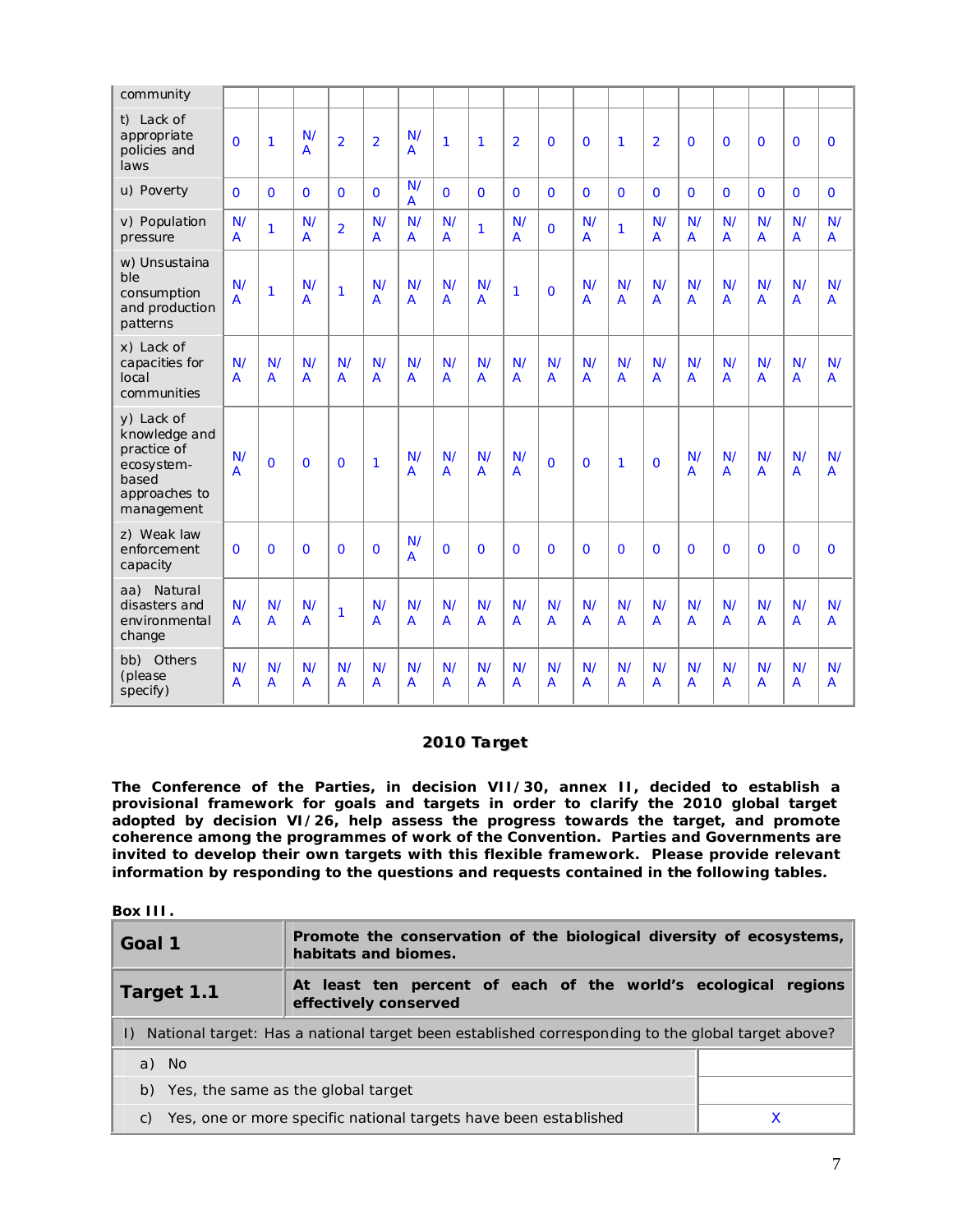Please provide details below.

#### A ratio of 8 hectares of parkland per 10,000 capita population has been adopted

II) National targets for specific programmes of work: If such national target(s) ha(s)(ve) been established, please indicate here, and give further details in the box(es).

| Programme of work                     | $Yes \vert$ | <b>No</b> | <b>Details</b> |
|---------------------------------------|-------------|-----------|----------------|
| a) Agricultural                       |             |           | N/A            |
| Inland water<br>b)                    |             | X         |                |
| Marine and coastal<br>$\mathcal{C}$ ) |             | X         |                |
| d) Dry and subhumid land              |             |           | N/A            |
| e) Forest                             |             | X         |                |
| f)<br>Mountain                        |             |           | N/A            |

III) Has the global or national target been incorporated into relevant plans, programmes and strategies?

a) No

b) Yes, into national biodiversity strategy and action plan

c) Yes, into sectoral strategies, plans and programmes  $X$ 

Please provide details below.

The following major planning documents are available:

URA Master Plan 2003

Singapore Green Plan 2012

Singapore Green Plan 1992

IV) Please provide information on current status and trends in relation to this target.

22 Nature Areas have been designated under the Singapore Green Plan. The National Parks Board works with the Urban Redevelopment Authority and other agencies on safeguarding natural habitats and their constituent biodiversity (flora and fauna) throughout Singapore, as well as in the 22 designated Nature Areas, 4 Nature Reserves and 2 National Parks.

V) Please provide information on indicators used in relation to this target.

Maintenance of 8 habitat types in 22 Nature Areas are monitored.

VI) Please provide information on challenges in implementation of this target.

Taking into account numerous demands of the different sectors on land constraints in a small island city state is a challenge.

VII) Please provide any other relevant information.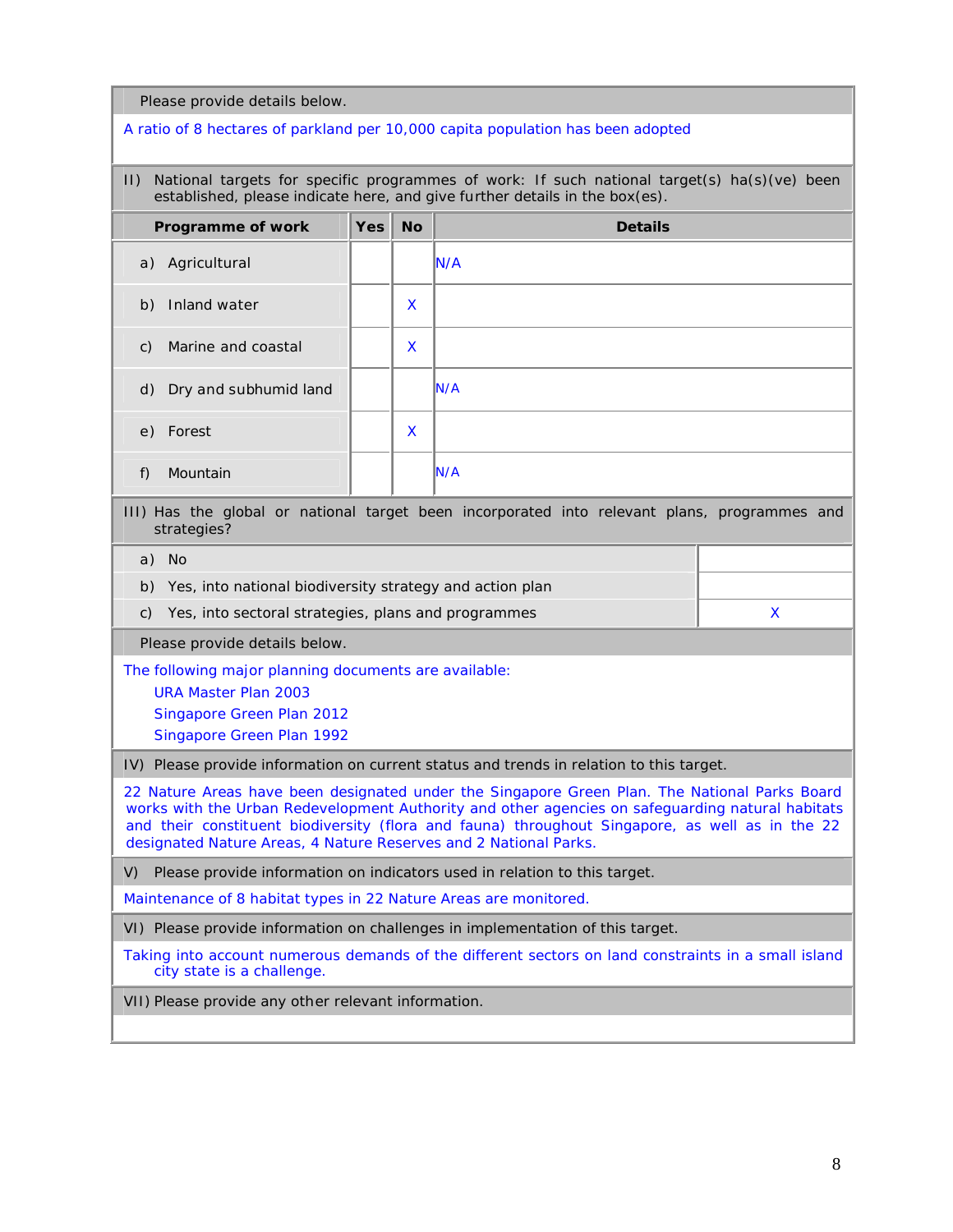## **Box IV.**

|                                                                        | Target 1.2                                                                                                                                                                 |            |           | Areas of particular importance to biodiversity protected                                                                                                                                             |   |  |  |  |  |  |  |
|------------------------------------------------------------------------|----------------------------------------------------------------------------------------------------------------------------------------------------------------------------|------------|-----------|------------------------------------------------------------------------------------------------------------------------------------------------------------------------------------------------------|---|--|--|--|--|--|--|
| $\mathsf{I}$                                                           |                                                                                                                                                                            |            |           | National target: Has a national target been established corresponding to the global target above?                                                                                                    |   |  |  |  |  |  |  |
|                                                                        | a) No                                                                                                                                                                      |            |           |                                                                                                                                                                                                      |   |  |  |  |  |  |  |
| b)                                                                     | Yes, the same as the global target                                                                                                                                         |            |           |                                                                                                                                                                                                      |   |  |  |  |  |  |  |
| C)                                                                     | Yes, one or more specific national targets have been established<br>X                                                                                                      |            |           |                                                                                                                                                                                                      |   |  |  |  |  |  |  |
|                                                                        | Please provide details below.                                                                                                                                              |            |           |                                                                                                                                                                                                      |   |  |  |  |  |  |  |
| As for Target 1.1.<br>National Parks and Nature Reserves are included. |                                                                                                                                                                            |            |           |                                                                                                                                                                                                      |   |  |  |  |  |  |  |
| $  \cdot  $                                                            | National targets for specific programmes of work: If such national target(s) ha(s)(ve) been<br>established, please indicate here, and give further details in the box(es). |            |           |                                                                                                                                                                                                      |   |  |  |  |  |  |  |
|                                                                        | Programme of work                                                                                                                                                          | <b>Yes</b> | <b>No</b> | <b>Details</b>                                                                                                                                                                                       |   |  |  |  |  |  |  |
| a)                                                                     | Agricultural                                                                                                                                                               |            |           | N.A.                                                                                                                                                                                                 |   |  |  |  |  |  |  |
| b)                                                                     | Inland water                                                                                                                                                               |            | X         |                                                                                                                                                                                                      |   |  |  |  |  |  |  |
| C)                                                                     | Marine and coastal                                                                                                                                                         |            | X         |                                                                                                                                                                                                      |   |  |  |  |  |  |  |
| d)                                                                     | Dry and subhumid land                                                                                                                                                      |            |           | N/A                                                                                                                                                                                                  |   |  |  |  |  |  |  |
| e)                                                                     | Forest                                                                                                                                                                     |            | X         |                                                                                                                                                                                                      |   |  |  |  |  |  |  |
| f)                                                                     | Mountain                                                                                                                                                                   |            |           | N/A                                                                                                                                                                                                  |   |  |  |  |  |  |  |
|                                                                        | strategies?                                                                                                                                                                |            |           | III) Has the global or national target been incorporated into relevant plans, programmes and                                                                                                         |   |  |  |  |  |  |  |
| a)                                                                     | <b>No</b>                                                                                                                                                                  |            |           |                                                                                                                                                                                                      |   |  |  |  |  |  |  |
| b)                                                                     |                                                                                                                                                                            |            |           | Yes, into national biodiversity strategy and action plan                                                                                                                                             |   |  |  |  |  |  |  |
| C)                                                                     | Yes, into sectoral strategies, plans and programmes                                                                                                                        |            |           |                                                                                                                                                                                                      | X |  |  |  |  |  |  |
|                                                                        | Please provide details below.                                                                                                                                              |            |           |                                                                                                                                                                                                      |   |  |  |  |  |  |  |
|                                                                        | The following guiding documents are in place:<br><b>URA Master Plan 2003</b>                                                                                               |            |           |                                                                                                                                                                                                      |   |  |  |  |  |  |  |
|                                                                        | Singapore Green Plan 2012 (SGP 2012)<br>Singapore Green Plan 1992                                                                                                          |            |           |                                                                                                                                                                                                      |   |  |  |  |  |  |  |
|                                                                        |                                                                                                                                                                            |            |           | IV) Please provide information on current status and trends in relation to this target.                                                                                                              |   |  |  |  |  |  |  |
|                                                                        | public awareness and education.                                                                                                                                            |            |           | The URA Master Plan gives a framework for implementing targets related to land use. The Singapore<br>Green Plan 2012 gives a framework for many environment-related activities, habitat restoration, |   |  |  |  |  |  |  |
|                                                                        |                                                                                                                                                                            |            |           | The Singapore Green Plan can be accessed at www.mewr.gov.sg                                                                                                                                          |   |  |  |  |  |  |  |
| V)                                                                     |                                                                                                                                                                            |            |           | Please provide information on indicators used in relation to this target.                                                                                                                            |   |  |  |  |  |  |  |
|                                                                        | Land areas and percentages are typical indicators used.                                                                                                                    |            |           |                                                                                                                                                                                                      |   |  |  |  |  |  |  |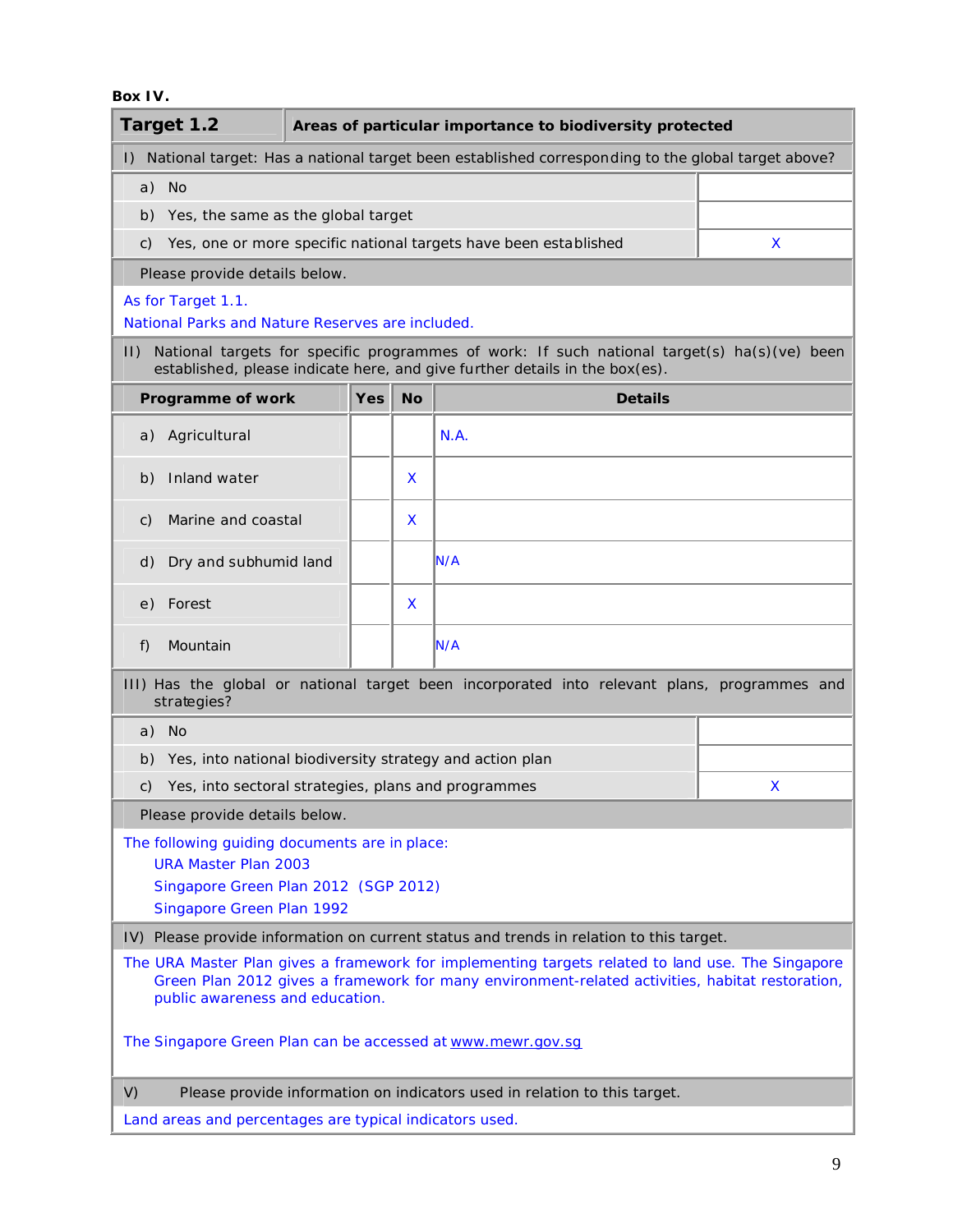VI) Please provide information on challenges in implementation of this target.

The greatest challenges are limited resources in terms of manpower and funding.

VII) Please provide any other relevant information.

## **Box V.**

| Goal 2                                                                                                                                                                                      |                                                                                                    |     |           | Promote the conservation of species diversity                                                                                                                                            |   |  |  |  |  |  |  |
|---------------------------------------------------------------------------------------------------------------------------------------------------------------------------------------------|----------------------------------------------------------------------------------------------------|-----|-----------|------------------------------------------------------------------------------------------------------------------------------------------------------------------------------------------|---|--|--|--|--|--|--|
| Target 2.1                                                                                                                                                                                  | Restore, maintain, or reduce the decline of populations of species of<br>selected taxonomic groups |     |           |                                                                                                                                                                                          |   |  |  |  |  |  |  |
|                                                                                                                                                                                             |                                                                                                    |     |           | I) National target: Has a national target been established corresponding to the global target above?                                                                                     |   |  |  |  |  |  |  |
| a) No                                                                                                                                                                                       |                                                                                                    |     |           |                                                                                                                                                                                          |   |  |  |  |  |  |  |
| b) Yes, the same as the global target                                                                                                                                                       |                                                                                                    |     |           |                                                                                                                                                                                          | X |  |  |  |  |  |  |
| Yes, one or more specific national targets have been established<br>C)                                                                                                                      |                                                                                                    |     |           |                                                                                                                                                                                          |   |  |  |  |  |  |  |
| Please provide details below.                                                                                                                                                               |                                                                                                    |     |           |                                                                                                                                                                                          |   |  |  |  |  |  |  |
| The Plant Conservation Strategy project aims to restore, maintain and reduce the decline of rare and<br>threatened plant species in Singapore.                                              |                                                                                                    |     |           |                                                                                                                                                                                          |   |  |  |  |  |  |  |
|                                                                                                                                                                                             |                                                                                                    |     |           | The Bird Conservation Strategy aims to monitor bird populations at key sites, and propose and<br>implement methods for maintaining and increasing the populations of indigenous species. |   |  |  |  |  |  |  |
|                                                                                                                                                                                             |                                                                                                    |     |           | An Insect Conservation Strategy with emphasis on butterflies is under development.                                                                                                       |   |  |  |  |  |  |  |
| National targets for specific programmes of work: If such national target(s) ha(s)(ve) been<br>$\vert \vert$<br>established, please indicate here, and give further details in the box(es). |                                                                                                    |     |           |                                                                                                                                                                                          |   |  |  |  |  |  |  |
| Programme of work                                                                                                                                                                           |                                                                                                    | Yes | <b>No</b> | <b>Details</b>                                                                                                                                                                           |   |  |  |  |  |  |  |
| Agricultural<br>a)                                                                                                                                                                          |                                                                                                    |     |           | N/A                                                                                                                                                                                      |   |  |  |  |  |  |  |
| Inland water<br>b)                                                                                                                                                                          |                                                                                                    |     | X         |                                                                                                                                                                                          |   |  |  |  |  |  |  |
| Marine and coastal<br>C)                                                                                                                                                                    |                                                                                                    |     | x         |                                                                                                                                                                                          |   |  |  |  |  |  |  |
| Dry and subhumid land<br>d)                                                                                                                                                                 |                                                                                                    |     |           | <b>N/A</b>                                                                                                                                                                               |   |  |  |  |  |  |  |
| e) Forest                                                                                                                                                                                   |                                                                                                    |     | X         |                                                                                                                                                                                          |   |  |  |  |  |  |  |
| Mountain<br>f)                                                                                                                                                                              |                                                                                                    |     |           | IN/A                                                                                                                                                                                     |   |  |  |  |  |  |  |
| strategies?                                                                                                                                                                                 | III) Has the global or national target been incorporated into relevant plans, programmes and       |     |           |                                                                                                                                                                                          |   |  |  |  |  |  |  |
|                                                                                                                                                                                             |                                                                                                    |     |           |                                                                                                                                                                                          |   |  |  |  |  |  |  |
| No<br>a)                                                                                                                                                                                    |                                                                                                    |     |           |                                                                                                                                                                                          |   |  |  |  |  |  |  |
| b)                                                                                                                                                                                          |                                                                                                    |     |           | Yes, into national biodiversity strategy and action plan                                                                                                                                 |   |  |  |  |  |  |  |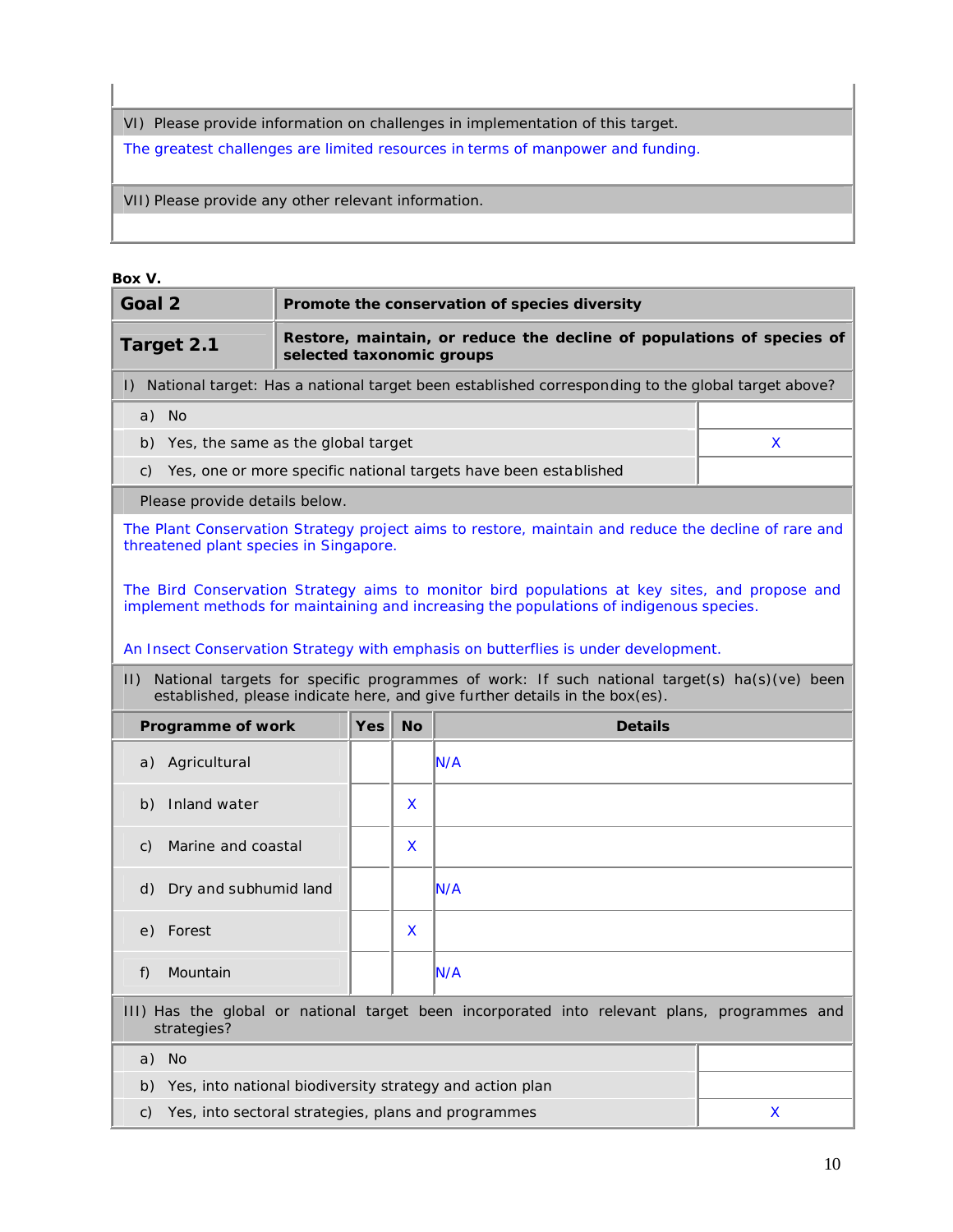Please provide details below.

National targets are to be developed under the individual strategies mentioned above. A 5-year biodiversity survey of the Central Nature Reserves has been conducted (1993-1997), and a 2year survey is being carried out with emphasis on interdital and marine sites.

IV) Please provide information on current status and trends in relation to this target.

V) Please provide information on indicators used in relation to this target.

Work is in progress on the use of indicators, including IUCN status categories, number of species and number of habitats conserved.

VI) Please provide information on challenges in implementation of this target.

The greatest challenges are limited resources in terms of manpower and funding.

VII) Please provide any other relevant information.

#### **Box VI.**

| Target 2.2                                                                                                                                                                                |            |           | Status of threatened species improved                                                        |   |  |  |  |  |  |  |  |
|-------------------------------------------------------------------------------------------------------------------------------------------------------------------------------------------|------------|-----------|----------------------------------------------------------------------------------------------|---|--|--|--|--|--|--|--|
| I) National target: Has a national target been established corresponding to the global target above?                                                                                      |            |           |                                                                                              |   |  |  |  |  |  |  |  |
| a) No                                                                                                                                                                                     |            |           |                                                                                              |   |  |  |  |  |  |  |  |
| Yes, the same as the global target<br>b)                                                                                                                                                  |            |           |                                                                                              |   |  |  |  |  |  |  |  |
| $\mathsf{C}$ )                                                                                                                                                                            |            |           | Yes, one or more specific national targets have been established                             | X |  |  |  |  |  |  |  |
| Please provide details below.                                                                                                                                                             |            |           |                                                                                              |   |  |  |  |  |  |  |  |
|                                                                                                                                                                                           |            |           | National targets are being developed under the individual strategies mentioned above.        |   |  |  |  |  |  |  |  |
|                                                                                                                                                                                           |            |           |                                                                                              |   |  |  |  |  |  |  |  |
| National targets for specific programmes of work: If such national target(s) ha(s)(ve) been<br>$  \cdot  $<br>established, please indicate here, and give further details in the box(es). |            |           |                                                                                              |   |  |  |  |  |  |  |  |
| Programme of work                                                                                                                                                                         | <b>Yes</b> | <b>No</b> | <b>Details</b>                                                                               |   |  |  |  |  |  |  |  |
| a) Agricultural                                                                                                                                                                           |            |           | N/A                                                                                          |   |  |  |  |  |  |  |  |
| Inland water<br>b)                                                                                                                                                                        |            | X         |                                                                                              |   |  |  |  |  |  |  |  |
| Marine and coastal<br>$\mathcal{C}$ )                                                                                                                                                     |            | X         |                                                                                              |   |  |  |  |  |  |  |  |
| Dry and subhumid land<br>d)                                                                                                                                                               |            |           | N/A                                                                                          |   |  |  |  |  |  |  |  |
| Forest<br>e)                                                                                                                                                                              |            | X         |                                                                                              |   |  |  |  |  |  |  |  |
| Mountain<br>f)                                                                                                                                                                            |            |           | N/A                                                                                          |   |  |  |  |  |  |  |  |
| strategies?                                                                                                                                                                               |            |           | III) Has the global or national target been incorporated into relevant plans, programmes and |   |  |  |  |  |  |  |  |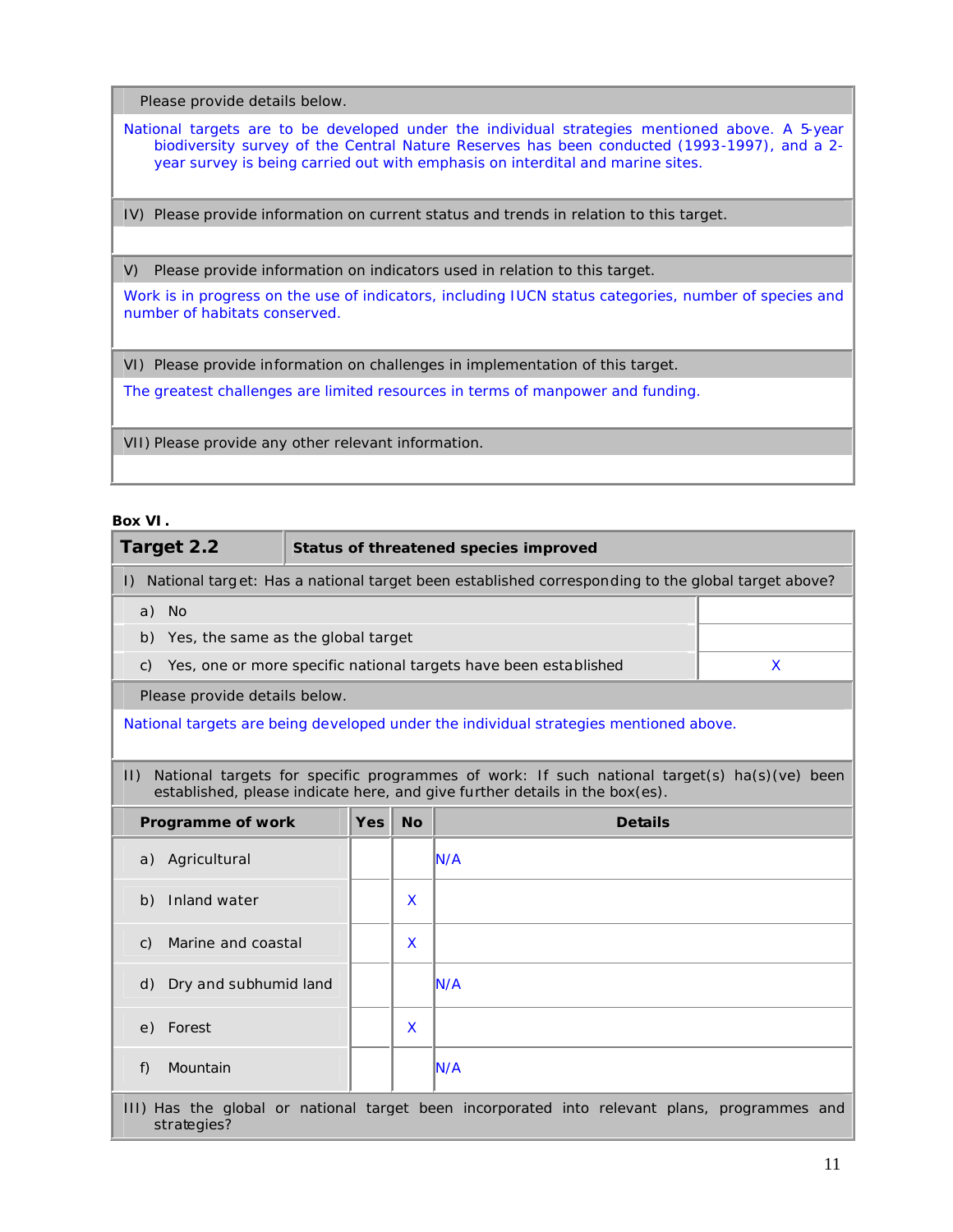| a) No                                                                                                                                                                   |   |  |  |  |  |  |  |
|-------------------------------------------------------------------------------------------------------------------------------------------------------------------------|---|--|--|--|--|--|--|
| Yes, into national biodiversity strategy and action plan<br>b)                                                                                                          |   |  |  |  |  |  |  |
| Yes, into sectoral strategies, plans and programmes<br>$\mathsf{C}$ )                                                                                                   | X |  |  |  |  |  |  |
| Please provide details below.                                                                                                                                           |   |  |  |  |  |  |  |
| The Singapore Green Plan 2012 acts as a framework of targets for conservation-related activities to<br>achieve according to a timetable, with oversight by a committee. |   |  |  |  |  |  |  |
| IV) Please provide information on current status and trends in relation to this target.                                                                                 |   |  |  |  |  |  |  |
| Updated terrestrial, intertidal and marine status surveys are in progress.                                                                                              |   |  |  |  |  |  |  |
| Please provide information on indicators used in relation to this target.<br>V)                                                                                         |   |  |  |  |  |  |  |
| Under the Plant Conservation Strategy, as an example, the number of species propagated and the<br>number of plants are used as indicators.                              |   |  |  |  |  |  |  |
| Seedling growth and survival are monitored under forest restoration programmes in the nature<br>reserves.                                                               |   |  |  |  |  |  |  |
| VI) Please provide information on challenges in implementation of this target.                                                                                          |   |  |  |  |  |  |  |
| The greatest challenges are limited resources in terms of manpower and funding.                                                                                         |   |  |  |  |  |  |  |
| VII) Please provide any other relevant information.                                                                                                                     |   |  |  |  |  |  |  |
|                                                                                                                                                                         |   |  |  |  |  |  |  |

# **Box VII.**

| Goal 3                                                                                                                                                                                                                     |     | Promote the conservation of genetic diversity                                                                                                                                                    |                                                                                                   |   |  |  |
|----------------------------------------------------------------------------------------------------------------------------------------------------------------------------------------------------------------------------|-----|--------------------------------------------------------------------------------------------------------------------------------------------------------------------------------------------------|---------------------------------------------------------------------------------------------------|---|--|--|
| Target 3.1                                                                                                                                                                                                                 |     | Genetic diversity of crops, livestock, and of harvested species of trees,<br>fish and wildlife and other valuable species conserved, and associated<br>indigenous and local knowledge maintained |                                                                                                   |   |  |  |
| $\Box$                                                                                                                                                                                                                     |     |                                                                                                                                                                                                  | National target: Has a national target been established corresponding to the global target above? |   |  |  |
| a) No                                                                                                                                                                                                                      |     |                                                                                                                                                                                                  |                                                                                                   |   |  |  |
| Yes, the same as the global target<br>b)                                                                                                                                                                                   |     |                                                                                                                                                                                                  |                                                                                                   |   |  |  |
| C)                                                                                                                                                                                                                         |     |                                                                                                                                                                                                  | Yes, one or more specific national targets have been established                                  | X |  |  |
| Please provide details below.                                                                                                                                                                                              |     |                                                                                                                                                                                                  |                                                                                                   |   |  |  |
| Policy is to conserve more than one site of each representative key ecosystem. Mangroves, tropical<br>evergreen dipterocarp forest, freshwater swamp forest, coral reefs and numerous other ecosystems<br>are represented. |     |                                                                                                                                                                                                  |                                                                                                   |   |  |  |
| National targets for specific programmes of work: If such national target(s) ha(s)(ve) been<br>$  \cdot  $<br>established, ple ase indicate here, and give further details in the box(es).                                 |     |                                                                                                                                                                                                  |                                                                                                   |   |  |  |
| Programme of work                                                                                                                                                                                                          | Yes | <b>No</b>                                                                                                                                                                                        | <b>Details</b>                                                                                    |   |  |  |
| Agricultural<br>a)                                                                                                                                                                                                         |     |                                                                                                                                                                                                  | IN/A                                                                                              |   |  |  |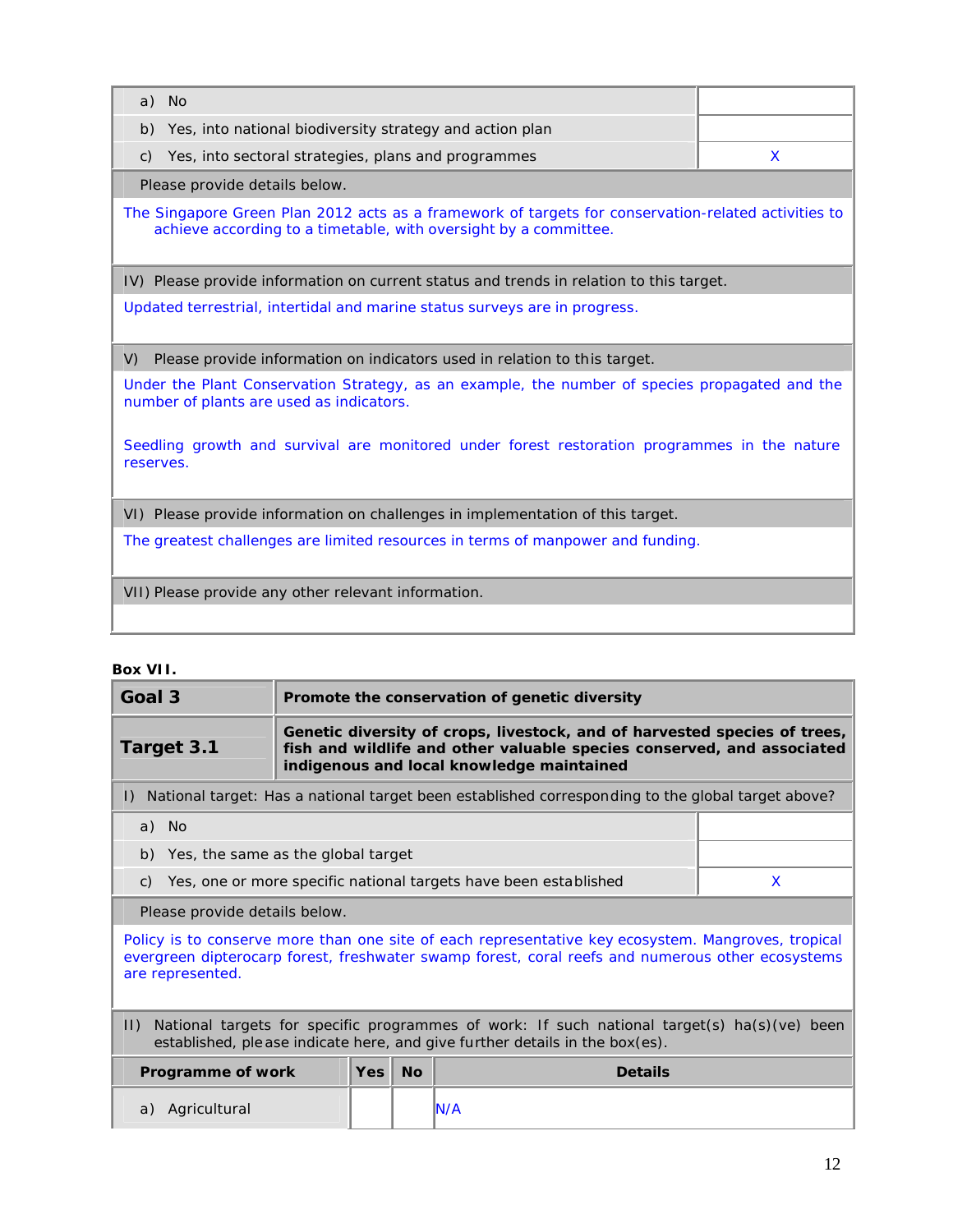| b) Inland water                                                                                                                                                                                                                                                                                      | X |                                                                                              |  |  |  |
|------------------------------------------------------------------------------------------------------------------------------------------------------------------------------------------------------------------------------------------------------------------------------------------------------|---|----------------------------------------------------------------------------------------------|--|--|--|
| Marine and coastal<br>C)                                                                                                                                                                                                                                                                             | X |                                                                                              |  |  |  |
| Dry and subhumid land<br>d)                                                                                                                                                                                                                                                                          |   | N/A                                                                                          |  |  |  |
| e) Forest                                                                                                                                                                                                                                                                                            | X |                                                                                              |  |  |  |
| Mountain<br>f)                                                                                                                                                                                                                                                                                       |   | N/A                                                                                          |  |  |  |
| strategies?                                                                                                                                                                                                                                                                                          |   | III) Has the global or national target been incorporated into relevant plans, programmes and |  |  |  |
| a) No                                                                                                                                                                                                                                                                                                |   |                                                                                              |  |  |  |
| Yes, into national biodiversity strategy and action plan<br>b)                                                                                                                                                                                                                                       |   |                                                                                              |  |  |  |
| Yes, into sectoral strategies, plans and programmes<br>X<br>C)                                                                                                                                                                                                                                       |   |                                                                                              |  |  |  |
| Please provide details below.                                                                                                                                                                                                                                                                        |   |                                                                                              |  |  |  |
| The Plant Conservation Strategy and the Bird Conservation Strategy are examples of Singapore's<br>implementation of measures in the field. The issuing of research permits related to biological<br>research helps in monitoring usage of biological and genetic diversity.                          |   |                                                                                              |  |  |  |
|                                                                                                                                                                                                                                                                                                      |   | IV) Please provide information on current status and trends in relation to this target.      |  |  |  |
| Current activities include review of development plans, impact assessments, setting up of the<br>National Biodiversity Reference Centre website. The National Parks Board carries out<br>programmes of forest restoration, plant salvage, coral replanting, in collaboration with other<br>agencies. |   |                                                                                              |  |  |  |
| V)<br>Please provide information on indicators used in relation to this target.                                                                                                                                                                                                                      |   |                                                                                              |  |  |  |
| Number of plant species and individuals propagated, number of research permits issued, compilation<br>of scientific published output, and forest restoration / tree-planting programmes are amongst the<br>indicators available.                                                                     |   |                                                                                              |  |  |  |
| VI) Please provide information on challenges in implementation of this target.                                                                                                                                                                                                                       |   |                                                                                              |  |  |  |
|                                                                                                                                                                                                                                                                                                      |   |                                                                                              |  |  |  |
| VII) Please provide any other relevant information.                                                                                                                                                                                                                                                  |   |                                                                                              |  |  |  |

## **Box VIII.**

| Goal 4                                                                                                                                                                                 | Promote sustainable use and consumption. |  |  |  |  |  |  |  |  |
|----------------------------------------------------------------------------------------------------------------------------------------------------------------------------------------|------------------------------------------|--|--|--|--|--|--|--|--|
| Biodiversity-based products derived from sources<br>that<br>are<br>Target 4.1<br>sustainably managed, and production areas managed consistent with<br>the conservation of biodiversity |                                          |  |  |  |  |  |  |  |  |
| National target: Has a national target been established corresponding to the global target above?                                                                                      |                                          |  |  |  |  |  |  |  |  |
| - No<br>a)                                                                                                                                                                             |                                          |  |  |  |  |  |  |  |  |
|                                                                                                                                                                                        | b) Yes, the same as the global target    |  |  |  |  |  |  |  |  |
| Yes, one or more specific national targets have been established<br>C)                                                                                                                 |                                          |  |  |  |  |  |  |  |  |
| Please provide details below.                                                                                                                                                          |                                          |  |  |  |  |  |  |  |  |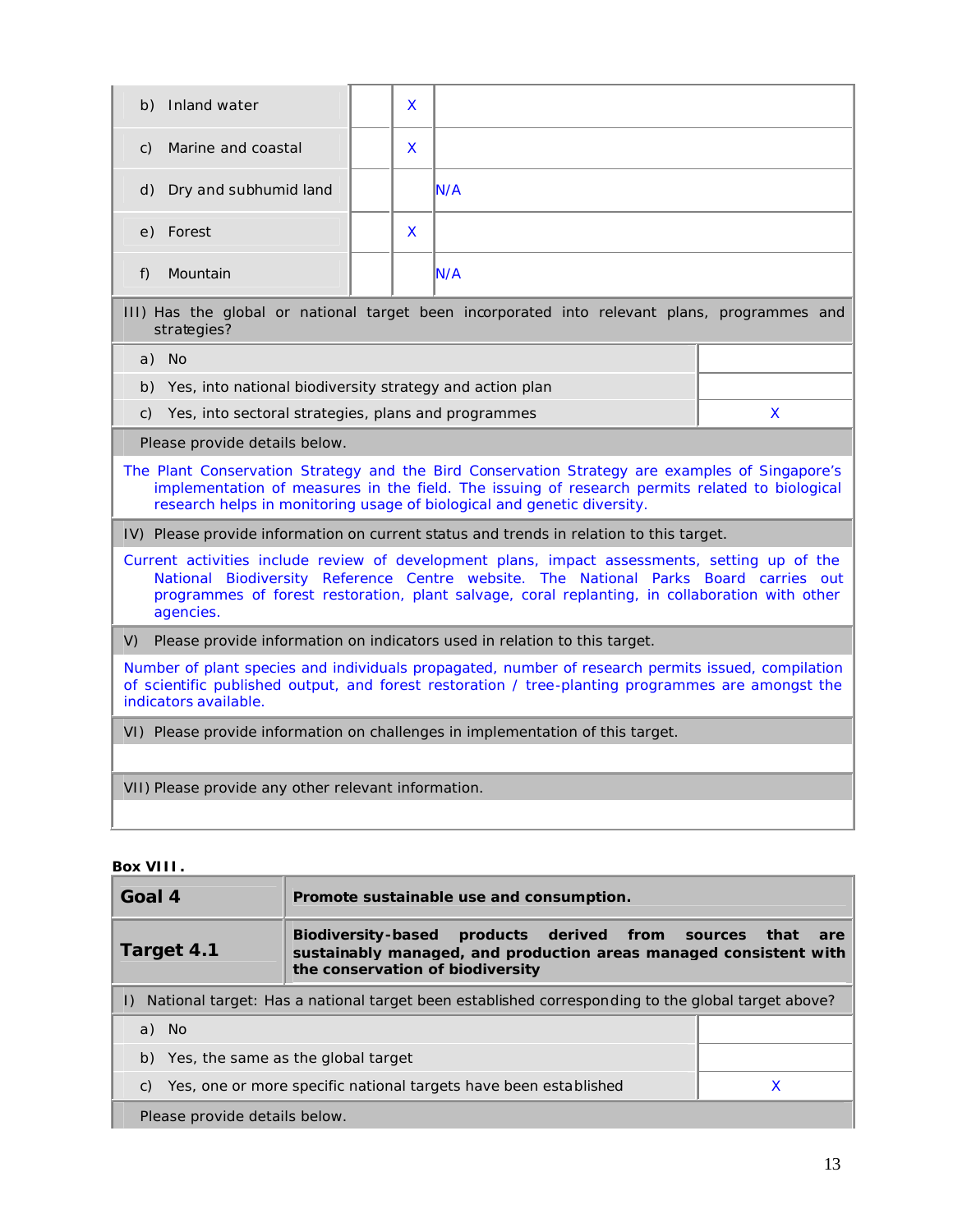Singapore promotes the use of products from sustainably managed forests, or other forms of sustainable production. Such promotion applies more to imported raw materials and products rather than those produced within country because Singapore's forests are not exploited commercially.

### II) National targets for specific programmes of work: If such national target(s) ha(s)(ve) been established, please indicate here, and give further details in the box(es).

|                                                                                                             | Programme of work        | <b>Yes</b> | <b>No</b> | <b>Details</b> |  |
|-------------------------------------------------------------------------------------------------------------|--------------------------|------------|-----------|----------------|--|
| a)                                                                                                          | Agricultural             |            |           | IN/A           |  |
| b)                                                                                                          | Inland water             |            | X         |                |  |
| $\mathcal{C}$ )                                                                                             | Marine and coastal       |            | X         |                |  |
|                                                                                                             | d) Dry and subhumid land |            |           | IN/A           |  |
|                                                                                                             | e) Forest                |            | X         |                |  |
| f)                                                                                                          | Mountain                 |            |           | IN/A           |  |
| III) Has the global or national target been incorporated into relevant plans, programmes and<br>strategies? |                          |            |           |                |  |

a) No

b) Yes, into national biodiversity strategy and action plan

c) Yes, into sectoral strategies, plans and programmes  $X$ 

Please provide details below.

IV) Please provide information on current status and trends in relation to this target.

V) Please provide information on indicators used in relation to this target.

VI) Please provide information on challenges in implementation of this target.

VII) Please provide any other relevant information.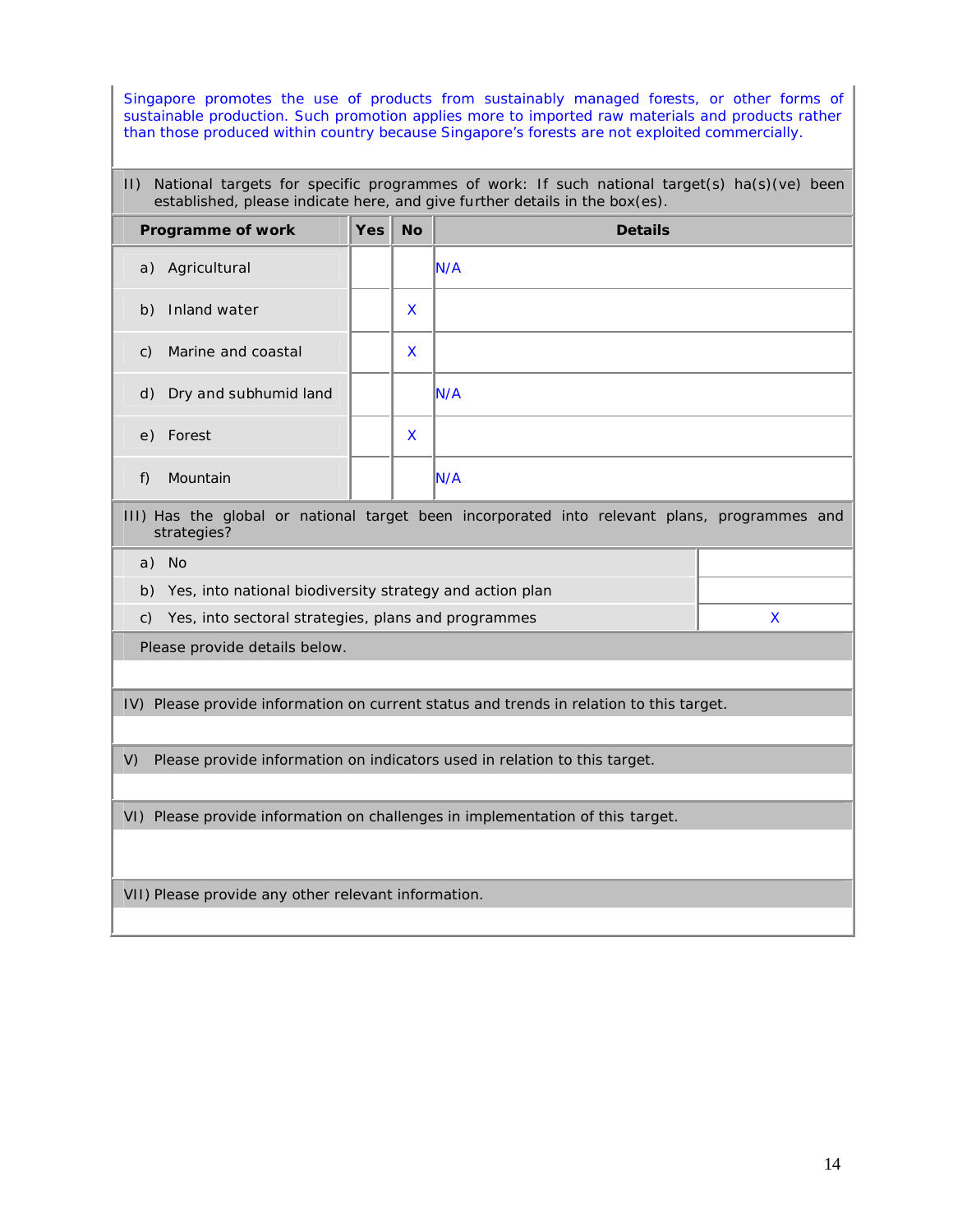#### **Box IX.**

I

| Target 4.2                                                                      | upon biodiversity, reduced |           | Unsustainable consumption, of biological resources, or that impacts                                                                                                                             |   |
|---------------------------------------------------------------------------------|----------------------------|-----------|-------------------------------------------------------------------------------------------------------------------------------------------------------------------------------------------------|---|
|                                                                                 |                            |           | I) National target: Has a national target been established corresponding to the global target above?                                                                                            |   |
| a) No                                                                           |                            |           |                                                                                                                                                                                                 | X |
| Yes, the same as the global target<br>b)                                        |                            |           |                                                                                                                                                                                                 |   |
| C)                                                                              |                            |           | Yes, one or more specific national targets have been established                                                                                                                                |   |
| Please provide details below.                                                   |                            |           |                                                                                                                                                                                                 |   |
| has limited relevance to Singapore.                                             |                            |           | Singapore engages in non-consumptive use of indigenous biological resources. The target therefore                                                                                               |   |
| $  \cdot  $                                                                     |                            |           | National targets for specific programmes of work: If such national target(s) ha(s)(ve) been<br>established, please indicate here, and give further details in the box(es).                      |   |
| Programme of work                                                               | <b>Yes</b>                 | <b>No</b> | <b>Details</b>                                                                                                                                                                                  |   |
| a) Agricultural                                                                 |                            |           | N/A                                                                                                                                                                                             |   |
| Inland water<br>b)                                                              |                            | X         |                                                                                                                                                                                                 |   |
| Marine and coastal<br>C)                                                        |                            | X         |                                                                                                                                                                                                 |   |
| Dry and subhumid land<br>d)                                                     |                            |           | N/A                                                                                                                                                                                             |   |
| Forest<br>e)                                                                    |                            | X         |                                                                                                                                                                                                 |   |
| Mountain<br>f)                                                                  |                            |           | N/A                                                                                                                                                                                             |   |
| strategies?                                                                     |                            |           | III) Has the global or national target been incorporated into relevant plans, programmes and                                                                                                    |   |
| a) No                                                                           |                            |           |                                                                                                                                                                                                 |   |
| Yes, into national biodiversity strategy and action plan<br>b)                  |                            |           |                                                                                                                                                                                                 |   |
| Yes, into sectoral strategies, plans and programmes<br>C)                       |                            |           |                                                                                                                                                                                                 | X |
| Please provide details below.                                                   |                            |           |                                                                                                                                                                                                 |   |
| (SGP) 2012.                                                                     |                            |           | Singapore has incorporated biodiversity considerations into land use planning, for example through<br>the URA Master Plan, the Special and Detailed Controls Plan, and the Singapore Green Plan |   |
|                                                                                 |                            |           | IV) Please provide information on current status and trends in relation to this target.                                                                                                         |   |
|                                                                                 |                            |           |                                                                                                                                                                                                 |   |
| Please provide information on indicators used in relation to this target.<br>V) |                            |           |                                                                                                                                                                                                 |   |
|                                                                                 |                            |           | VI) Please provide information on challenges in implementation of this target.                                                                                                                  |   |
| VII) Please provide any other relevant information.                             |                            |           |                                                                                                                                                                                                 |   |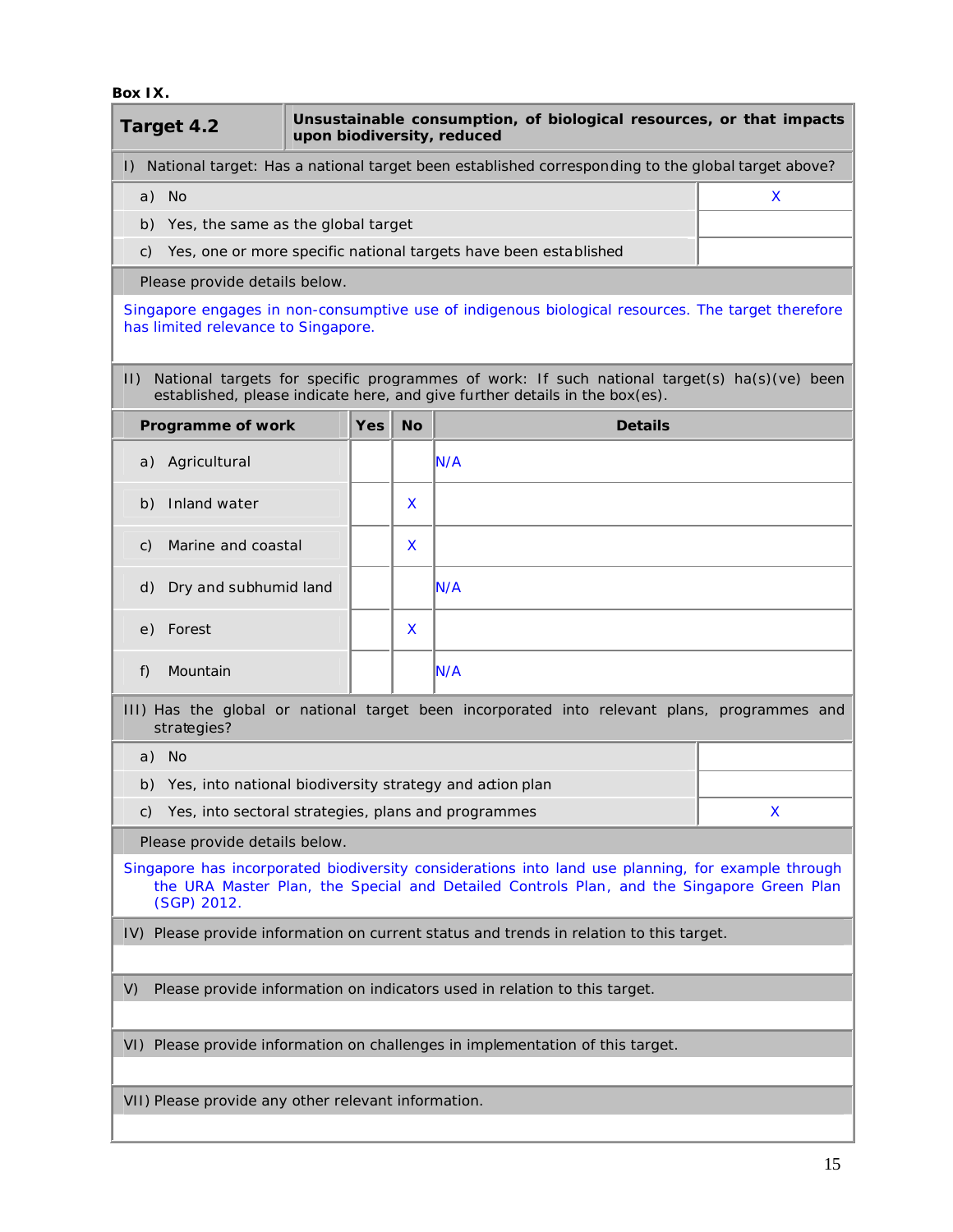**Box X.**

| Target 4.3                                                                              |            |           | No species of wild flora or fauna endangered by international trade                                                                                                                                                                                                                     |   |
|-----------------------------------------------------------------------------------------|------------|-----------|-----------------------------------------------------------------------------------------------------------------------------------------------------------------------------------------------------------------------------------------------------------------------------------------|---|
|                                                                                         |            |           | I) National target: Has a national target been established corresponding to the global target above?                                                                                                                                                                                    |   |
| a) No                                                                                   |            |           |                                                                                                                                                                                                                                                                                         |   |
| b) Yes, the same as the global target                                                   |            |           |                                                                                                                                                                                                                                                                                         | X |
| C)                                                                                      |            |           | Yes, one or more specific national targets have been established                                                                                                                                                                                                                        |   |
| Please provide details below.                                                           |            |           |                                                                                                                                                                                                                                                                                         |   |
| protected by law.                                                                       |            |           | Singapore has signed and ratified CITES and therefore abides by international regulations and<br>standards. Species of wild flora and fauna within Singapore are generally not traded as they are fully                                                                                 |   |
| $ 1\rangle$                                                                             |            |           | National targets for specific programmes of work: If such national target(s) ha(s)(ve) been<br>established, please indicate here, and give further details in the box(es).                                                                                                              |   |
| Programme of work                                                                       | <b>Yes</b> | <b>No</b> | <b>Details</b>                                                                                                                                                                                                                                                                          |   |
| a) Agricultural                                                                         |            |           | N/A                                                                                                                                                                                                                                                                                     |   |
| Inland water<br>b)                                                                      |            | X         |                                                                                                                                                                                                                                                                                         |   |
| Marine and coastal<br>C)                                                                |            | X         |                                                                                                                                                                                                                                                                                         |   |
| Dry and subhumid land<br>d)                                                             |            |           | N.A.                                                                                                                                                                                                                                                                                    |   |
| Forest<br>e)                                                                            |            | X         |                                                                                                                                                                                                                                                                                         |   |
| Mountain<br>f)                                                                          |            |           | N.A.                                                                                                                                                                                                                                                                                    |   |
| strategies?                                                                             |            |           | III) Has the global or national target been incorporated into relevant plans, programmes and                                                                                                                                                                                            |   |
| a) No                                                                                   |            |           |                                                                                                                                                                                                                                                                                         |   |
| b) Yes, into national biodiversity strategy and action plan                             |            |           |                                                                                                                                                                                                                                                                                         |   |
| Yes, into sectoral strategies, plans and programmes<br>C)                               |            |           |                                                                                                                                                                                                                                                                                         | X |
| Please provide details below.                                                           |            |           |                                                                                                                                                                                                                                                                                         |   |
|                                                                                         |            |           | Singapore is a party to CITES. Policy on import and export of wild flora and fauna is subject to inter-<br>agency consultation, e.g. between the Agri-Veterinary Authority, National Parks Board and other<br>relevant agencies. Cases are referred to scientific review when required. |   |
| IV) Please provide information on current status and trends in relation to this target. |            |           |                                                                                                                                                                                                                                                                                         |   |
| Please provide information on indicators used in relation to this target.<br>V)         |            |           |                                                                                                                                                                                                                                                                                         |   |
| VI) Please provide information on challenges in implementation of this target.          |            |           |                                                                                                                                                                                                                                                                                         |   |
|                                                                                         |            |           |                                                                                                                                                                                                                                                                                         |   |
| VII) Please provide any other relevant information.                                     |            |           |                                                                                                                                                                                                                                                                                         |   |
|                                                                                         |            |           |                                                                                                                                                                                                                                                                                         |   |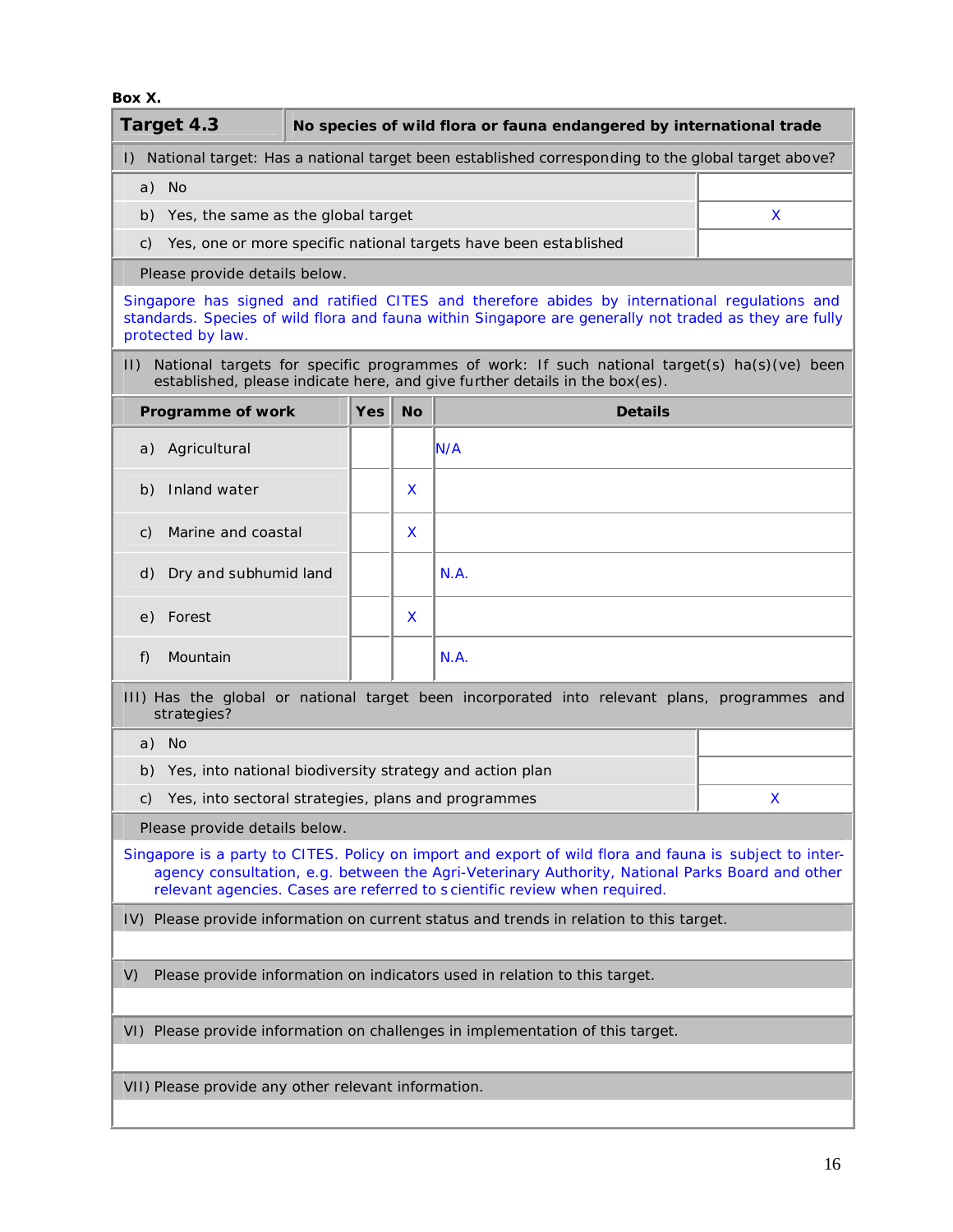**Box XI.**

|                                                                                                                                                                                                                                                                                                   | Pressures from habitat loss, land use change and degradation, and<br>Goal 5<br>unsustainable water use, reduced. |  |            |           |                                                                                                                                                                                                   |    |
|---------------------------------------------------------------------------------------------------------------------------------------------------------------------------------------------------------------------------------------------------------------------------------------------------|------------------------------------------------------------------------------------------------------------------|--|------------|-----------|---------------------------------------------------------------------------------------------------------------------------------------------------------------------------------------------------|----|
|                                                                                                                                                                                                                                                                                                   | Target 5.1                                                                                                       |  |            |           | Rate of loss and degradation of natural habitats decreased                                                                                                                                        |    |
| $\mathsf{I}$                                                                                                                                                                                                                                                                                      |                                                                                                                  |  |            |           | National target: Has a national target been established corresponding to the global target above?                                                                                                 |    |
|                                                                                                                                                                                                                                                                                                   | a) No                                                                                                            |  |            |           |                                                                                                                                                                                                   |    |
|                                                                                                                                                                                                                                                                                                   | b) Yes, the same as the global target                                                                            |  |            |           |                                                                                                                                                                                                   |    |
| C)                                                                                                                                                                                                                                                                                                |                                                                                                                  |  |            |           | Yes, one or more specific national targets have been established                                                                                                                                  | X. |
|                                                                                                                                                                                                                                                                                                   | Please provide details below.                                                                                    |  |            |           |                                                                                                                                                                                                   |    |
|                                                                                                                                                                                                                                                                                                   |                                                                                                                  |  |            |           | A ratio of 8 hectares of parkland per 10,000 capita population has been adopted. All examples of<br>primary tropical rain forest in Singapore are fully protected within Nature Reserves.         |    |
| $\vert \vert$                                                                                                                                                                                                                                                                                     |                                                                                                                  |  |            |           | National targets for specific programmes of work: If such national target(s) ha(s)(ve) been<br>established, please indicate here, and give further details in the box(es).                        |    |
|                                                                                                                                                                                                                                                                                                   | Programme of work                                                                                                |  | <b>Yes</b> | <b>No</b> | <b>Details</b>                                                                                                                                                                                    |    |
|                                                                                                                                                                                                                                                                                                   | a) Agricultural                                                                                                  |  |            |           | N/A                                                                                                                                                                                               |    |
| b)                                                                                                                                                                                                                                                                                                | Inland water                                                                                                     |  |            | X         |                                                                                                                                                                                                   |    |
| C)                                                                                                                                                                                                                                                                                                | Marine and coastal                                                                                               |  |            | X         |                                                                                                                                                                                                   |    |
| d)                                                                                                                                                                                                                                                                                                | Dry and subhumid land                                                                                            |  |            |           | N/A                                                                                                                                                                                               |    |
| e)                                                                                                                                                                                                                                                                                                | Forest                                                                                                           |  | X          |           |                                                                                                                                                                                                   |    |
| f)                                                                                                                                                                                                                                                                                                | Mountain                                                                                                         |  |            |           | N/A                                                                                                                                                                                               |    |
|                                                                                                                                                                                                                                                                                                   | strategies?                                                                                                      |  |            |           | III) Has the global or national target been incorporated into relevant plans, programmes and                                                                                                      |    |
|                                                                                                                                                                                                                                                                                                   | a) No                                                                                                            |  |            |           |                                                                                                                                                                                                   |    |
|                                                                                                                                                                                                                                                                                                   | b) Yes, into national biodiversity strategy and action plan                                                      |  |            |           |                                                                                                                                                                                                   |    |
| C)                                                                                                                                                                                                                                                                                                | Yes, into sectoral strategies, plans and programmes                                                              |  |            |           |                                                                                                                                                                                                   | X  |
|                                                                                                                                                                                                                                                                                                   | Please provide details below.                                                                                    |  |            |           |                                                                                                                                                                                                   |    |
| Land use planning is conducted on a multi-agency basis. A National Biodiversity Reference Centre<br>website has been established, and the National Parks Board advises on biodiversity in relation to<br>land use and development. Biodiversity impact assessments are required in certain cases. |                                                                                                                  |  |            |           |                                                                                                                                                                                                   |    |
| IV) Please provide information on current status and trends in relation to this target.                                                                                                                                                                                                           |                                                                                                                  |  |            |           |                                                                                                                                                                                                   |    |
|                                                                                                                                                                                                                                                                                                   | conservation of biodiversity.                                                                                    |  |            |           | There is active and increasing feedback between agencies, with encouraging response. An increasing<br>number of projects are required to conduct pre-planning studies and make provisions for the |    |
| V)                                                                                                                                                                                                                                                                                                |                                                                                                                  |  |            |           | Please provide information on indicators used in relation to this target.                                                                                                                         |    |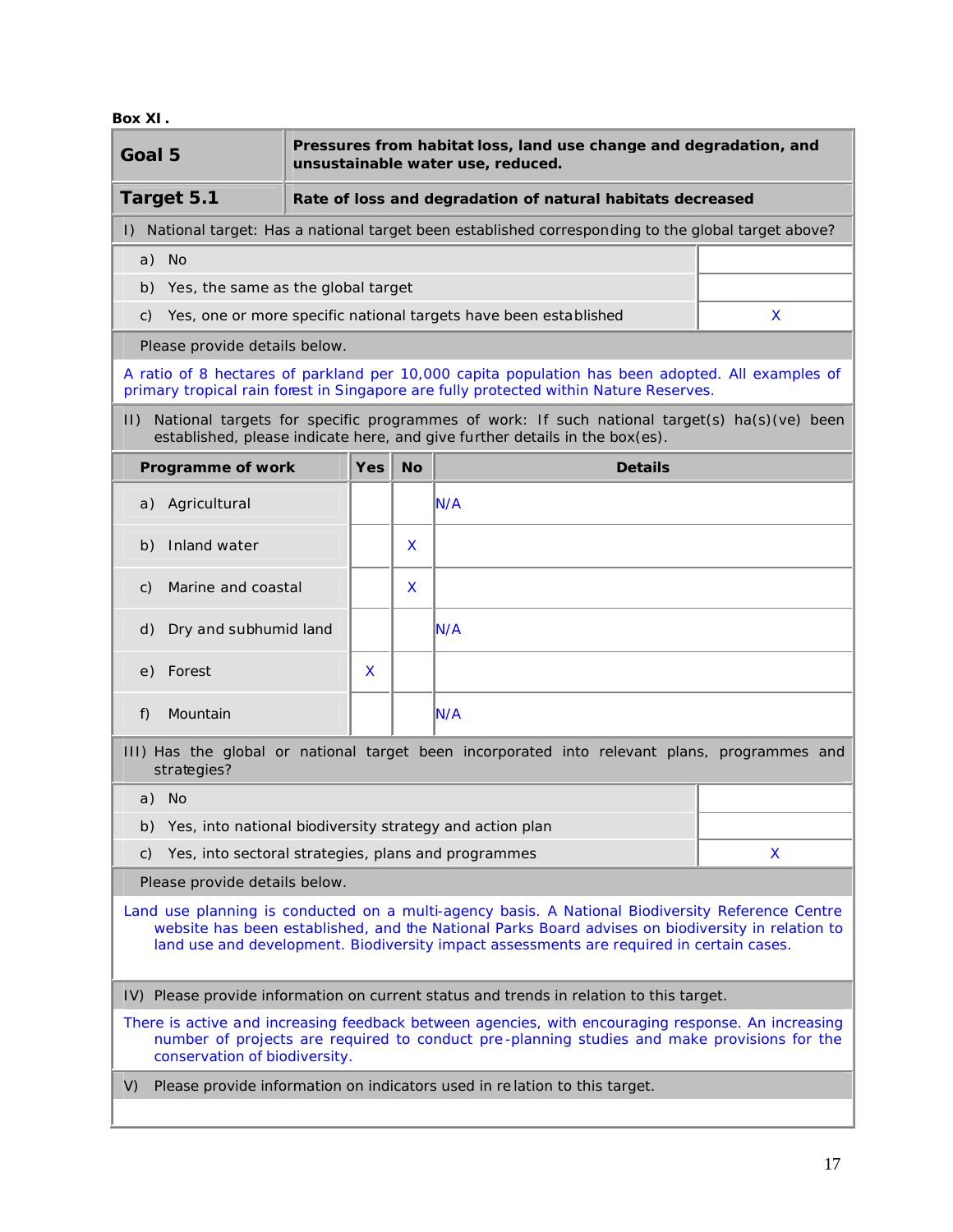VI) Please provide information on challenges in implementation of this target.

There is a shortage of manpower and funding resources. Non-biodiversity related agencies have to put in more effort and manpower on topics they are less familiar with.

VII) Please provide any other relevant information.

## **Box XII.**

| Goal 6                                                                                         | Control threats from invasive alien species. |    |                                                                                                                                                                                                         |   |  |
|------------------------------------------------------------------------------------------------|----------------------------------------------|----|---------------------------------------------------------------------------------------------------------------------------------------------------------------------------------------------------------|---|--|
| Target 6.1                                                                                     |                                              |    | Pathways for major potential alien invasive species controlled                                                                                                                                          |   |  |
| $\mathsf{D}$                                                                                   |                                              |    | National target: Has a national target been established corresponding to the global target above?                                                                                                       |   |  |
| a) No                                                                                          |                                              |    |                                                                                                                                                                                                         |   |  |
| Yes, the same as the global target<br>b)                                                       |                                              |    |                                                                                                                                                                                                         |   |  |
| C)                                                                                             |                                              |    | Yes, one or more specific national targets have been established                                                                                                                                        | X |  |
| Please provide details below.                                                                  |                                              |    |                                                                                                                                                                                                         |   |  |
| strict plant importation requirements.                                                         |                                              |    | At present this is under the purview of the Agri-Veterinary Authority. Soil checks and water checks<br>are carried out to avoid accidental importation of unwanted pests and micro-organisms. There are |   |  |
| $  \cdot  $                                                                                    |                                              |    | National targets for specific programmes of work: If such national target(s) ha(s)(ve) been<br>established, please indicate here, and give further details in the box(es).                              |   |  |
| Programme of work                                                                              | Yes                                          | No | <b>Details</b>                                                                                                                                                                                          |   |  |
| Agricultural<br>a)                                                                             |                                              |    | IN/A                                                                                                                                                                                                    |   |  |
| Inland water<br>b)                                                                             |                                              | X  |                                                                                                                                                                                                         |   |  |
| Marine and coastal<br>C)                                                                       |                                              | X  |                                                                                                                                                                                                         |   |  |
| Dry and subhumid land<br>d)                                                                    |                                              |    | N/A                                                                                                                                                                                                     |   |  |
| Forest<br>e)                                                                                   |                                              | X  |                                                                                                                                                                                                         |   |  |
| Mountain<br>f)                                                                                 |                                              |    | IN/A                                                                                                                                                                                                    |   |  |
| strategies?                                                                                    |                                              |    | III) Has the global or national target been incorporated into relevant plans, programmes and                                                                                                            |   |  |
| a) No                                                                                          |                                              |    |                                                                                                                                                                                                         |   |  |
| Yes, into national biodiversity strategy and action plan<br>b)                                 |                                              |    |                                                                                                                                                                                                         |   |  |
| Yes, into sectoral strategies, plans and programmes<br>X<br>C)                                 |                                              |    |                                                                                                                                                                                                         |   |  |
| Please provide details below.                                                                  |                                              |    |                                                                                                                                                                                                         |   |  |
|                                                                                                |                                              |    |                                                                                                                                                                                                         |   |  |
|                                                                                                |                                              |    | IV) Please provide information on current status and trends in relation to this target.                                                                                                                 |   |  |
| This is ongoing. There is progressive removal of some invasives (e.g., Smilax) from the Nature |                                              |    |                                                                                                                                                                                                         |   |  |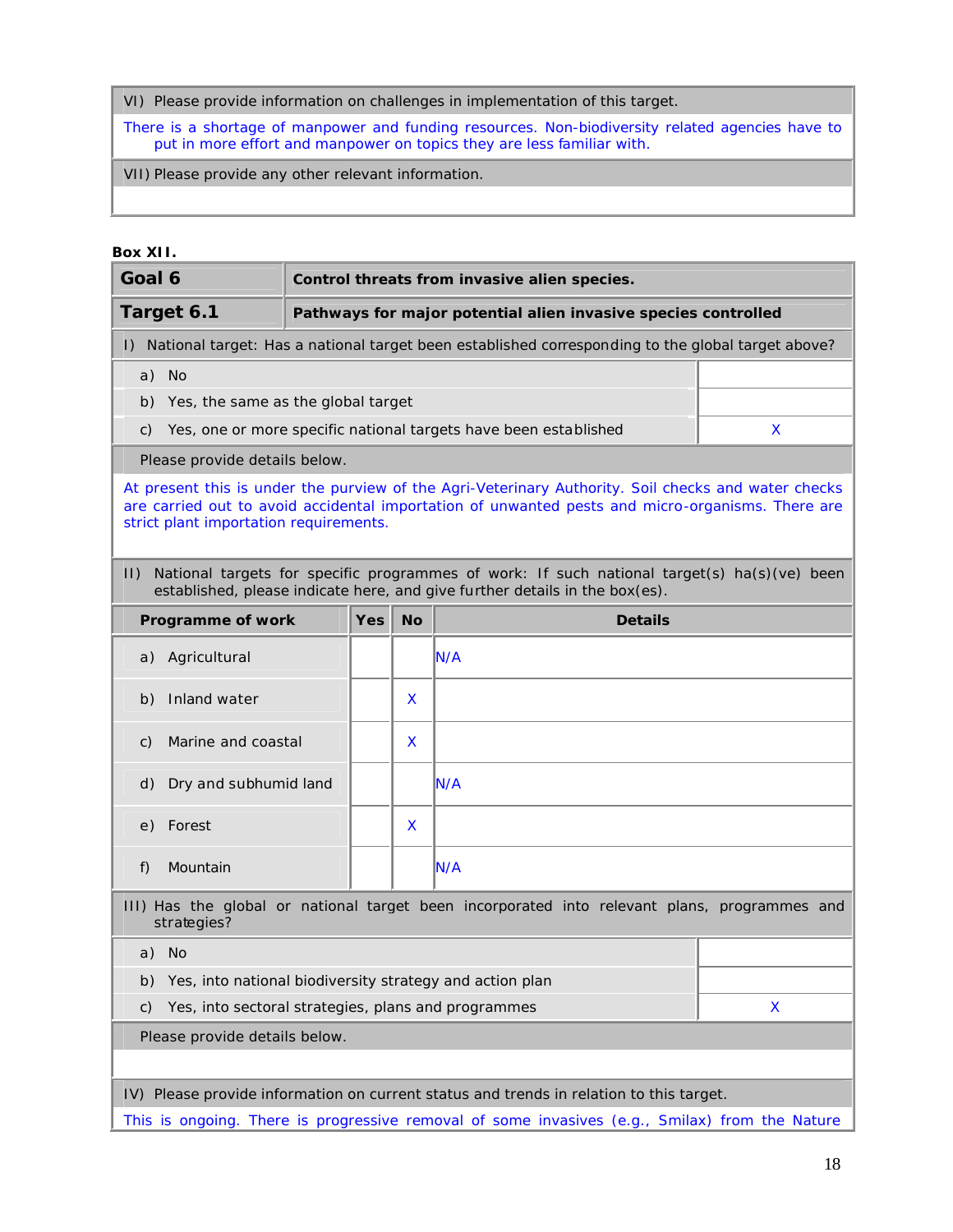Reserves. There is increasing awareness of the issues and need for controls.

V) Please provide information on indicators used in relation to this target.

One indicator is number of pest organisms removed. A checklist of invasives is being compiled.

VI) Please provide information on challenges in implementation of this target.

VII) Please provide any other relevant information.

#### **Box XIII.**

|                                                                                                                                                                                           | Target 6.2                                               |  |     |           | Management plans in place for major alien species that threaten<br>ecosystems, habitats or species |   |
|-------------------------------------------------------------------------------------------------------------------------------------------------------------------------------------------|----------------------------------------------------------|--|-----|-----------|----------------------------------------------------------------------------------------------------|---|
| $\vert$ )                                                                                                                                                                                 |                                                          |  |     |           | National target: Has a national target been established corresponding to the global target above?  |   |
|                                                                                                                                                                                           | a) No                                                    |  |     |           |                                                                                                    |   |
|                                                                                                                                                                                           | b) Yes, the same as the global target                    |  |     |           |                                                                                                    |   |
| C)                                                                                                                                                                                        |                                                          |  |     |           | Yes, one or more specific national targets have been established                                   | X |
|                                                                                                                                                                                           | Please provide details below.                            |  |     |           |                                                                                                    |   |
| The Singapore Green Plan calls for a concerted effort in controlling alien invasives. Policy is to reduce<br>the number of invasive species of both plants and animals.                   |                                                          |  |     |           |                                                                                                    |   |
| National targets for specific programmes of work: If such national target(s) ha(s)(ve) been<br>$  \cdot  $<br>established, please indicate here, and give further details in the box(es). |                                                          |  |     |           |                                                                                                    |   |
|                                                                                                                                                                                           | Programme of work                                        |  | Yes | <b>No</b> | <b>Details</b>                                                                                     |   |
| a)                                                                                                                                                                                        | Agricultural                                             |  |     |           | N/A                                                                                                |   |
| b)                                                                                                                                                                                        | Inland water                                             |  |     | X         |                                                                                                    |   |
| C)                                                                                                                                                                                        | Marine and coastal                                       |  |     | X         |                                                                                                    |   |
| d)                                                                                                                                                                                        | Dry and subhumid land                                    |  |     |           | N/A                                                                                                |   |
| e)                                                                                                                                                                                        | Forest                                                   |  |     | X         |                                                                                                    |   |
| f)                                                                                                                                                                                        | Mountain                                                 |  |     |           | N/A                                                                                                |   |
| III) Has the global or national target been incorporated into relevant plans, programmes and<br>strategies?                                                                               |                                                          |  |     |           |                                                                                                    |   |
|                                                                                                                                                                                           | a) No                                                    |  |     |           |                                                                                                    |   |
| b)                                                                                                                                                                                        | Yes, into national biodiversity strategy and action plan |  |     |           |                                                                                                    |   |
| C)                                                                                                                                                                                        | Yes, into sectoral strategies, plans and programmes      |  |     |           |                                                                                                    | X |
|                                                                                                                                                                                           | Please provide details below.                            |  |     |           |                                                                                                    |   |

Culling of major alien pests such as House Crows and Red-Eared Sliders is carried out periodically.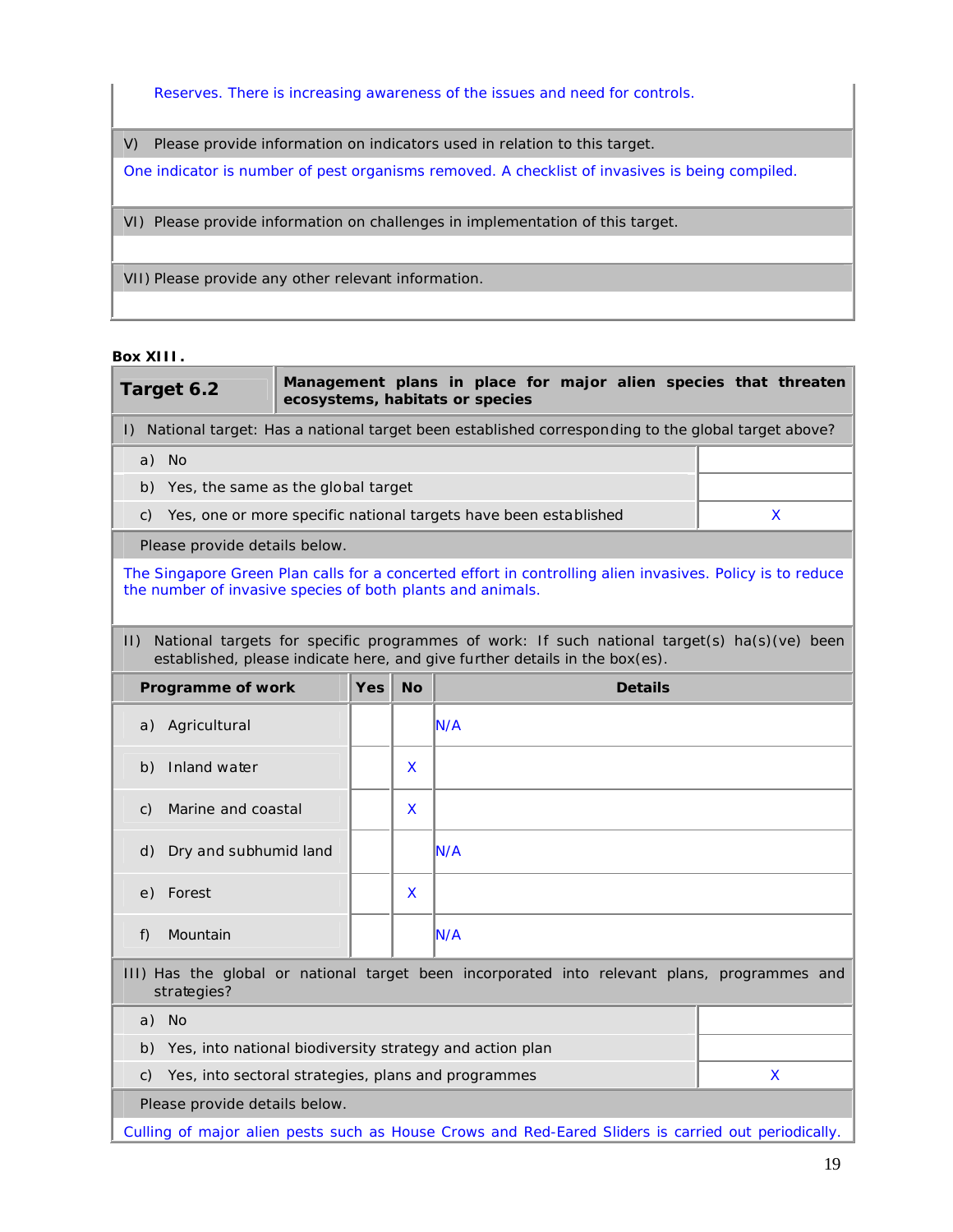There are weed removal programmes (e.g., to eradicate growth of Smilax and Clidemia hirta) in the Nature Reserves.

IV) Please provide information on current status and trends in relation to this target.

Programmes are continuing, but this is a slow and long-term process.

V) Please provide information on indicators used in relation to this target.

Examples are the number of species targeted for control, and the population size of particular species (e.g., House Crows).

VI) Please provide information on challenges in implementation of this target.

Funding, manpower resources, and the implementing of control measures such as quarantine, border controls and identification of alien species are constraints.

VII) Please provide any other relevant information.

#### **Box XIV.**

| Goal 7                                   |                                                                                                 | Address challenges to biodiversity from climate change, and pollution. |           |                                                                                                                                                                            |   |  |
|------------------------------------------|-------------------------------------------------------------------------------------------------|------------------------------------------------------------------------|-----------|----------------------------------------------------------------------------------------------------------------------------------------------------------------------------|---|--|
| Target 7.1                               | Maintain and enhance resilience of the components of biodiversity to<br>adapt to climate change |                                                                        |           |                                                                                                                                                                            |   |  |
|                                          |                                                                                                 |                                                                        |           | I) National target: Has a national target been established corresponding to the global target above?                                                                       |   |  |
| a) No                                    |                                                                                                 |                                                                        |           |                                                                                                                                                                            |   |  |
| Yes, the same as the global target<br>b) |                                                                                                 |                                                                        |           |                                                                                                                                                                            |   |  |
| C)                                       |                                                                                                 |                                                                        |           | Yes, one or more specific national targets have been established                                                                                                           | X |  |
| Please provide details below.            |                                                                                                 |                                                                        |           |                                                                                                                                                                            |   |  |
| (NCCS).                                  |                                                                                                 |                                                                        |           | Singapore signed the Kyoto Protocal in 2006 and has prepared a National Climate Change Strategy                                                                            |   |  |
| $ 1\rangle$                              |                                                                                                 |                                                                        |           | National targets for specific programmes of work: If such national target(s) ha(s)(ve) been<br>established, please indicate here, and give further details in the box(es). |   |  |
| Programme of work                        |                                                                                                 | <b>Yes</b>                                                             | <b>No</b> | <b>Details</b>                                                                                                                                                             |   |  |
| Agricultural<br>a)                       |                                                                                                 |                                                                        |           | <b>N/A</b>                                                                                                                                                                 |   |  |
| Inland water<br>b)                       |                                                                                                 |                                                                        | X         |                                                                                                                                                                            |   |  |
| Marine and coastal<br>$\mathcal{C}$ )    |                                                                                                 |                                                                        | X         |                                                                                                                                                                            |   |  |
| Dry and subhumid land<br>d)              |                                                                                                 |                                                                        |           | IN/A                                                                                                                                                                       |   |  |
| Forest<br>e)                             |                                                                                                 | X                                                                      |           |                                                                                                                                                                            |   |  |
| Mountain<br>f)                           |                                                                                                 |                                                                        |           | IN/A                                                                                                                                                                       |   |  |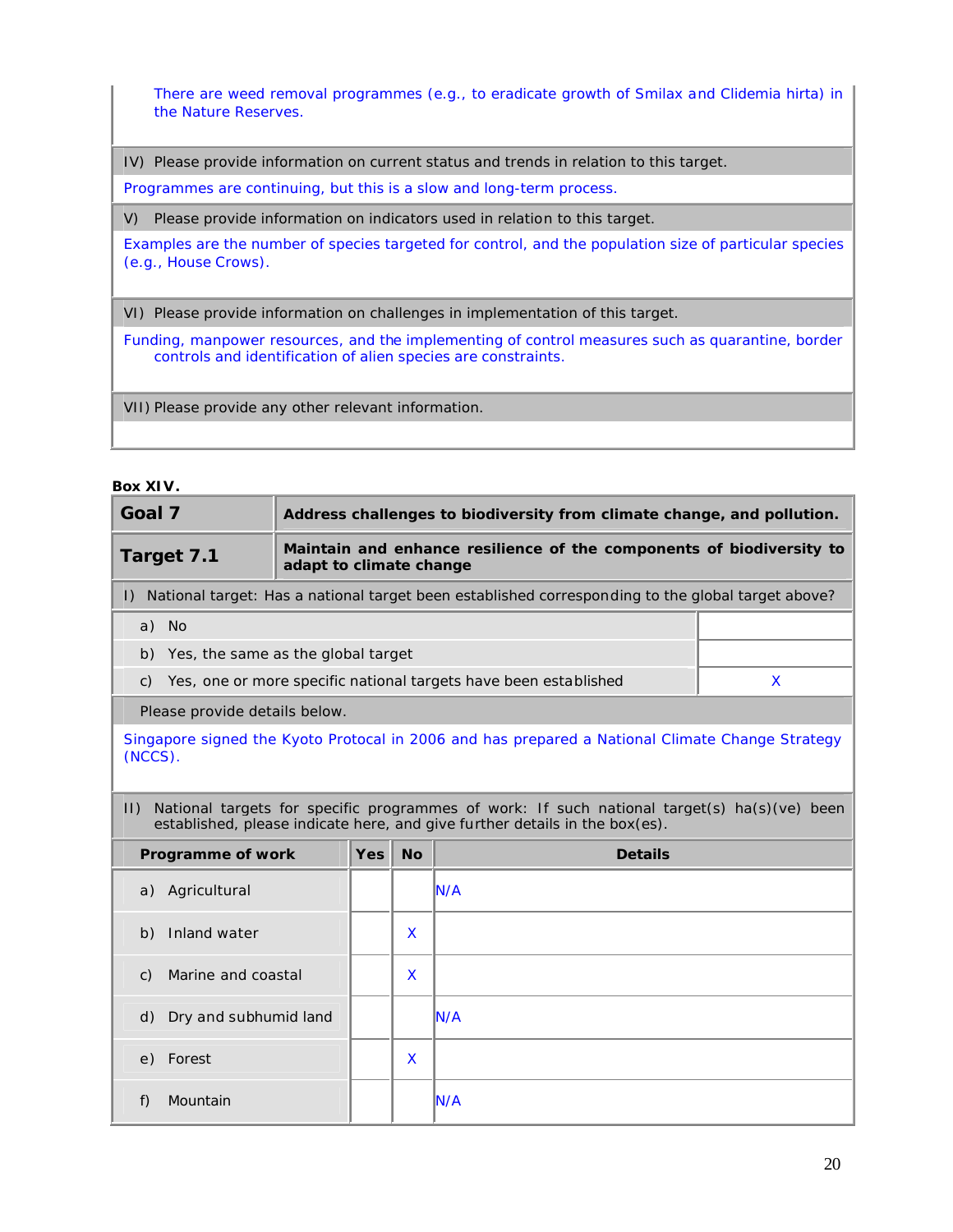III) Has the global or national target been incorporated into relevant plans, programmes and strategies?

| - No                                                        |  |
|-------------------------------------------------------------|--|
| b) Yes, into national biodiversity strategy and action plan |  |
| Yes, into sectoral strategies, plans and programmes         |  |

Please provide details below.

Studies of vulnerability, adaptation measures and mitigation are being undertaken, in general and with reference to biological diversity, with a view to elaborating the National Climate Change Strategy (NCCS) into a series of implementable plans with time -bound or event-bound targets.

There is a Sustainable Green Technology Building programme, with incentives to industry.

IV) Please provide information on current status and trends in relation to this target.

V) Please provide information on indicators used in relation to this target.

VI) Please provide information on challenges in implementation of this target.

The multifarious predicted impacts of climate change on biological diversity make priority-setting difficult.

VII) Please provide any other relevant information.

## **Box XV.**

| Target 7.2                                                                       |            | Reduce pollution and its impacts on biodiversity |                                                                                                                                                                            |   |  |  |
|----------------------------------------------------------------------------------|------------|--------------------------------------------------|----------------------------------------------------------------------------------------------------------------------------------------------------------------------------|---|--|--|
| $\vert$ )                                                                        |            |                                                  | National target: Has a national target been established corresponding to the global target above?                                                                          |   |  |  |
| a) No                                                                            |            |                                                  |                                                                                                                                                                            |   |  |  |
| Yes, the same as the global target<br>b)                                         |            |                                                  |                                                                                                                                                                            |   |  |  |
| C)                                                                               |            |                                                  | Yes, one or more specific national targets have been established                                                                                                           | X |  |  |
| Please provide details below.                                                    |            |                                                  |                                                                                                                                                                            |   |  |  |
| National targets are under the purview of the National Environment Agency (NEA). |            |                                                  |                                                                                                                                                                            |   |  |  |
| $  \cdot  $                                                                      |            |                                                  | National targets for specific programmes of work: If such national target(s) ha(s)(ve) been<br>established, please indicate here, and give further details in the box(es). |   |  |  |
| Programme of work                                                                | <b>Yes</b> | <b>No</b>                                        | <b>Details</b>                                                                                                                                                             |   |  |  |
| Agricultural<br>a)                                                               |            |                                                  | IN/A                                                                                                                                                                       |   |  |  |
| Inland water<br>b)                                                               |            | X                                                |                                                                                                                                                                            |   |  |  |
| Marine and coastal<br>C)                                                         |            | X                                                |                                                                                                                                                                            |   |  |  |
| Dry and subhumid land<br>d)                                                      |            |                                                  | N.A.                                                                                                                                                                       |   |  |  |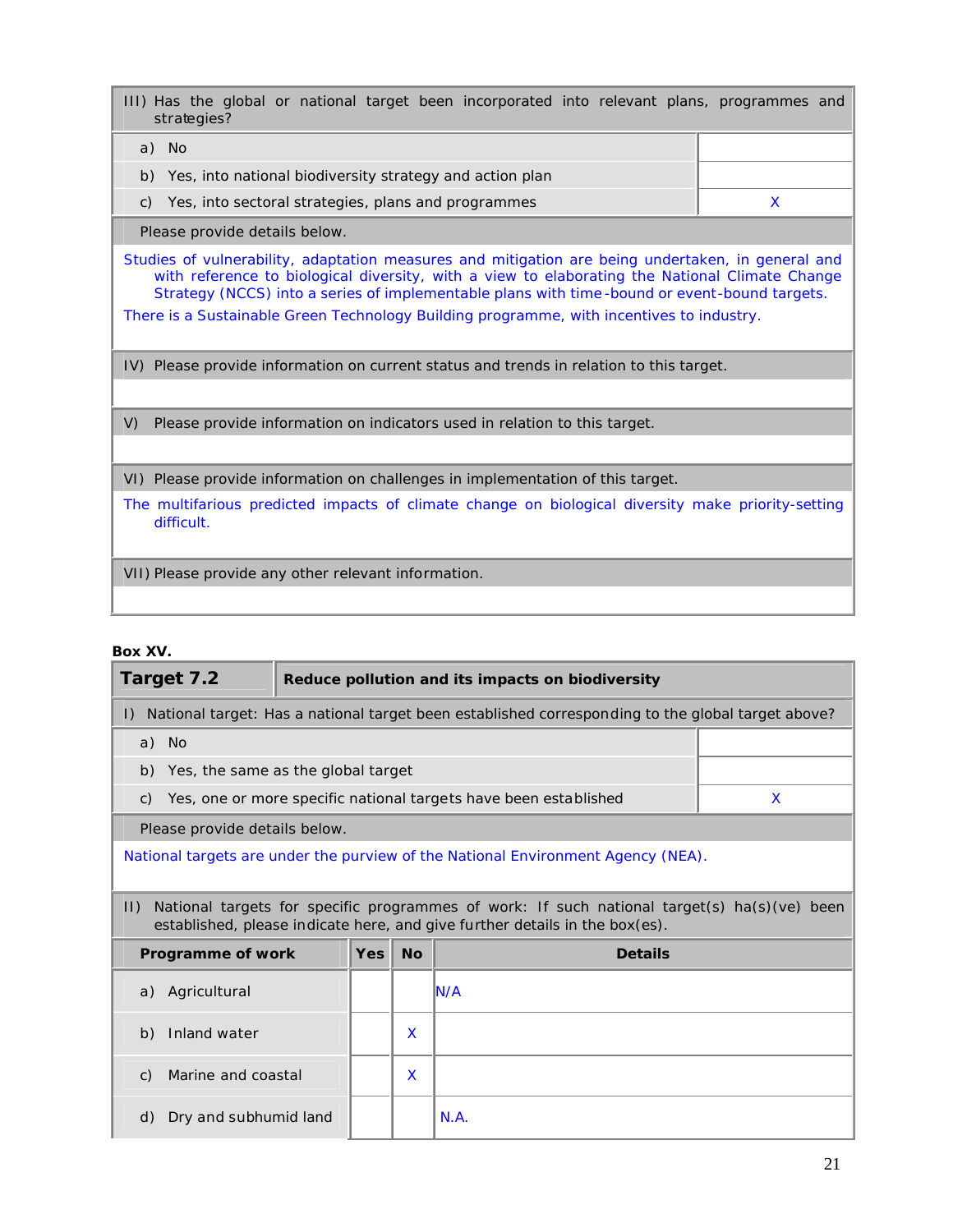| e) Forest                                                                      |                                                                                                                                                                                                                                                                                                     | X |  |                                                                                              |   |  |
|--------------------------------------------------------------------------------|-----------------------------------------------------------------------------------------------------------------------------------------------------------------------------------------------------------------------------------------------------------------------------------------------------|---|--|----------------------------------------------------------------------------------------------|---|--|
| f)                                                                             | Mountain                                                                                                                                                                                                                                                                                            |   |  | IN.A.                                                                                        |   |  |
|                                                                                | strategies?                                                                                                                                                                                                                                                                                         |   |  | III) Has the global or national target been incorporated into relevant plans, programmes and |   |  |
|                                                                                | a) No                                                                                                                                                                                                                                                                                               |   |  |                                                                                              |   |  |
| b)                                                                             | Yes, into national biodiversity strategy and action plan                                                                                                                                                                                                                                            |   |  |                                                                                              |   |  |
| C)                                                                             | Yes, into sectoral strategies, plans and programmes                                                                                                                                                                                                                                                 |   |  |                                                                                              | X |  |
|                                                                                | Please provide details below.                                                                                                                                                                                                                                                                       |   |  |                                                                                              |   |  |
|                                                                                | NEA conducts regular monitoring programmes, to assess performance against targets. Individual<br>developments and industries are also assessed. Programmes are in place to monitor and reduce<br>pollution, litter, and haze. These include but are not limited to impacts on biological diversity. |   |  |                                                                                              |   |  |
|                                                                                |                                                                                                                                                                                                                                                                                                     |   |  | IV) Please provide information on current status and trends in relation to this target.      |   |  |
| V)                                                                             | Please provide information on indicators used in relation to this target.                                                                                                                                                                                                                           |   |  |                                                                                              |   |  |
| VI) Please provide information on challenges in implementation of this target. |                                                                                                                                                                                                                                                                                                     |   |  |                                                                                              |   |  |
|                                                                                | The greatest challenges are limited resources in terms of manpower and funding.                                                                                                                                                                                                                     |   |  |                                                                                              |   |  |
|                                                                                | VII) Please provide any other relevant information.                                                                                                                                                                                                                                                 |   |  |                                                                                              |   |  |

## **Box XVI.**

| Goal 8                                                                                               | Maintain capacity of ecosystems to deliver goods and services and<br>support livelihoods. |  |  |  |  |  |  |
|------------------------------------------------------------------------------------------------------|-------------------------------------------------------------------------------------------|--|--|--|--|--|--|
| Target 8.1                                                                                           | Capacity of ecosystems to deliver goods and services maintained                           |  |  |  |  |  |  |
| I) National target: Has a national target been established corresponding to the global target above? |                                                                                           |  |  |  |  |  |  |
| a) No                                                                                                |                                                                                           |  |  |  |  |  |  |
| b) Yes, the same as the global target                                                                |                                                                                           |  |  |  |  |  |  |
| C)                                                                                                   | Yes, one or more specific national targets have been established                          |  |  |  |  |  |  |
|                                                                                                      |                                                                                           |  |  |  |  |  |  |

Please provide details below.

National targets on water retention and treatment depend on management of catchments, which include the Nature Reserves, the forest delivering goods and services in climate amelioration, water capture and water quality. The forested areas, inland waters and marine areas provide recreational services. These and other goods and services are managed and maintained through site management and ecosystem management.

The Public Utilities Board conducts the "Active, Beautiful and Clean (ABC) Programme" for waterways in collaboration with National Parks Board. The vision of the National Parks Board includes "enhancing the quality of life by providing and managing excellent greenery, recreation and outreach, in partnership with the community". It is the objective of the Singapore government to provide an environment suitable to work, live and play.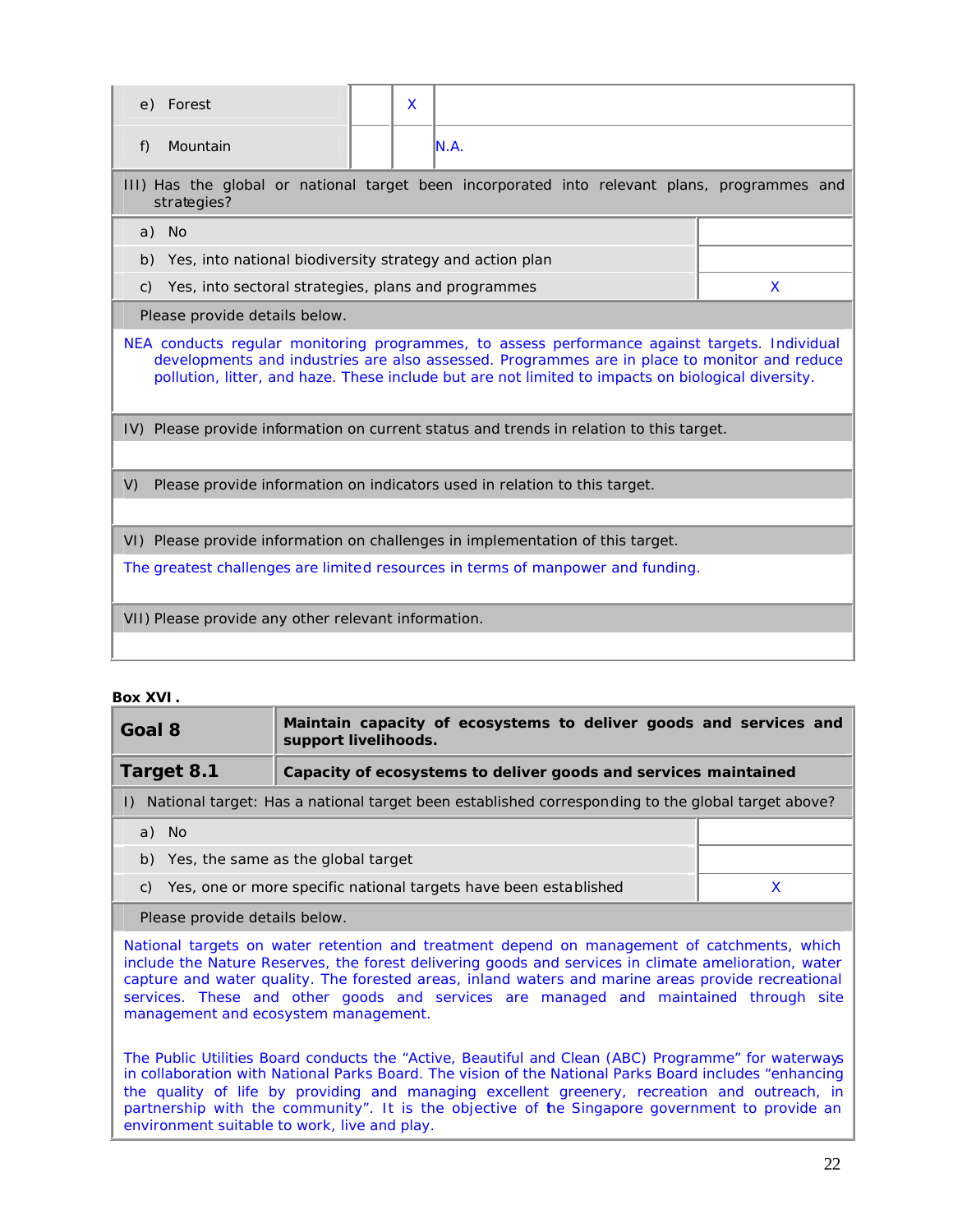| Programme of work                                                                                                                                                                                                                                                                                                                            | <b>Yes</b> | <b>No</b> | <b>Details</b>                                                                          |  |
|----------------------------------------------------------------------------------------------------------------------------------------------------------------------------------------------------------------------------------------------------------------------------------------------------------------------------------------------|------------|-----------|-----------------------------------------------------------------------------------------|--|
| a) Agricultural                                                                                                                                                                                                                                                                                                                              |            |           | N/A                                                                                     |  |
| Inland water<br>b)                                                                                                                                                                                                                                                                                                                           |            | X         |                                                                                         |  |
| Marine and coastal<br>C)                                                                                                                                                                                                                                                                                                                     |            | X         |                                                                                         |  |
| Dry and subhumid land<br>d)                                                                                                                                                                                                                                                                                                                  |            |           | N.A.                                                                                    |  |
| Forest<br>e)                                                                                                                                                                                                                                                                                                                                 |            | X         |                                                                                         |  |
| Mountain<br>f)                                                                                                                                                                                                                                                                                                                               |            |           | N.A.                                                                                    |  |
| III) Has the global or national target been incorporated into relevant plans, programmes and<br>strategies?                                                                                                                                                                                                                                  |            |           |                                                                                         |  |
| a) No                                                                                                                                                                                                                                                                                                                                        |            |           |                                                                                         |  |
| Yes, into national biodiversity strategy and action plan<br>b)                                                                                                                                                                                                                                                                               |            |           |                                                                                         |  |
| Yes, into sectoral strategies, plans and programmes<br>X<br>$\mathsf{C}$                                                                                                                                                                                                                                                                     |            |           |                                                                                         |  |
| Please provide details below.                                                                                                                                                                                                                                                                                                                |            |           |                                                                                         |  |
| There are many recreational, outreach, education and awareness programmes. Providing venues for<br>the enjoyment of goods and services from biodiversity is an important theme. The community is<br>involved in the Community In Bloom programme, Young Arborists Programme, and various<br>forest restoration and tree-planting activities. |            |           |                                                                                         |  |
|                                                                                                                                                                                                                                                                                                                                              |            |           | IV) Please provide information on current status and trends in relation to this target. |  |
| In addition to the Parks provision of 8 hectares per 10,000 population, the system of Parks<br>Connectors is being greatly expanded over the next decade.                                                                                                                                                                                    |            |           |                                                                                         |  |
| Please provide information on indicators used in relation to this target.<br>V)                                                                                                                                                                                                                                                              |            |           |                                                                                         |  |
| VI) Please provide information on challenges in implementation of this target.                                                                                                                                                                                                                                                               |            |           |                                                                                         |  |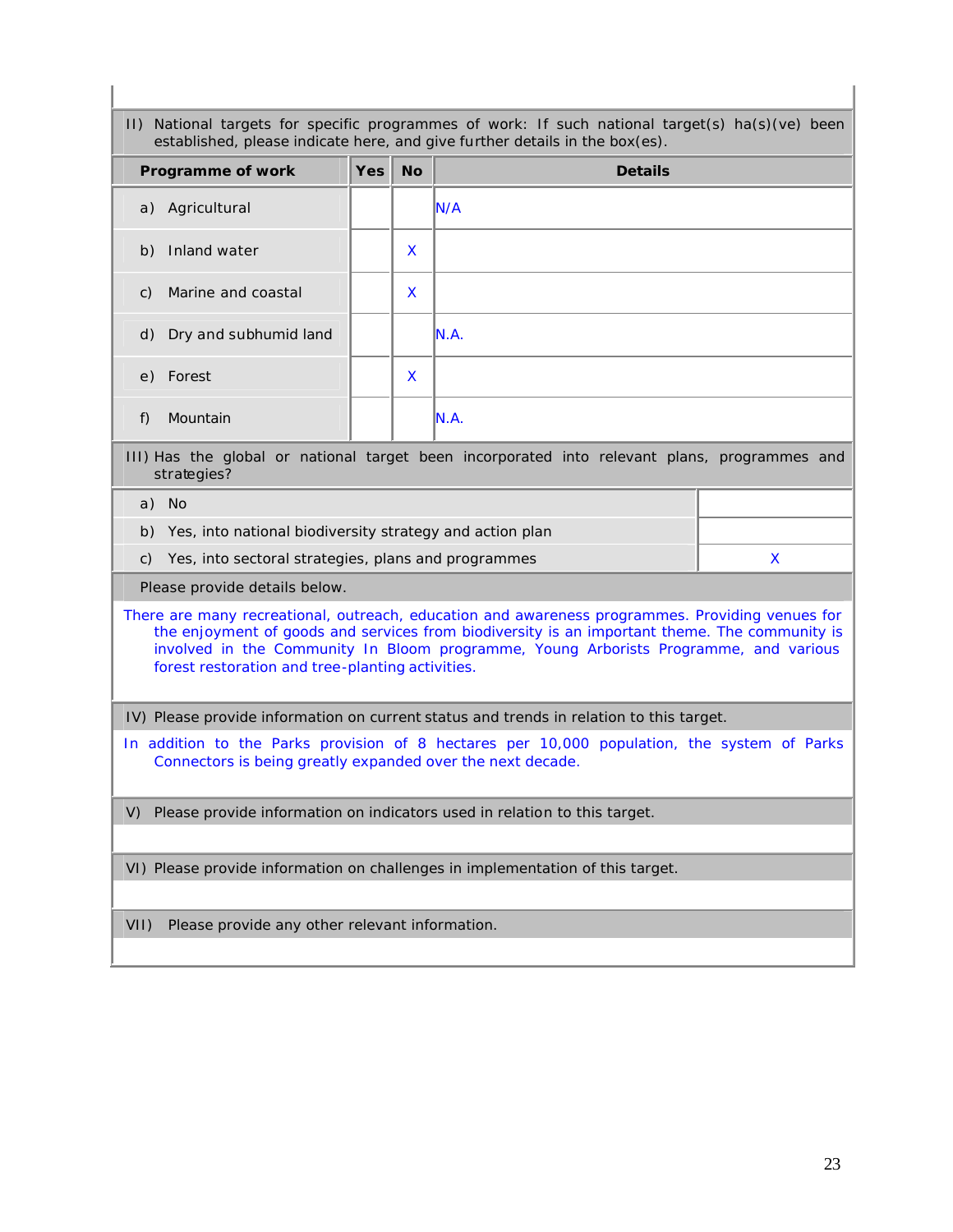## **Box XVII.**

| Target 8.2                                                                              |                                                                                                             |  |            |           | Biological resources that support sustainable livelihoods, local food<br>security and health care, especially of poor people maintained                                    |   |
|-----------------------------------------------------------------------------------------|-------------------------------------------------------------------------------------------------------------|--|------------|-----------|----------------------------------------------------------------------------------------------------------------------------------------------------------------------------|---|
|                                                                                         |                                                                                                             |  |            |           | I) National target: Has a national target been established corresponding to the global target above?                                                                       |   |
| a) No                                                                                   |                                                                                                             |  |            |           |                                                                                                                                                                            | X |
|                                                                                         | b) Yes, the same as the global target                                                                       |  |            |           |                                                                                                                                                                            |   |
| C)                                                                                      |                                                                                                             |  |            |           | Yes, one or more specific national targets have been established                                                                                                           |   |
|                                                                                         | Please provide details below.                                                                               |  |            |           |                                                                                                                                                                            |   |
|                                                                                         | This is not directly applicable to Singapore.                                                               |  |            |           |                                                                                                                                                                            |   |
| $  \cdot  $                                                                             |                                                                                                             |  |            |           | National targets for specific programmes of work: If such national target(s) ha(s)(ve) been<br>established, please indicate here, and give further details in the box(es). |   |
|                                                                                         | Programme of work                                                                                           |  | <b>Yes</b> | <b>No</b> | <b>Details</b>                                                                                                                                                             |   |
|                                                                                         | a) Agricultural                                                                                             |  |            |           | IN/A                                                                                                                                                                       |   |
| b)                                                                                      | Inland water                                                                                                |  |            |           | IN/A                                                                                                                                                                       |   |
| C)                                                                                      | Marine and coastal                                                                                          |  |            |           | IN/A                                                                                                                                                                       |   |
| d)                                                                                      | Dry and subhumid land                                                                                       |  |            |           | N.A.                                                                                                                                                                       |   |
| Forest<br>e)                                                                            |                                                                                                             |  |            |           | IN/A                                                                                                                                                                       |   |
| f)                                                                                      | Mountain                                                                                                    |  |            |           | N.A.                                                                                                                                                                       |   |
|                                                                                         | III) Has the global or national target been incorporated into relevant plans, programmes and<br>strategies? |  |            |           |                                                                                                                                                                            |   |
| a) No                                                                                   |                                                                                                             |  |            |           |                                                                                                                                                                            |   |
|                                                                                         |                                                                                                             |  |            |           | b) Yes, into national biodiversity strategy and action plan                                                                                                                |   |
| C)                                                                                      |                                                                                                             |  |            |           | Yes, into sectoral strategies, plans and programmes                                                                                                                        | X |
|                                                                                         | Please provide details below.                                                                               |  |            |           |                                                                                                                                                                            |   |
|                                                                                         |                                                                                                             |  |            |           |                                                                                                                                                                            |   |
| IV) Please provide information on current status and trends in relation to this target. |                                                                                                             |  |            |           |                                                                                                                                                                            |   |
| V)                                                                                      | Please provide information on indicators used in relation to this target.                                   |  |            |           |                                                                                                                                                                            |   |
|                                                                                         |                                                                                                             |  |            |           |                                                                                                                                                                            |   |
|                                                                                         |                                                                                                             |  |            |           | VI) Please provide information on challenges in implementation of this target.                                                                                             |   |
|                                                                                         | VII) Please provide any other relevant information.                                                         |  |            |           |                                                                                                                                                                            |   |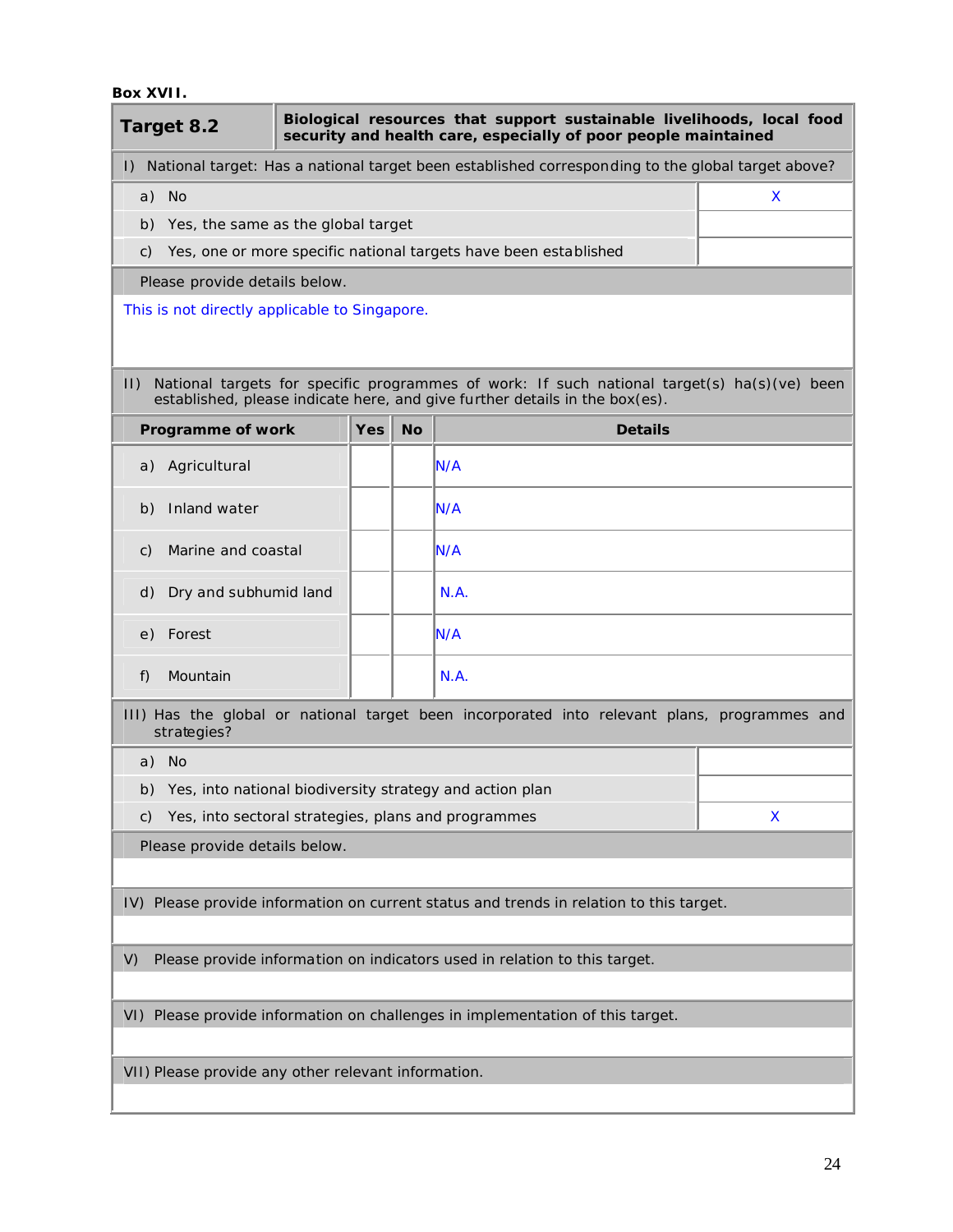## **Box XVIII.**

| Goal 9                                                      |                                                                           | Maintain socio-cultural diversity of indigenous and local communities. |                                                                                                                                                                            |      |  |
|-------------------------------------------------------------|---------------------------------------------------------------------------|------------------------------------------------------------------------|----------------------------------------------------------------------------------------------------------------------------------------------------------------------------|------|--|
| Target 9.1                                                  |                                                                           |                                                                        | Protect traditional knowledge, innovations and practices                                                                                                                   |      |  |
| $\Box$                                                      |                                                                           |                                                                        | National target: Has a national target been established corresponding to the global target above?                                                                          |      |  |
| a) No                                                       |                                                                           |                                                                        |                                                                                                                                                                            | X    |  |
| b) Yes, the same as the global target                       |                                                                           |                                                                        |                                                                                                                                                                            |      |  |
| C)                                                          |                                                                           |                                                                        | Yes, one or more specific national targets have been established                                                                                                           |      |  |
| Please provide details below.                               |                                                                           |                                                                        |                                                                                                                                                                            |      |  |
| traditional knowledge.                                      |                                                                           |                                                                        | Not applicable in Singapore, because of the lack of traditional and indigenous communities and                                                                             |      |  |
| $ 1\rangle$                                                 |                                                                           |                                                                        | National targets for specific programmes of work: If such national target(s) ha(s)(ve) been<br>established, please indicate here, and give further details in the box(es). |      |  |
| Programme of work                                           | <b>Yes</b>                                                                | <b>No</b>                                                              | <b>Details</b>                                                                                                                                                             |      |  |
| Agricultural<br>a)                                          |                                                                           |                                                                        | N.A.                                                                                                                                                                       |      |  |
| Inland water<br>b)                                          |                                                                           |                                                                        | IN.A.                                                                                                                                                                      |      |  |
| Marine and coastal<br>C)                                    |                                                                           |                                                                        | N.A.                                                                                                                                                                       |      |  |
| Dry and subhumid land<br>d)                                 |                                                                           |                                                                        | N.A.                                                                                                                                                                       |      |  |
| Forest<br>e)                                                |                                                                           |                                                                        | N.A.                                                                                                                                                                       |      |  |
| f)<br>Mountain                                              |                                                                           |                                                                        | N.A.                                                                                                                                                                       |      |  |
| strategies?                                                 |                                                                           |                                                                        | III) Has the global or national target been incorporated into relevant plans, programmes and                                                                               |      |  |
| a) No                                                       |                                                                           |                                                                        |                                                                                                                                                                            |      |  |
| b) Yes, into national biodiversity strategy and action plan |                                                                           |                                                                        |                                                                                                                                                                            | N.A. |  |
| C)                                                          | Yes, into sectoral strategies, plans and programmes                       |                                                                        |                                                                                                                                                                            |      |  |
| Please provide details below.                               |                                                                           |                                                                        |                                                                                                                                                                            |      |  |
|                                                             |                                                                           |                                                                        |                                                                                                                                                                            |      |  |
|                                                             |                                                                           |                                                                        | IV) Please provide information on current status and trends in relation to this target.                                                                                    |      |  |
|                                                             |                                                                           |                                                                        |                                                                                                                                                                            |      |  |
| V)                                                          | Please provide information on indicators used in relation to this target. |                                                                        |                                                                                                                                                                            |      |  |
|                                                             |                                                                           |                                                                        | VI) Please provide information on challenges in implementation of this target.                                                                                             |      |  |
|                                                             |                                                                           |                                                                        |                                                                                                                                                                            |      |  |
| VII) Please provide any other relevant information.         |                                                                           |                                                                        |                                                                                                                                                                            |      |  |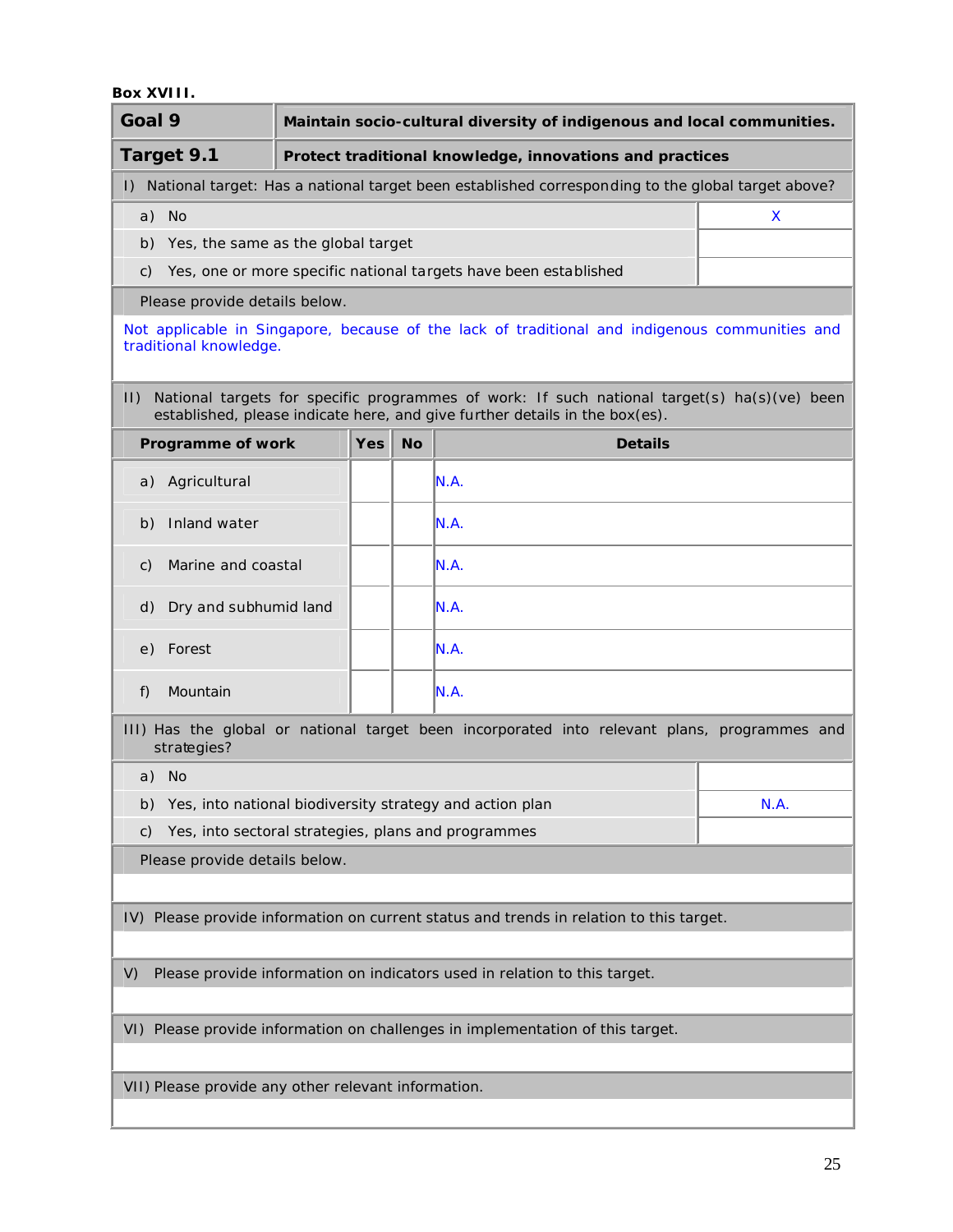**Box XIX.**

I

| Target 9.2                                                                              | rights to benefit sharing |           | Protect the rights of indigenous and local communities over their<br>traditional knowledge, innovations and practices, including their                                     |      |
|-----------------------------------------------------------------------------------------|---------------------------|-----------|----------------------------------------------------------------------------------------------------------------------------------------------------------------------------|------|
| $\mathsf{I}$                                                                            |                           |           | National target: Has a national target been established corresponding to the global target above?                                                                          |      |
| a) No                                                                                   |                           |           |                                                                                                                                                                            | N.A. |
| b) Yes, the same as the global target                                                   |                           |           |                                                                                                                                                                            |      |
| C)                                                                                      |                           |           | Yes, one or more specific national targets have been established                                                                                                           |      |
| Please provide details below.                                                           |                           |           |                                                                                                                                                                            |      |
| Not applicable in Singapore.                                                            |                           |           |                                                                                                                                                                            |      |
| $ 1\rangle$                                                                             |                           |           | National targets for specific programmes of work: If such national target(s) ha(s)(ve) been<br>established, please indicate here, and give further details in the box(es). |      |
| Programme of work                                                                       | <b>Yes</b>                | <b>No</b> | <b>Details</b>                                                                                                                                                             |      |
| Agricultural<br>a)                                                                      |                           |           | N.A.                                                                                                                                                                       |      |
| Inland water<br>b)                                                                      |                           |           | N.A.                                                                                                                                                                       |      |
| Marine and coastal<br>C)                                                                |                           |           | IN.A.                                                                                                                                                                      |      |
| Dry and subhumid land<br>d)                                                             |                           |           | IN.A.                                                                                                                                                                      |      |
| Forest<br>e)                                                                            |                           |           | N.A.                                                                                                                                                                       |      |
| Mountain<br>f)                                                                          |                           |           | IN.A.                                                                                                                                                                      |      |
| strategies?                                                                             |                           |           | III) Has the global or national target been incorporated into relevant plans, programmes and                                                                               |      |
| a) No                                                                                   |                           |           |                                                                                                                                                                            | N.A. |
| Yes, into national biodiversity strategy and action plan<br>b)                          |                           |           |                                                                                                                                                                            |      |
| Yes, into sectoral strategies, plans and programmes<br>C)                               |                           |           |                                                                                                                                                                            |      |
| Please provide details below.                                                           |                           |           |                                                                                                                                                                            |      |
| Not applicable in Singapore.                                                            |                           |           |                                                                                                                                                                            |      |
| IV) Please provide information on current status and trends in relation to this target. |                           |           |                                                                                                                                                                            |      |
| Please provide information on indicators used in relation to this target.<br>V)         |                           |           |                                                                                                                                                                            |      |
|                                                                                         |                           |           | VI) Please provide information on challenges in implementation of this target.                                                                                             |      |
| VII) Please provide any other relevant information.                                     |                           |           |                                                                                                                                                                            |      |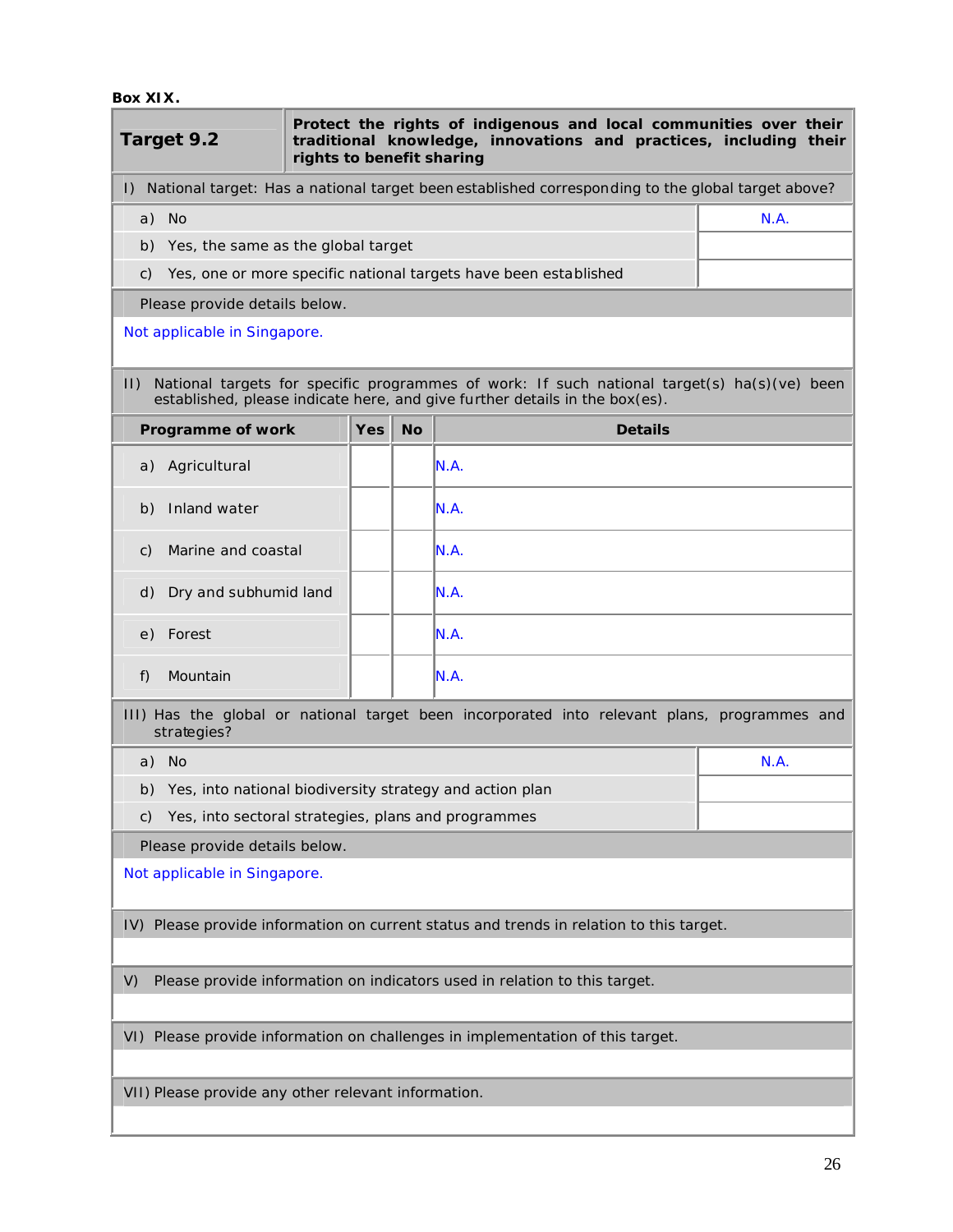**Box XX.**

| Goal 10                                                                                                                                                                                                                                                                                                                                                                                                                                                  |                                                                                                                                                                                                                               | use of genetic resources. |            |           | Ensure the fair and equitable sharing of benefits arising out of the                              |    |
|----------------------------------------------------------------------------------------------------------------------------------------------------------------------------------------------------------------------------------------------------------------------------------------------------------------------------------------------------------------------------------------------------------------------------------------------------------|-------------------------------------------------------------------------------------------------------------------------------------------------------------------------------------------------------------------------------|---------------------------|------------|-----------|---------------------------------------------------------------------------------------------------|----|
|                                                                                                                                                                                                                                                                                                                                                                                                                                                          | All transfers of genetic resources are in line with the Convention on<br>Target 10.1<br>Biological Diversity, the International Treaty on Plant Genetic<br>Resources for Food and Agriculture and other applicable agreements |                           |            |           |                                                                                                   |    |
| $\vert$ )                                                                                                                                                                                                                                                                                                                                                                                                                                                |                                                                                                                                                                                                                               |                           |            |           | National target: Has a national target been established corresponding to the global target above? |    |
| a) No                                                                                                                                                                                                                                                                                                                                                                                                                                                    |                                                                                                                                                                                                                               |                           |            |           |                                                                                                   |    |
|                                                                                                                                                                                                                                                                                                                                                                                                                                                          | b) Yes, the same as the global target                                                                                                                                                                                         |                           |            |           |                                                                                                   | X. |
| C)                                                                                                                                                                                                                                                                                                                                                                                                                                                       |                                                                                                                                                                                                                               |                           |            |           | Yes, one or more specific national targets have been established                                  |    |
|                                                                                                                                                                                                                                                                                                                                                                                                                                                          | Please provide details below.                                                                                                                                                                                                 |                           |            |           |                                                                                                   |    |
| In process. Singapore has participated with other ASEAN countries in the drafting of a framework<br>agreement on access to, and fair and equitable sharing of benefits from, genetic resources. The<br>wording is in accordance with applicable agreements.<br>National targets for specific programmes of work: If such national target(s) ha(s)(ve) been<br>$  \cdot  $<br>established, please indicate here, and give further details in the box(es). |                                                                                                                                                                                                                               |                           |            |           |                                                                                                   |    |
|                                                                                                                                                                                                                                                                                                                                                                                                                                                          | Programme of work                                                                                                                                                                                                             |                           | <b>Yes</b> | <b>No</b> | <b>Details</b>                                                                                    |    |
|                                                                                                                                                                                                                                                                                                                                                                                                                                                          | a) Agricultural                                                                                                                                                                                                               |                           |            |           | IN.A.                                                                                             |    |
| b)                                                                                                                                                                                                                                                                                                                                                                                                                                                       | Inland water                                                                                                                                                                                                                  |                           |            | X         |                                                                                                   |    |
|                                                                                                                                                                                                                                                                                                                                                                                                                                                          | c) Marine and coastal                                                                                                                                                                                                         |                           |            | X         |                                                                                                   |    |
| d)                                                                                                                                                                                                                                                                                                                                                                                                                                                       | Dry and subhumid land                                                                                                                                                                                                         |                           |            |           | N.A.                                                                                              |    |
| e)                                                                                                                                                                                                                                                                                                                                                                                                                                                       | Forest                                                                                                                                                                                                                        |                           |            | X         |                                                                                                   |    |
| f)                                                                                                                                                                                                                                                                                                                                                                                                                                                       | Mountain                                                                                                                                                                                                                      |                           |            |           | N.A.                                                                                              |    |
|                                                                                                                                                                                                                                                                                                                                                                                                                                                          | strategies?                                                                                                                                                                                                                   |                           |            |           | III) Has the global or national target been incorporated into relevant plans, programmes and      |    |
| a) No                                                                                                                                                                                                                                                                                                                                                                                                                                                    |                                                                                                                                                                                                                               |                           |            |           |                                                                                                   |    |
| b)                                                                                                                                                                                                                                                                                                                                                                                                                                                       |                                                                                                                                                                                                                               |                           |            |           | Yes, into national biodiversity strategy and action plan                                          |    |
| C)                                                                                                                                                                                                                                                                                                                                                                                                                                                       | Yes, into sectoral strategies, plans and programmes                                                                                                                                                                           |                           |            |           |                                                                                                   | X  |
|                                                                                                                                                                                                                                                                                                                                                                                                                                                          | Please provide details below.                                                                                                                                                                                                 |                           |            |           |                                                                                                   |    |
| This is incorporated into the system for issuing research permits. Singapore follows the Bonn<br>Guidelines. Further activities are being pursued through cooperative programmes of the ASEAN<br>Centre for Biodiversity.                                                                                                                                                                                                                                |                                                                                                                                                                                                                               |                           |            |           |                                                                                                   |    |
|                                                                                                                                                                                                                                                                                                                                                                                                                                                          |                                                                                                                                                                                                                               |                           |            |           | IV) Please provide information on current status and trends in relation to this target.           |    |
| V)                                                                                                                                                                                                                                                                                                                                                                                                                                                       | Please provide information on indicators used in relation to this target.                                                                                                                                                     |                           |            |           |                                                                                                   |    |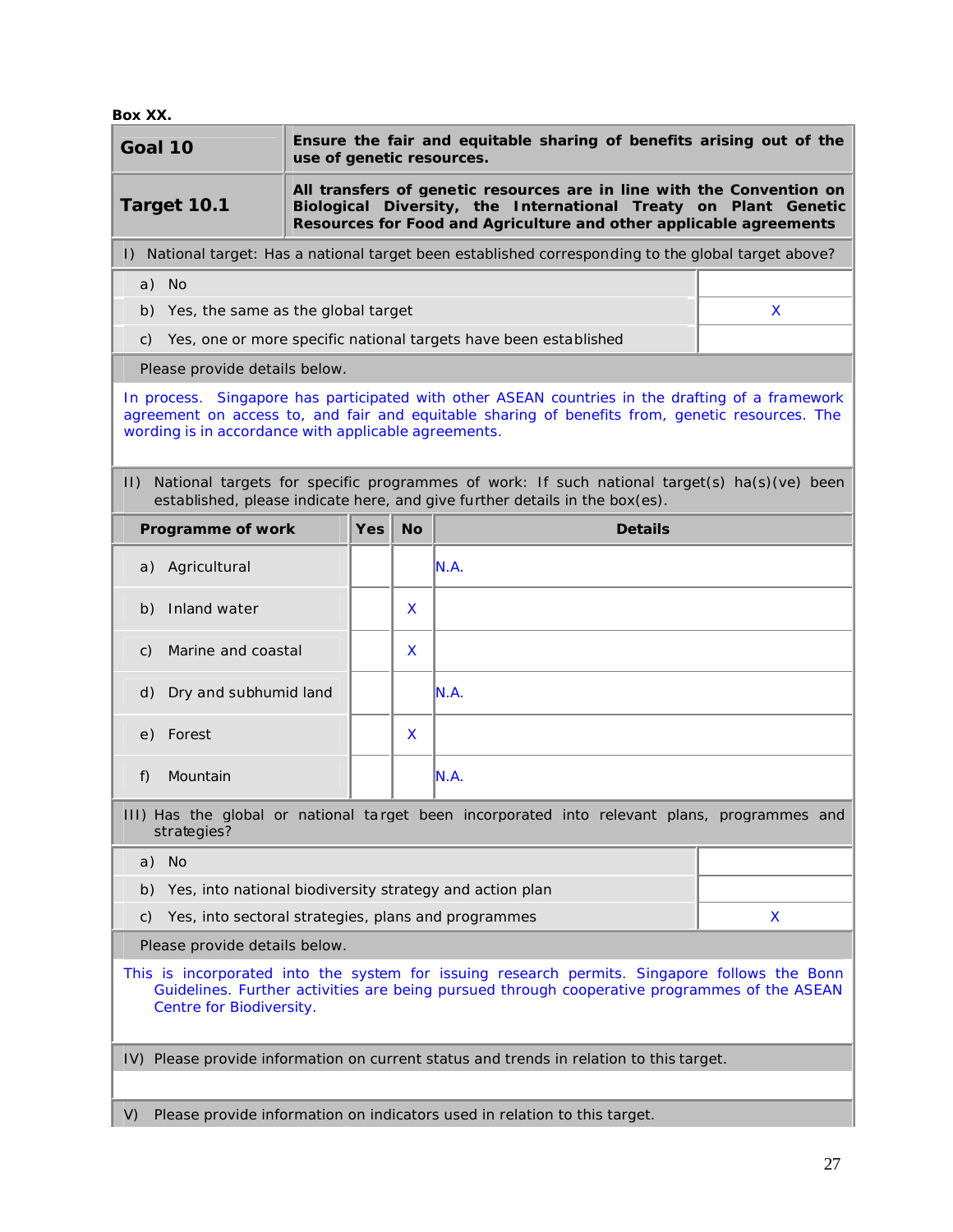Number of enquiries received, number of research permits issued, and benefits received.

VI) Please provide information on challenges in implementation of this target.

Singapore is both a user and a provider of biological resources, and balancing these needs is a challenge.

VII) Please provide any other relevant information.

#### **Box XXI.**

| Target 10.2                                                                                                                                                                                                                                                                                                                                                               |  |                         | Benefits arising from the commercial and other utilization of genetic<br>resources shared with the countries providing such resources                                                         |   |
|---------------------------------------------------------------------------------------------------------------------------------------------------------------------------------------------------------------------------------------------------------------------------------------------------------------------------------------------------------------------------|--|-------------------------|-----------------------------------------------------------------------------------------------------------------------------------------------------------------------------------------------|---|
| $\vert$ )                                                                                                                                                                                                                                                                                                                                                                 |  |                         | National target: Has a national target been established corresponding to the global target above?                                                                                             |   |
| a) No                                                                                                                                                                                                                                                                                                                                                                     |  |                         |                                                                                                                                                                                               |   |
| b) Yes, the same as the global target                                                                                                                                                                                                                                                                                                                                     |  |                         |                                                                                                                                                                                               |   |
| C)                                                                                                                                                                                                                                                                                                                                                                        |  |                         | Yes, one or more specific national targets have been established                                                                                                                              | X |
| Please provide details below.                                                                                                                                                                                                                                                                                                                                             |  |                         |                                                                                                                                                                                               |   |
| In process. Singapore has participated with other ASEAN countries in the drafting of a framework<br>agreement on access to, and fair and equitable sharing of benefits from, genetic resources. The<br>wording is in accordance with applicable agreements.<br>$  \cdot  $<br>National targets for specific programmes of work: If such national target(s) ha(s)(ve) been |  |                         |                                                                                                                                                                                               |   |
| Programme of work                                                                                                                                                                                                                                                                                                                                                         |  | <b>Yes</b><br><b>No</b> | established, please indicate here, and give further details in the box(es).<br><b>Details</b>                                                                                                 |   |
|                                                                                                                                                                                                                                                                                                                                                                           |  |                         |                                                                                                                                                                                               |   |
| Agricultural<br>a)                                                                                                                                                                                                                                                                                                                                                        |  |                         | N.A.                                                                                                                                                                                          |   |
| Inland water<br>b)                                                                                                                                                                                                                                                                                                                                                        |  | X                       |                                                                                                                                                                                               |   |
| Marine and coastal<br>C)                                                                                                                                                                                                                                                                                                                                                  |  | X.                      |                                                                                                                                                                                               |   |
| Dry and subhumid land<br>d)                                                                                                                                                                                                                                                                                                                                               |  |                         | N.A.                                                                                                                                                                                          |   |
| Forest<br>e)                                                                                                                                                                                                                                                                                                                                                              |  | X                       |                                                                                                                                                                                               |   |
| Mountain<br>f)                                                                                                                                                                                                                                                                                                                                                            |  |                         | N.A.                                                                                                                                                                                          |   |
| III) Has the global or national target been incorporated into relevant plans, programmes and<br>strategies?                                                                                                                                                                                                                                                               |  |                         |                                                                                                                                                                                               |   |
| a) No                                                                                                                                                                                                                                                                                                                                                                     |  |                         |                                                                                                                                                                                               |   |
| b)                                                                                                                                                                                                                                                                                                                                                                        |  |                         | Yes, into national biodiversity strategy and action plan                                                                                                                                      |   |
| Yes, into sectoral strategies, plans and programmes<br>C)                                                                                                                                                                                                                                                                                                                 |  |                         |                                                                                                                                                                                               | X |
| Please provide details below.                                                                                                                                                                                                                                                                                                                                             |  |                         |                                                                                                                                                                                               |   |
|                                                                                                                                                                                                                                                                                                                                                                           |  |                         | This is incorporated into the system for issuing research permits. Singapore follows the Bonn<br>Guidelines. Further activities are being pursued through cooperative programmes of the ASEAN |   |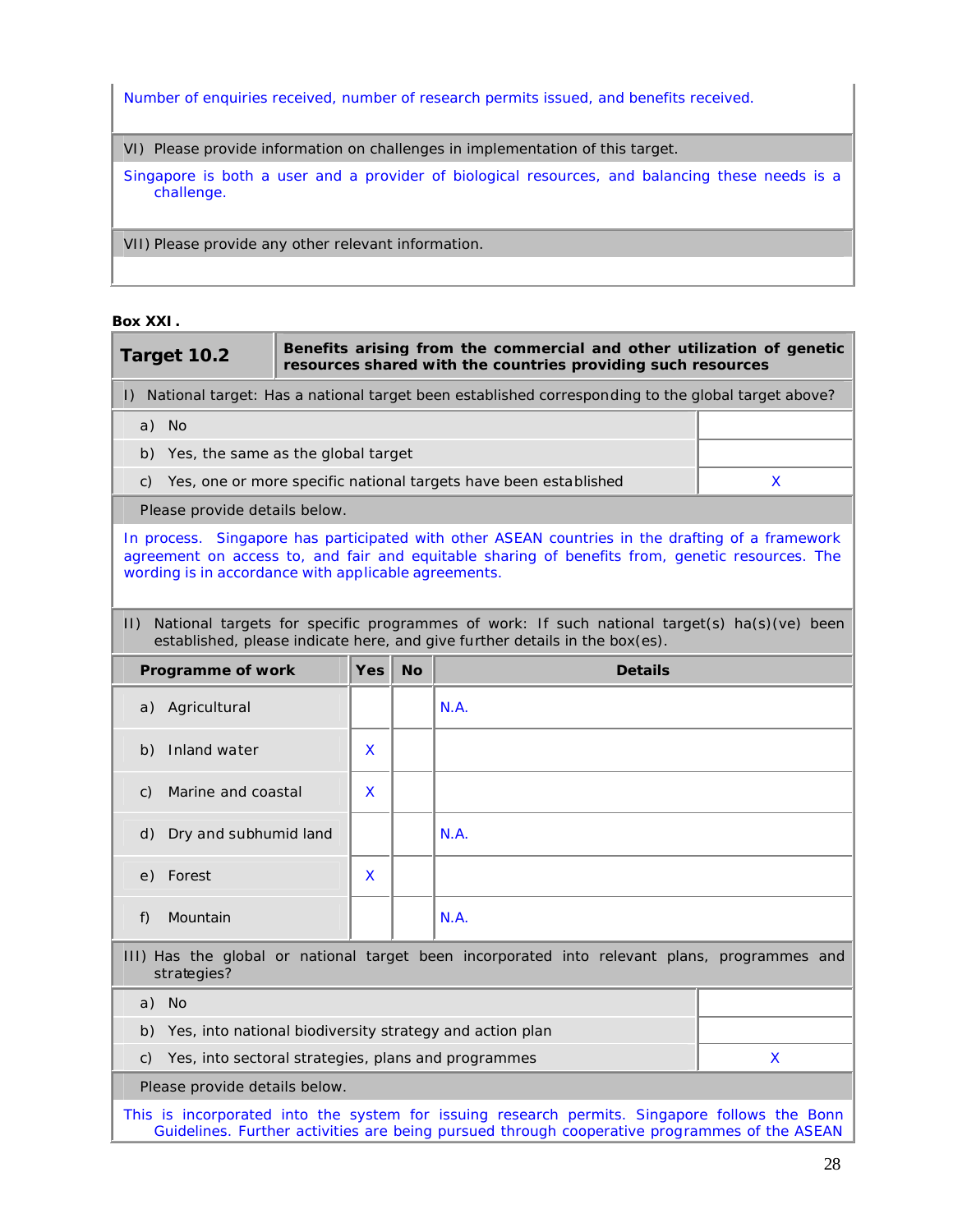Centre for Biodiversity.

IV) Please provide information on current status and trends in relation to this target.

V) Please provide information on indicators used in relation to this target.

Number of enquiries received, number of research permits issued, and benefits received.

VI) Please provide information on challenges in implementation of this target.

Singapore is both a user and a provider of biological resources, and balancing these needs is a challenge.

VII) Please provide any other relevant information.

**Box XXII.**

| Goal 11                                                                                                                                                                                                                                          |                                                                                                                                                                                                                |           | Parties have improved financial, human, scientific, technical and<br>technological capacity to implement the Convention.                                                   |              |  |
|--------------------------------------------------------------------------------------------------------------------------------------------------------------------------------------------------------------------------------------------------|----------------------------------------------------------------------------------------------------------------------------------------------------------------------------------------------------------------|-----------|----------------------------------------------------------------------------------------------------------------------------------------------------------------------------|--------------|--|
| Target 11.1                                                                                                                                                                                                                                      | New and additional financial resources are transferred to developing<br>country Parties, to allow for the effective implementation of their<br>commitments under the Convention, in accordance with Article 20 |           |                                                                                                                                                                            |              |  |
|                                                                                                                                                                                                                                                  |                                                                                                                                                                                                                |           | I) National target: Has a national target been established corresponding to the global target above?                                                                       |              |  |
| a) No                                                                                                                                                                                                                                            |                                                                                                                                                                                                                |           |                                                                                                                                                                            |              |  |
| b) Yes, the same as the global target                                                                                                                                                                                                            |                                                                                                                                                                                                                |           |                                                                                                                                                                            |              |  |
| C)                                                                                                                                                                                                                                               |                                                                                                                                                                                                                |           | Yes, one or more specific national targets have been established                                                                                                           | $\mathsf{x}$ |  |
| Please provide details below.                                                                                                                                                                                                                    |                                                                                                                                                                                                                |           |                                                                                                                                                                            |              |  |
| Staff strength of the Biodiversity Cnetre has been increased, and training is provided by National<br>Parks Board and a variety of other institutions. Sharing of skills, technical expertise and experience is<br>routine between institutions. |                                                                                                                                                                                                                |           |                                                                                                                                                                            |              |  |
| $  \cdot  $                                                                                                                                                                                                                                      |                                                                                                                                                                                                                |           | National targets for specific programmes of work: If such national target(s) ha(s)(ve) been<br>established, please indicate here, and give further details in the box(es). |              |  |
| Programme of work                                                                                                                                                                                                                                | <b>Yes</b>                                                                                                                                                                                                     | <b>No</b> | <b>Details</b>                                                                                                                                                             |              |  |
| Agricultural<br>a)                                                                                                                                                                                                                               |                                                                                                                                                                                                                |           | N/A                                                                                                                                                                        |              |  |
| Inland water<br>b)                                                                                                                                                                                                                               | X                                                                                                                                                                                                              |           |                                                                                                                                                                            |              |  |
| Marine and coastal<br>C)                                                                                                                                                                                                                         | X                                                                                                                                                                                                              |           |                                                                                                                                                                            |              |  |
| Dry and subhumid land<br>d)                                                                                                                                                                                                                      |                                                                                                                                                                                                                |           | N.A.                                                                                                                                                                       |              |  |
| Forest<br>e)                                                                                                                                                                                                                                     | <b>X</b>                                                                                                                                                                                                       |           |                                                                                                                                                                            |              |  |
| Mountain<br>f)                                                                                                                                                                                                                                   |                                                                                                                                                                                                                |           | N.A.                                                                                                                                                                       |              |  |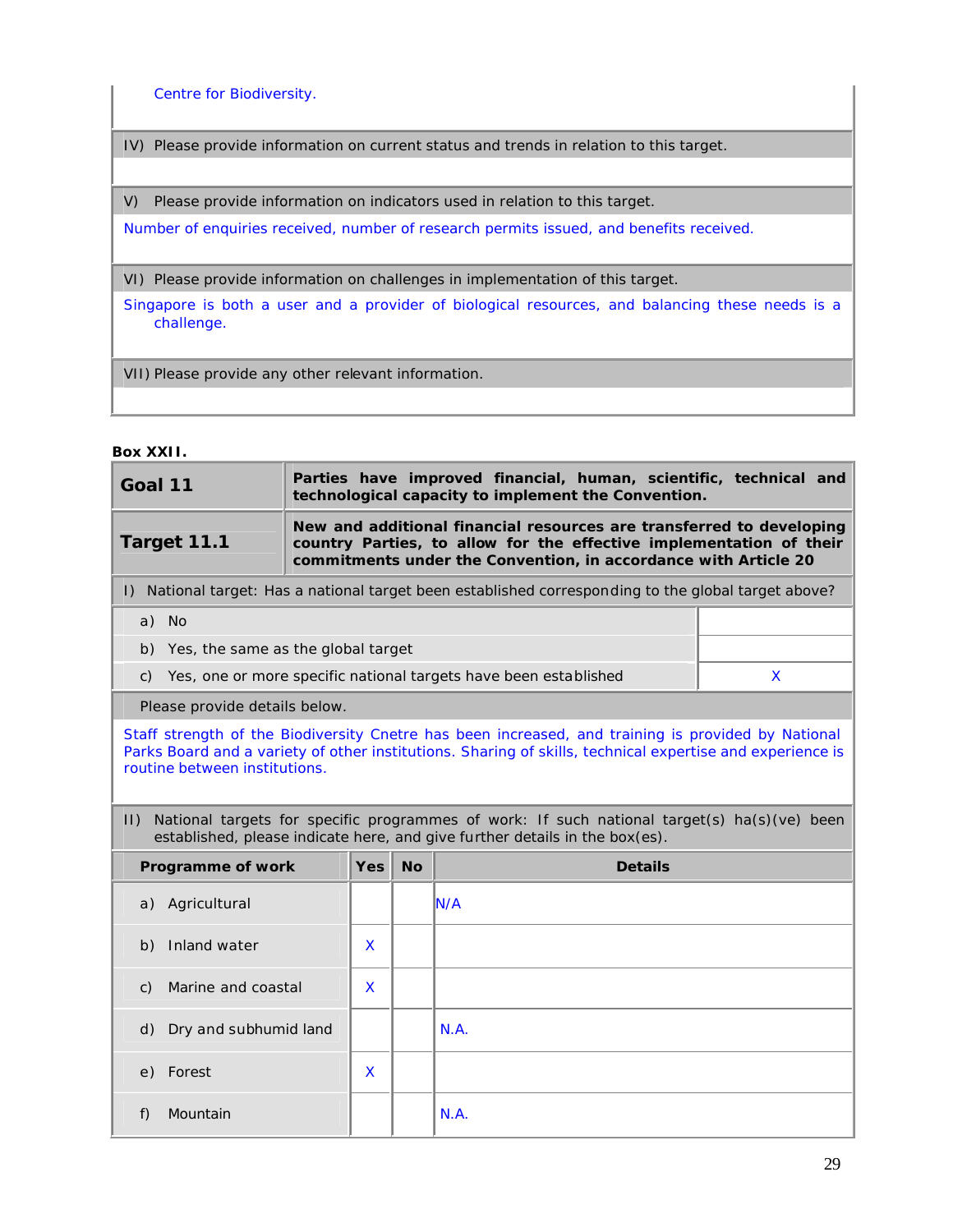III) Has the global or national target been incorporated into relevant plans, programmes and strategies? a) No b) Yes, into national biodiversity strategy and action plan c) Yes, into sectoral strategies, plans and programmes  $X$ Please provide details below. IV) Please provide information on current status and trends in relation to this target.

V) Please provide information o n indicators used in relation to this target.

VI) Please provide information on challenges in implementation of this target.

VII) lease provide any other relevant information.

#### **Box XXIII.**

| Target 11.2                                                                                       | Technology is transferred to developing country Parties, to allow for<br>the effective implementation of their commitments under the<br>Convention, in accordance with its Article 20, paragraph 4 |  |  |  |  |  |
|---------------------------------------------------------------------------------------------------|----------------------------------------------------------------------------------------------------------------------------------------------------------------------------------------------------|--|--|--|--|--|
| National target: Has a national target been established corresponding to the global target above? |                                                                                                                                                                                                    |  |  |  |  |  |
| a) No                                                                                             |                                                                                                                                                                                                    |  |  |  |  |  |
| b) Yes, the same as the global target                                                             |                                                                                                                                                                                                    |  |  |  |  |  |
| c) Yes, one or more specific national targets have been established                               |                                                                                                                                                                                                    |  |  |  |  |  |
| Please provide details below.                                                                     |                                                                                                                                                                                                    |  |  |  |  |  |

Staff strength of the Biodiversity Centre has been increased, and training is provided by National Parks Board and a variety of other institutions. Sharing of skills, technical expertise and experience is routine between institutions, including technical collaboration with overseas agencies.

II) National targets for specific programmes of work: If such national target(s) ha(s)(ve) been established, please indicate here, and give further details in the box(es).

| Programme of work                     | <b>Yes</b> | <b>No</b> | <b>Details</b> |
|---------------------------------------|------------|-----------|----------------|
| a) Agricultural                       |            |           | IN/A           |
| Inland water<br>b)                    |            | X         |                |
| Marine and coastal<br>$\mathcal{C}$ ) |            | X         |                |
| d) Dry and subhumid land              |            |           | N.A.           |
| Forest<br>e)                          |            | X         |                |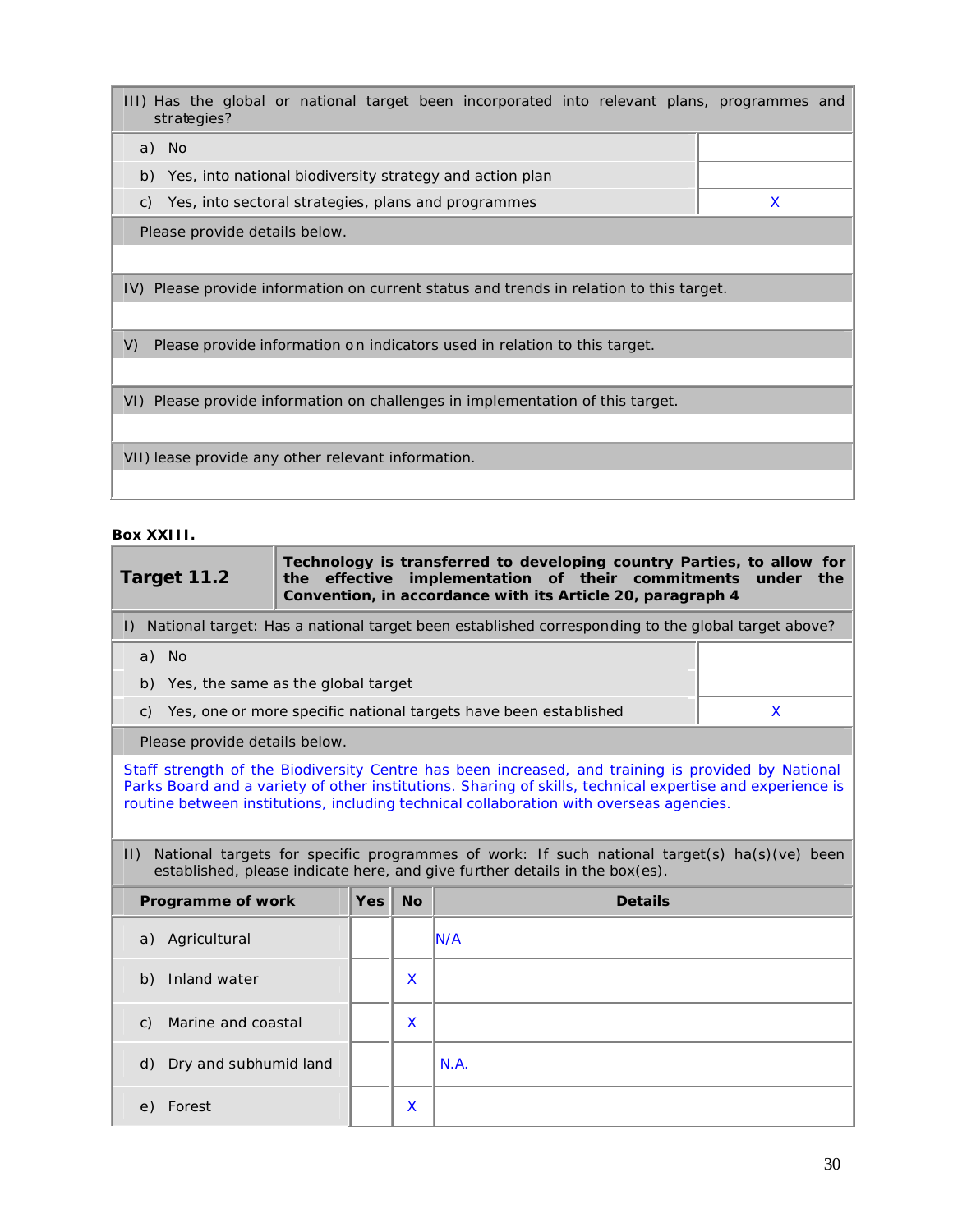| Mountain<br>N.A.<br>f)                                                                                      |   |  |  |
|-------------------------------------------------------------------------------------------------------------|---|--|--|
| III) Has the global or national target been incorporated into relevant plans, programmes and<br>strategies? |   |  |  |
| a) No                                                                                                       |   |  |  |
| Yes, into national biodiversity strategy and action plan<br>b)                                              |   |  |  |
| Yes, into sectoral strategies, plans and programmes<br>C)                                                   | X |  |  |
| Please provide details below.                                                                               |   |  |  |
| Allocations for foreign assistance have been determined in collaboration with the Ministry of Finance.      |   |  |  |
| IV) Please provide information on current status and trends in relation to this target.                     |   |  |  |
|                                                                                                             |   |  |  |
| V)<br>Please provide information on indicators used in relation to this target.                             |   |  |  |
|                                                                                                             |   |  |  |
| VI) Please provide information on challenges in implementation of this target.                              |   |  |  |
|                                                                                                             |   |  |  |
| VII) Please provide any other relevant information.                                                         |   |  |  |
|                                                                                                             |   |  |  |

## **Global Strategy for Plant Conservation (GSPC)**

**The Conference of the Parties, in decision VI/9, annex, adopted the Global Strategy for Plant Conservation. Parties and Governments are invited to develop their own targets with this flexible framework. The Conference of the Parties considered the Strategy as a pilot approach for the use of outcome oriented targets under the Convention. In decision VII/10, the Conference of the Parties decided to integrate the targets into the reporting framework for the Third National Reports. Please provide relevant information by responding to the questions and requests contained in the following tables.**

#### **Box XXIV.**

| Target 1. A widely accessible working list of known plant species, as a step towards a<br>complete world flora. |                                                                                                                      |   |  |
|-----------------------------------------------------------------------------------------------------------------|----------------------------------------------------------------------------------------------------------------------|---|--|
| $\vert$ )                                                                                                       | Has your country established national target corresponding to the above global target?                               |   |  |
|                                                                                                                 | a) Yes                                                                                                               | X |  |
|                                                                                                                 | b) No                                                                                                                |   |  |
|                                                                                                                 | Please specify                                                                                                       |   |  |
| A complete list has been published (Gardens' Bulletin Singapore)                                                |                                                                                                                      |   |  |
| $ 1\rangle$                                                                                                     | Has your country incorporated the above global or national target into relevant plans,<br>programmes and strategies? |   |  |
|                                                                                                                 | a) Yes                                                                                                               | X |  |
|                                                                                                                 | b)<br>- No                                                                                                           |   |  |
|                                                                                                                 | Please specify                                                                                                       |   |  |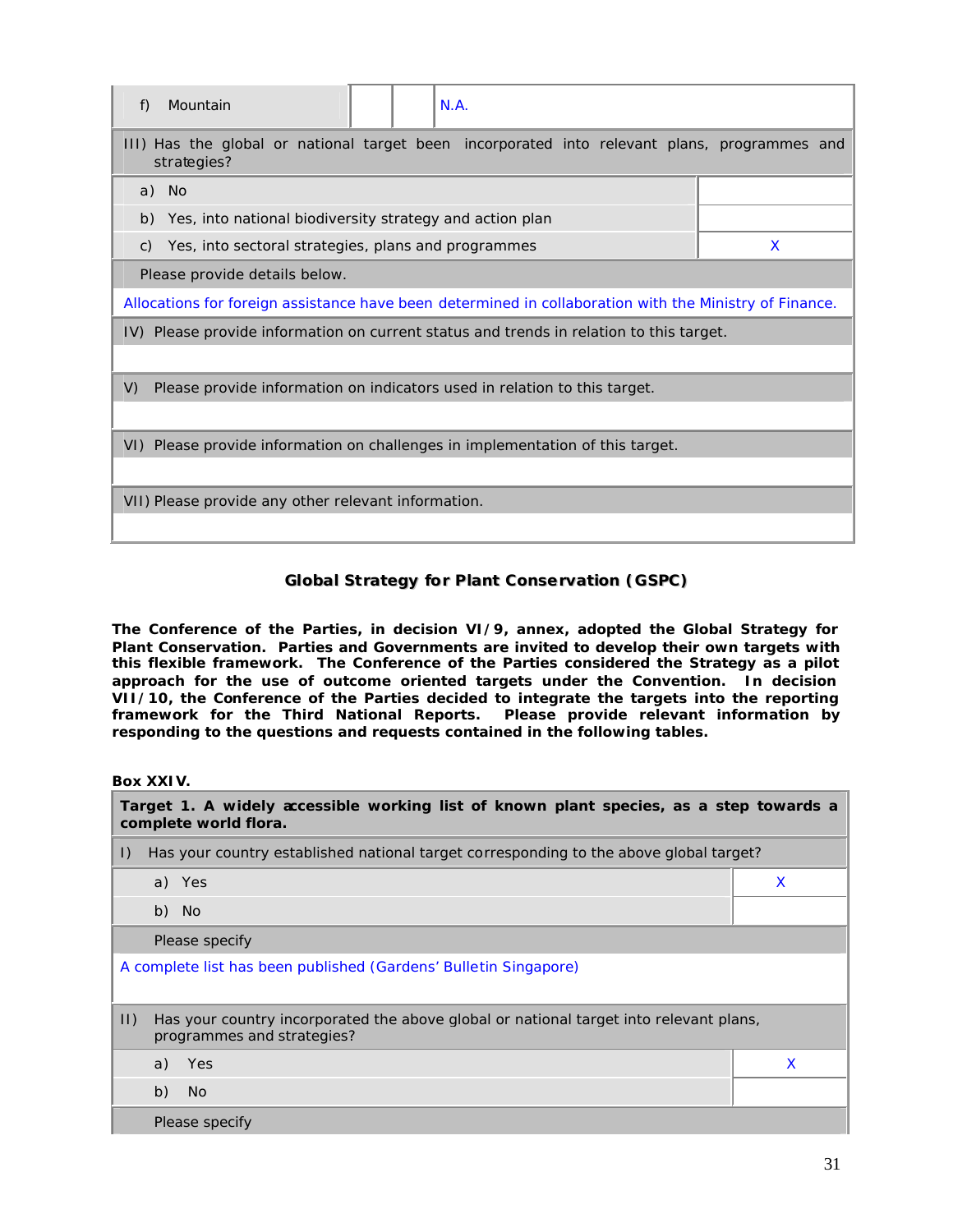The list is the basis for assessments, surveys, monitoring and Red Data Book preparation.

III) Current status (please indicate current status related to this target)

Done

IV) Measures taken to achieve target (please indicate activities, legislative measures and other steps taken with a view to achieve the target)

Done

V) Progress made towards target (please specify indicators used to monitor progress towards the target)

Done

VI) Constraints to achieving progress towards the target

N/A

VII) Any other relevant information

-

#### **Box XXV.**

**Target 2. A preliminary assessment of the conservation status of all known plant species, at national, regional and international levels.** I) Has your country established national target corresponding to the above global target? a) Yes X b) No Please specify The Singapore Red Data Book was published in 1994 and is undergoing revision for a second edition. II) Has your country incorporated the above global or national target into relevant plans, programmes and strategies? a) Yes X b) No Please specify III) Current status (please indicate current status related to this target) Revised list using IUCN criteria is in preparation. IV) Measures taken to achieve target (please indicate activities, legislative measures and other steps taken with a view to achieve the target)

Collaboration occurs with academic institutions, non-governmental organizations and experts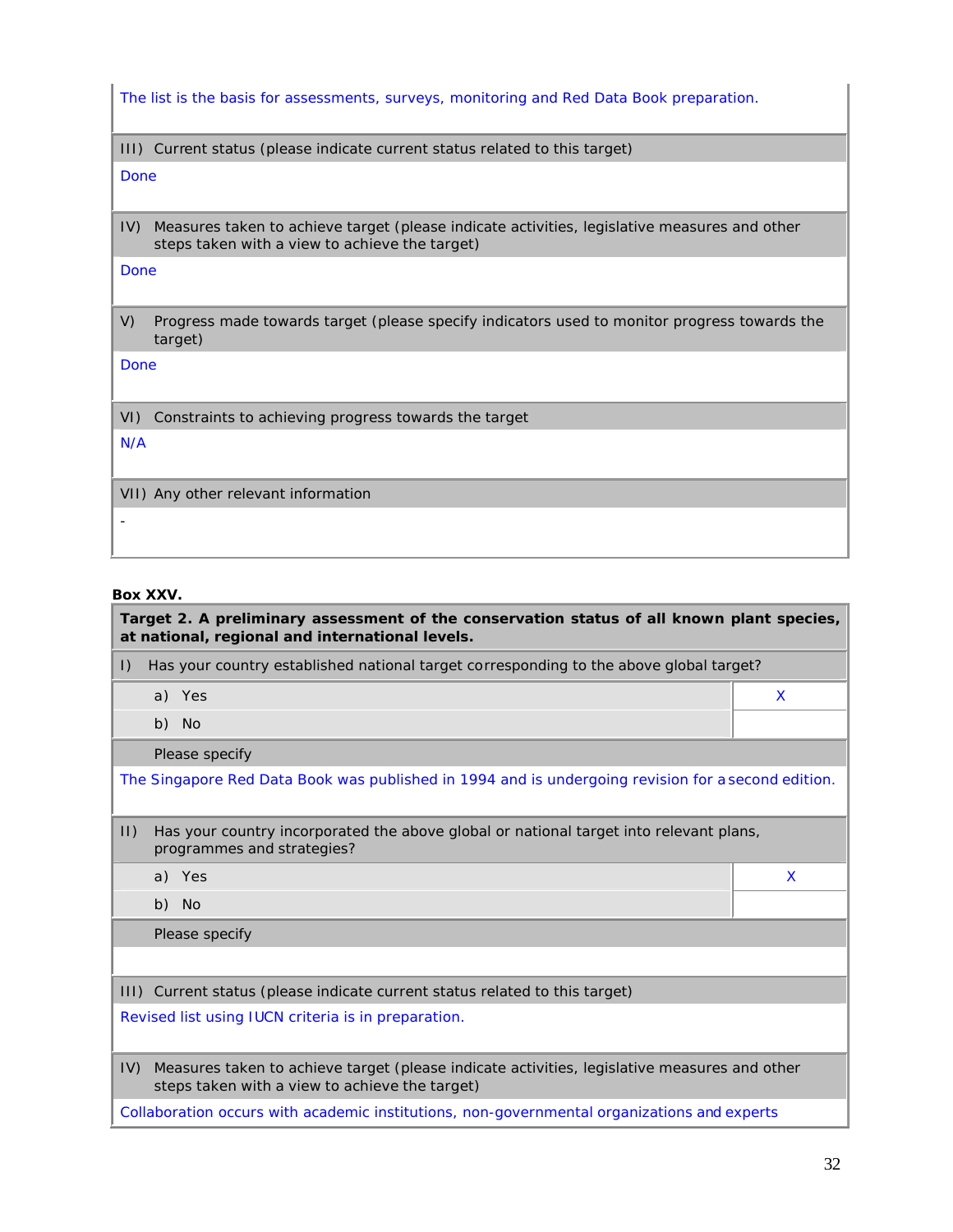V) Progress made towards target (please specify indicators used to monitor progress towards the target)

VI) Constraints to achieving progress towards the target

Staff time, and information on population size of each species, are constraints

VII) Any other relevant information

#### **Box XXVI.**

| Has your country established national target corresponding to the above global target?<br>$\vert$ ) |                                                                                                                                                   |   |
|-----------------------------------------------------------------------------------------------------|---------------------------------------------------------------------------------------------------------------------------------------------------|---|
|                                                                                                     | a) Yes                                                                                                                                            | X |
|                                                                                                     | b) No                                                                                                                                             |   |
|                                                                                                     | Please specify                                                                                                                                    |   |
|                                                                                                     | A Standard Operating Procedure has been developed, in consultation with various agencies. This<br>includes protocols.                             |   |
| $ 1\rangle$                                                                                         | Has your country incorporated the above global or national target into relevant plans,<br>programmes and strategies?                              |   |
|                                                                                                     | a) Yes                                                                                                                                            | X |
|                                                                                                     | b) No                                                                                                                                             |   |
|                                                                                                     |                                                                                                                                                   |   |
|                                                                                                     | Please specify                                                                                                                                    |   |
|                                                                                                     | The Plant Conservation Strategy is a continuing programme of activities.                                                                          |   |
|                                                                                                     | III) Current status (please indicate current status related to this target)                                                                       |   |
|                                                                                                     | In operation. There are activities to locate, identify, propagate and distribute surplus stocks of rare<br>plant species to improve their status. |   |
| IV)                                                                                                 | Measures taken to achieve target (please indicate activities, legislative measures and other<br>steps taken with a view to achieve the target)    |   |
|                                                                                                     | Progress made towards target (please specify indicators used to monitor progress towards the<br>target)                                           |   |
| V)<br>VI)                                                                                           | Constraints to achieving progress towards the target                                                                                              |   |

٦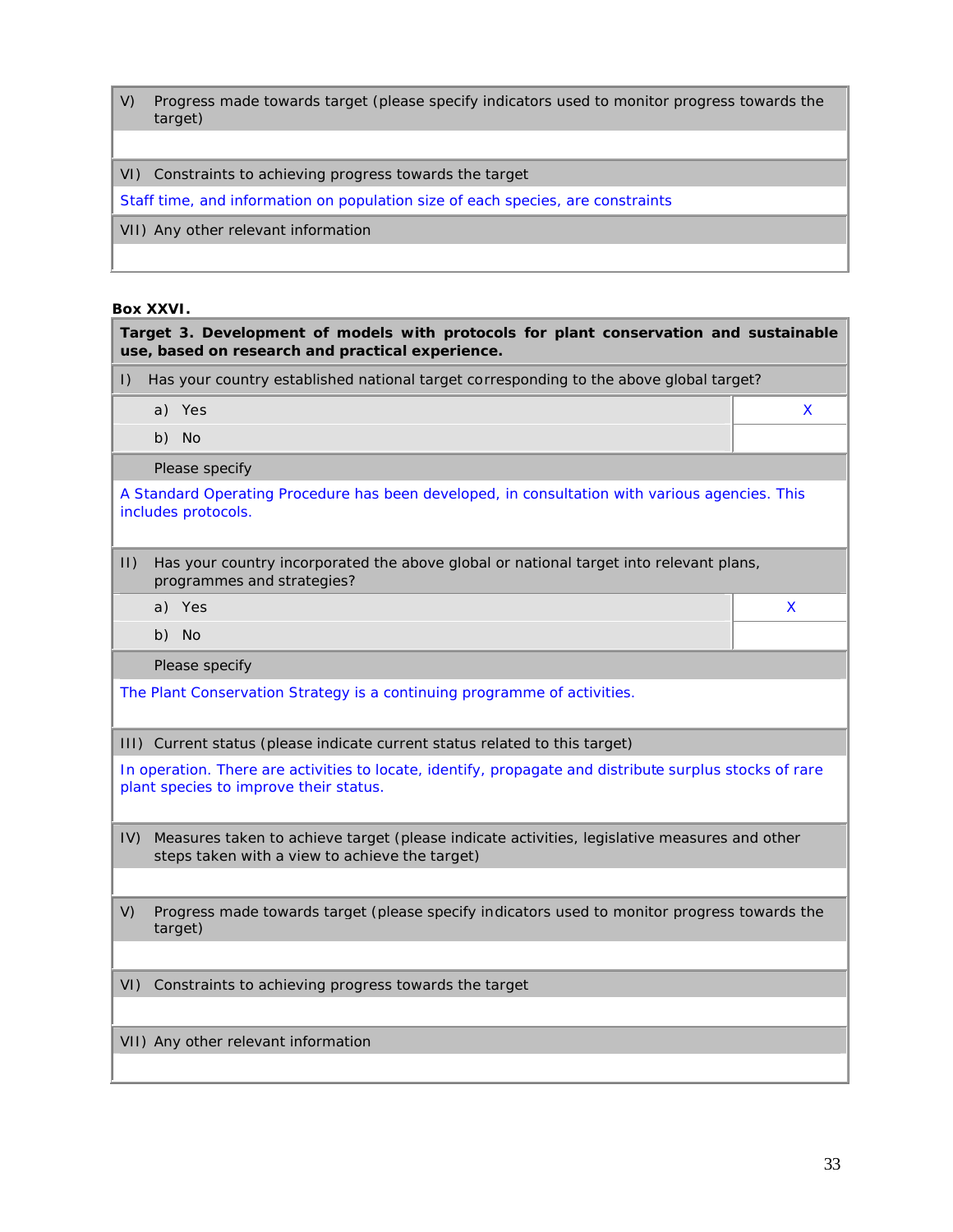### **Box XXVII.**

| Target 4. At least ten percent of each of the world's ecological regions effectively<br>conserved.                                                                                                             |    |  |
|----------------------------------------------------------------------------------------------------------------------------------------------------------------------------------------------------------------|----|--|
| Has your country established national target corresponding to the above global target?<br>$\vert$ )                                                                                                            |    |  |
| a) Yes                                                                                                                                                                                                         | X. |  |
| b) No                                                                                                                                                                                                          |    |  |
| Please specify                                                                                                                                                                                                 |    |  |
| A ratio of 8 hectares of parkland per 10,000 capita population has been adopted.<br>This includes National Parks and Nature Reserves.                                                                          |    |  |
| $ 1\rangle$<br>Has your country incorporated the above global or national target into relevant plans,<br>programmes and strategies?                                                                            |    |  |
| a) Yes                                                                                                                                                                                                         | X  |  |
| b) No                                                                                                                                                                                                          |    |  |
| Please specify                                                                                                                                                                                                 |    |  |
| The URA Master Plan and the Singapore Green Plan 2012 are guiding documents related to land<br>use for conservation purposes. The aim is to conserve at least one representative example of each<br>ecosystem. |    |  |
| III) Current status (please indicate current status related to this target)                                                                                                                                    |    |  |
|                                                                                                                                                                                                                |    |  |
| IV)<br>Measures taken to achieve target (please indicate activities, legislative measures and other<br>steps taken with a view to achieve the target)                                                          |    |  |
|                                                                                                                                                                                                                |    |  |
| V)<br>Progress made towards target (please specify indicators used to monitor progress towards<br>the target)                                                                                                  |    |  |
|                                                                                                                                                                                                                |    |  |
| VI) Constraints to achieving progress towards the target                                                                                                                                                       |    |  |
|                                                                                                                                                                                                                |    |  |
| VII) Any other relevant information                                                                                                                                                                            |    |  |
|                                                                                                                                                                                                                |    |  |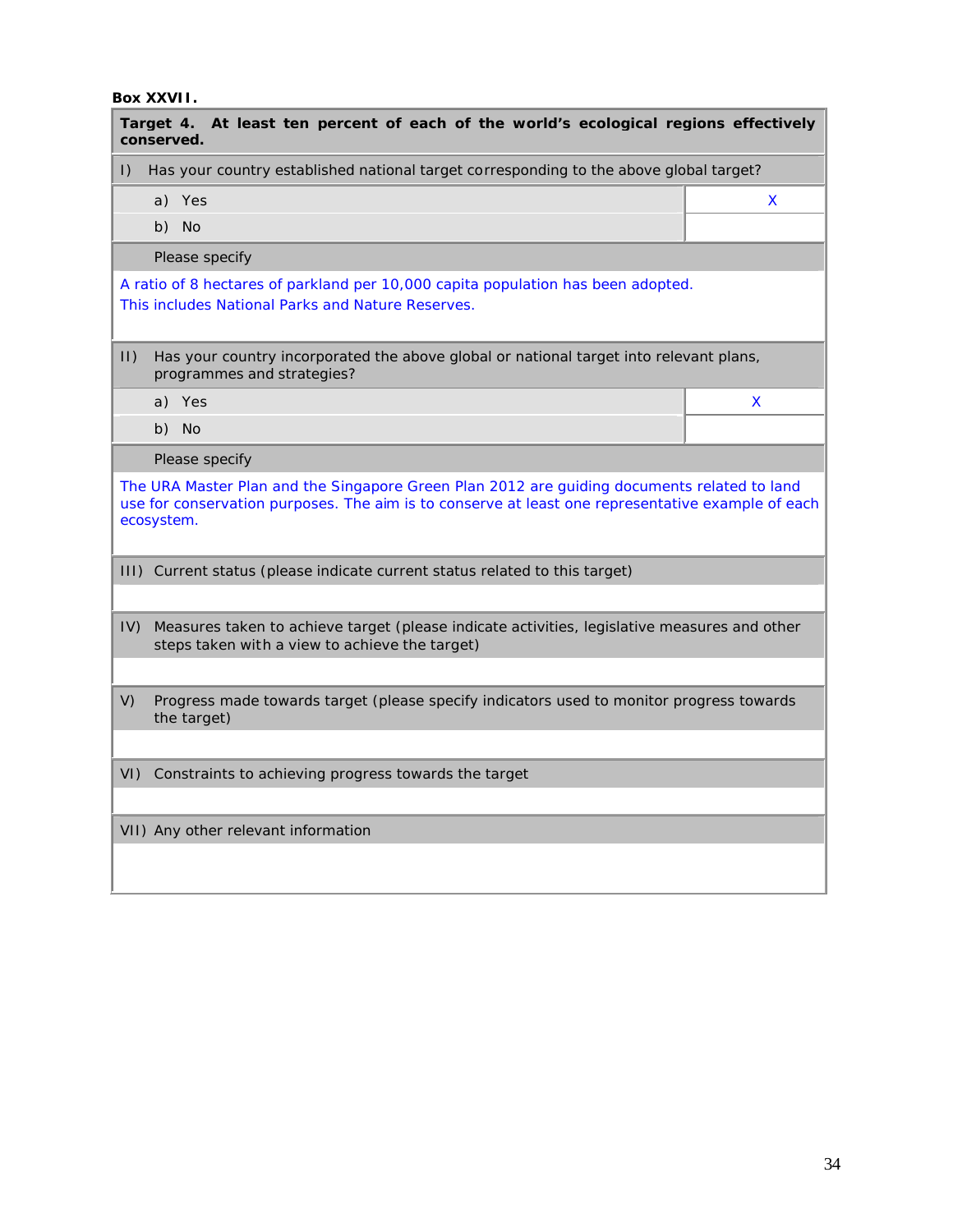### **Box XXVIII.**

| Target 5. Protection of fifty percent of the most important areas for plant diversity<br>assured.                                                     |    |  |
|-------------------------------------------------------------------------------------------------------------------------------------------------------|----|--|
| Has your country established national target corresponding to the above global target?<br>$\vert$ )                                                   |    |  |
| a) Yes                                                                                                                                                | X. |  |
| b) No                                                                                                                                                 |    |  |
| Please specify                                                                                                                                        |    |  |
| A listing of sites important for biological diversity, including plant diversity, has been prepared.                                                  |    |  |
| $ 1\rangle$<br>Has your country incorporated the above global or national target into relevant plans,<br>programmes and strategies?                   |    |  |
| a) Yes                                                                                                                                                | X  |  |
| b) No                                                                                                                                                 |    |  |
| Please specify                                                                                                                                        |    |  |
| The listing is shared with other agencies and used as a basis in consultations on planning                                                            |    |  |
| III) Current status (please indicate current status related to this target)                                                                           |    |  |
|                                                                                                                                                       |    |  |
| IV)<br>Measures taken to achieve target (please indicate activities, legislative measures and other<br>steps taken with a view to achieve the target) |    |  |
|                                                                                                                                                       |    |  |
| V)<br>Progress made towards ta rget (please specify indicators used to monitor progress towards the<br>target)                                        |    |  |
|                                                                                                                                                       |    |  |
| Constraints to achieving progress towards the target<br>$VI$ )                                                                                        |    |  |
|                                                                                                                                                       |    |  |
| VII) Any other relevant information                                                                                                                   |    |  |
|                                                                                                                                                       |    |  |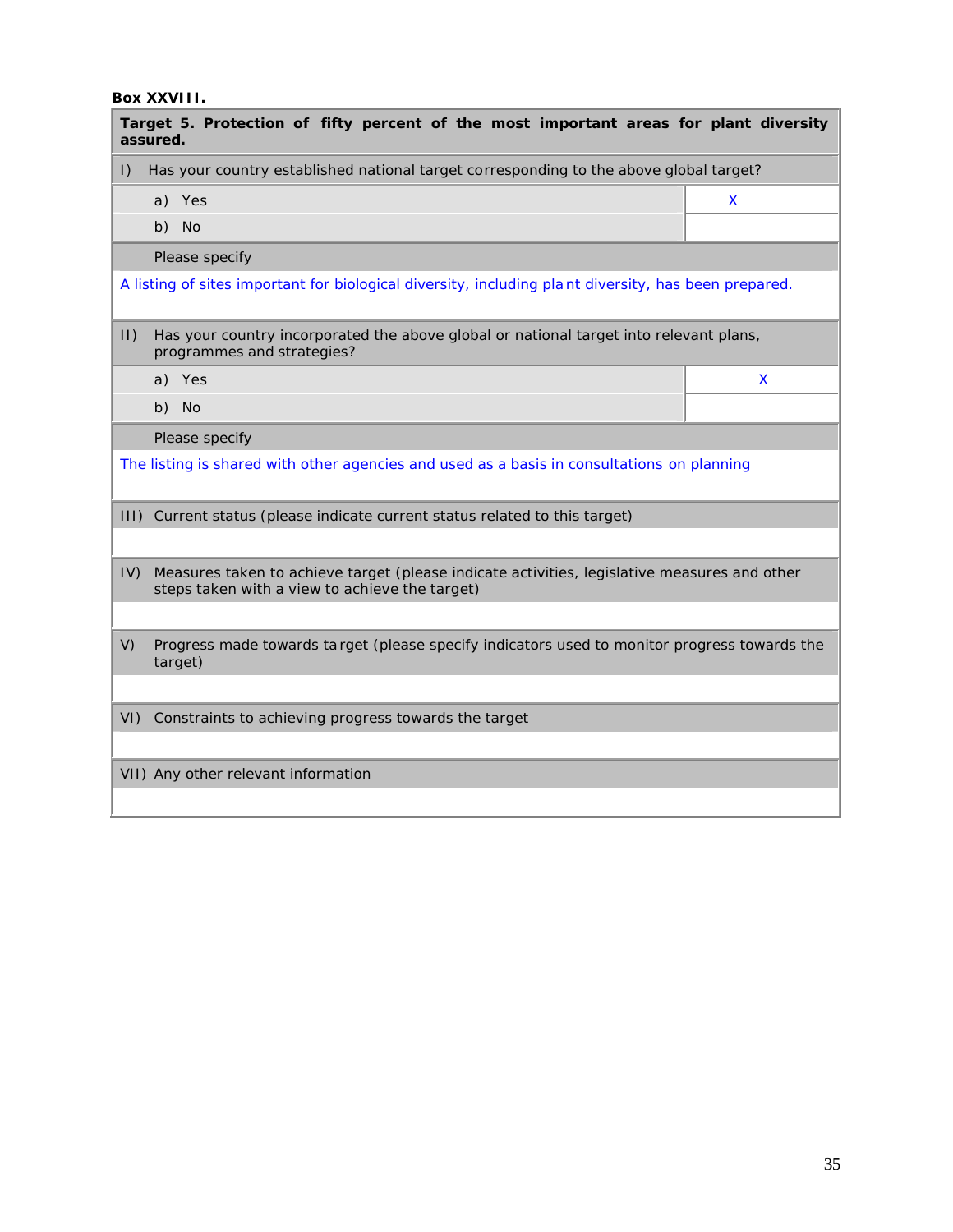### **Box XXIX.**

| Target 6. At least thirty percent of production lands managed consistent with the<br>conservation of plant diversity.                                 |      |  |
|-------------------------------------------------------------------------------------------------------------------------------------------------------|------|--|
| Has your country established national target corresponding to the above global target?<br>$\vert$ )                                                   |      |  |
| a) Yes                                                                                                                                                |      |  |
| b) No                                                                                                                                                 | N.A. |  |
| Please specify                                                                                                                                        |      |  |
| This target is not applicable in Singapore                                                                                                            |      |  |
| $ 1\rangle$<br>Has your country incorporated the above global or national target into relevant plans,<br>programmes and strategies?                   |      |  |
| a) Yes                                                                                                                                                |      |  |
| b) No                                                                                                                                                 | N.A. |  |
| Please specify                                                                                                                                        |      |  |
|                                                                                                                                                       |      |  |
| III) Current status (please indicate current status related to this target)                                                                           |      |  |
|                                                                                                                                                       |      |  |
| IV)<br>Measures taken to achieve target (please indicate activities, legislative measures and other<br>steps taken with a view to achieve the target) |      |  |
|                                                                                                                                                       |      |  |
| V)<br>Progress made towards target (please specify indicators used to monitor progress towards<br>the target)                                         |      |  |
| Constraints to achieving progress towards the target<br>$VI$ )                                                                                        |      |  |
|                                                                                                                                                       |      |  |
| VII) Any other relevant information                                                                                                                   |      |  |
|                                                                                                                                                       |      |  |

## **Box XXX.**

| Target 7. Sixty percent of the world's threatened species conserved In-situ.                                                        |   |  |
|-------------------------------------------------------------------------------------------------------------------------------------|---|--|
| Has your country established national target corresponding to the above global target?<br>$\vert$ )                                 |   |  |
| a) Yes                                                                                                                              | X |  |
| b)<br>No.                                                                                                                           |   |  |
| Please specify                                                                                                                      |   |  |
| The Singapore Red Data Book provides a framework for national planning on threatened species.                                       |   |  |
| $ 1\rangle$<br>Has your country incorporated the above global or national target into relevant plans,<br>programmes and strategies? |   |  |
| a) Yes                                                                                                                              |   |  |
| b)<br>No.                                                                                                                           |   |  |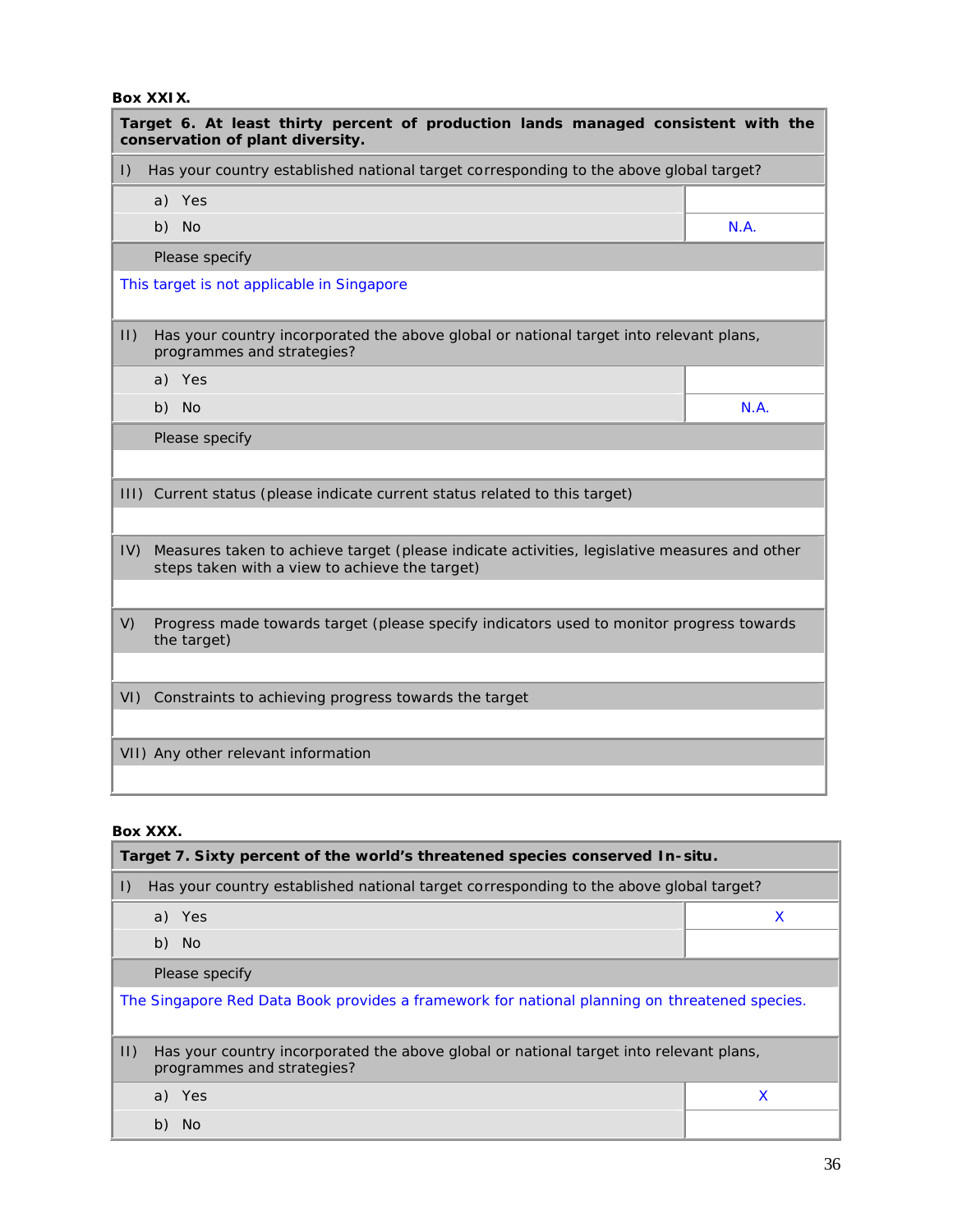Please specify

The majority of indigenous forest species are conserved within the Nature Reserves. The Plant Conservation Strategy, Bird Conservation Strategy and the Insect Conservation Strategy under development are the basis for species-targeted conservation activities

III) Current status (please indicate current status related to this target)

- IV) Measures take n to achieve target (please indicate activities, legislative measures and other steps taken with a view to achieve the target)
- V) Progress made towards target (please specify indicators used to monitor progress towards the target)

VI) Constraints to achieving progress towards the target

VII) Any other relevant information

#### **Box XXXI.**

| Target 8. Sixty percent of threatened plant species in accessible Ex-situ collections,<br>preferably in the country of origin, and 10 percent of them included in recovery and<br>restoration programmes. |   |  |
|-----------------------------------------------------------------------------------------------------------------------------------------------------------------------------------------------------------|---|--|
| Has your country established national target corresponding to the above global target?<br>$\vert$ )                                                                                                       |   |  |
| a) Yes                                                                                                                                                                                                    | X |  |
| b) No                                                                                                                                                                                                     |   |  |
| Please specify                                                                                                                                                                                            |   |  |
| Singapore Botanic Gardens maintains an extensive ex situ living collection including indigenous plant<br>species, and contains 6 hectares of original rain forest.                                        |   |  |
| $ 1\rangle$<br>Has your country incorporated the above global or national target into relevant plans,<br>programmes and strategies?                                                                       |   |  |
| a) Yes                                                                                                                                                                                                    | X |  |
| b) No                                                                                                                                                                                                     |   |  |
| Please specify                                                                                                                                                                                            |   |  |
| Targets are incorporated into the Plant Conservation Strategy.                                                                                                                                            |   |  |
| III) Current status (please indicate current status related to this target)                                                                                                                               |   |  |
| IV<br>Measures taken to achieve target (please indicate activities, legislative measures and other<br>steps taken with a view to achieve the target)                                                      |   |  |
| V)<br>Progress made towards target (please specify indicators used to monitor progress towards the<br>target)                                                                                             |   |  |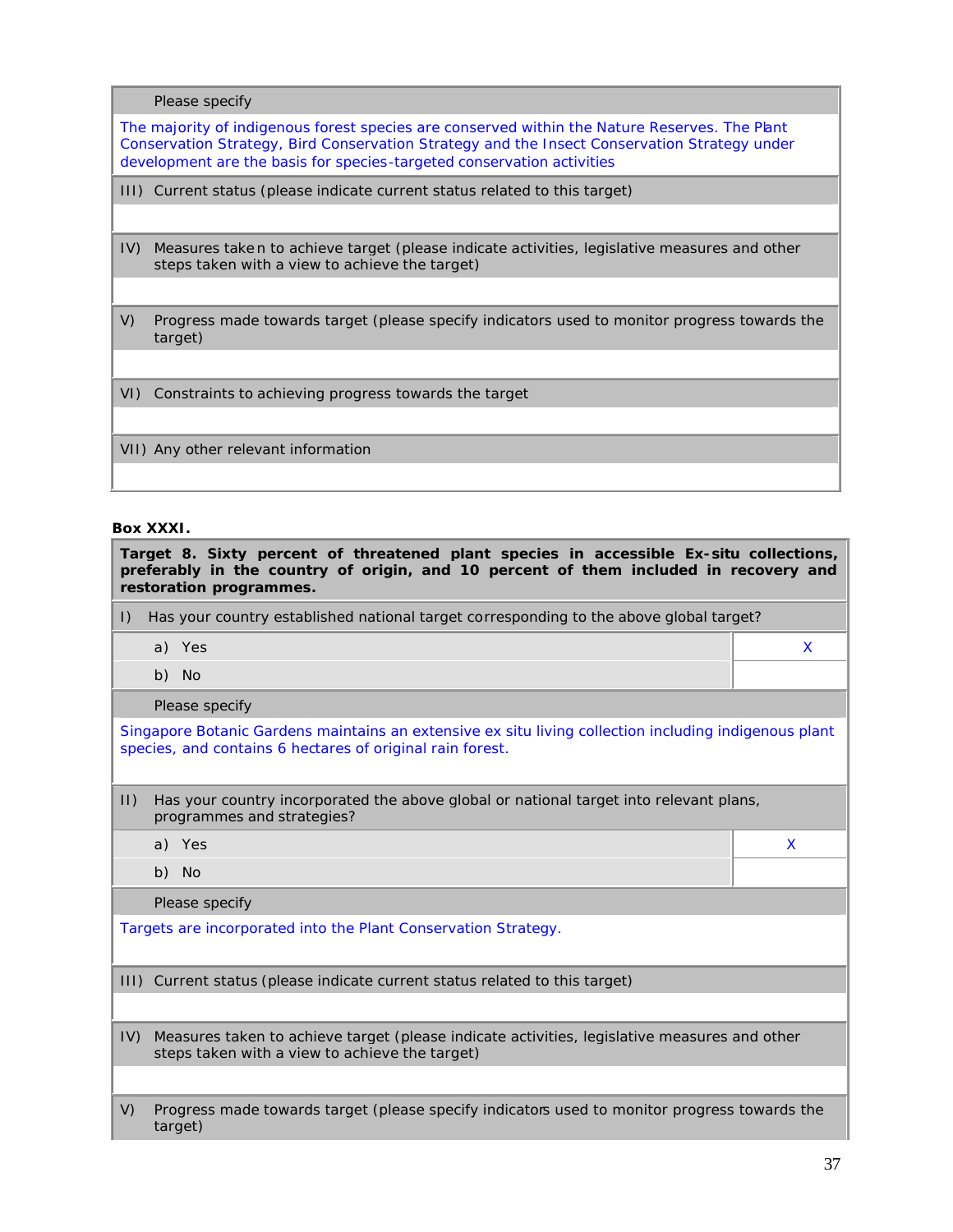VI) Constraints to achieving progress towards the target

# VII) Any other relevant information

#### **Box XXXII.**

| Target 9. Seventy percent of the genetic diversity of crops and other major socio-<br>economically valuable plant species conserved, and associated indigenous and local<br>knowledge maintained. |                                                                                                                                                |      |  |
|---------------------------------------------------------------------------------------------------------------------------------------------------------------------------------------------------|------------------------------------------------------------------------------------------------------------------------------------------------|------|--|
| $\vert$ )                                                                                                                                                                                         | Has your country established national target corresponding to the above global target?                                                         |      |  |
|                                                                                                                                                                                                   | a) Yes                                                                                                                                         |      |  |
|                                                                                                                                                                                                   | b) No                                                                                                                                          | N.A. |  |
|                                                                                                                                                                                                   | Please specify                                                                                                                                 |      |  |
|                                                                                                                                                                                                   | This target is not applicable in Singapore                                                                                                     |      |  |
| $  \cdot  $                                                                                                                                                                                       | Has your country incorporated the above global or national target into relevant plans,<br>programmes and strategies?                           |      |  |
|                                                                                                                                                                                                   | a) Yes                                                                                                                                         |      |  |
|                                                                                                                                                                                                   | b) No                                                                                                                                          |      |  |
|                                                                                                                                                                                                   | Please specify                                                                                                                                 |      |  |
|                                                                                                                                                                                                   |                                                                                                                                                |      |  |
|                                                                                                                                                                                                   | III) Current status (please indicate current status related to this target)                                                                    |      |  |
| IV)                                                                                                                                                                                               | Measures taken to achieve target (please indicate activities, legislative measures and other<br>steps taken with a view to achieve the target) |      |  |
|                                                                                                                                                                                                   |                                                                                                                                                |      |  |
| V)                                                                                                                                                                                                | Progress made towards target (please specify indicators used to monitor progress towards<br>the target)                                        |      |  |
|                                                                                                                                                                                                   |                                                                                                                                                |      |  |
| $VI$ )                                                                                                                                                                                            | Constraints to achieving progress towards the target                                                                                           |      |  |
|                                                                                                                                                                                                   |                                                                                                                                                |      |  |
|                                                                                                                                                                                                   | VII) Any other relevant information                                                                                                            |      |  |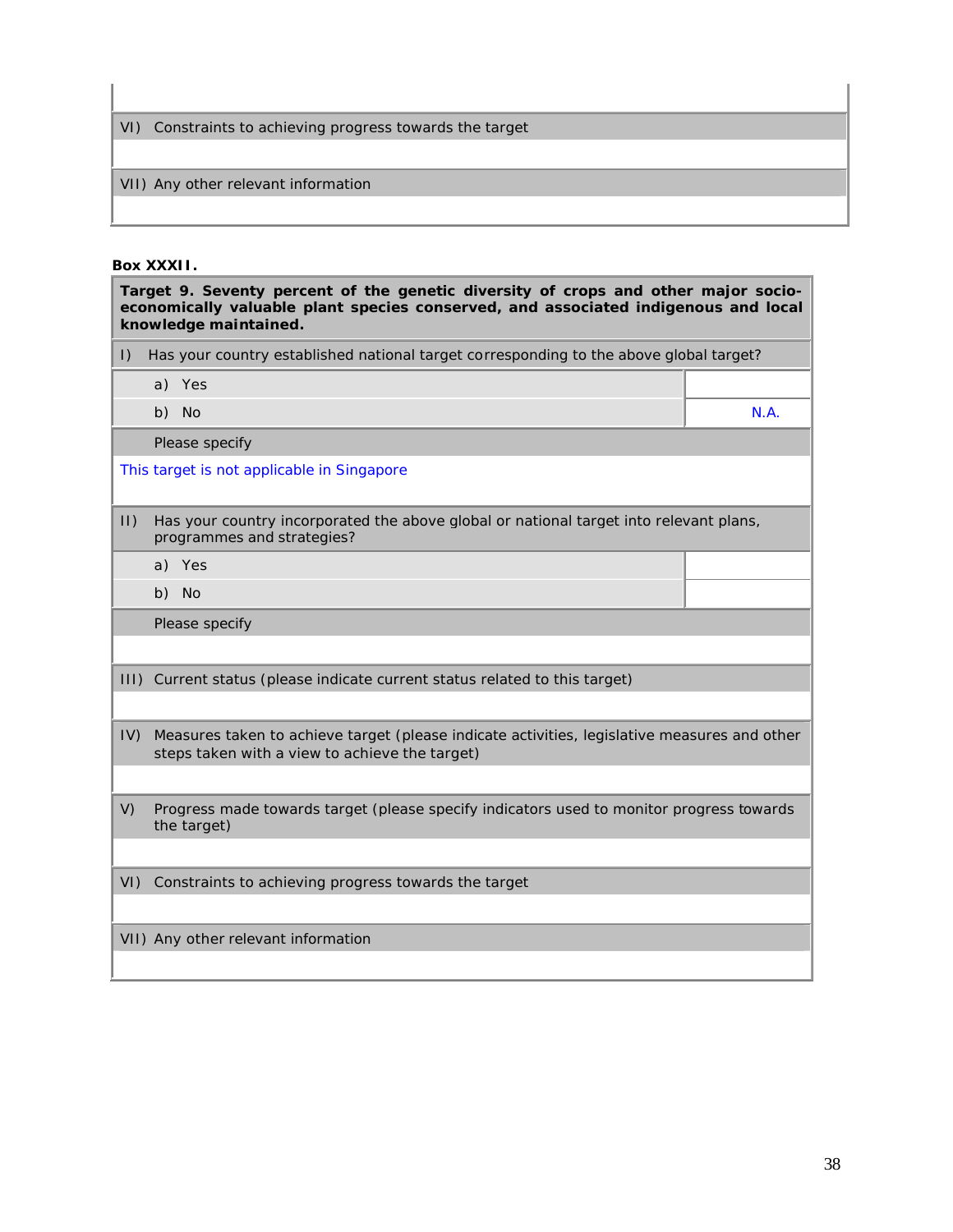#### **Box XXXIII.**

| Target 10. Management plans in place for at least 100 major alien species that threaten<br>plants, plant communities and associated habitats and ecosystems.                                    |   |  |
|-------------------------------------------------------------------------------------------------------------------------------------------------------------------------------------------------|---|--|
| Has your country established national target corresponding to the above global target?<br>$\vert$ )                                                                                             |   |  |
| a) Yes                                                                                                                                                                                          | X |  |
| b) No                                                                                                                                                                                           |   |  |
| Please specify                                                                                                                                                                                  |   |  |
| There are management plans to control specific alien invasive species such as House Crows and<br><b>Red-eared Sliders.</b>                                                                      |   |  |
| $ 1\rangle$<br>Has your country incorporated the above global or national target into relevant plans,<br>programmes and strategies?                                                             |   |  |
| a) Yes                                                                                                                                                                                          | X |  |
| b) No                                                                                                                                                                                           |   |  |
| Please specify                                                                                                                                                                                  |   |  |
| The Agri-Veterinary Authority currently undertakes work on control of alien invasives. There are<br>programmes to manage weed species such as Smilax and Clidemia hirta within protected areas. |   |  |
| III) Current status (please indicate current status related to this target)                                                                                                                     |   |  |
|                                                                                                                                                                                                 |   |  |
| IV)<br>Measures taken to achieve target (please indicate activities, legislative measures and other<br>steps taken with a view to achieve the target)                                           |   |  |
|                                                                                                                                                                                                 |   |  |
| V)<br>Progress made towards target (please specify indicators used to monitor progress towards<br>the target)                                                                                   |   |  |
|                                                                                                                                                                                                 |   |  |
| VI) Constraints to achieving progress towards the target                                                                                                                                        |   |  |
| The greatest challenges are limited resources in terms of manpower and funding.                                                                                                                 |   |  |
| VII) Any other relevant information                                                                                                                                                             |   |  |

#### **Box XXXIV.**

| Target 11. No species of wild flora endangered by international trade. |                                                                                        |     |  |
|------------------------------------------------------------------------|----------------------------------------------------------------------------------------|-----|--|
| $\vert$ )                                                              | Has your country established national target corresponding to the above global target? |     |  |
|                                                                        | a) Yes                                                                                 | N/A |  |
|                                                                        | b) No                                                                                  |     |  |
|                                                                        | Please specify                                                                         |     |  |
| Indigenous wild flora are not normally traded in Singapore.            |                                                                                        |     |  |
|                                                                        |                                                                                        |     |  |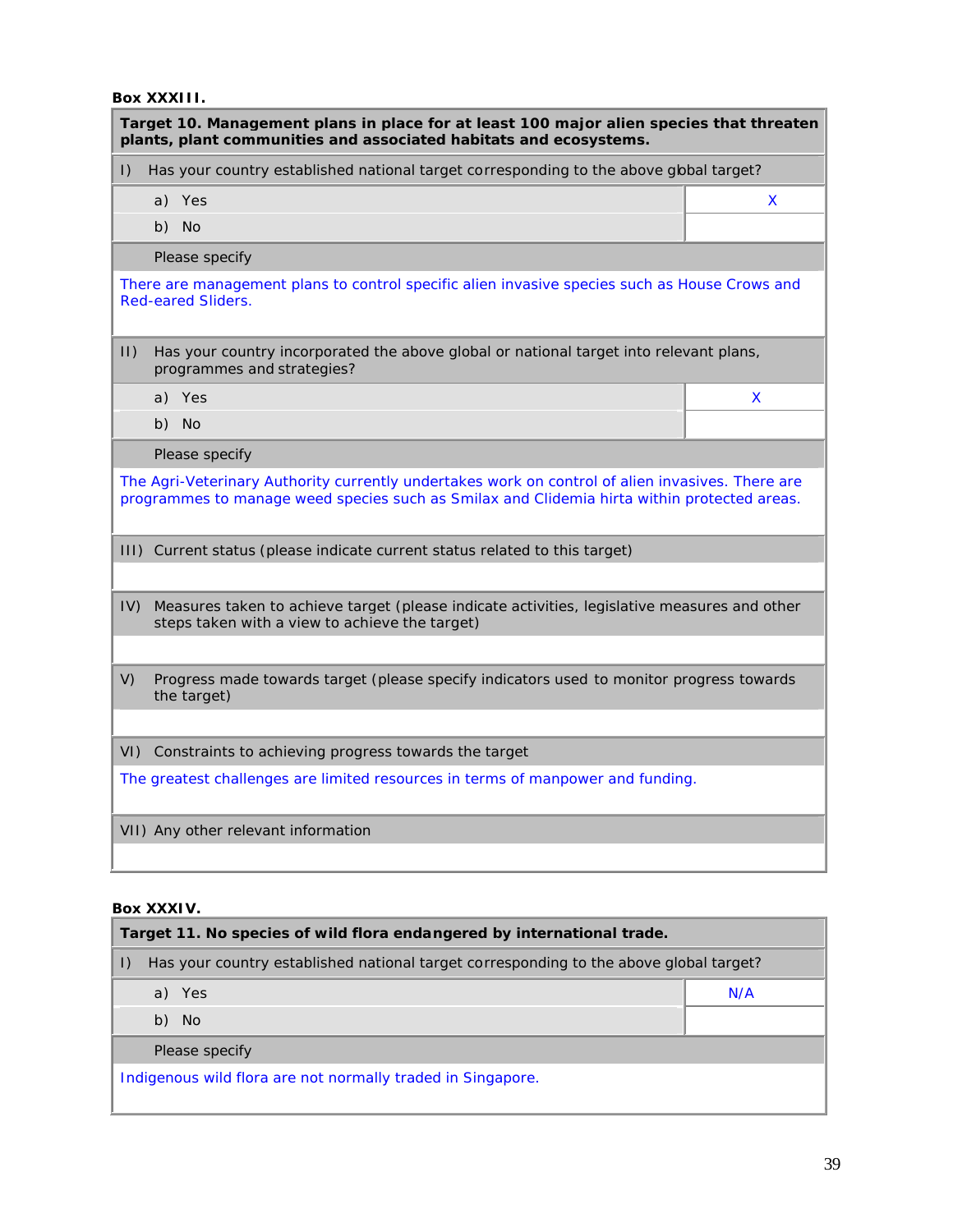| $  \cdot  $ | Has your country incorporated the above global or national target into relevant plans,<br>programmes and strategies?                           |  |
|-------------|------------------------------------------------------------------------------------------------------------------------------------------------|--|
|             | a) Yes                                                                                                                                         |  |
|             | b) No                                                                                                                                          |  |
|             | Please specify                                                                                                                                 |  |
|             |                                                                                                                                                |  |
|             | III) Current status (please indicate current status related to this target)                                                                    |  |
|             |                                                                                                                                                |  |
| IV)         | Measures taken to achieve target (please indicate activities, legislative measures and other<br>steps taken with a view to achieve the target) |  |
|             |                                                                                                                                                |  |
| V)          | Progress made towards target (please specify indicators used to monitor progress towards<br>the target)                                        |  |
|             |                                                                                                                                                |  |
|             | VI) Constraints to achieving progress towards the target                                                                                       |  |
|             |                                                                                                                                                |  |
|             | VII) Any other relevant information                                                                                                            |  |
|             |                                                                                                                                                |  |

### **Box XXXV.**

| Target 12. Thirty percent of plant-based products derived from sources that are<br>sustainably managed.                                               |      |  |
|-------------------------------------------------------------------------------------------------------------------------------------------------------|------|--|
| Has your country established national target corresponding to the above global target?<br>$\vert$ )                                                   |      |  |
| a) Yes                                                                                                                                                |      |  |
| b) No                                                                                                                                                 | N.A. |  |
| Please specify                                                                                                                                        |      |  |
| Singapore's forest resources are not traded commercially                                                                                              |      |  |
| $ 1\rangle$<br>Has your country incorporated the above global or national target into relevant plans,<br>programmes and strategies?                   |      |  |
| a) Yes                                                                                                                                                |      |  |
| b) No                                                                                                                                                 |      |  |
| Please specify                                                                                                                                        |      |  |
|                                                                                                                                                       |      |  |
| III) Current status (please indicate current status related to this target)                                                                           |      |  |
|                                                                                                                                                       |      |  |
| Measures taken to achieve target (please indicate activities, legislative measures and other<br>IV)<br>steps taken with a view to achieve the target) |      |  |
|                                                                                                                                                       |      |  |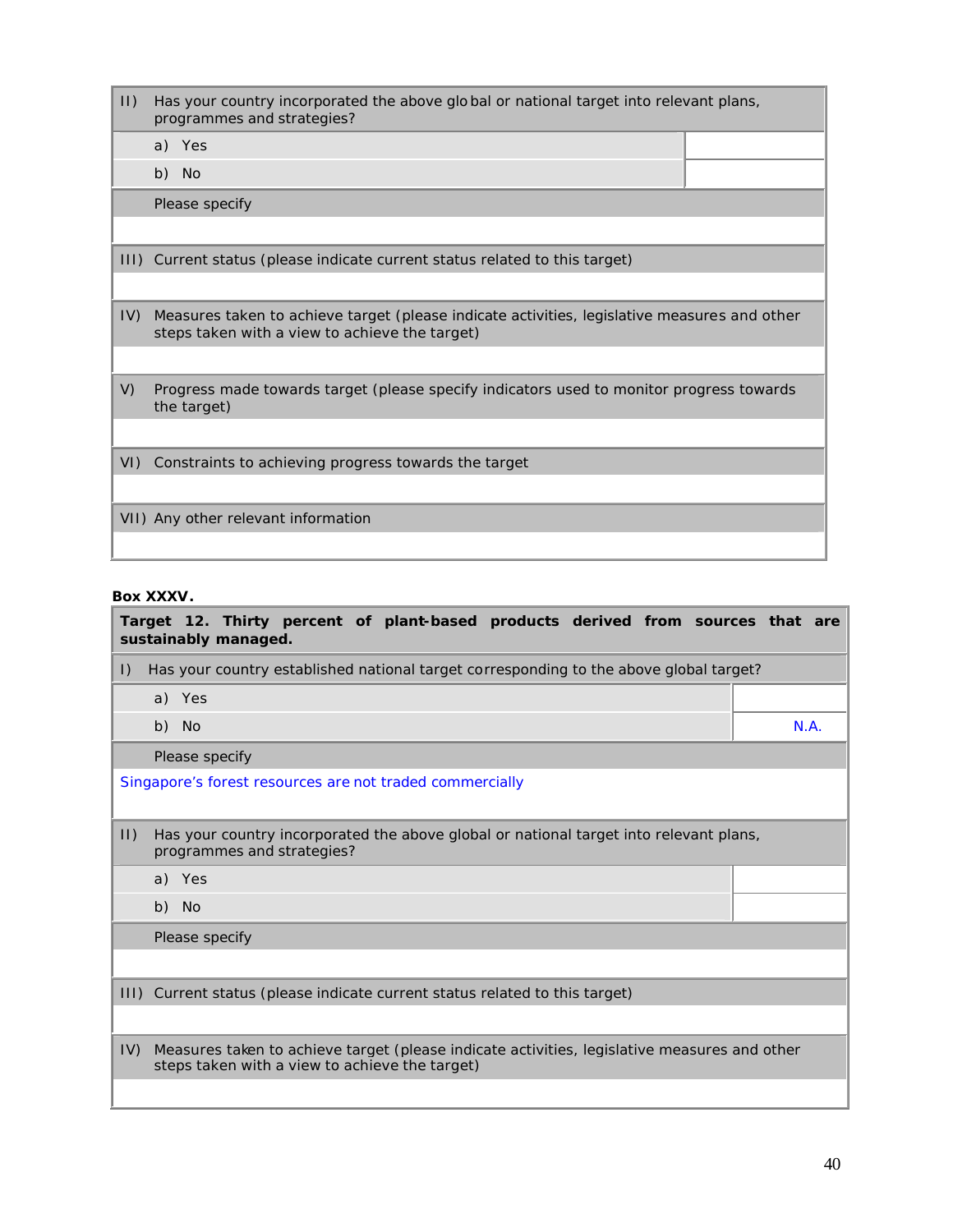- V) Progress made towards target (please specify indicators used to monitor progress towards the target)
- VI) Constraints to achieving progress towards the target
- VII) Any other relevant information

#### **Box XXXVI.**

| Target 13. The decline of plant resources, and associated indigenous and local knowledge,<br>innovations and practices that support sustainable livelihoods, local food security and<br>health care, halted. |                                                                                                                                                |      |
|--------------------------------------------------------------------------------------------------------------------------------------------------------------------------------------------------------------|------------------------------------------------------------------------------------------------------------------------------------------------|------|
| $\vert$ )                                                                                                                                                                                                    | Has your country established national target corresponding to the above global target?                                                         |      |
|                                                                                                                                                                                                              | a) Yes                                                                                                                                         |      |
|                                                                                                                                                                                                              | b) No                                                                                                                                          | N.A. |
|                                                                                                                                                                                                              | Please specify                                                                                                                                 |      |
|                                                                                                                                                                                                              | This target is not applicable in Singapore                                                                                                     |      |
| $ 1\rangle$                                                                                                                                                                                                  | Has your country incorporated the above global or national target into relevant plans,<br>programmes and strategies?                           |      |
|                                                                                                                                                                                                              | Yes<br>a)                                                                                                                                      |      |
|                                                                                                                                                                                                              | b)<br><b>No</b>                                                                                                                                |      |
|                                                                                                                                                                                                              | Please specify                                                                                                                                 |      |
|                                                                                                                                                                                                              |                                                                                                                                                |      |
|                                                                                                                                                                                                              | III) Current status (please indicate current status related to this target)                                                                    |      |
|                                                                                                                                                                                                              |                                                                                                                                                |      |
| IV)                                                                                                                                                                                                          | Measures taken to achieve target (please indicate activities, legislative measures and other<br>steps taken with a view to achieve the target) |      |
|                                                                                                                                                                                                              |                                                                                                                                                |      |
| V)                                                                                                                                                                                                           | Progress made towards target (please specify indicators used to monitor progress towards the<br>target)                                        |      |
|                                                                                                                                                                                                              |                                                                                                                                                |      |
| VI)                                                                                                                                                                                                          | Constraints to achieving progress towards the target                                                                                           |      |
|                                                                                                                                                                                                              | VII) Any other relevant information                                                                                                            |      |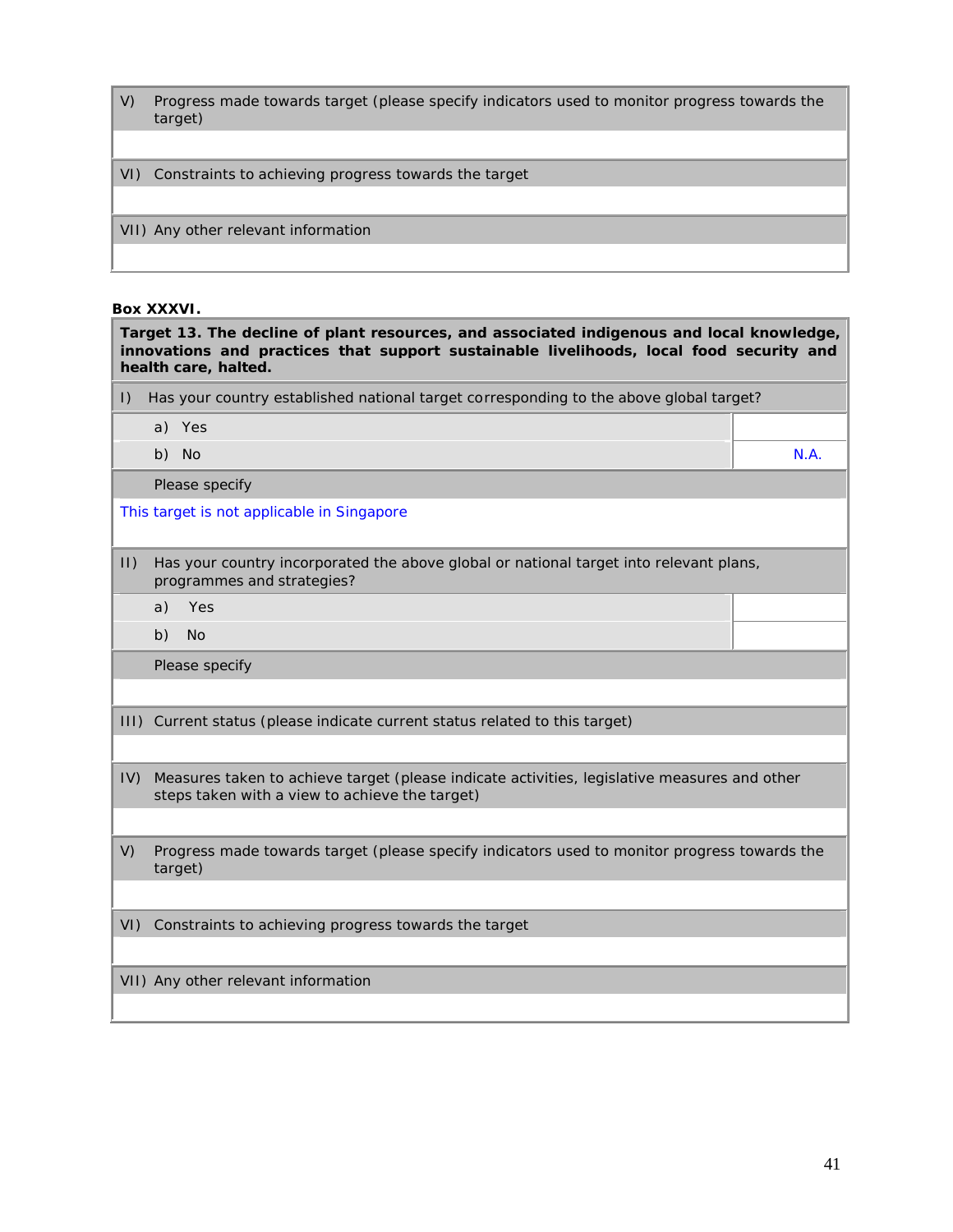**Box XXXVII.**

| Target 14. The importance of plant diversity and the need for its conservation incorporated<br>into communication, educational and public-awareness programmes.                                                                                                                                                                                                                                                              |   |  |
|------------------------------------------------------------------------------------------------------------------------------------------------------------------------------------------------------------------------------------------------------------------------------------------------------------------------------------------------------------------------------------------------------------------------------|---|--|
| Has your country established national target corresponding to the above global target?<br>$\vert$ )                                                                                                                                                                                                                                                                                                                          |   |  |
| a) Yes                                                                                                                                                                                                                                                                                                                                                                                                                       | X |  |
| <b>No</b><br>b)                                                                                                                                                                                                                                                                                                                                                                                                              |   |  |
| Please specify                                                                                                                                                                                                                                                                                                                                                                                                               |   |  |
| Curricula with bio-diversity are implemented in Primary Science, Lower Secondary Science, 'O level<br>Science, 'O' level Biology, 'O' level Geography and 'A' level Biology (ages 8 to 18).                                                                                                                                                                                                                                  |   |  |
| $ 1\rangle$<br>Has your country incorporated the above global or national target into relevant plans,<br>programmes and strategies?                                                                                                                                                                                                                                                                                          |   |  |
| a) Yes                                                                                                                                                                                                                                                                                                                                                                                                                       | X |  |
| b) No                                                                                                                                                                                                                                                                                                                                                                                                                        |   |  |
| Please specify                                                                                                                                                                                                                                                                                                                                                                                                               |   |  |
| A volunteer programme provides opportunities for members of the public to participate in a wide<br>spectrum of activities related to biodiversity conservation. The Adopt-a-Park programme enables<br>schools, grassroots organizations and the private sector to take ownership in nature outreach and<br>habitat rehabilitation. Schools are brought into these activities through the Community Involvement<br>Programme. |   |  |
| III) Current status (please indicate current status related to this target)                                                                                                                                                                                                                                                                                                                                                  |   |  |
| Measures taken to achieve target (please indicate activities, legislative measures and other<br>IV)<br>steps taken with a view to achieve the target)                                                                                                                                                                                                                                                                        |   |  |
| V)<br>Progress made towards target (please specify indicators used to monitor progress towards the<br>target)                                                                                                                                                                                                                                                                                                                |   |  |
| VI) Constraints to achieving progress towards the target                                                                                                                                                                                                                                                                                                                                                                     |   |  |
| VII) Any other relevant information                                                                                                                                                                                                                                                                                                                                                                                          |   |  |

#### **Box XXXVIII.**

| Target 15. The number of trained people working with appropriate facilities in plant<br>conservation increased, according to national needs, to achieve the targets of this<br>Strategy. |                                                                                           |  |  |
|------------------------------------------------------------------------------------------------------------------------------------------------------------------------------------------|-------------------------------------------------------------------------------------------|--|--|
|                                                                                                                                                                                          | I) Has your country established national target corresponding to the above global target? |  |  |
|                                                                                                                                                                                          | a) Yes                                                                                    |  |  |
|                                                                                                                                                                                          | b) No                                                                                     |  |  |
|                                                                                                                                                                                          | Please specify                                                                            |  |  |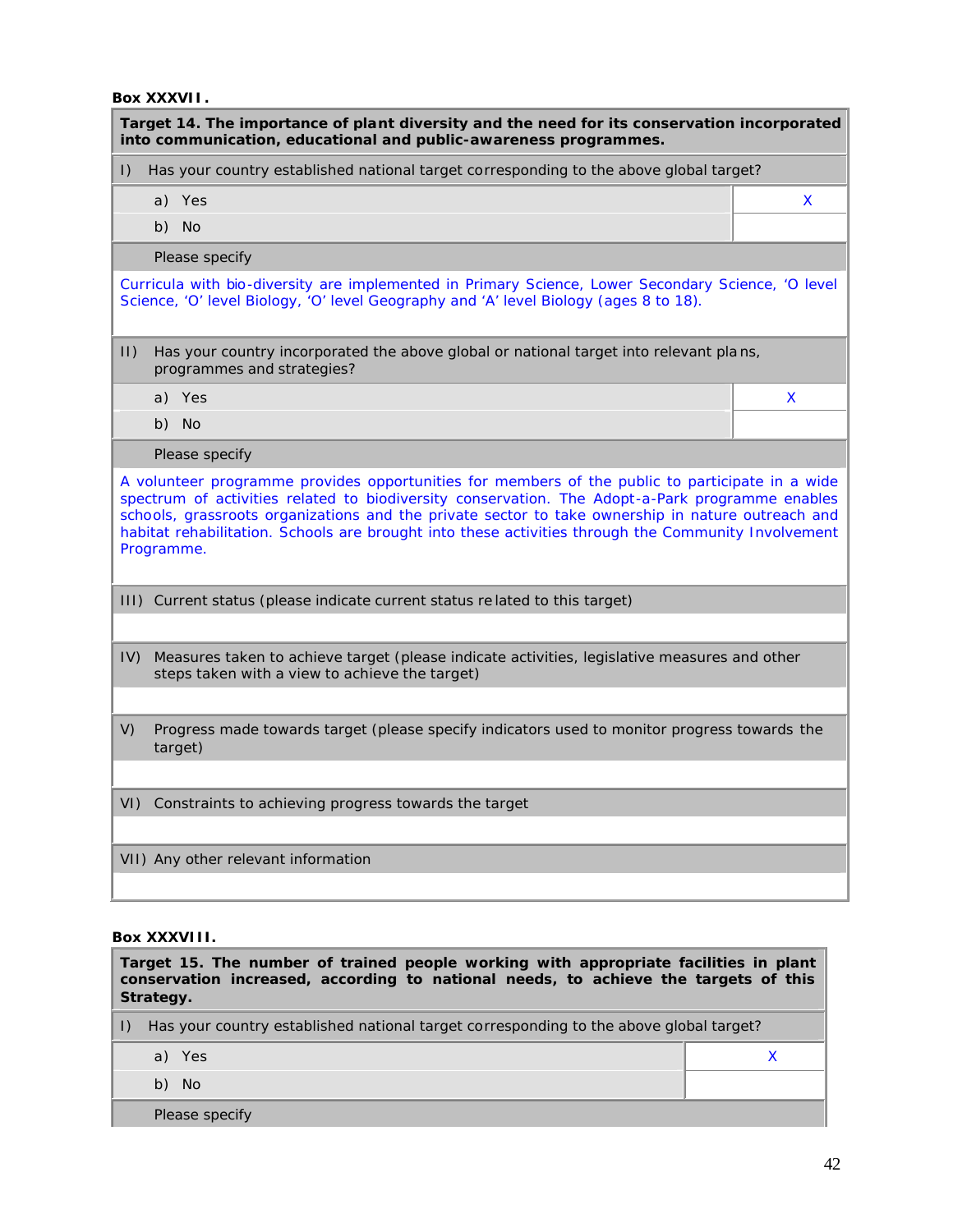| Training requirements have been examined during a programme of work by the ASEAN Regional<br>Centre for Biodiversity Conservation (ARCBC, now the ASEAN Centre for Biodiversity).                                                                                      |   |  |
|------------------------------------------------------------------------------------------------------------------------------------------------------------------------------------------------------------------------------------------------------------------------|---|--|
| $  \cdot  $<br>Has your country incorporated the above global or national target into relevant plans,<br>programmes and strategies?                                                                                                                                    |   |  |
| a) Yes                                                                                                                                                                                                                                                                 | X |  |
| b) No                                                                                                                                                                                                                                                                  |   |  |
| Please specify                                                                                                                                                                                                                                                         |   |  |
| Institutions relevant to plant conservation, particularly Singapore Botanic Gardens and the<br>National University of Singapore, have been able to maintain and expand staff resources. Physical<br>facilities such as tissue culture laboratories have been upgraded. |   |  |
| III) Current status (please indicate current status related to this target)                                                                                                                                                                                            |   |  |
|                                                                                                                                                                                                                                                                        |   |  |
| Measures taken to achieve target (please indicate activities, legislative measures and other<br>IV)<br>steps taken with a view to achieve the target)                                                                                                                  |   |  |
|                                                                                                                                                                                                                                                                        |   |  |
| V)<br>Progress made towards target (please specify indicators used to monitor progress towards<br>the target)                                                                                                                                                          |   |  |
|                                                                                                                                                                                                                                                                        |   |  |
| VI) Constraints to achieving progress towards the target                                                                                                                                                                                                               |   |  |
|                                                                                                                                                                                                                                                                        |   |  |
| VII) Any other relevant information                                                                                                                                                                                                                                    |   |  |
|                                                                                                                                                                                                                                                                        |   |  |

#### **Box XXXIX.**

|                                                                                                                                                                                                                                                                                  | Target 16. Networks for plant conservation activities established or strengthened at<br>national, regional and international levels. |   |  |
|----------------------------------------------------------------------------------------------------------------------------------------------------------------------------------------------------------------------------------------------------------------------------------|--------------------------------------------------------------------------------------------------------------------------------------|---|--|
| $\vert$ )                                                                                                                                                                                                                                                                        | Has your country established national target corresponding to the above global target?                                               |   |  |
|                                                                                                                                                                                                                                                                                  | a) Yes                                                                                                                               | X |  |
|                                                                                                                                                                                                                                                                                  | b) No                                                                                                                                |   |  |
|                                                                                                                                                                                                                                                                                  | Please specify                                                                                                                       |   |  |
|                                                                                                                                                                                                                                                                                  |                                                                                                                                      |   |  |
| $ 1\rangle$                                                                                                                                                                                                                                                                      | Has your country incorporated the above global or national target into relevant plans,<br>programmes and strategies?                 |   |  |
|                                                                                                                                                                                                                                                                                  | a) Yes                                                                                                                               | X |  |
|                                                                                                                                                                                                                                                                                  | b) No                                                                                                                                |   |  |
| Please specify                                                                                                                                                                                                                                                                   |                                                                                                                                      |   |  |
| At national level the Plant Conservation Strategy is the main network for plant conservation<br>activities. At regional level Singapore collaborates through the ASEAN Centre for Biodiversity. The<br>Singapore Botanic Gardens offers research fellowships through the region. |                                                                                                                                      |   |  |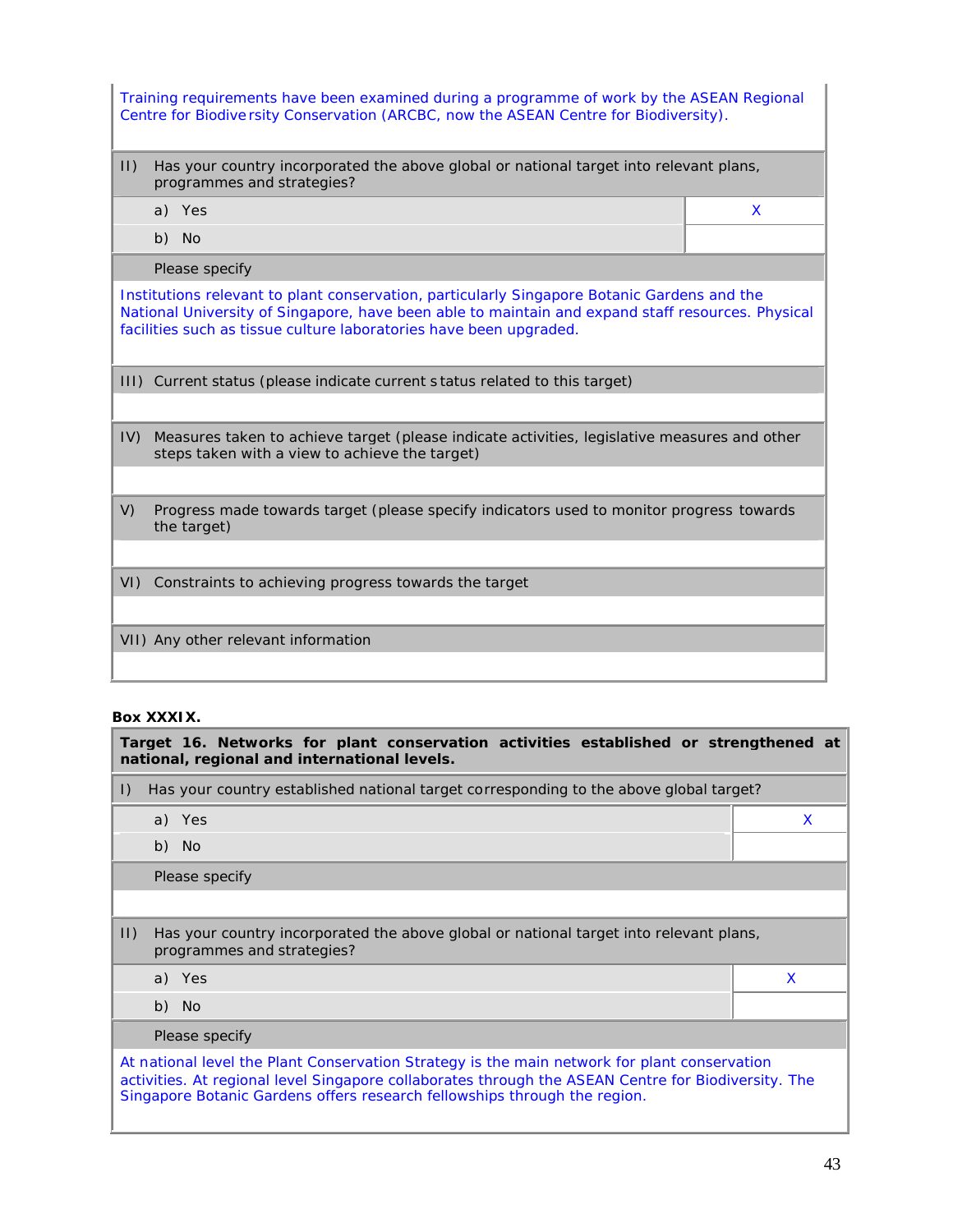- III) Current status (please indicate current status related to this target)
- IV) Measures taken to achieve target (please indicate activities, legislative measures and other steps taken with a view to achieve the target)
- V) Progress made towards target (please specify indicators used to monitor progress towards the target)

VI) Constraints to achieving progress towards the target

VII) Any other relevant information

#### **Box XL.**

 $\overline{a}$ 

Please elaborate below on the implementation of this stra tegy specifically focusing on:

- a) outcomes and impacts of actions taken;
- b) contribution to the achievement of the goals of the Strategic Plan of the Convention;
- c) contribution to progress towards the 2010 target;
- d) progress in implementing national biodiversity strategies and action plans;
- e) contribution to the achievement of the Millennium Development Goals;
- f) constraints encountered in implementation.

#### **Ecosystem Approach**

**The ecosystem approach is a strategy for the integrated management of land, water and living resources that promotes conservation and sustainable use in an equitable way. Application of the ecosystem approach will help to reach a balance of the three objectives of the Convention. At its second meeting, the Conference of the Parties has affirmed that the ecosystem approach is the primary framework for action under the Convention (decision II/8). The Conference of the Parties, at its fifth meeting, endorsed the description of the ecosystem approach and operational guidance and recommended the application of the principles and other guidance on the ecosystem approach. The seventh meeting of the Conference of the Parties agreed that the priority at this time should be facilitating implementation of the ecosystem approach. Please provide relevant information by responding to the following questions.**

**3. 2**<sup>1</sup> Is your country applying the ecosystem approach, taking into account the principles and guidance contained in the annex to decision V/6? (decision V/6)

| - No<br>a)                                    |  |
|-----------------------------------------------|--|
| b) No, but application is under consideration |  |
| c) Yes, some aspects are being applied        |  |
| d) Yes, substantially implemented             |  |

<sup>&</sup>lt;sup>1</sup> Please note that all the questions marked with **?** have been previously covered in the second national reports and some thematic reports.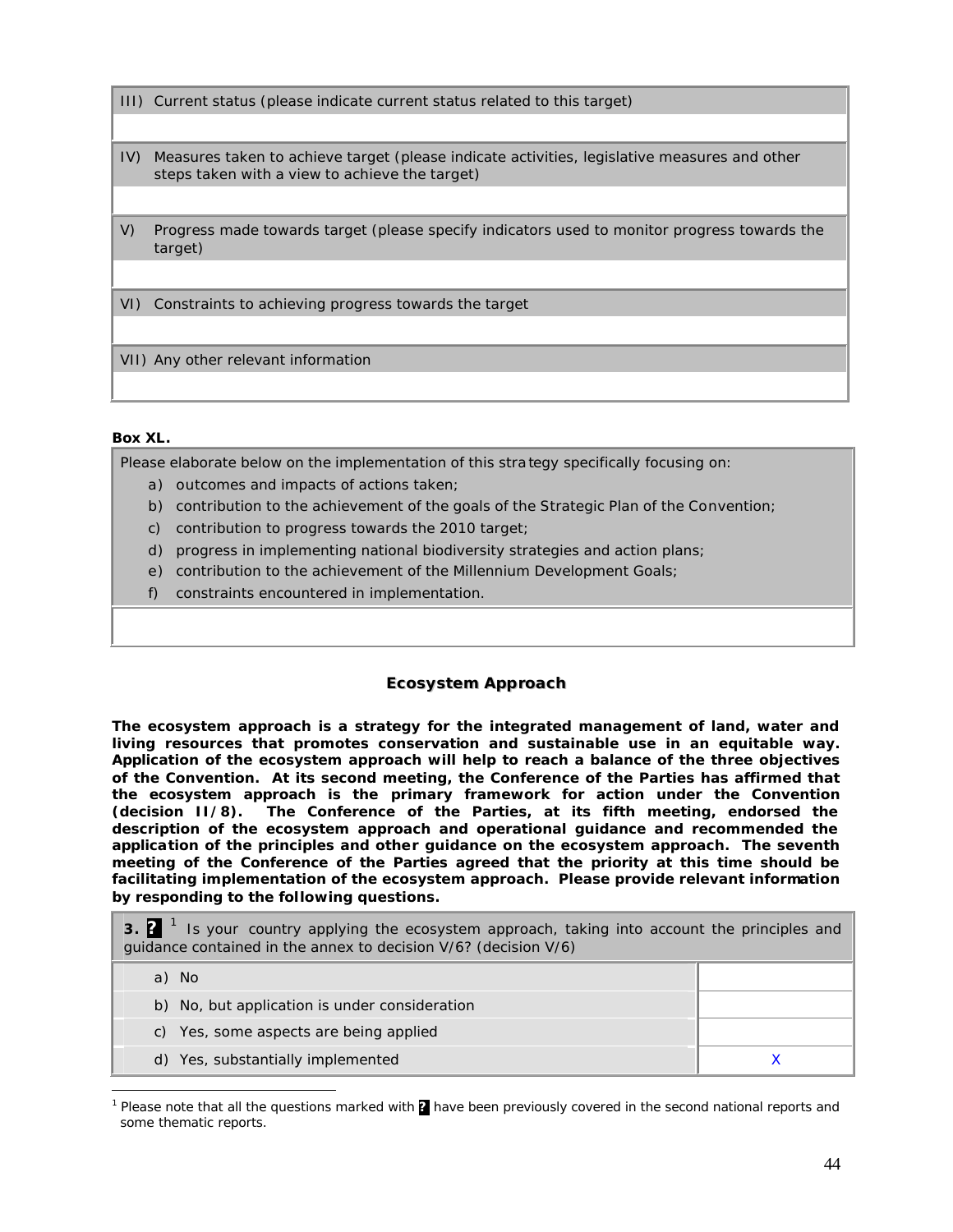**4. ?** Is your country developing practical expressions of the ecosys tem approach for national policies and legislation and for implementation activities, with adaptation to local, national, and regional conditions? (decision V/6)

| a) No                                                                                                       |  |
|-------------------------------------------------------------------------------------------------------------|--|
| b) No, but development is under consideration                                                               |  |
| c) Yes, practical expressions have been developed for applying some<br>principles of the ecosystem approach |  |
| d) Yes, practical expressions have been developed for applying most<br>principles of the ecosystem approach |  |

**5.** Is your country strengthening capacities for the application of the ecosystem approach, and providing technical and financial support for capacity-building to apply the ecosystem approach? (decision V/6)

a) No b) Yes, within the country  $X = \begin{bmatrix} 1 & 1 \\ 1 & 1 \end{bmatrix}$  and  $X = \begin{bmatrix} 1 & 1 \\ 1 & 1 \end{bmatrix}$ c) Yes, including providing support to other Parties

**6. ?** Has your country promoted regional cooperation in applying the ecosystem approach across national borders? (decision V/6)

| No.<br>a)                                                   |  |
|-------------------------------------------------------------|--|
| b) Yes, informal cooperation (please provide details below) |  |
| c) Yes, formal cooperation (please provide details below)   |  |

Further comments on regional cooperation in applying the ecosystem approach across national borders.

Singapore is collaborating with other ASEAN countries in developing a standard list of ecosystems and habitats, for use in regional and national databases, under the ASEAN Centre for Biodiversity (ACB).

**7.** Is your country facilitating the exchange of experiences, capacity building, technology transfer and awareness raising to assist with the implementation of the ecosystem approach? (decisions VI/12 and VII/11)

| a) No                                                                                                |  |  |
|------------------------------------------------------------------------------------------------------|--|--|
| No, some programmes are under development<br>b)                                                      |  |  |
| Yes, some programmes are being implemented (please provide details<br>C)<br>below)                   |  |  |
| Yes, comprehensive programmes are being implemented (please<br>d)<br>provide details below)          |  |  |
| Further commente on foollitating the evahenge of evantionees, conseity building, technology transfer |  |  |

Further comments on facilitating the exchange of experiences, capacity building, technology transfer and awareness raising to assist with the implementation of the ecosystem approach.

There is technical exchange (e.g., through fellowships of Singapore Botanic Gardens), and collaborative research (e.g., by National University of Singapore, National Institute of Education).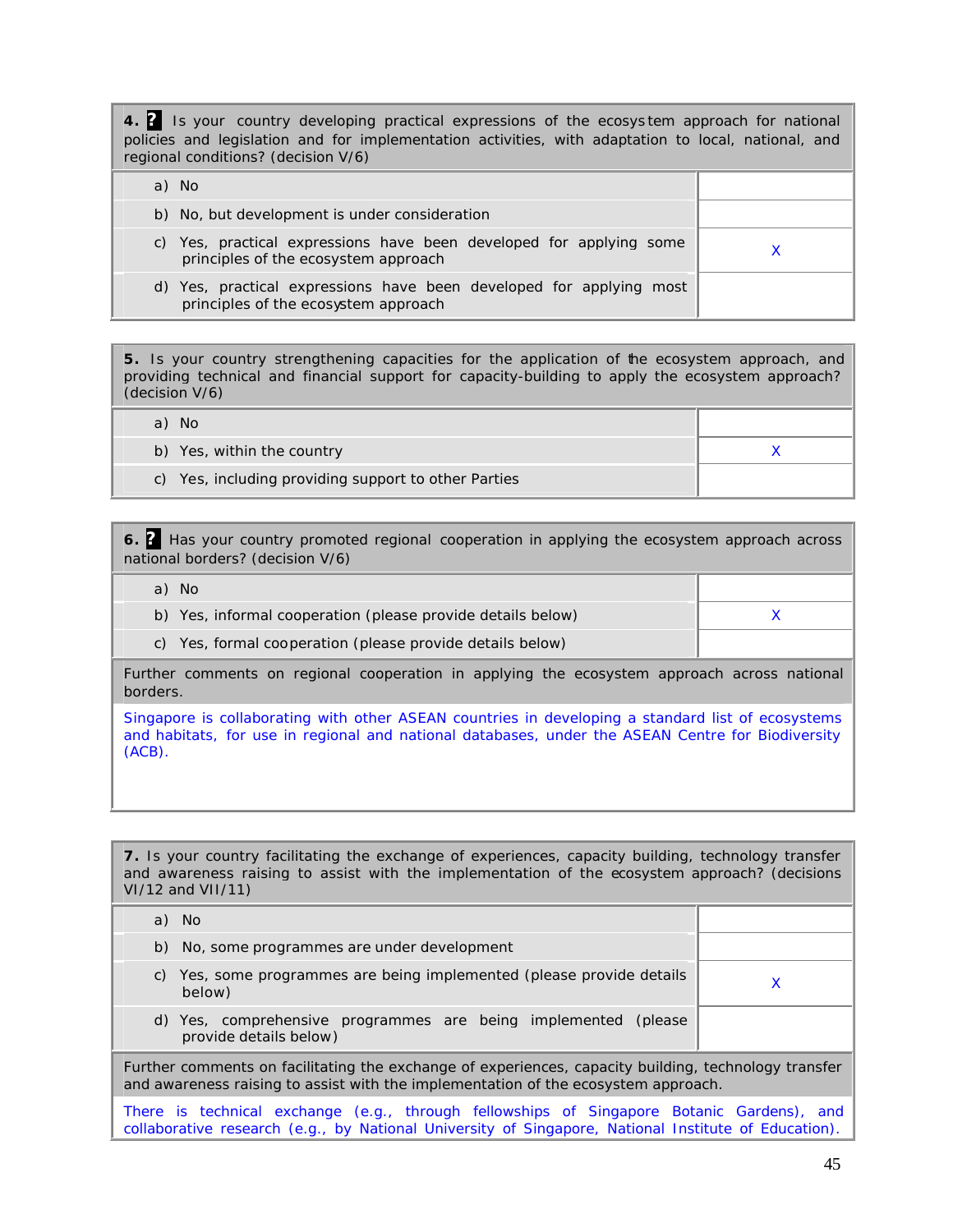Individual researchers have participated in regional programmes on specific ecosystems, such as limestone karst ecosystem in Vietnam and Malaysia.

**8.** Is your country creating an enabling environment for the implementation of the ecosystem approach, including through development of appropriate institutional frameworks? (decision VII/11) a) No b) No, but relevant policies and programmes are under development c) Yes, some policies and programmes are in place (please provide d etails below) <sup>X</sup> d) Yes, comprehensive policies and programmes are in place (please provide details below) Further comments on the creation of an enabling environment for the implementation of the ecosystem approach.

# **C. ARTICLES OF THE CONVENTION**

# **Article 5 – Cooperation**

| 9. <sup>2</sup> Is your country actively cooperating with other Parties in respect of areas beyond national<br>jurisdiction for the conservation and sustainable use of biological diversity?                                                                          |   |  |
|------------------------------------------------------------------------------------------------------------------------------------------------------------------------------------------------------------------------------------------------------------------------|---|--|
| a) No                                                                                                                                                                                                                                                                  |   |  |
| Yes, bilateral cooperation (please give details below)<br>b)                                                                                                                                                                                                           |   |  |
| Yes, multilateral cooperation (please give details below)<br>C)                                                                                                                                                                                                        | X |  |
| d) Yes, regional and/or subregional cooperation (please give details<br>below)                                                                                                                                                                                         |   |  |
| e) Yes, other forms of cooperation (please give details below)                                                                                                                                                                                                         |   |  |
| Further comments on cooperation with other Parties in respect of areas beyond national jurisdiction<br>for the conservation and sustainable use of biodiversity.                                                                                                       |   |  |
| Scientists from Singapore institutions collaborate in taxonomic and ecological research with<br>counterparts from other nations. They provide expertise in conducting national and regional<br>workshops and training. They provide taxonomic identification services. |   |  |
| Singapore collaborates in regional agreements related to conservation and sustainable use, e.g.,                                                                                                                                                                       |   |  |

**10.** Is your country working with other Parties to develop regional, subregional or bioregional

mechanisms and networks to support implementation of the Convention? (decision VI/27 A)

a) No

COPSEA, PEMSEA.

b) No, but consultations are under way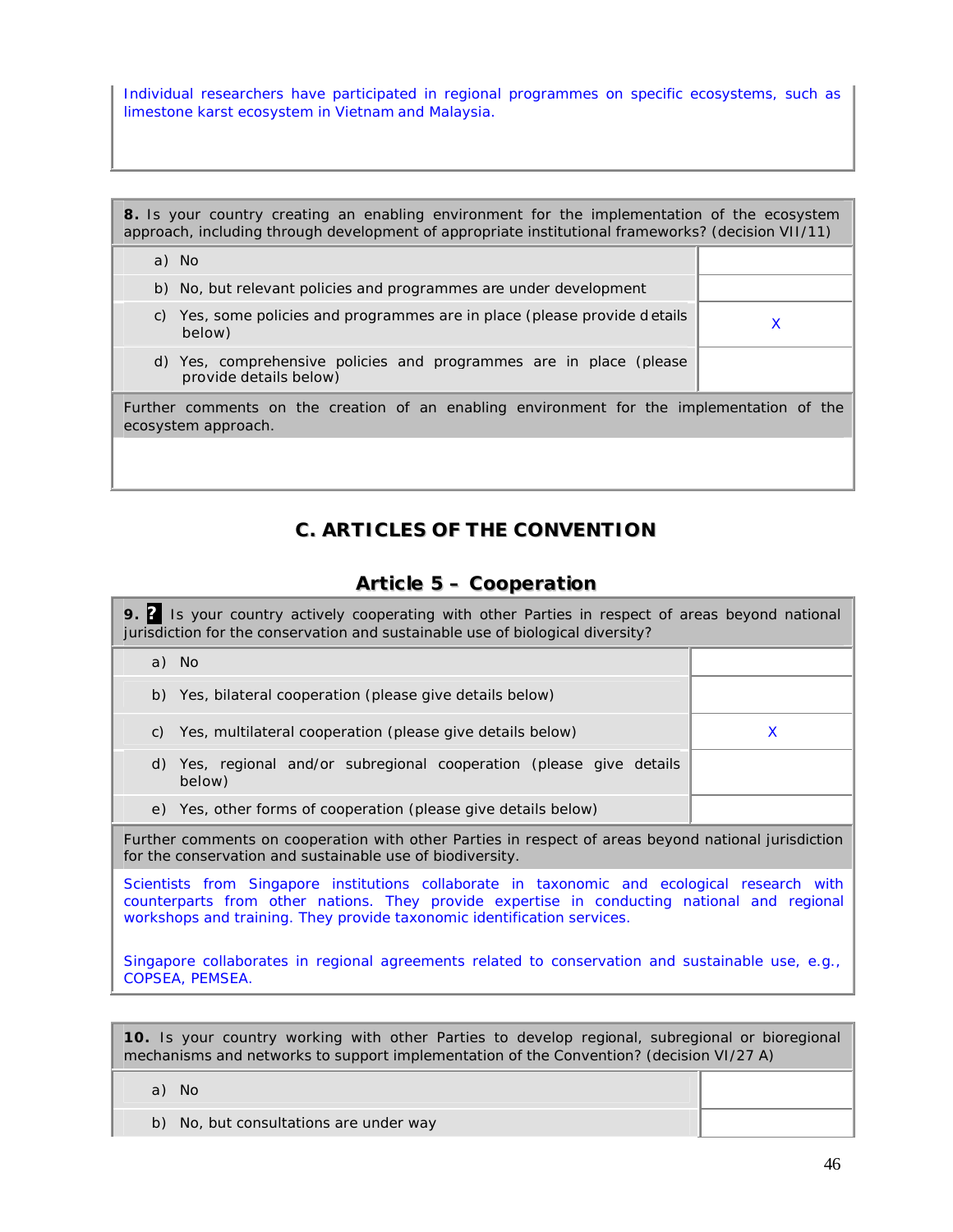| C)                                                                                                                                                                                                                                                 | Yes, some mechanisms and networks have been established (please<br>provide details below) | х |  |
|----------------------------------------------------------------------------------------------------------------------------------------------------------------------------------------------------------------------------------------------------|-------------------------------------------------------------------------------------------|---|--|
|                                                                                                                                                                                                                                                    | d) Yes, existing mechanisms have been strengthened (please provide<br>details below)      |   |  |
| Further comments on development of regional, subregional or bioregional mechanisms and networks<br>to support implementation of the Convention.                                                                                                    |                                                                                           |   |  |
| Most work of this nature is conducted through regional mechanisms such as Meetings of the ASEAN<br>Senior Officials on Environment, ASEAN Working Group on Nature Conservation and Biodiversity<br>(AWGNCB), and the ASEAN Centre for Biodiversity |                                                                                           |   |  |

**11.** Is your country taking steps to harmonize national policies and programmes, with a view to optimizing policy coherence, synergies and efficiency in the implementation of various multilateral environment agreements (MEAs) and relevant regional initiatives at the national level? (decision VI/20)

| a) No                                                              |  |
|--------------------------------------------------------------------|--|
| b) No, but steps are under consideration                           |  |
| c) Yes, some steps are being taken (please specify below)          |  |
| d) Yes, comprehensive steps are being taken (please specify below) |  |
|                                                                    |  |

Further comments on the harmonization of policies and programmes at the national level.

The ASEAN Framework Agreement on Access to, and Fair and Equitable Benefit-sharing from, Biological Resources is being harmonized with the Bonn Guidelines through activities under the ASEAN Centre for Biodiversity.

#### **Box XLI.**

Please elaborate below on the implementation of this strategy specifically focusing on:

- a) outcomes and impacts of actions taken;
- b) contribution to the achievement of the goals of the Strategic Plan of the Convention;
- c) contribution to progress towards the 2010 target;
- d) progress in implementing national biodiversity strategies and action plans;
- e) contribution to the achievement of the Millennium Development Goals;
- f) constraints encountered in implementation.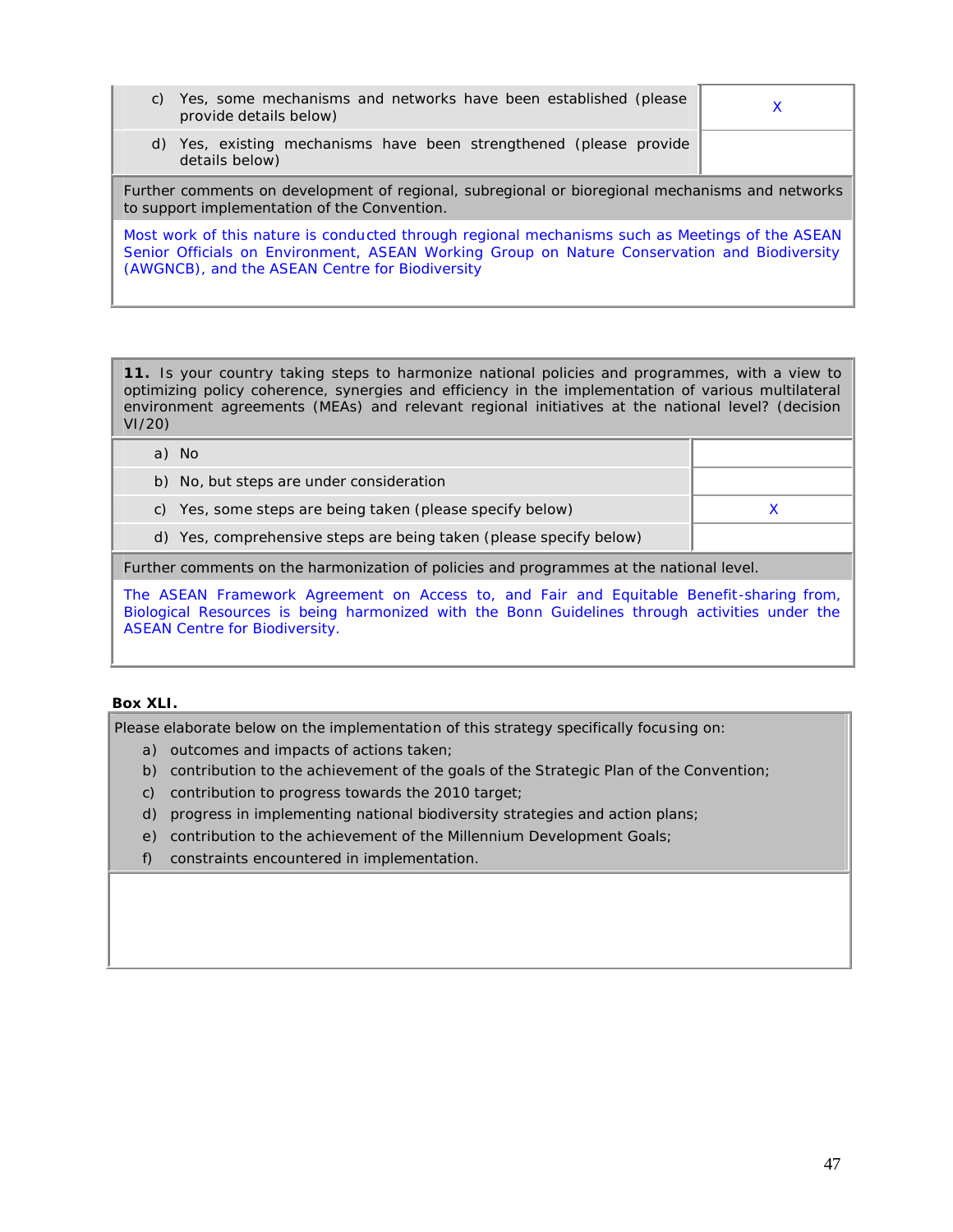# **Article 6 - General measures for conservation and sustainable use**

**12.** Has your country put in place effective national strategies, plans and programmes to provide a national framework for implementing the three objectives of the Convention? (Goal 3.1 of the Strategic Plan)

|                                                                                                                      | a) No                                                                                                 |   |
|----------------------------------------------------------------------------------------------------------------------|-------------------------------------------------------------------------------------------------------|---|
|                                                                                                                      | b) No, but relevant strategies, plans and programmes are under<br>development                         |   |
| C)                                                                                                                   | Yes, some strategies, plans and programmes are in place (please)<br>provide details below)            | X |
|                                                                                                                      | d) Yes, comprehensive strategies, plans and programmes are in place<br>(please provide details below) |   |
| Further comments on the strategies, plans and programmes for implementing the three objectives of<br>the Convention. |                                                                                                       |   |
| The URA Master Plan and the Singapore Green Plan 2012 are the key planning documents.                                |                                                                                                       |   |

**13. ?** Has your country set measurable targets within its national strategies and action plans? (decisions II/7 and III/9)

| a)                                                                                                              | No.                                                                                            |   |  |
|-----------------------------------------------------------------------------------------------------------------|------------------------------------------------------------------------------------------------|---|--|
| b)                                                                                                              | No, measurable targets are still in early stages of development                                |   |  |
| C)                                                                                                              | No, but measurable targets are in advanced stages of development                               |   |  |
| d)                                                                                                              | Yes, relevant targets are in place (please provide details below)                              | X |  |
| e)                                                                                                              | Yes, reports on implementation of relevant targets available (please<br>provide details below) |   |  |
| Further comments on targets set within national biodiversity strategies and action plans.                       |                                                                                                |   |  |
| The Singapore Green Plan 2012 has targets and action programmes that are monitored on a<br>quarterly timetable. |                                                                                                |   |  |

**14.** Has your country identified priority actions in its national biodiversity strategy and action plan? (decision VI/27 A) a) No b) No, but priority actions are being identified

c) Yes, priority actions identified (please provide details below)  $\times$ 

Further comments on priority actions identified in the national biodiversity strategy and action plan.

The Singapore Green Plan 2012 currently serves the role of a National Biodiversity Strategy and Action Plan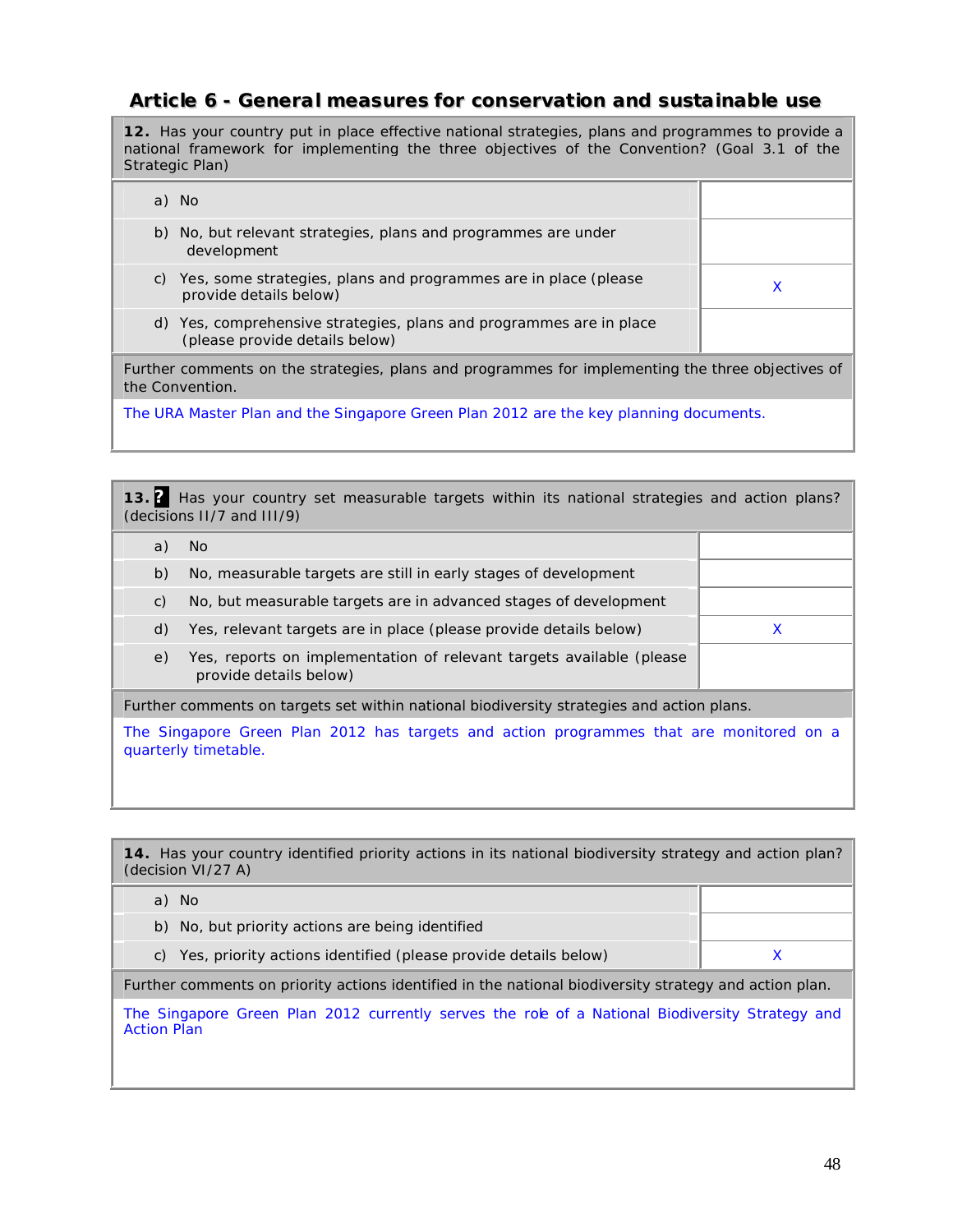**15.** Has your country integrated the conservation and sustainable use of biodiversity as well as benefit sharing into relevant sectoral or cross-sectoral plans, programmes and policies? (decision VI/27 A)

| No.                                                     |  |
|---------------------------------------------------------|--|
| b) Yes, in some sectors (please provide details below)  |  |
| c) Yes, in major sectors (please provide details below) |  |
| d) Yes, in all sectors (please provide details below)   |  |

Further information on integration of the conservation and sustainable use of biodiversity and benefit-sharing into relevant sectoral or cross-sectoral plans, programmes and policies.

The Singapore Green Plan 2012 currently serves the role of a National Biodiversity Strategy and Action Plan. The URA Master Plan guides land use in relation to biodiversity. Conservation and sustainable use are being integrated into education (programmes under the Ministry of Education), industrial planning and development (consultation between the Urban Redevelopment Authority, National Parks Board, National Environmental Agency, Economic Development Board and others), transport (consultation with Land Transport Authority, Marine and Ports Authority), use of genetic resources (research permit systems, consultation with private sector on biosciences) and others.

| 16. Are migratory species and their habitats addressed by your country's national biodiversity<br>strategy or action plan (NBSAP)? (decision VI/20) |                                                                                                                                                                                              |   |  |
|-----------------------------------------------------------------------------------------------------------------------------------------------------|----------------------------------------------------------------------------------------------------------------------------------------------------------------------------------------------|---|--|
| a) Yes                                                                                                                                              |                                                                                                                                                                                              | X |  |
| b) No                                                                                                                                               |                                                                                                                                                                                              |   |  |
| If YES, please briefly describe the extent to which it addresses<br>$\vert$ )                                                                       |                                                                                                                                                                                              |   |  |
| (a) Conservation, sustainable use and/or<br>restoration of migratory species                                                                        |                                                                                                                                                                                              |   |  |
| Conservation, sustainable use and/or<br>(b)<br>restoration<br>of migratory species'<br>habitats, including protected areas                          | Restoration of habitats is undertaken in protected<br>areas, relevant to migratory species. There is a<br>Standard Operating Procedure on management of<br>migratory marine turtle nestings. |   |  |
| Minimizing or eliminating barriers or<br>(c)<br>obstacles to migration                                                                              |                                                                                                                                                                                              |   |  |
| Research and monitoring for migratory<br>(d)<br>species                                                                                             | Bird ringing and monitoring are undertaken at key<br>protected areas. Volunteer organizations undertake<br>annual counts of migratory birds.                                                 |   |  |
| (e) Transboundary movement                                                                                                                          |                                                                                                                                                                                              |   |  |
| II) If NO, please briefly indicate below                                                                                                            |                                                                                                                                                                                              |   |  |
| (a) The extent to which your country<br>addresses<br>migratory<br>species<br>at<br>national level                                                   |                                                                                                                                                                                              |   |  |
| Cooperation with other Range States<br>(b)<br>since 2000                                                                                            |                                                                                                                                                                                              |   |  |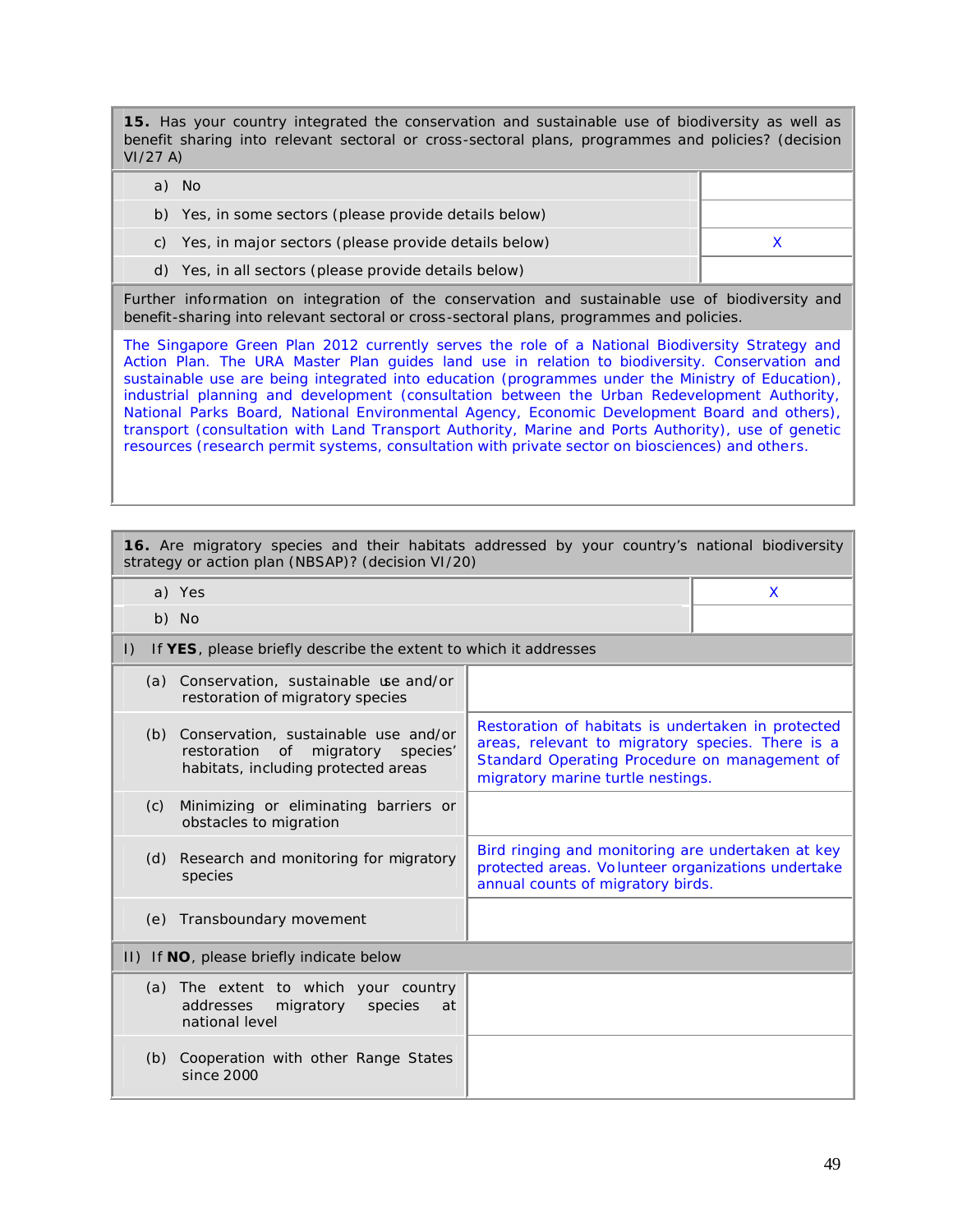#### **Biiodiiversiity and Clliimate Change**

**17.** Has your country implemented projects aimed at mitigating and adapting to climate change that incorporate biodiversity conservation and sustainable use? (decision VII/15)

| a) No                                                                            |  |
|----------------------------------------------------------------------------------|--|
| b) No, but some projects or programs are under development                       |  |
| Yes, some projects have been implemented (please provide details<br>C)<br>below) |  |

Further comments on the projects aimed at mitigating and adapting to climate change that incorporate biodiversity conservation and sustainable use.

Singapore signed the Kyoto Protocol in May 2006 and its first programme is development of a National Climate Change Strategy. A study of impacts anticipated over the next 100 years is now beginning, and others will follow on mitigating measures and adaptation measures in various sectors.

**18.** Has your country facilitated coordination to ensure that climate change mitigation and adaptation projects are in line with commitments made under the United Nations Framework Convention on Climate Change and the United Nations Convention to Combat Desertification? (decision VII/15)

|  | a) No                                                                   |  |
|--|-------------------------------------------------------------------------|--|
|  | b) No, but relevant mechanisms are under development                    |  |
|  | c) Yes, relevant mechanisms are in place (please provide details below) |  |
|  |                                                                         |  |

Further comments on the coordination to ensure that climate change mitigation and adaptation projects are in line with commitments made under the UNFCCC and the UNCCD.

Inter-agency coordination on commitments under UNFCCC and UNCCD is facilitated via the Climate Change Working Group (CCWG), which features representatives from the various government agencies involved in climate change mitigation and adaptation, and helps to shape national policy on climate change.

#### **Box XLII.**

Please elaborate below on the implementation of this article and associated decisions specifically focusing on:

- a) outcomes and impacts of actions taken;
- b) contribution to the achievement of the goals of the Strategic Plan of the Convention;
- c) contribution to progress towards the 2010 target;
- d) progress in implementing national biodiversity strategies and action plans;
- e) contribution to the achievement of the Millennium Development Goals;
- f) constraints encountered in implementation.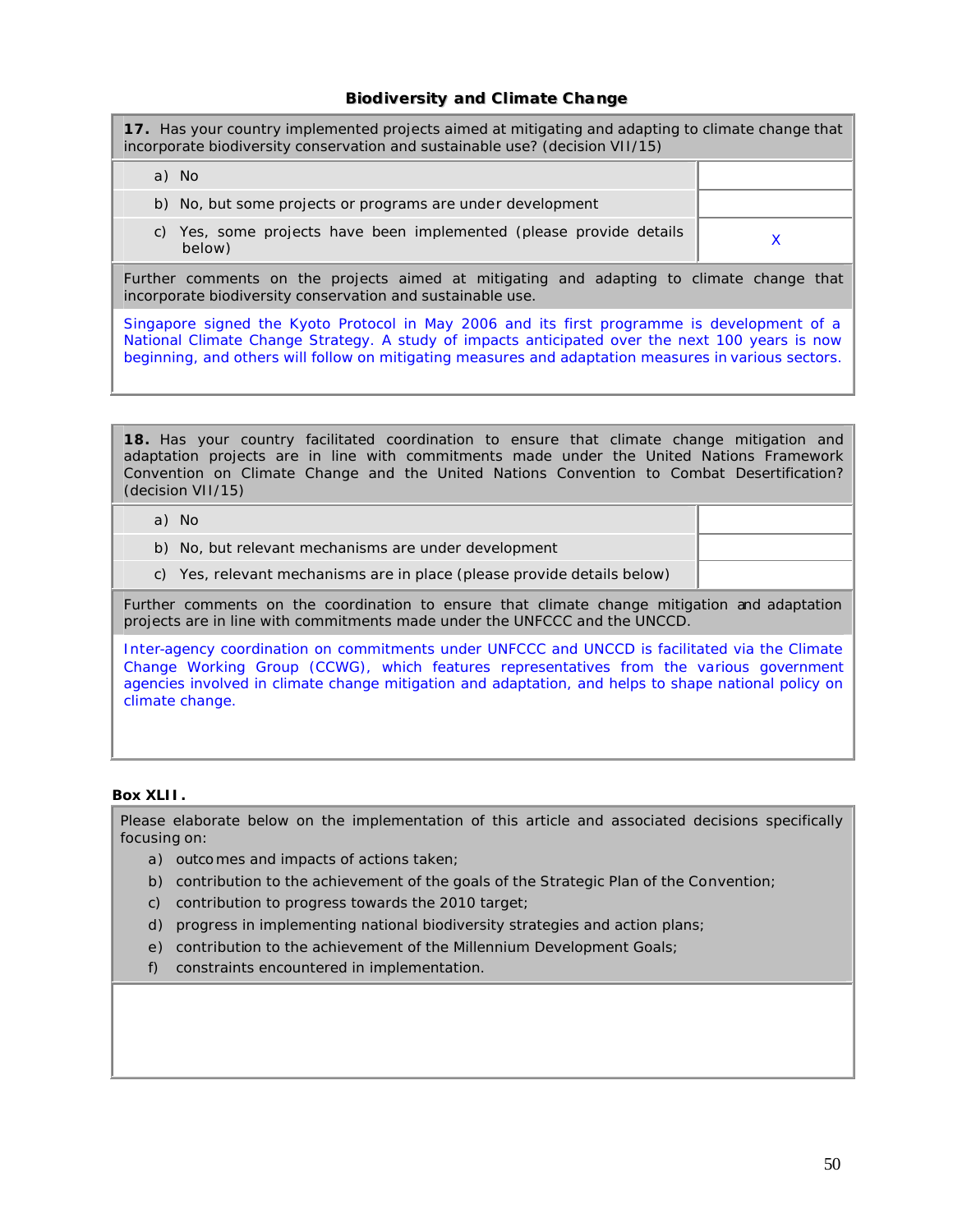# **Article 7 - Identification and monitoring**

| 19. 2 On Article 7(a), does your country have an ongoing programme to identify components of<br>biological diversity at the genetic, species, ecosystem level?          |  |   |
|-------------------------------------------------------------------------------------------------------------------------------------------------------------------------|--|---|
| a) No                                                                                                                                                                   |  |   |
| Yes, selected/partial programmes at the genetic, species and/or<br>b)<br>ecosystem level only (please specify and provide details below)                                |  |   |
| Yes, complete programmes at ecosystem level and selected/partial<br>C)<br>inventories at the genetic and/or species level (please specify and<br>provide details below) |  | X |
| Further comments on ongoing programmes to identify components of biodiversity at the genetic,<br>species and ecosystem level.                                           |  |   |
| The National Parks Board conducts biodiversity area surveys covering all key habitats and sites in the<br>country;                                                      |  |   |
| There is continuing work by Singapore Botanic Gardens and Raffles Museum of Biodiversity Research<br>concerning taxonomy and species diversity;                         |  |   |
| Site surveys are conducted by various branches of National Parks Board (Conservation Division);                                                                         |  |   |
| Population dynamics of tree populations are studied and monitored in permanent plots (NParks /<br>CTFS) in the Nature Reserves;                                         |  |   |
| Species-specific surveys are conducted (e.g., hornbills, jungelfowl, etc.);                                                                                             |  |   |
| Ecosystem-specific surveys are conducted (e.g., inland waters and reservoirs)                                                                                           |  |   |
|                                                                                                                                                                         |  |   |

**20. ?** On Article 7(b), which components of biological diversity identified in accordance with Annex I of the Convention, have ongoing, systematic monitoring programmes?

| b) at species level (please provide number of species per taxonomic<br>group and percentage of total known number of species in each<br>group)<br>c) at genetic level (please indicate number and focus of monitoring<br>programmes) | a) at ecosystem level (please provide percentage based on area covered) |  |
|--------------------------------------------------------------------------------------------------------------------------------------------------------------------------------------------------------------------------------------|-------------------------------------------------------------------------|--|
|                                                                                                                                                                                                                                      |                                                                         |  |
|                                                                                                                                                                                                                                      |                                                                         |  |

Further comments on ongoing monitoring programmes at the genetic, species and ecosystem level.

ECOSYSTEMS: all main ecosystems are monitored.

SPECIES: in principle the status of all species is monitored on a ten-year cycle, for revision of the National Red Data Book. The intensity of monitoring varies greatly between species and groups, some being monitored annually or more than annually.

**21. ?** On Article 7(c), does your country have ongoing, systematic monitoring programmes on any of the following key threats to biodiversity?

| -No                                                                        |  |
|----------------------------------------------------------------------------|--|
| Yes, invasive alien species (please provide details below)<br>b)           |  |
| Yes, climate change (please provide details below)<br>C)                   |  |
| Yes, pollution/eutrophication (please provide details below)<br>d)         |  |
| Yes, land use change/land degradation (please provide details below)<br>e) |  |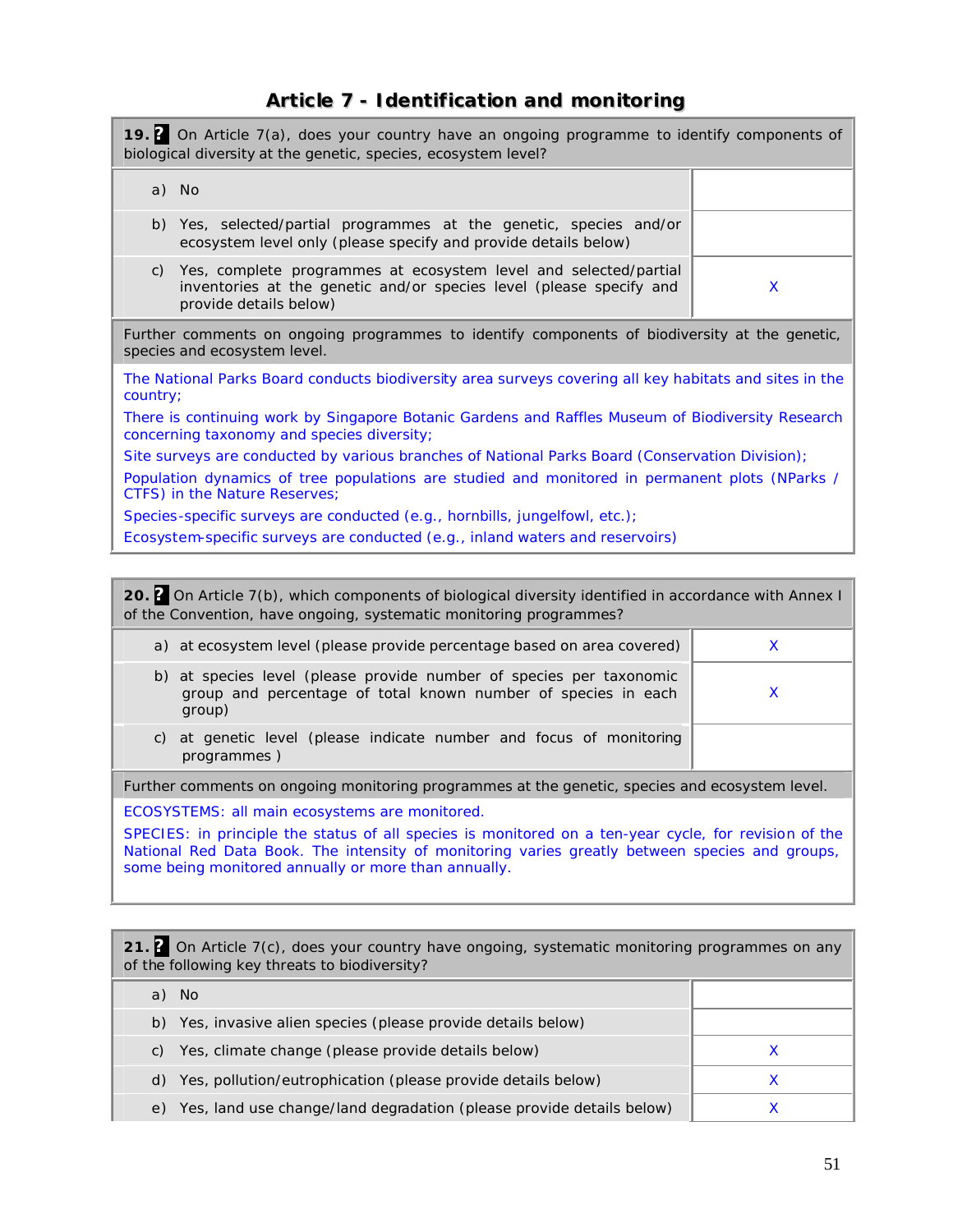f) Yes, overexploitation or unsustainable use (please provide details below)

Further comments on monitoring programmes on key threats to biodiversity.

CLIMATE CHANGE: data collection is coordinated by the National Environment Agency (NEA)

POLLUTION / EUTROPHICATION: water quality is monitored by the Public Utilities Board (PUB); air quality and water quality are monitored by NEA;

LAND USE CHANGE / LAND DEGRADATION: complete information is maintained by the Urban Redevelopment Authority and Singapore Land Authority.

**22. ?** On Article 7 (d), does your country have a mechanism to maintain and organize data derived from inventories and monitoring programmes and coordinate information collection and management at the national level?

|                 | a) No                                                                                                                                                                                                                                                             |   |
|-----------------|-------------------------------------------------------------------------------------------------------------------------------------------------------------------------------------------------------------------------------------------------------------------|---|
| b)              | No, but some mechanisms or systems are being considered                                                                                                                                                                                                           |   |
| $\mathcal{C}$ ) | Yes, some mechanisms or systems are being established                                                                                                                                                                                                             |   |
| d)              | Yes, some mechanisms or systems are in place (please provide details<br>below)                                                                                                                                                                                    | X |
| e)              | Yes, a relatively complete system is in place (please provide details<br>below)                                                                                                                                                                                   |   |
|                 | Further information on the coordination of data and information collection and management.                                                                                                                                                                        |   |
|                 | The following are maintained by the National Parks Board:<br>Geographical Information System database of maps;<br>Plant database:<br>Terrestrial fauna database;<br>Marine species database;<br>Photographic database;<br><b>Biodiversity literature database</b> |   |

| 23.7<br>111/10 | Does your country use indicators for national-level monitoring of biodiversity? (decision                                                                                        |   |
|----------------|----------------------------------------------------------------------------------------------------------------------------------------------------------------------------------|---|
|                | a) No                                                                                                                                                                            |   |
|                | b) No, but identification of potential indicators is under way (please<br>describe)                                                                                              |   |
| C)             | Yes, some indicators identified and in use (please describe and, if<br>available, provide website address, where data are summarized and<br>presented)                           | X |
|                | d) Yes, a relatively complete set of indicators identified and in use<br>(please describe and, if available, provide website address, where<br>data are summarized and presented |   |
|                | Further comments on the indicators identified and in use.                                                                                                                        |   |

Where appropriate, rarity is assessed using the IUCN Red List criteria, adapted to national level.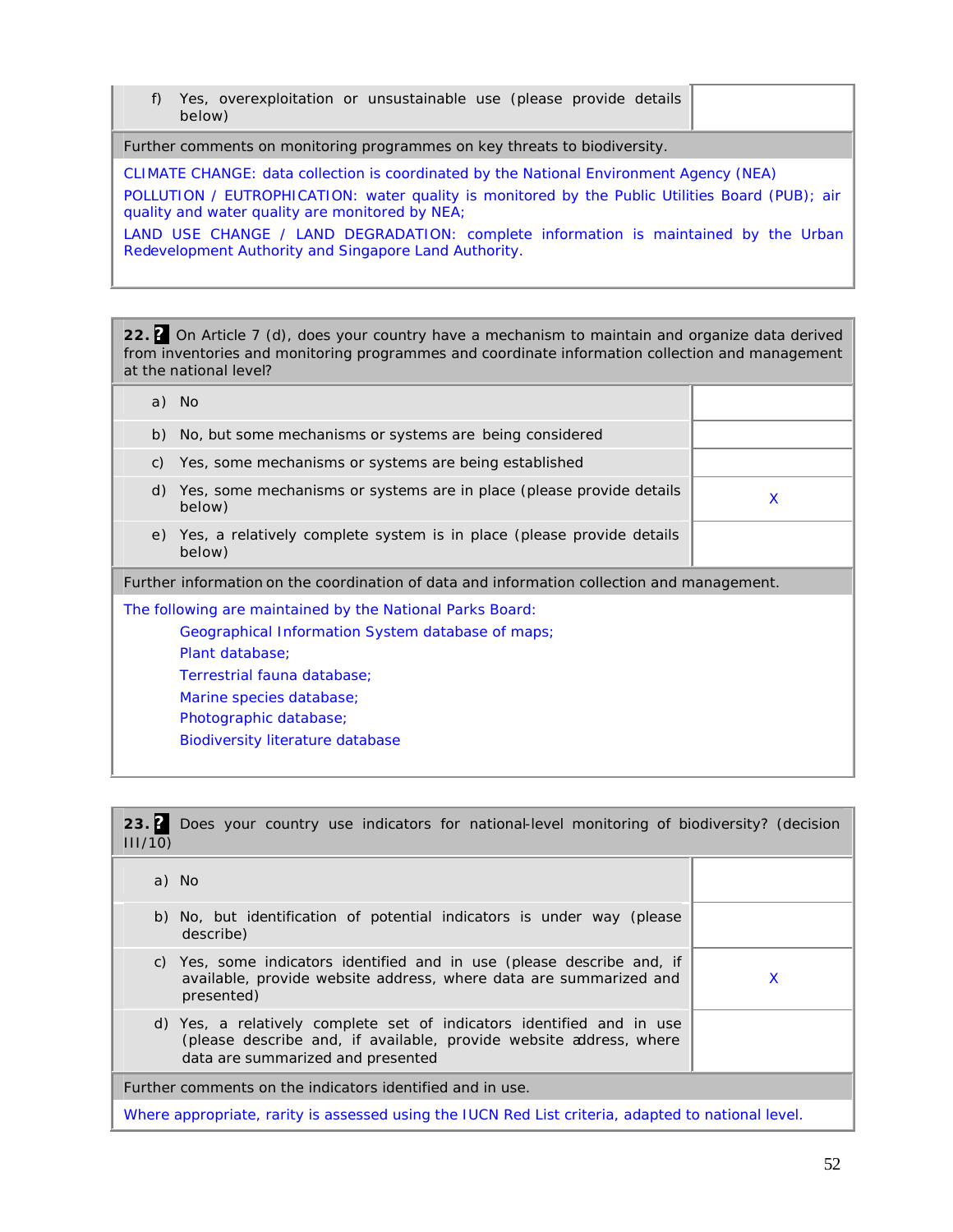#### **Box XLIII.**

Please elaborate below on the implementation of this article and associated decisions specifically focusing on:

- a) outcomes and impacts of actions taken;
- b) contribution to the achievement of the goals of the Strategic Plan of the Convention;
- c) contribution to progress towards the 2010 target;
- d) progress in implementing national biodiversity strategies and action plans;
- e) contribution to the achievement of the Millennium Development Goals;
- f) constraints encountered in implementation.

#### **Decisions on Taxonomy**

| 24. Has your country developed a plan to implement the suggested actions as annexed to decision<br>$IV/1?$ (decision $IV/1$ ) |   |  |
|-------------------------------------------------------------------------------------------------------------------------------|---|--|
| a) No                                                                                                                         | X |  |
| b) No, but a plan is under development                                                                                        |   |  |
| c) Yes, a plan is in place (please provide details below)                                                                     |   |  |
| d) Yes, reports on implementation available (please provide details<br>below)                                                 |   |  |
| Further information on a plan to implement the suggested actions as annexed to decision IV/1.                                 |   |  |
|                                                                                                                               |   |  |

**25.?** Is your country investing on a long-term basis in the development of appropriate infrastructure for your national taxo nomic collections? (decision IV/1)

| a) No                                                                                                                                               |   |  |
|-----------------------------------------------------------------------------------------------------------------------------------------------------|---|--|
| b) Yes (please provide details below)                                                                                                               | X |  |
| Further information on investment on a long-term basis in the development of appropriate<br>infrastructure for your national taxonomic collections. |   |  |
| New national herbarium facilities have been completed in 2006.                                                                                      |   |  |
| Staff training in various taxonomic disciplines is provided.                                                                                        |   |  |
| Discussions have taken place on possibilities for a national reference collection of micro-organisms<br>and fungi.                                  |   |  |

**26.?** Does your country provide training programmes in taxonomy and work to increase its capacity of taxonomic research? (decision IV/1)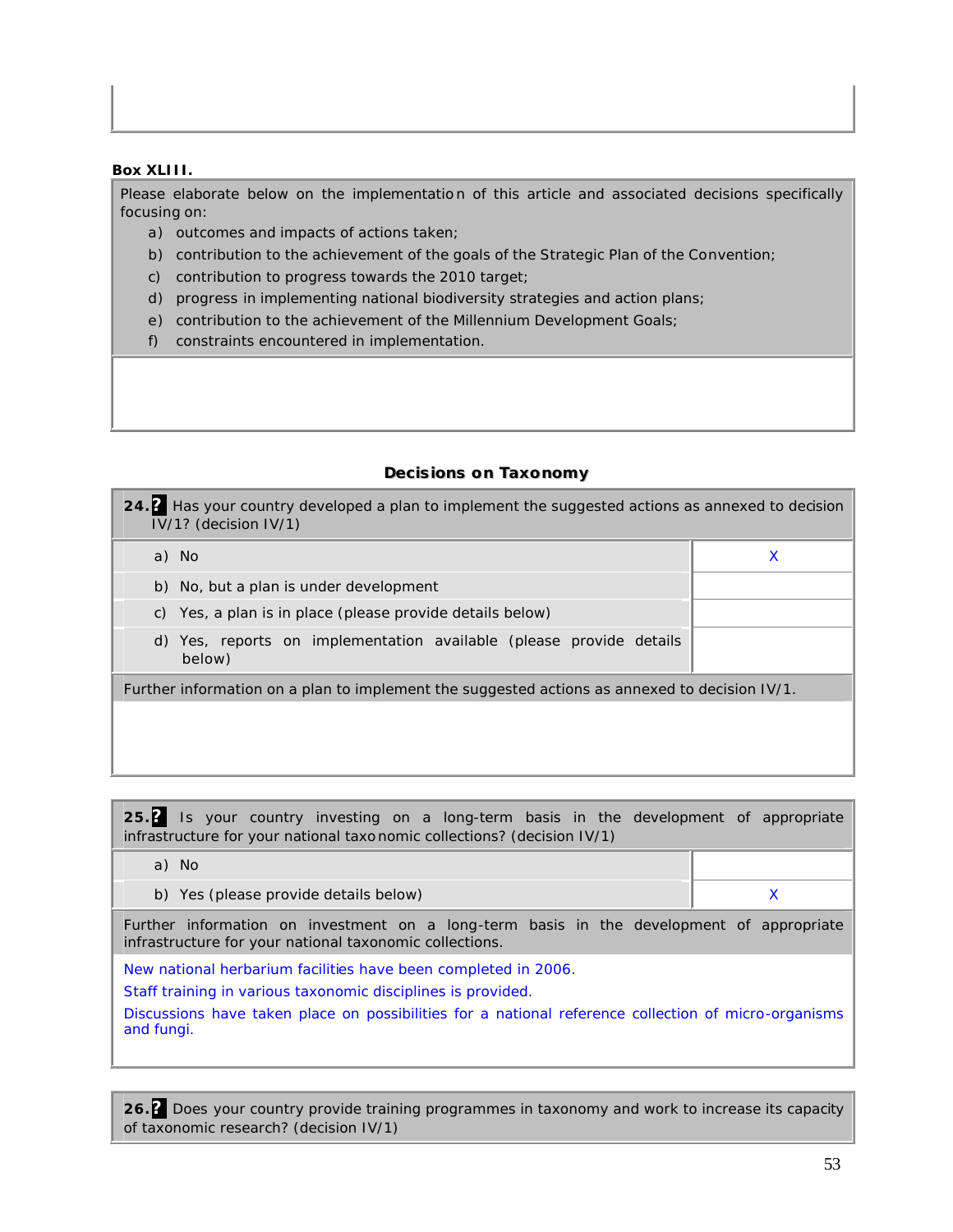| a) No                                                                                                                                                                                                                                                            |   |  |
|------------------------------------------------------------------------------------------------------------------------------------------------------------------------------------------------------------------------------------------------------------------|---|--|
| b) Yes (please provide details below)                                                                                                                                                                                                                            | X |  |
| Further information on training programmes in taxonomy and efforts to increase the capacity of<br>taxonomic research.                                                                                                                                            |   |  |
| Taxonomic training is available at National University of Singapore and Nanyang Technological<br>University. Singapore Botanic Gardens herbarium has a continuing programme of scientific exchange<br>and fellowships for interaction with regional taxonomists. |   |  |

**27.?** Has your country taken steps to ensure that institutions responsible for biological diversity inventories and taxonomic activities are financially and administratively stable? (decision IV/1)

| a) No                                 |  |
|---------------------------------------|--|
| b) No, but steps are being considered |  |
| c) Yes, for some institutions         |  |
| d) Yes, for all major institutions    |  |

28.<sup>\*</sup> <sup>2</sup> Is your country collaborating with the existing regional, subregional and global initiatives, partnerships and institutions in carrying out the programme of work, including assessing regional taxonomic needs and identifying regional-level priorities? (decision VI/8)

| a) No                                                                                                                                                                                                          |   |
|----------------------------------------------------------------------------------------------------------------------------------------------------------------------------------------------------------------|---|
| b) No, but collaborative programmes are under development                                                                                                                                                      |   |
| c) Yes, some collaborative programmes are being implemented (please<br>provide details about collaborative programmes, including results of<br>regional needs assessments)                                     | x |
| d) Yes, comprehensive collaborative programmes are being implemented<br>(please provide details about collaborative programmes, including<br>results of regional needs assessment and priority identification) |   |
| Eurther information on the collaboration your country is carrying out to implement the programme of                                                                                                            |   |

Further information on the collaboration your country is carrying out to implement the programme of work for the GTI, including regional needs assessment and priority identification.

SINGAPORE COLLABORATES IN ASIANET, BIONET AND IN WORK OF THE ASEAN CENTRE FOR BIODIVERSITY

**29. \*** Has your country made an assessment of taxonomic needs and capacities at the national level for the implementation of the Convention? (annex to decision VI/8)

 $\overline{a}$ 

<sup>2</sup> The questions marked with **\*** in this section on Taxonomy are similar to some questions contained in the format for a report on the implementation of the programme of work on the Global Taxonomy Initiative. Those countries that have submitted such a report do not need to answer these questions unless they have updated information to provide.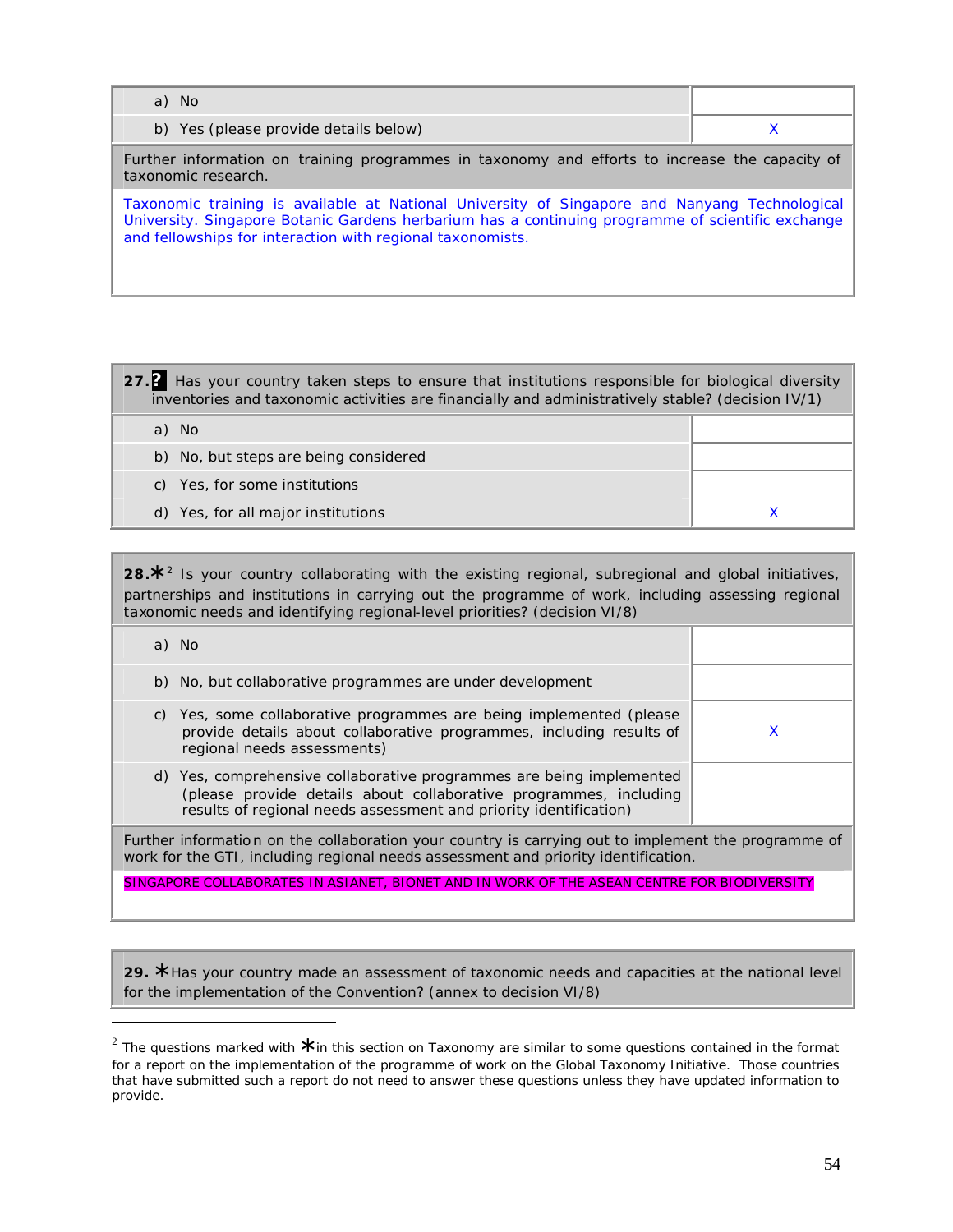| a) No                                                                                                   |   |
|---------------------------------------------------------------------------------------------------------|---|
| b) Yes, basic assessment made (please provide below a list of needs and<br>capacities identified)       |   |
| Yes, thorough assessment made (please provide below a list of needs<br>C)<br>and capacities identified) | x |
| Further comments on national assessment of taxonomic needs and capacities.                              |   |
| This was included in the Second National Report.                                                        |   |
|                                                                                                         |   |
|                                                                                                         |   |

**30. \*** Is your country working on regional or global capacity building to support access to, and generation of, taxonomic information in collaboration with other Parties? (annex to decision VI/8)

| a) No                                                                                                                                                           |   |  |
|-----------------------------------------------------------------------------------------------------------------------------------------------------------------|---|--|
| b) Yes, relevant programmes are under development                                                                                                               |   |  |
| Yes, some activities are being undertaken for this purpose (please<br>C)<br>provide details below)                                                              | X |  |
| d) Yes, many activities are being undertaken for this purpose (please<br>provide details below)                                                                 |   |  |
| Further comments on regional or global capacity-building to support access to, and generation of,<br>taxonomic information in collaboration with other Parties. |   |  |
| The ASEAN Centre for Biodiversity Conservation acts as a repository and network for taxonomic<br>information                                                    |   |  |

**31. \*** Has your country developed taxonomic support for the implementation of the programmes of work under the Convention as called upon in decision VI/8? (annex to decision VI/8)

|    | a) No                                                                      |  |
|----|----------------------------------------------------------------------------|--|
|    | b) Yes, for forest biodiversity (please provide details below)             |  |
|    | c) Yes, for marine and coastal biodiversity (please provide details below) |  |
|    | d) Yes, for dry and sub-humid lands (please provide details below)         |  |
|    | e) Yes, for inland waters biodiversity (please provide details below)      |  |
| f) | Yes, for mountain biodiversity (please provide details below)              |  |
|    | g) Yes, for protected areas (please provide details below)                 |  |
|    | h) Yes, for agricultural biodiversity (please provide details below)       |  |
|    | Yes, for island biodiversity (please provide details below)                |  |
|    |                                                                            |  |

Further comments on the development of taxonomic support for the implementation of the programmes of work under the Convention.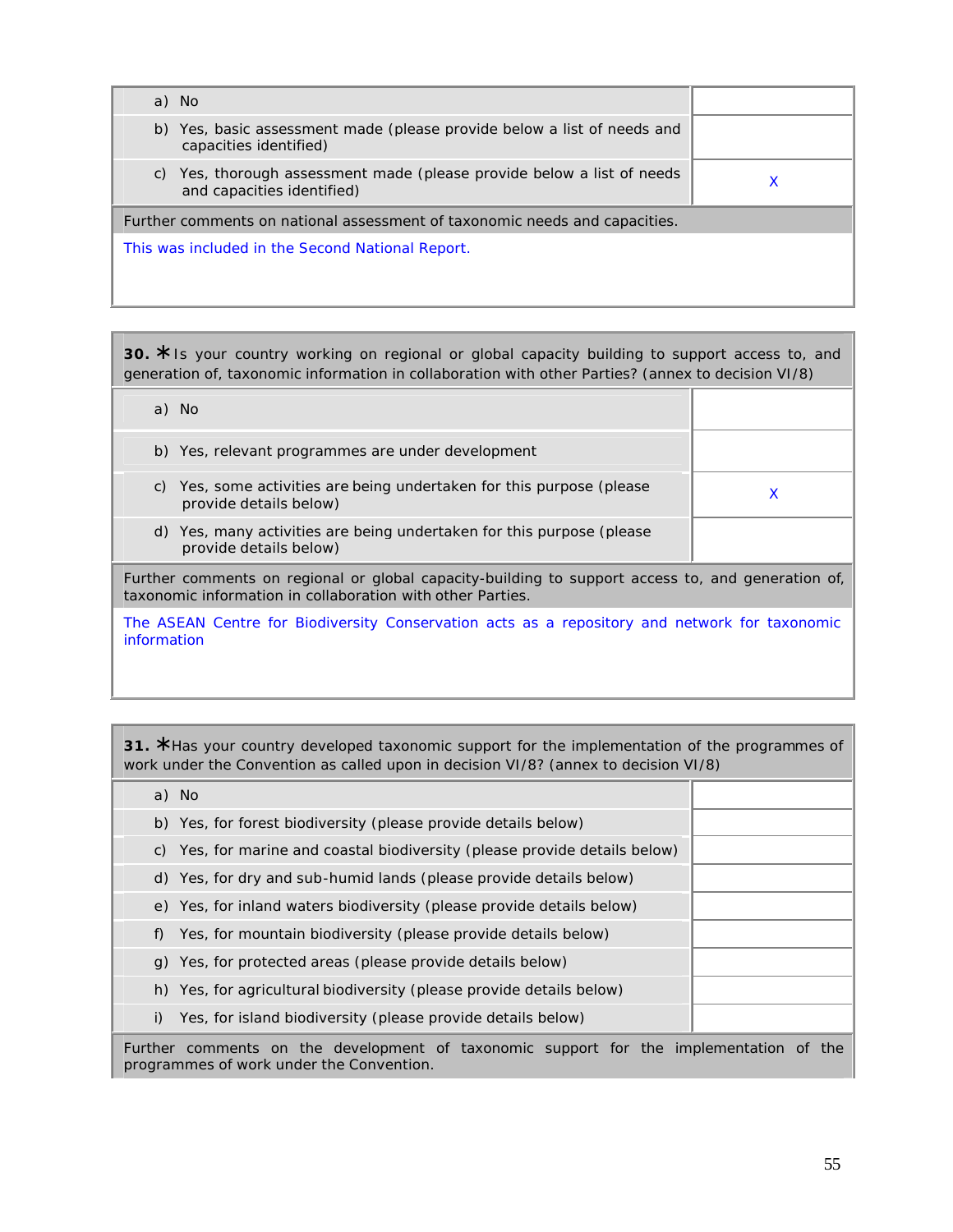Taxonomic work is not distinguished by ecosystem, but Singapore researchers are most active in taxonomy of marine fauna and forest flora.

**32. \*** Has your country developed taxonomic support for the implementation of the cross-cutting issues under the Convention as called upon in decision VI/8?

| a) No                                                                                      |   |
|--------------------------------------------------------------------------------------------|---|
| b) Yes, for access and benefit-sharing (please provide details below)                      | х |
| Yes, for Article 8(j) (please provide details below)<br>C)                                 |   |
| d) Yes, for the ecosystem approach (please provide details below)                          |   |
| e) Yes, for impact assessment, monitoring and indicators (please provide<br>details below) |   |
| Yes, for invasive alien species (please provide details below)                             |   |
| Yes, for others (please provide details below)                                             |   |

Further comments on the development of taxonomic support for the implementation of the crosscutting issues under the Convention.

b) Access and benefit-sharing: relevant taxonomic work is carried out by the private sector, especially on fungi and other micro-organisms;

d) Ecosystem approach: current surveys of natural areas throughout Singapore are based on ecosystems and result in new species records, improved identification skills, faunistic and floristic analysis;

e) impact assessment and monitoring: results from current surveys of natural areas throughout Singapore are applicable to impact assessment and monitoring.

# **Article 8 -** *In-situ* **conservation [excluding paragraphs (a) to (e), (h) and (j)]**

**33. ?** On Article 8(i), has your country endeavored to provide the conditions needed for compatibility between present uses and the conservation of biological diversity and sustainable use of its components?

| a) No                                                                                                                                                                                                                                                                                                                                                                                                                                                                                                                             |   |
|-----------------------------------------------------------------------------------------------------------------------------------------------------------------------------------------------------------------------------------------------------------------------------------------------------------------------------------------------------------------------------------------------------------------------------------------------------------------------------------------------------------------------------------|---|
| b) No, but potential measures are being identified                                                                                                                                                                                                                                                                                                                                                                                                                                                                                |   |
| c) Yes, some measures undertaken (please provide details below)                                                                                                                                                                                                                                                                                                                                                                                                                                                                   | x |
| d) Yes, comprehensive measures undertaken (please provide details<br>below)                                                                                                                                                                                                                                                                                                                                                                                                                                                       |   |
| Further comments on the measures taken to provide the conditions needed for compatibility between<br>present uses and the conservation of biological diversity and sustainable use of its components.                                                                                                                                                                                                                                                                                                                             |   |
| Important Plant Areas (IPAs) snd areas important for biodiversity generally within Singapore have<br>been identified, and the listing is shared between agencies for all development consultations.<br>Feedback is provided to all development requests channelled from the Urban Redevelopment<br>Authority (URA) TO National Parks Board. Biodiversity Impact Assessments are undertaken as an<br>administrative requirement in particular cases. Conditions may be imposed on development to<br>conserve biological diversity. |   |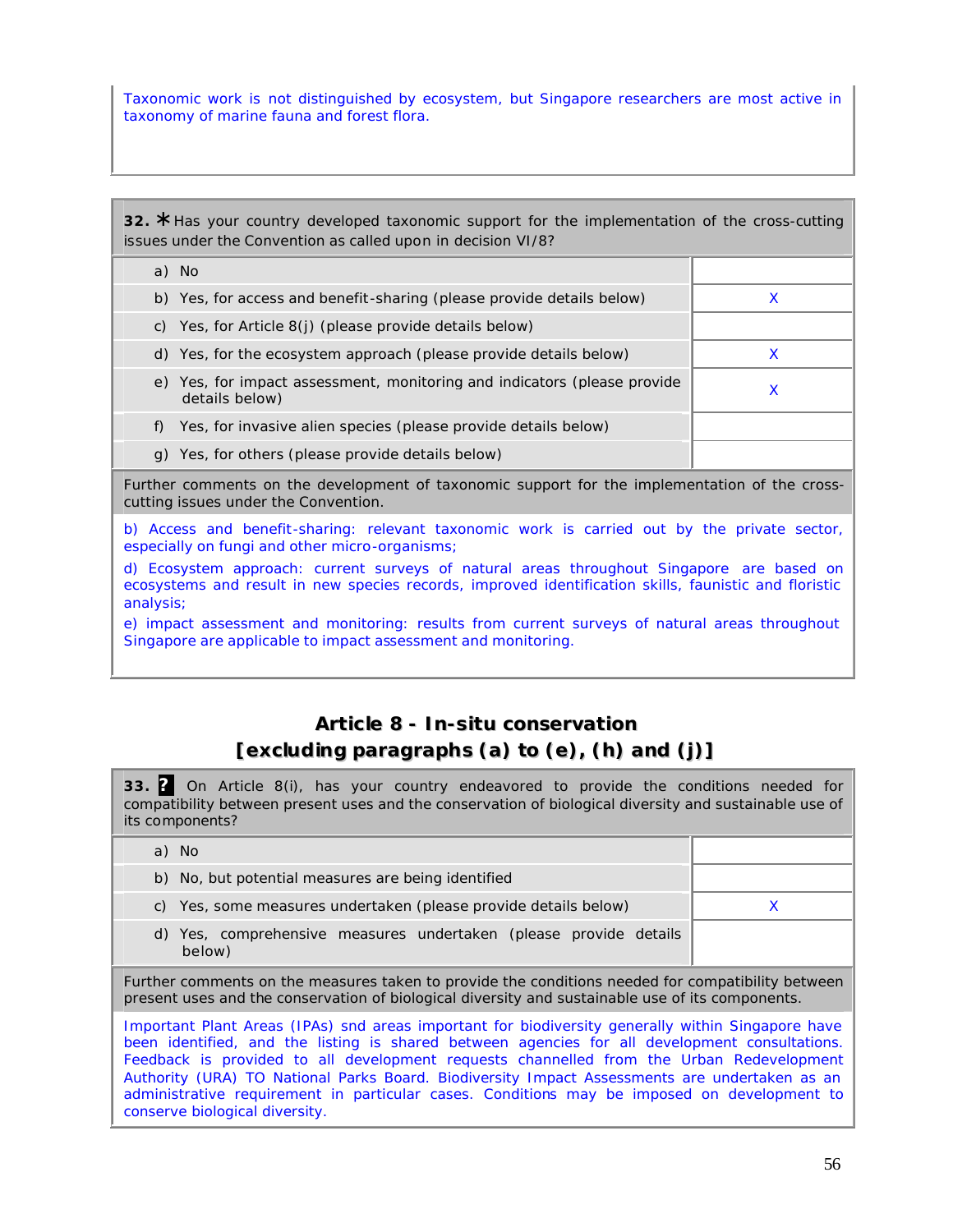**34. ?** On Article 8(k), has your country developed or maintained the necessary legislation and/or other regulatory provisions for the protection of threatened species and populations?

a) No

- b) No, but legislation is being developed
- c) Yes, legislation or other measures are in place (please provide details  $\times$  below)

Further information on the legislation and/or regulations for the protection of threatened species and populations.

The Wild Animals and Birds Act protects fauna throughout Singapore. Under the Parks and Treed Act, all flora and fauna is protected within the 4 Nature Reserves and 2 National Parks, and within all public parks in Singapore. On top of this, all trees above a given girth size are protected within Tree Conservation Areas.

Marine life on the underwater substrate is protected by the Singapore Land Authority, and free-swimming fauna is protected under the Fisheries Act. In inland water, plants and animals may not be removed from water bodies under the jurisdiction of the Public Utilities Board.

**35. ?** On Article 8(l), does your country regulate or manage processes and categories of activities identified under Article 7 as having significant adverse effects on biological diversity?

| a) No                                                                                                                                                                            |  |
|----------------------------------------------------------------------------------------------------------------------------------------------------------------------------------|--|
| b) No, but relevant processes and categories of activities being identified                                                                                                      |  |
| c) Yes, to a limited extent (please provide details below)                                                                                                                       |  |
| d) Yes, to a significant extent (please provide details below)                                                                                                                   |  |
| Further comments on the regulation or management of the processes and categories of activities<br>identified by Article 7 as having significant adverse effects on biodiversity. |  |

#### **Box XLIV.**

Please elaborate below on the implementation of this article and associated decisions specifically focusing on:

- a) outcomes and impacts of actions taken;
- b) contribution to the achievement of the goals of the Strategic Plan of the Convention;
- c) contribution to progress towards the 2010 target;
- d) progress in implementing national biodiversity strategies and action plans;
- e) contribution to the achievement of the Millennium Development Goals;
- f) constraints encountered in implementation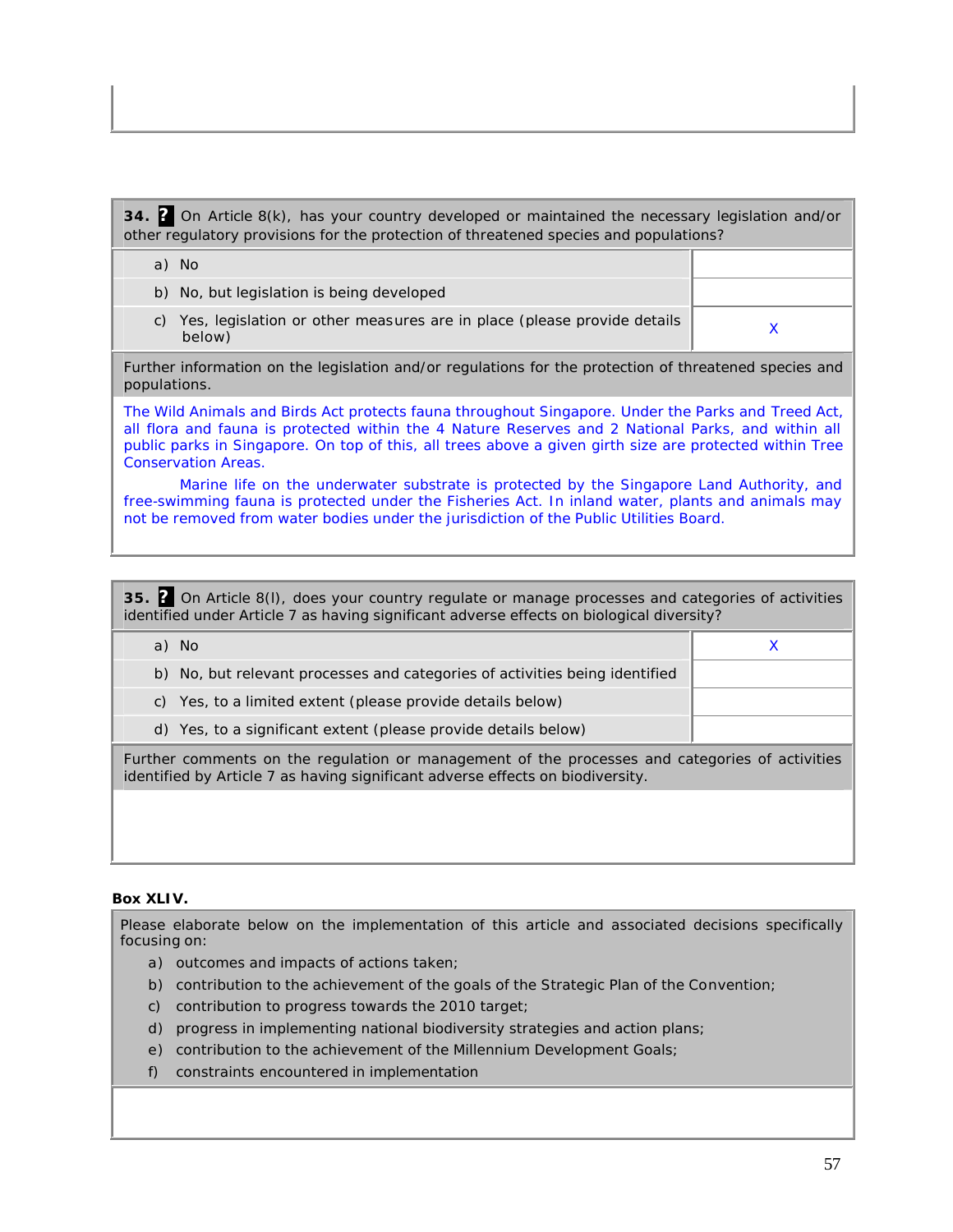## **Programme of Work on Protected Areas (Article 8 (a) to (e))**

**36.** Has your country established suitable time bound and measurable national-level protected areas targets and indicators? (decision VII/28)

| a) No (please specify reasons)                                                                |   |  |  |
|-----------------------------------------------------------------------------------------------|---|--|--|
| b) No, but relevant work is under way                                                         |   |  |  |
| Yes, some targets and indicators established (please provide details<br>C)<br>below)          | X |  |  |
| Yes, comprehensive targets and indicators established (please provide<br>d)<br>details below) |   |  |  |
| Further comments on targets and indicators for protected areas.                               |   |  |  |
| Targets and indicators relate to visitor use, control of impacts and visitor satisfaction.    |   |  |  |

**37.** Has your country taken action to establish or expand protected areas in any large or relatively unfragmented natural area or areas under high threat, including securing threatened species?

| (decision VII/28)                                                         |  |
|---------------------------------------------------------------------------|--|
| a) No                                                                     |  |
| No, but relevant programmes are under development<br>b)                   |  |
| Yes, limited actions taken (please provide details below)<br>C)           |  |
| Yes, significant actions taken (please provide details below)<br>d)       |  |
| Further comments on actions taken to establish or expand protected areas. |  |

All tropical evergreen rain forest in Singapore is protected within Nature Reserves. Additional Nature Reserves were declared in 2002, protecting the largest mangrove area and coastal hill forest vegetation.

**38.** Has your country taken any action to address the under representation of marine and inland water ecosystems in the existing national or regional systems of protected areas? (decision VII/28) a) No b) Not applicable c) No, but relevant actions are being considered d) Yes, limited actions taken (please provide details below) e) Yes, significant actions taken (please provide details below) X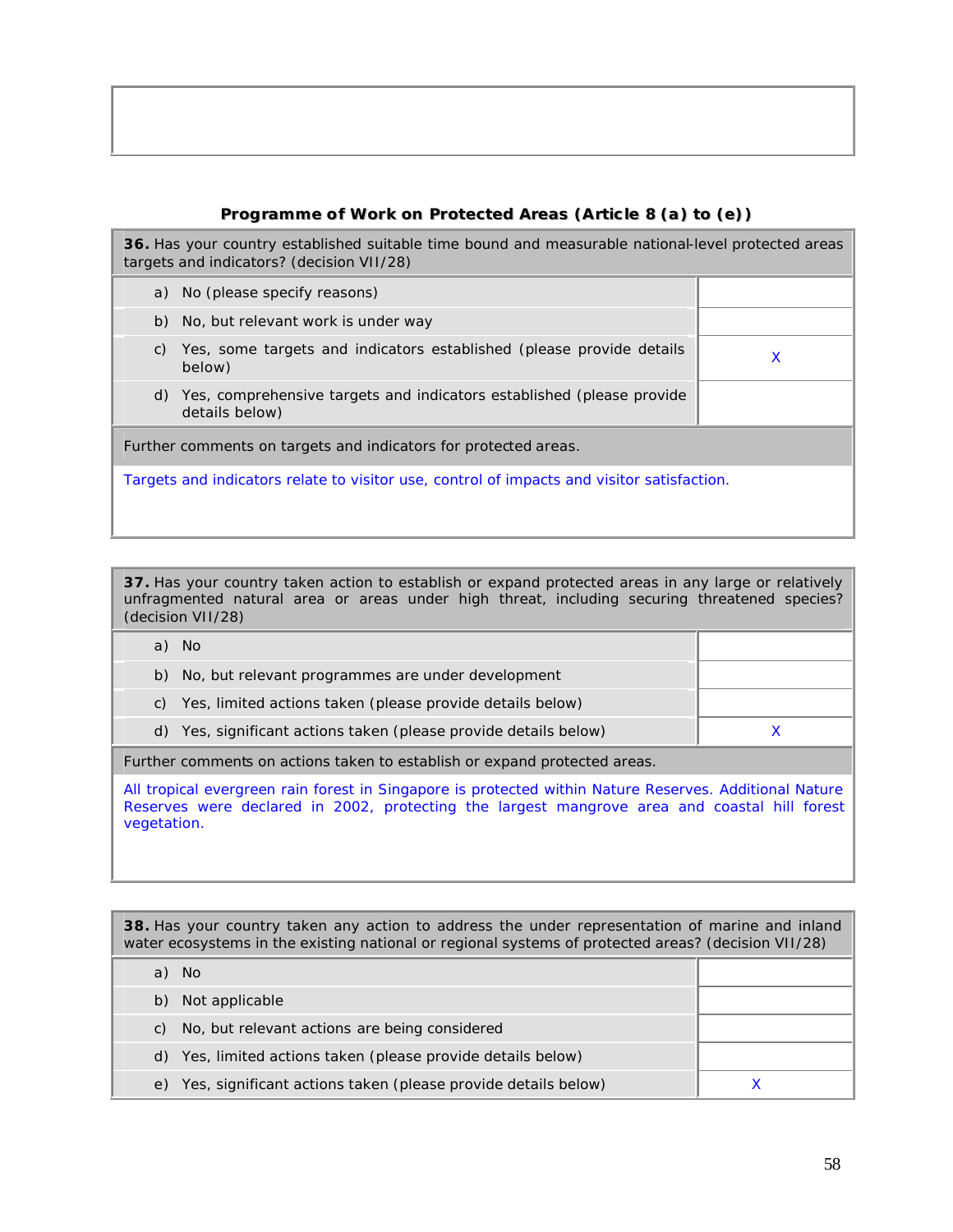Further comments on actions taken to address the under representation of marine and inland water ecosystems in the existing national or regional systems of protected areas.

**39.** Has your country identified and implemented practical steps for improving the integration of protected areas into broader land and seascapes, including policy, planning and other measures? (decision VII/28)

| a) No                                                                              |  |
|------------------------------------------------------------------------------------|--|
| b) No, but some programmes are under development                                   |  |
| Yes, some steps identified and implemented (please provide details<br>C)<br>below) |  |
| d) Yes, many steps identified and implemented (please provide details<br>below)    |  |
|                                                                                    |  |

Further comments on practical steps for improving integration of protected areas into broader land and seascapes, including policy, planning and other measures.

These aspects are covered by the URA Master Plan, Singapore Green Plan 1992 and Singapore Green Plan 2012. Government agencies responsible for policy, planning and other measures consult on all significant development proposals in relation to terrestrial, inland waters and marine biodiversity.

| 40. Is your country applying environmental impact assessment quidelines to projects or plans for<br>evaluating effects on protected areas? (decision VII/28)<br>a) No<br>b) No, but relevant EIA quidelines are under development<br>c) Yes, EIA guidelines are applied to some projects or plans (please<br>X<br>provide details below)<br>d) Yes, EIA quidelines are applied to all relevant projects or plans (please<br>provide details below)<br>for evaluating effects on protected areas.<br>Biodiversity Impact Assessments are imposed as an administrative requirement of National Parks<br>Board when there is considered to be a significant need (likely impact either from project size,<br>project type or project location). Other environmental aspects may be incorporated as requirements<br>of related agencies (e.g., National Environment Agency, Urban Redevelopment Authority, Public |                                                                                                    |  |  |  |
|---------------------------------------------------------------------------------------------------------------------------------------------------------------------------------------------------------------------------------------------------------------------------------------------------------------------------------------------------------------------------------------------------------------------------------------------------------------------------------------------------------------------------------------------------------------------------------------------------------------------------------------------------------------------------------------------------------------------------------------------------------------------------------------------------------------------------------------------------------------------------------------------------------------|----------------------------------------------------------------------------------------------------|--|--|--|
|                                                                                                                                                                                                                                                                                                                                                                                                                                                                                                                                                                                                                                                                                                                                                                                                                                                                                                               |                                                                                                    |  |  |  |
|                                                                                                                                                                                                                                                                                                                                                                                                                                                                                                                                                                                                                                                                                                                                                                                                                                                                                                               |                                                                                                    |  |  |  |
|                                                                                                                                                                                                                                                                                                                                                                                                                                                                                                                                                                                                                                                                                                                                                                                                                                                                                                               |                                                                                                    |  |  |  |
|                                                                                                                                                                                                                                                                                                                                                                                                                                                                                                                                                                                                                                                                                                                                                                                                                                                                                                               |                                                                                                    |  |  |  |
|                                                                                                                                                                                                                                                                                                                                                                                                                                                                                                                                                                                                                                                                                                                                                                                                                                                                                                               |                                                                                                    |  |  |  |
|                                                                                                                                                                                                                                                                                                                                                                                                                                                                                                                                                                                                                                                                                                                                                                                                                                                                                                               | Further comments on application of environmental impact assessment quidelines to projects or plans |  |  |  |
| Utilities Board, Singapore Land Authority).                                                                                                                                                                                                                                                                                                                                                                                                                                                                                                                                                                                                                                                                                                                                                                                                                                                                   |                                                                                                    |  |  |  |

| 41. Has your country identified legislative and institutional gaps and barriers that impede effective<br>establishment and management of protected areas? (decision VII/28) |  |  |
|-----------------------------------------------------------------------------------------------------------------------------------------------------------------------------|--|--|
| a) No                                                                                                                                                                       |  |  |
| b) No, but relevant work is under way                                                                                                                                       |  |  |
| c) Yes, some gaps and barriers identified (please provide details below))                                                                                                   |  |  |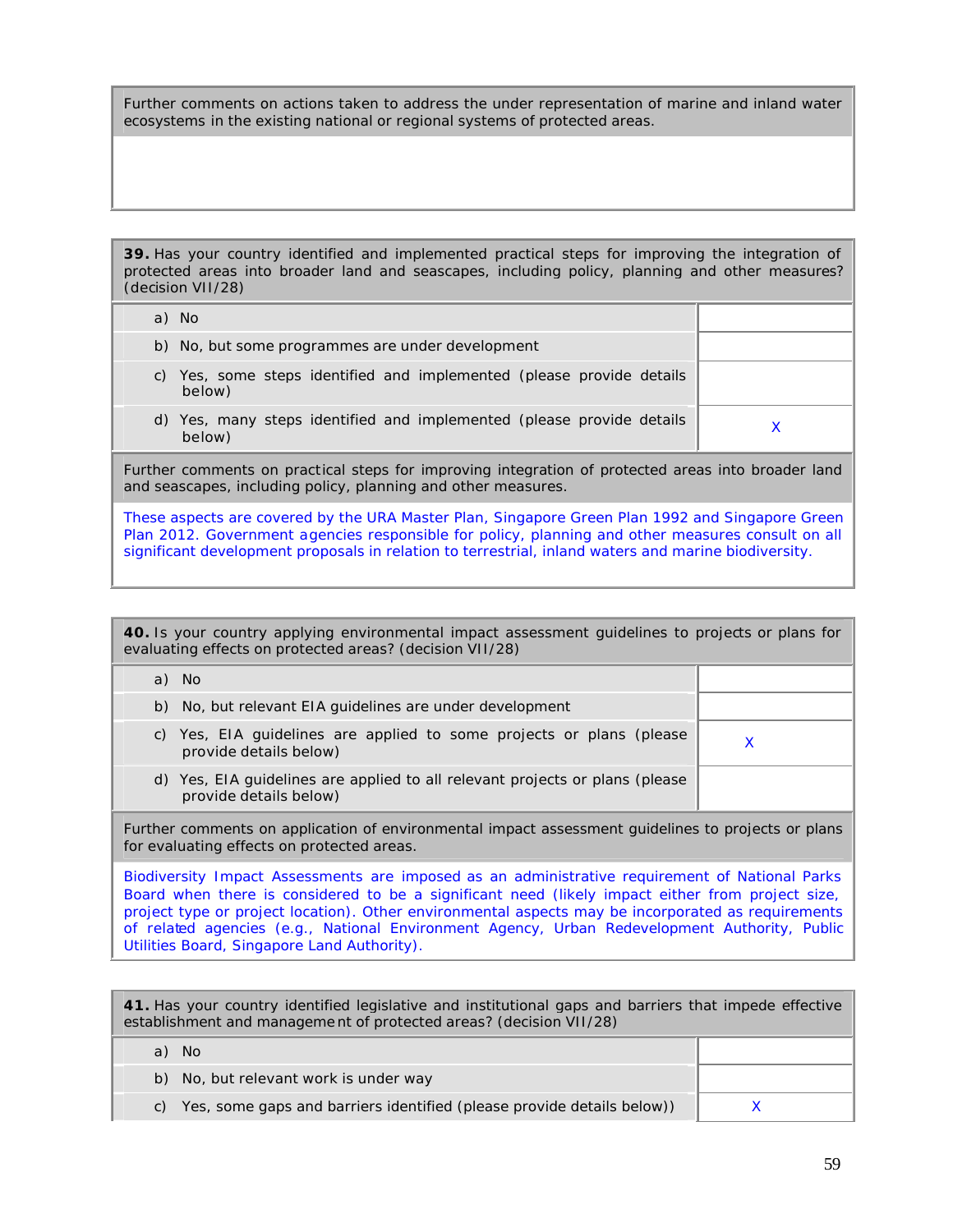|  |  | d) Yes, many gaps and barriers identified (please provide details below) |  |  |
|--|--|--------------------------------------------------------------------------|--|--|
|--|--|--------------------------------------------------------------------------|--|--|

building programmes.

Further comments on identification of legislative and institutional gaps and barriers that impede effective establishment and management of protected areas.

**42.** Has your country undertaken national protected-area capacity needs assessments and established capacity building progra mmes? (decision VII/28) a) No b) No, but assessments are under way c) Yes, a basic assessment undertaken and some programmes established (please provide details below) d) Yes, a thorough assessment undertaken and comprehensive res, a morough assessment undertaken and comprenensive  $\chi$  programmes established (please pro vide details below) Further comments on protected-area capacity needs assessment and establishment of capacity

The current nature area surveys contribute to planning. Staff capacity (current and needs) assessments have been undertaken in 2005-2006.

**43.** Is your country implementing country-level sustainable financing plans that support national systems of protected areas? (decision VII/28) a) No b) No, but relevant plan is under development c) Yes, relevant plan is in place (please provide details below) d) Yes, relevant plan is being implemented (please provide details below) X Further comments on implementation of country-level sustainable financing plans that support national systems of protected areas.

| 44. Is your country implementing appropriate methods, standards, criteria and indicators for<br>evaluating the effectiveness of protected areas management and governance? (decision VII/28) |  |
|----------------------------------------------------------------------------------------------------------------------------------------------------------------------------------------------|--|
| a) No                                                                                                                                                                                        |  |
| b) No, but relevant methods, standards, criteria and indicators are under<br>development                                                                                                     |  |
| Yes, some national methods, standards, criteria and indicators<br>C)<br>developed and in use (please provide details below)                                                                  |  |
| Yes, some national methods, standards, criteria and indicators<br>d)                                                                                                                         |  |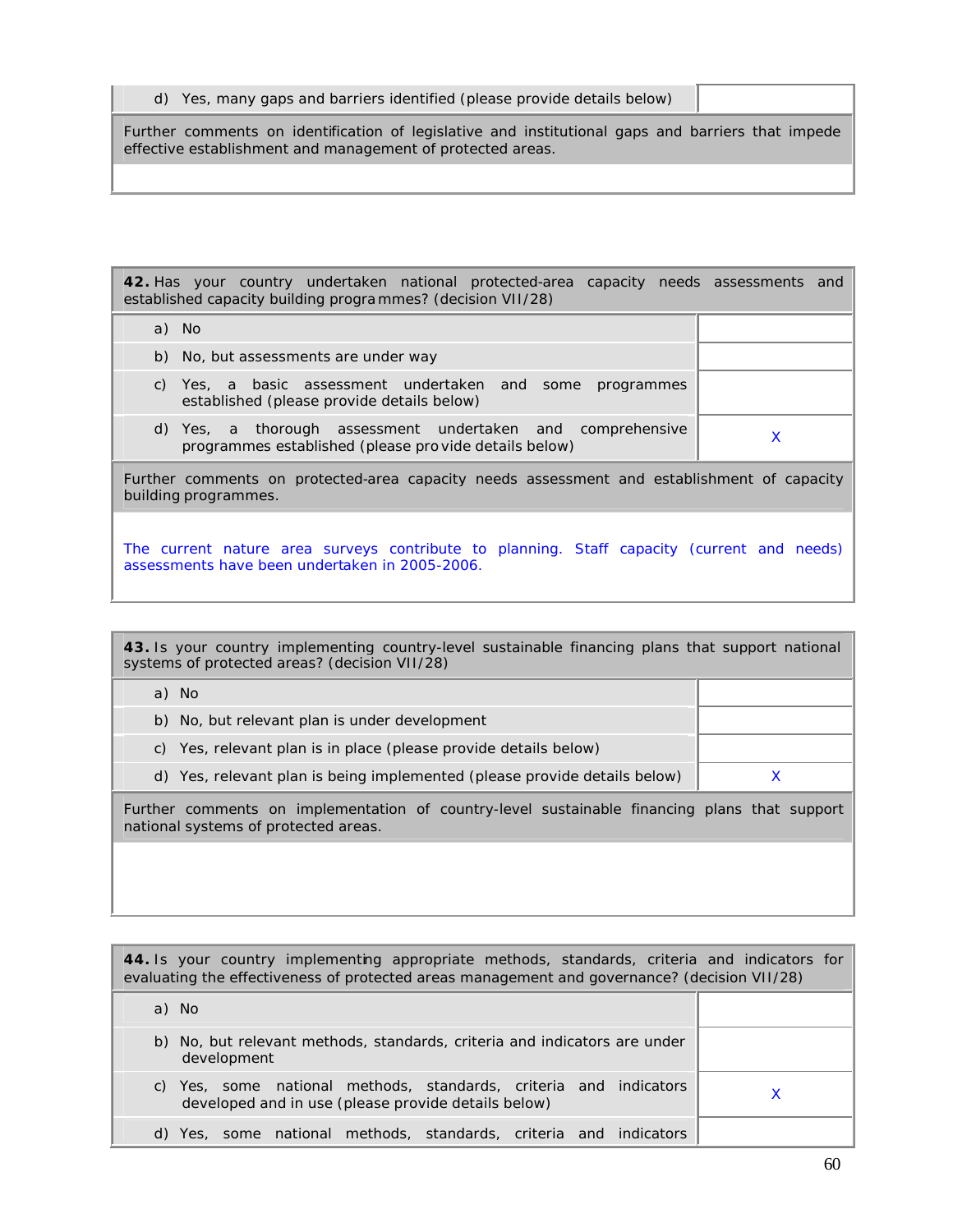| developed and in use and some international methods, standards,<br>criteria and indicators in use (please provide details below)                  |  |
|---------------------------------------------------------------------------------------------------------------------------------------------------|--|
| Further comments on methods, standards, criteria and indicators for evaluating the effectiveness of<br>protected areas management and governance. |  |
|                                                                                                                                                   |  |
|                                                                                                                                                   |  |

### **Box XLV.**

Please elaborate below on the implementation of this article and associated decisions specifically focusing on:

- a) outcomes and impacts of actions taken;
- b) contribution to the achievement of the goals of the Strategic Plan of the Convention;
- c) contribution to progress towards the 2010 target;
- d) progress in implementing national biodiversity strategies and action plans;
- e) contribution to the achievement of the Millennium Development Goals;
- f) constraints encountered in implementation.

# **Article 8(h) - Alien species**

| 45. Has your country identified alien species introduced into its territory and established a system<br>for tracking the introduction of alien species? |  |  |
|---------------------------------------------------------------------------------------------------------------------------------------------------------|--|--|
| a) No                                                                                                                                                   |  |  |
| b) Yes, some alien species identified but a tracking system not yet<br>established                                                                      |  |  |
| Yes, some alien species identified and tracking system in place<br>C)                                                                                   |  |  |
| d) Yes, alien species of major concern identified and tracking system in<br>place                                                                       |  |  |

**46. ?** Has your country assessed the risks posed to ecosystems, habitats or species by the introduction of these alien species?

| a) No                                                                                                                                      |  |
|--------------------------------------------------------------------------------------------------------------------------------------------|--|
| Yes, but only for some alien species of concern (please provide details<br>b)<br>below)                                                    |  |
| Yes, for most alien species (please provide details below)<br>C)                                                                           |  |
| Further information on the assessment of the risks posed to ecosystems, habitats or species by the<br>introduction of these alien species. |  |

A study has been conducted on the Red-eared Slider Pseudemys scripta. Other surveys of alien species in inland waters are currently being considered.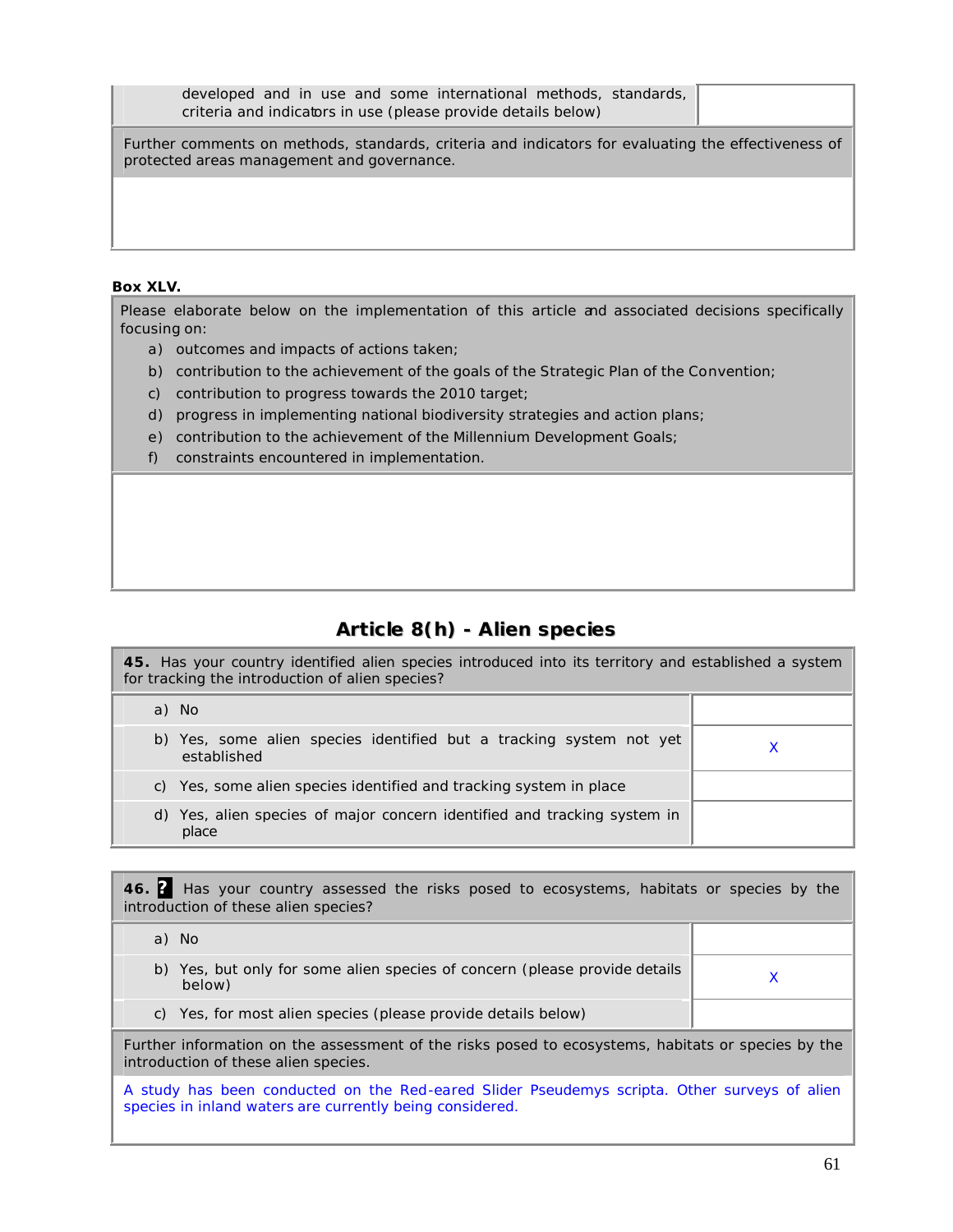**47. ?** Has your country undertaken measures to prevent the introduction of, control or eradicate, those alien species which threaten ecosystems, habitats or species?

| a) No                                                                            |  |
|----------------------------------------------------------------------------------|--|
| b) No, but potential measures are under consideration                            |  |
| c) Yes, some measures are in place (please provide details below)                |  |
| Yes, comprehensive measures are in place (please provide details<br>d)<br>below) |  |

Further information on the measures to prevent the introduction of, control or eradicate those alien species that threaten ecosystems, habitats or species.

Consultation occurs between National Parks Board as CBD Focal Point, and the Agri-Veterinary Authority on all controversial cases of animal and plant import-export. Considerations include likelihood of invasive potential.

" THINK AGAIN before you release" is a programme targeted to discourage people from releasing animals or their unwanted pets into parks and nature reserves. This was achieved through printed materials (posters and brochures) and media to help spread the message over 2 weeks period. We also worked with religious groups to gain their support in this programme as well during the Vesak day period.

**48. ?** In dealing with the issue of invasive species, has your country developed, or involved itself in, mechanisms for international cooperation, including the exchange of best practices? (decision V/8)

| - No<br>a)                                      |  |
|-------------------------------------------------|--|
| b) Yes, bilateral cooperation                   |  |
| c) Yes, regional and/or subregional cooperation |  |
| d) Yes, multilateral cooperation                |  |

**49. ?** Is your country using the ecosystem approach and precautionary and bio -geographical approaches as appropriate in its work on alien invasive species? (decision V/8)

| a) No                                                                                        |  |
|----------------------------------------------------------------------------------------------|--|
| b) Yes (please provide details below)                                                        |  |
| Eurther comments on the use of the esesystem approach and presentionary and bio geographical |  |

Further comments on the use of the ecosystem approach and precautionary and bio-geographical approaches in work on alien invasive species.

The ecosystem approach is used in the Plant Conservation Strategy; in identifying Important Plant Areas (IPAs); and assessing sites for conservation-related activities. These activities include the exclusion, control and removal of invasive aliens as appropriate. Singapore also gives consideration to trans-regional movements, e.g. organisms in ballast wate r.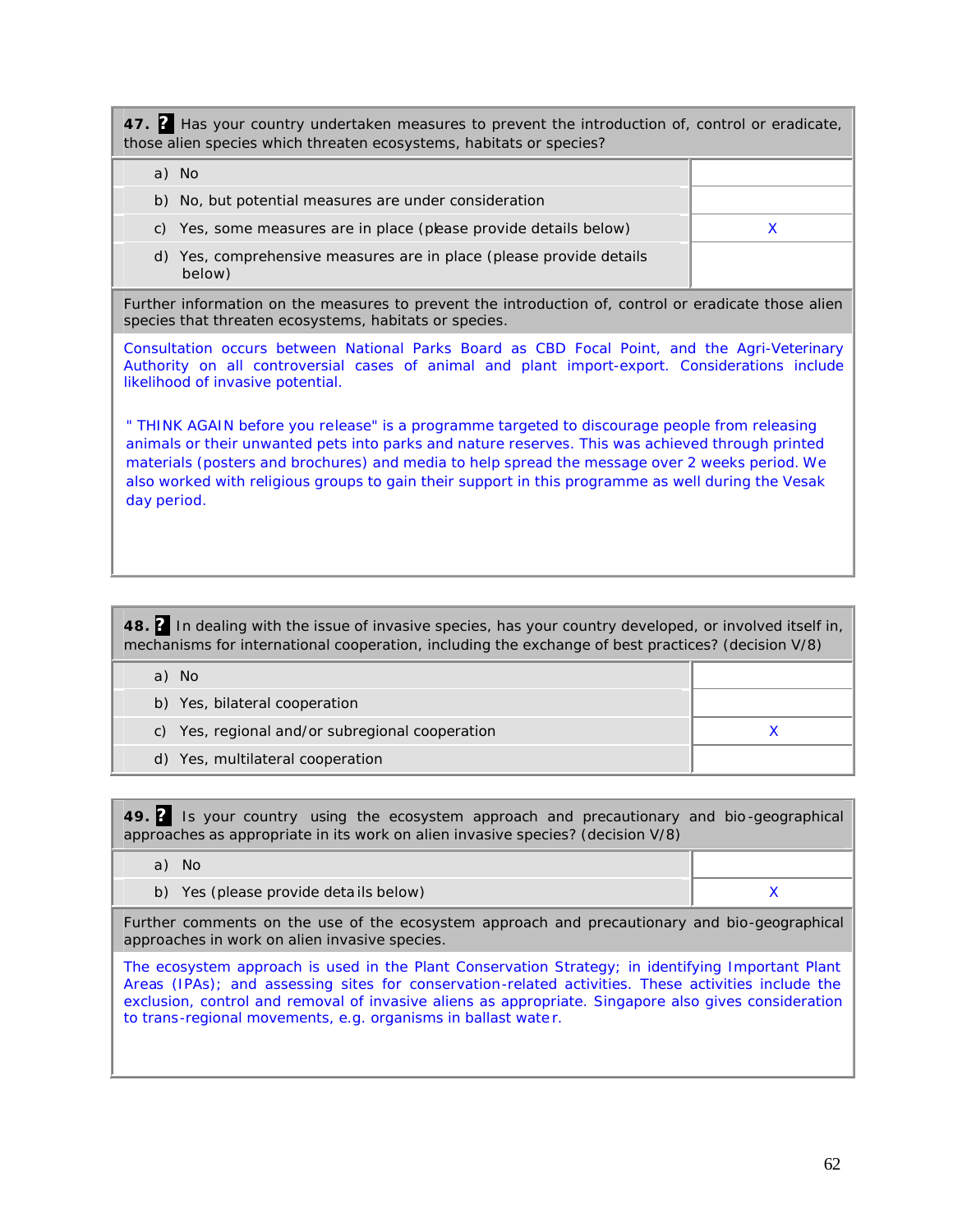**50.** Has your country identified national needs and priorities for the implementation of the Guiding Principles? (decision VI/23)

|    | a) No                                                                                                                       |  |
|----|-----------------------------------------------------------------------------------------------------------------------------|--|
|    | b) No, but needs and priorities are being identified                                                                        |  |
| C) | Yes, national needs and priorities have been identified (please provide<br>below a list of needs and priorities identified) |  |
|    | Further comments on the identification of national needs and priorities for the implementation of the                       |  |

Guiding Principles.

**51.** Has your country created mechanisms to coordinate national programme s for applying the Guiding Principles? (decision VI/23)

| a) No                                                                                                                                           |  |  |  |
|-------------------------------------------------------------------------------------------------------------------------------------------------|--|--|--|
| No, but mechanisms are under development<br>b)                                                                                                  |  |  |  |
| Yes, mechanisms are in place (please provide details below)<br>$\mathcal{C}$ )                                                                  |  |  |  |
| Further comments on the mechanisms created to coordinate national programmes for implementing<br>the Guiding Principles.                        |  |  |  |
| The current Plant Importation (Control of Plants) Regulations takes into consideration the Guiding<br>Principles in regulating invasive plants. |  |  |  |

**52.** Has your country reviewed relevant policies, legislation and institutions in the light of the Guiding Principles, and adjusted or developed policies, legislation and institutions? (decision VI/23)

| a) No                                                                                                                                           |   |  |
|-------------------------------------------------------------------------------------------------------------------------------------------------|---|--|
| b) No, but review under way                                                                                                                     |   |  |
| Yes, review completed and adjustment proposed (please provide<br>C)<br>details below)                                                           | X |  |
| d) Yes, adjustment and development ongoing                                                                                                      |   |  |
| e) Yes, some adjustments and development completed (please provide<br>details below)                                                            |   |  |
| Further information on the review, adjustment or development of policies, legislation and institutions<br>in light of the Guiding Principles.   |   |  |
| The current Plant Importation (Control of Plants) Regulations takes into consideration the Guiding<br>Principles in regulating invasive plants. |   |  |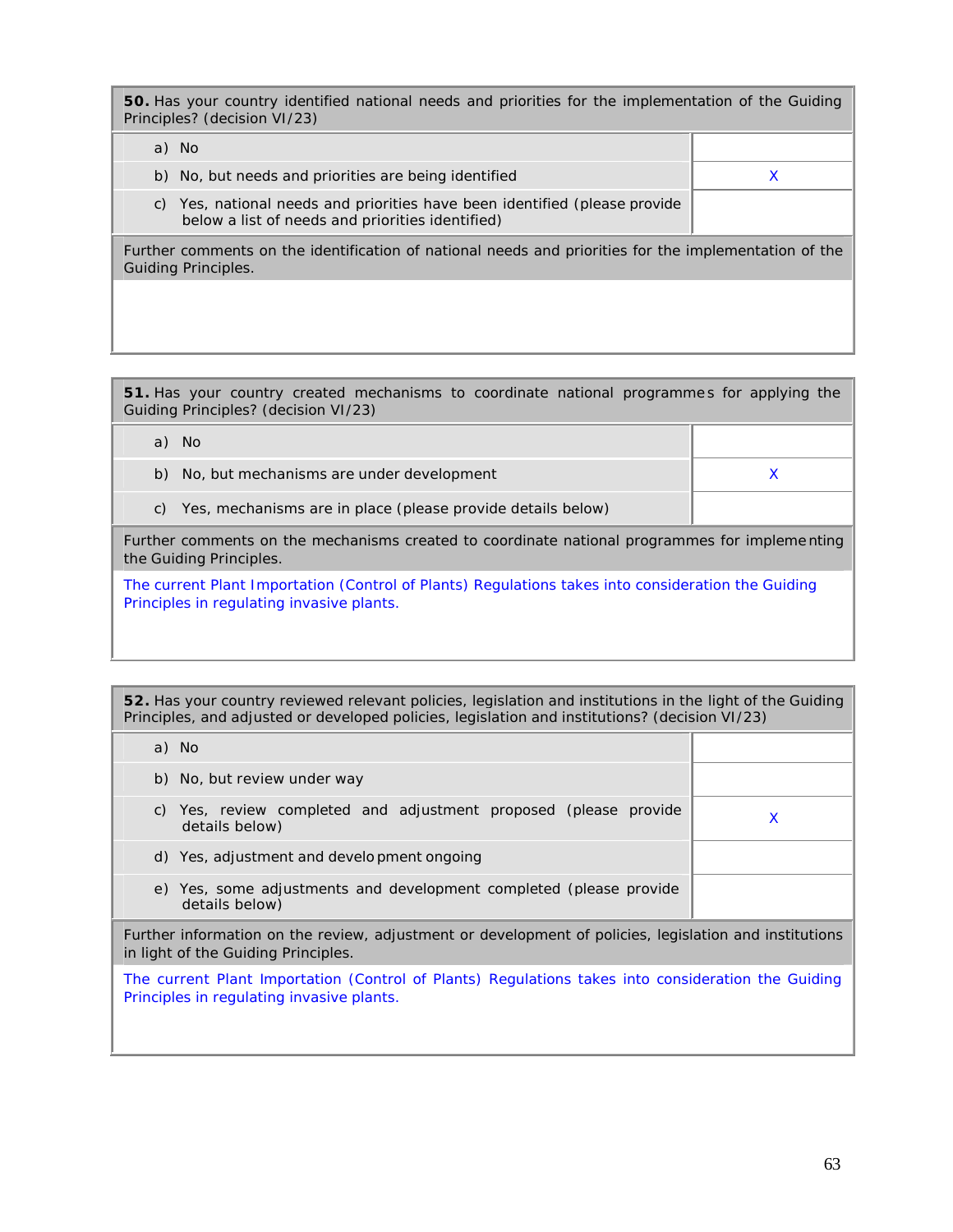**53.** Is your country enhancing cooperation between various sectors in order to improve prevention, early detection, eradication and/o r control of invasive alien species? (decision VI/23)

| a)                                                       | No.                                                                                            |  |  |
|----------------------------------------------------------|------------------------------------------------------------------------------------------------|--|--|
|                                                          | b) No, but potential coordination mechanisms are under consideration                           |  |  |
|                                                          | c) Yes, mechanisms are in place (please provide details below)                                 |  |  |
| Further comments on cooperation between various sectors. |                                                                                                |  |  |
|                                                          | Singapore has consultative mechanisms in place between biodiversity conservation, agriculture, |  |  |

veterinary and shipping

**54.** Is your country collaborating with trading partners and neighboring countries to address threats of invasive alien species to biodiversity in ecosystems that cross international boundaries? (decision VI/23)

| Further comments on collaboration with trading partners and neighboring countries. |
|------------------------------------------------------------------------------------|
|                                                                                    |
|                                                                                    |

**55.** Is your country developing capacity to use risk assessment to address threats of invasive alien species to biodiversity and incorporate such methodologies in environmental impact assessment (EIA) and strategic environmental assessment (SEA)? (decision VI/23)

|                                                                                           | a) No                                                                                                             |  |
|-------------------------------------------------------------------------------------------|-------------------------------------------------------------------------------------------------------------------|--|
| b)                                                                                        | No, but programmes for this purpose are under development                                                         |  |
| C)                                                                                        | Yes, some activities for developing capacity in this field are being<br>undertaken (please provide details below) |  |
| d)                                                                                        | Yes, comprehensive activities are being undertaken (please provide<br>details below)                              |  |
| Further information on capacity development to address threats of invasive alien species. |                                                                                                                   |  |
|                                                                                           |                                                                                                                   |  |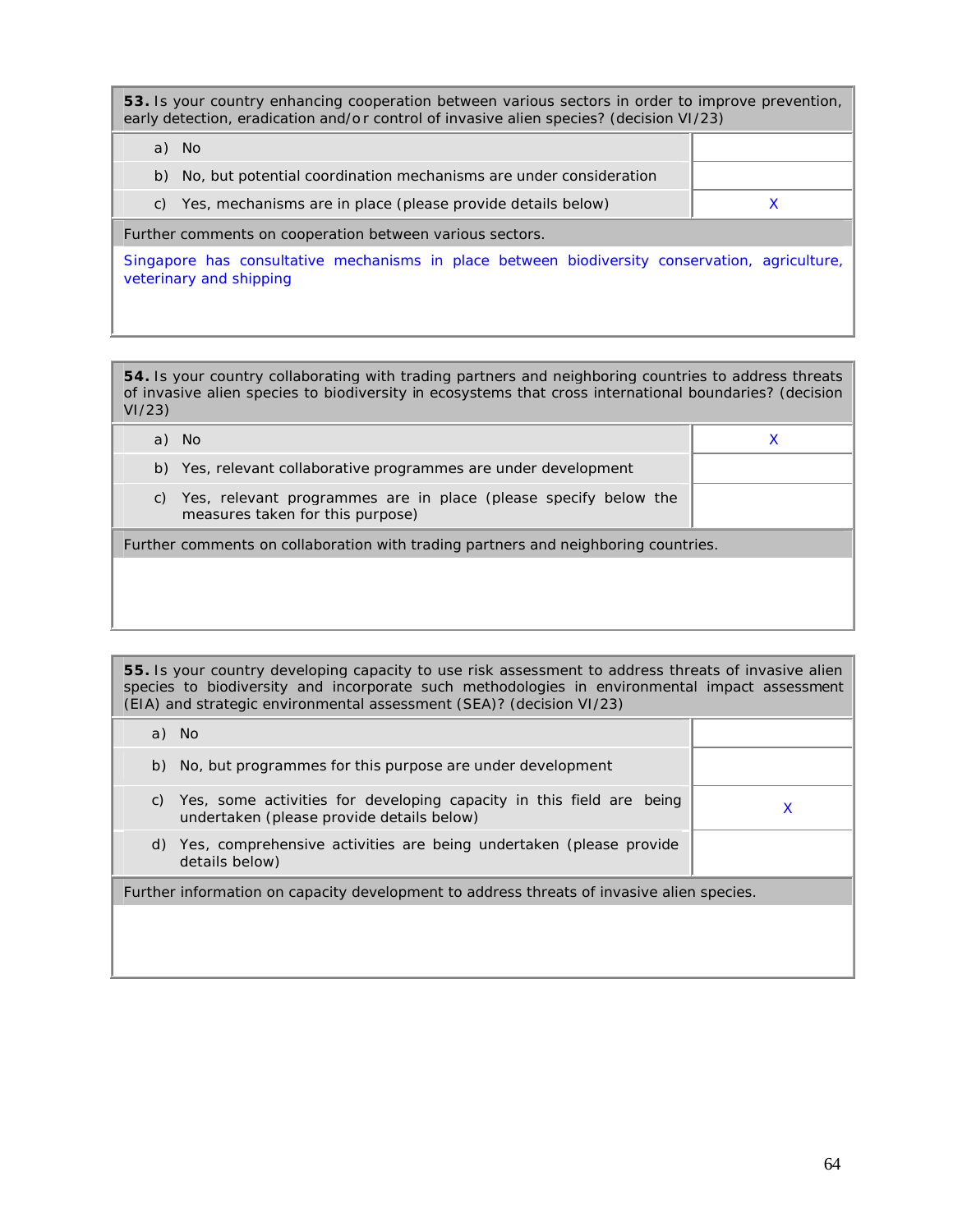**56.** Has your country developed financial measures and other policies and tools to promote activities to reduce the threats of invasive species? (decision VI/23)

a) No

- b) No, but relevant measures and policies are under development
- c) Yes, some measures, policies and tools are in place (please provide details below)
- d) Yes, comprehensive measures and tools are in place (please provide details below)

Further comments on the development of financial measures and other policies and tools for the promotion of activities to reduce the threats of invasive species.

#### **Box XLVI.**

Please elaborate below on the implementation of this article and associated decisions specifically focusing on:

- a) outcomes and impacts of actions taken;
- b) contribution to the achievement of the goals of the Strategic Plan of the Convention;
- c) contribution to progress towards the 2010 target;
- d) progress in implementing national biodiversity strategies and action plans;
- e) contribution to the achievement of the Millennium Development Goals;
- f) constraints encountered in implementation.

# **Article 8(j) - Traditional knowledge and related provisions**

#### **GURTS**

**57.** Has your country created and developed capacity-building programmes to involve and enable smallholder farmers, indigenous and local communities, and other relevant stakeholders to effectively participate in decision-making processes related to genetic use restriction technologies?

|                                                                                                                                                                                                                                              | a) No                                                                           | N.A. |  |
|----------------------------------------------------------------------------------------------------------------------------------------------------------------------------------------------------------------------------------------------|---------------------------------------------------------------------------------|------|--|
|                                                                                                                                                                                                                                              | b) No, but some programmes are under development                                |      |  |
| C)                                                                                                                                                                                                                                           | Yes, some programmes are in place (please provide details below)                |      |  |
|                                                                                                                                                                                                                                              | d) Yes, comprehensive programmes are in place (please provide details<br>below) |      |  |
| Further comments on capacity-building programmes to involve and enable smallholder farmers,<br>indigenous and local communities and other relevant stakeholders to effectively participate in<br>decision-making processes related to GURTs. |                                                                                 |      |  |
| Singapore does not possess smallholder farmers, indigenous and local communities in the sense used<br>by CBD, but takes cognizance of these issues when involved in transnational activities                                                 |                                                                                 |      |  |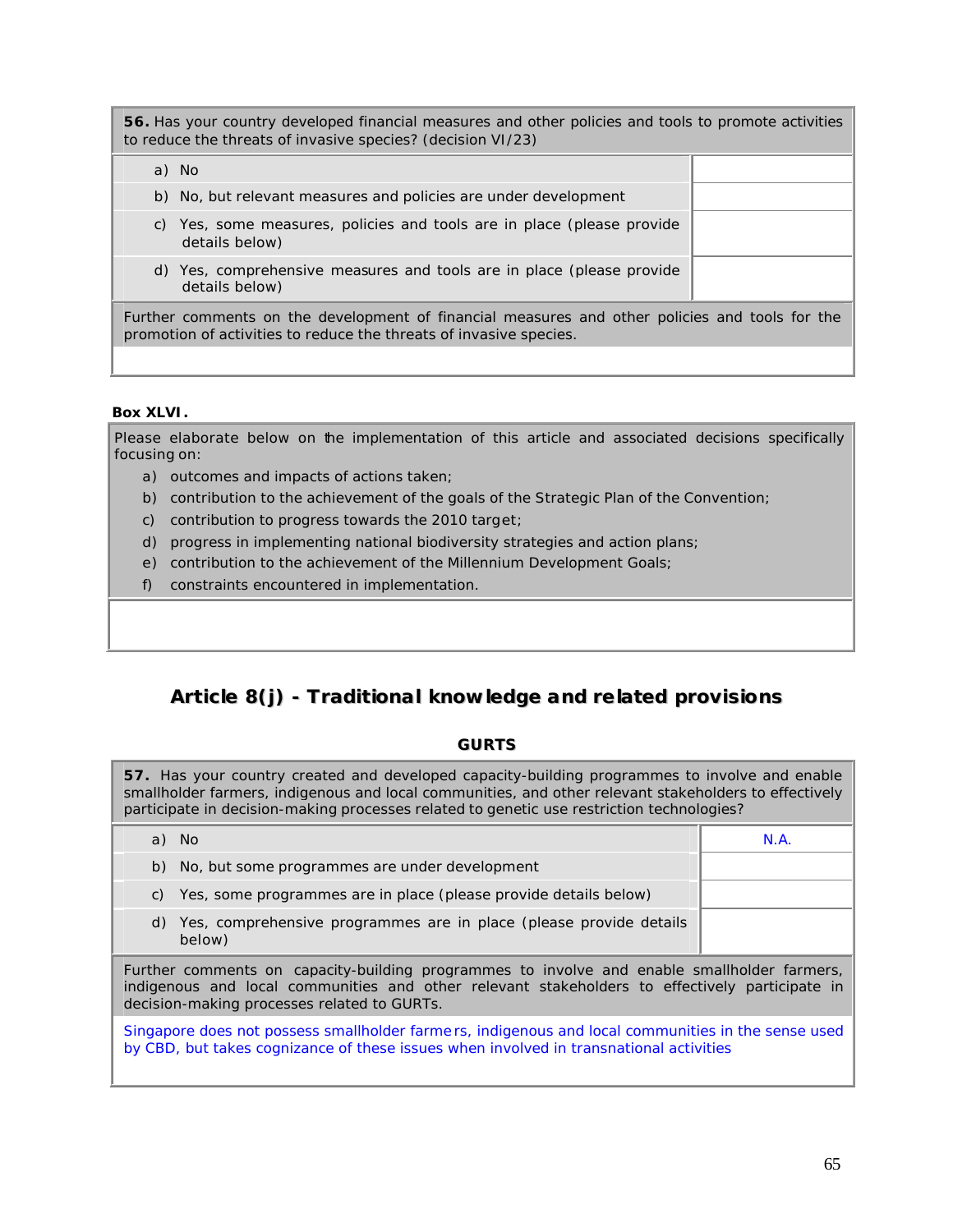#### **Status and Trends**

**58.** Has your country supported indigenous and local communities in undertaking field studies to determine the status, trends and threats related to the knowledge, innovations and practices of indigenous and local communities? (decision VII/16)

| a) No                                                      |      |
|------------------------------------------------------------|------|
| b) No, but support to relevant studies is being considered | N.A. |
| Yes (please provide information on the studies undertaken) |      |

Further information on the studies undertaken to determine the status, trends and threats related to the knowledge, innovations and practices of indigenous and local communities, and priority actions identified.

Singapore does not possess indigenous and local communities in the sense used by CBD, but takes cognizance of these issues when involved in transnational activities

#### **Akwé::Kon Guiidelliines**

**59.** Has your country initiated a legal and institutional review of matters related to cultura l, environmental and social impact assessment, with a view to incorporating the Akwé:Kon Guidelines into national legislation, policies, and procedures?

| a) No                                                                                                                                                                   | N.A. |  |
|-------------------------------------------------------------------------------------------------------------------------------------------------------------------------|------|--|
| b) No, but review is under way                                                                                                                                          |      |  |
| c) Yes, a review undertaken (please provide details on the review)                                                                                                      |      |  |
| Further information on the review.                                                                                                                                      |      |  |
| Singapore does not possess indigenous and local communities in the sense used by CBD, but takes<br>cognizance of these issues when involved in transnational activities |      |  |

**60.** Has your country used the Akwé: Kon Guidelines in any project proposed to take place on sacred sites and/or land and waters traditionally occupied by indigenous and local communities? (decision VII/16)

| a)                                                                                              | - No                                                                            | N.A. |
|-------------------------------------------------------------------------------------------------|---------------------------------------------------------------------------------|------|
|                                                                                                 | b) No, but a review of the Akwé: Kon quidelines is under way                    |      |
| C)                                                                                              | Yes, to some extent (please provide details below)                              |      |
|                                                                                                 | d) Yes, to a significant extent (please provide details below)                  |      |
|                                                                                                 | Further information on the projects where the Akwé: Kon Guidelines are applied. |      |
| Singapora doas not possass indigapous and local communitias in tha sansa usad by CRD, but takes |                                                                                 |      |

Singapore does not possess indigenous and local communities in the sense used by CBD, but takes cognizance of these issues when involved in transnational activities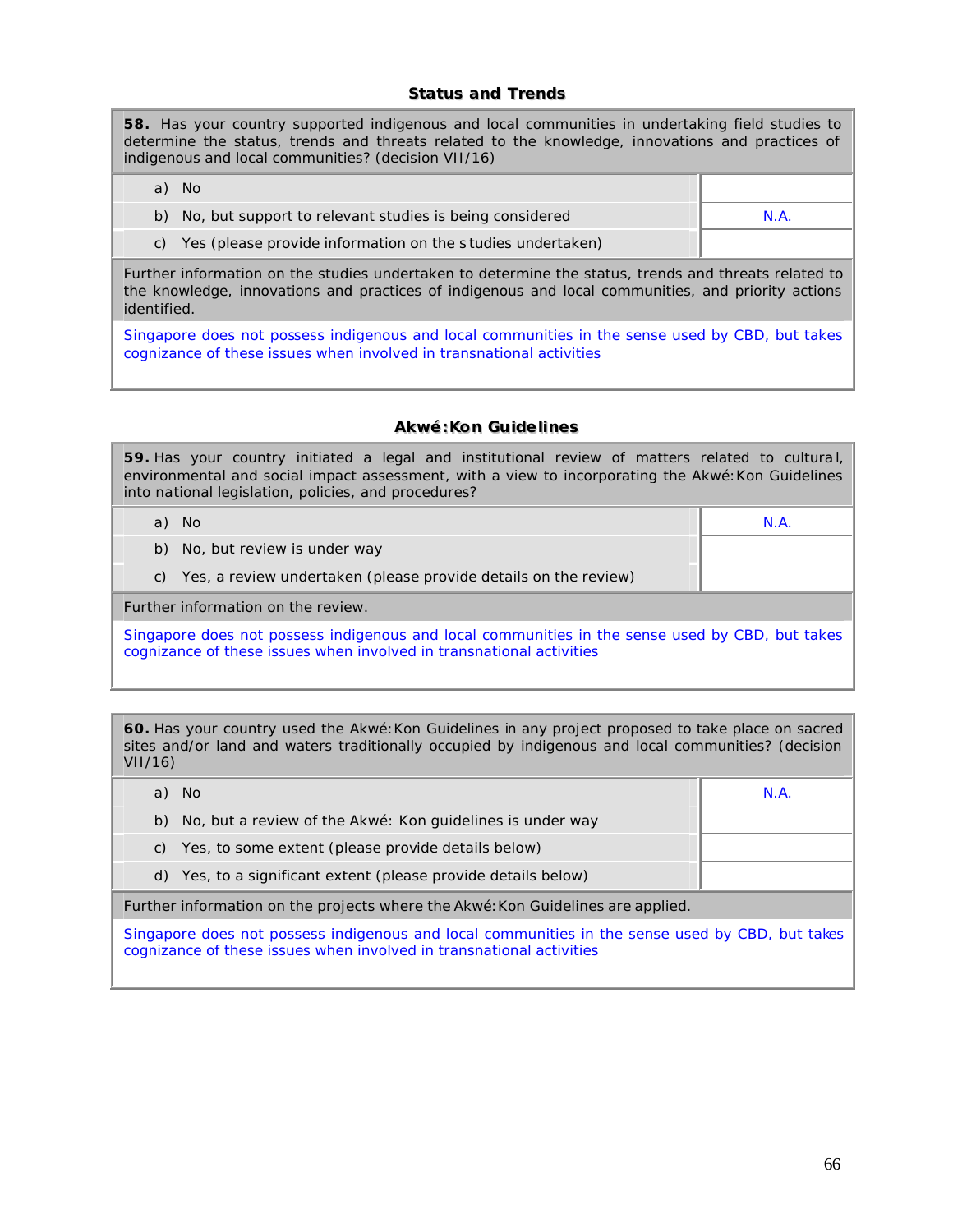#### **Capaciity Buiilldiing and Partiiciipatiion of IIndiigenous and Locall Communiitiies**

**61.** Has your country undertaken any measures to enhance and strengthen the capacity of indigenous and local communities to be effectively involved in decision-making related to the use of their traditional knowledge, innovations and practices relevant to the conservation and sustainable use of biodiversity? (decision V/16)

| No.                                                                                                                | N.A. |
|--------------------------------------------------------------------------------------------------------------------|------|
| b) No, but some programmes being developed                                                                         |      |
| Yes, some measures taken (please provide details below)<br>C)                                                      |      |
| d) Yes, comprehensive measures taken (please provide details below)                                                |      |
| Further information on the measures to enhance and strengthen the capacity of indigenous and local<br>communities. |      |

Singapore does not possess indigenous and local communities in the sense used by CBD, but takes cognizance of these issues when involved in transnational activities

**62.** Has your country developed appropriate mechanisms, guidelines, legislation or other initiatives to foster and promote the effective participation of indigenous and local communities in decision making, policy planning and development and implementation of the conservation and sustainable use of biodiversity at international, regional, subregional, national and local levels? (decision V/16)

| a) No                                                                                                 | N.A. |
|-------------------------------------------------------------------------------------------------------|------|
| b) No, but relevant mechanisms, guidelines and legislation are under<br>development                   |      |
| Yes, some mechanisms, guidelines and legislation are in place (please<br>C)<br>provide details below) |      |
| Further information on the me chanisms, guidelines and legislation developed.                         |      |

Singapore does not possess indigenous and local communities in the sense used by CBD, but takes cognizance of these issues when involved in transnational activities

**63.** Has your country developed mechanisms for promoting the full and effective participation of indigenous and local communities with specific provisions for the full, active and effective participation of women in all elements of the programme of work? (decision V/16, annex)

| a) No                                                                                                                                                                           | N.A. |  |
|---------------------------------------------------------------------------------------------------------------------------------------------------------------------------------|------|--|
| b) No, but relevant mechanisms are being developed                                                                                                                              |      |  |
| c) Yes, mechanisms are in place (please provide details below)                                                                                                                  |      |  |
| Further comments on the mechanisms for promoting the full and effective participation of women of<br>indigenous and local communities in all elements of the programme of work. |      |  |
| Singapore does not possess indigenous and local communities in the sense used by CBD, but takes                                                                                 |      |  |

cognizance of these issues when involved in transnational activities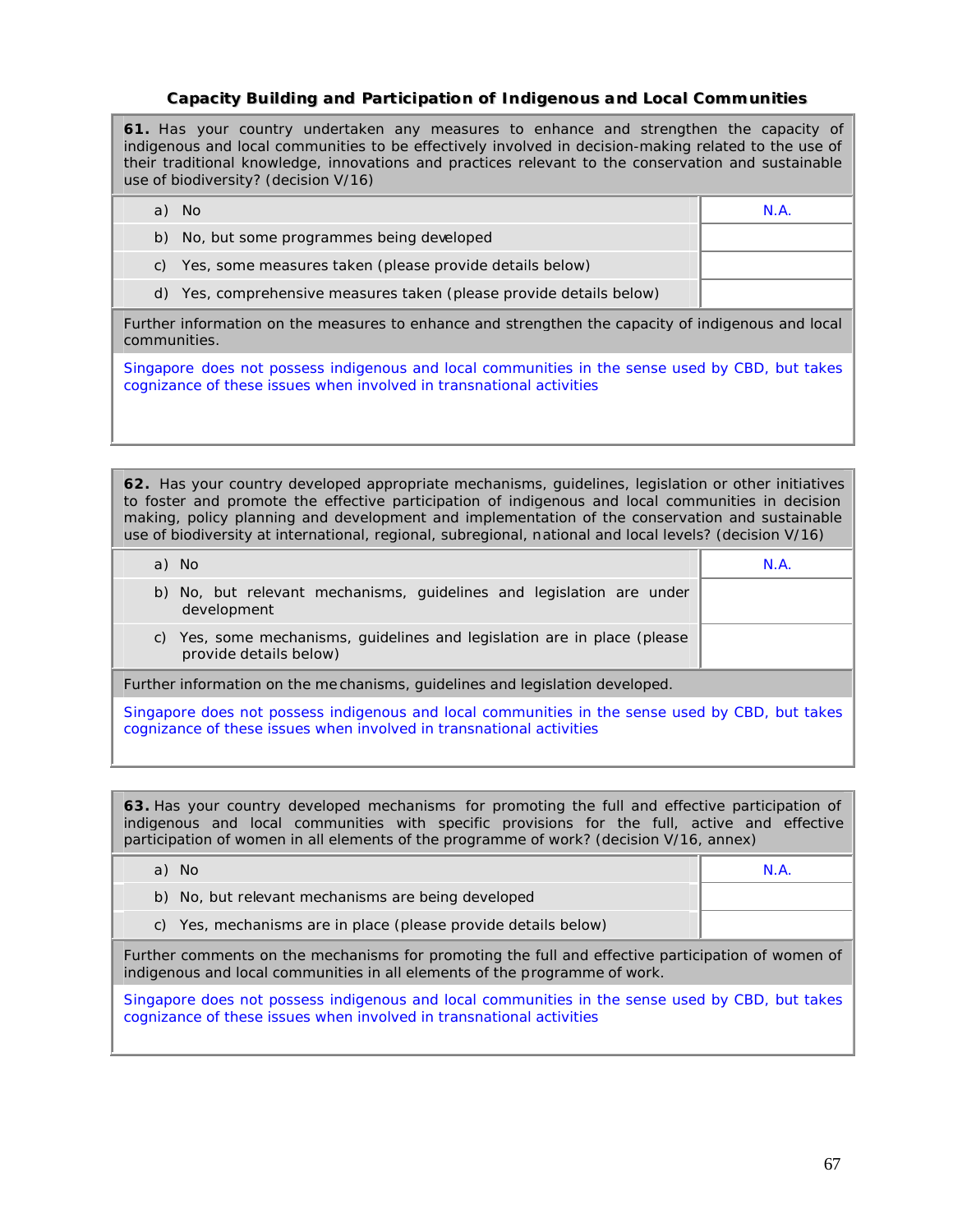#### **Support to implementation**

**64.** Has your country established national, subregional and/or regional indigenous and local community biodiversity advisory committees?

a) No N.A.

- b) No, but relevant work is under way
- c) Yes

**65.** Has your country assisted indigenous and local community organizations to hold regional meetings to discuss the outcomes of the decisions of the Conference of the Parties and to prepare for meetings under the Convention?

| a) No                                                                                                                                                                                                                                | N.A. |  |
|--------------------------------------------------------------------------------------------------------------------------------------------------------------------------------------------------------------------------------------|------|--|
| b) Yes (please provide details about the outcome of meetings)                                                                                                                                                                        |      |  |
| Further information on the outcome of regional meetings.                                                                                                                                                                             |      |  |
| <u>of the second the second in the second in the second in the second in the second in the second in the second in the second in the second in the second in the second in the second in the second in the second in the second </u> |      |  |

Singapore does not possess indigenous and local communities in the sense used by CBD, but takes cognizance of these issues when involved in transnational activities

**66.** Has your country supported, financially and otherwise, indigenous and local communities in formulating their own community development and biodiversity conservation plans that will enable such communities to adopt a culturally appropriate strategic, integrated and phased approach to their development needs in line with community goals and objectives?

| a) No                                                                                           | N.A. |  |
|-------------------------------------------------------------------------------------------------|------|--|
| b) Yes, to some extent (please provide details below)                                           |      |  |
| Yes, to a significant extent (please provide details below)<br>C)                               |      |  |
| Further information on the support provided.                                                    |      |  |
| Singapore does not possess indigenous and local communities in the sense used by CRD, but takes |      |  |

Singapore does not possess indigenous and local communities in the sense used by CBD, but takes cognizance of these issues when involved in transnational activities

#### **Box XLVII.**

Please elaborate below on the implementation of this article and associated decisions specifically focusing on:

- a) outcomes and impacts of actions taken;
- b) contribution to the achieveme nt of the goals of the Strategic Plan of the Convention;
- c) contribution to progress towards the 2010 target;
- d) progress in implementing national biodiversity strategies and action plans;
- e) contribution to the achievement of the Millennium Development Goals;
- f) constraints encountered in implementation.

Singapore does not possess indigenous and local communities in the sense used by CBD, but takes cognizance of these issues when involved in transnational activities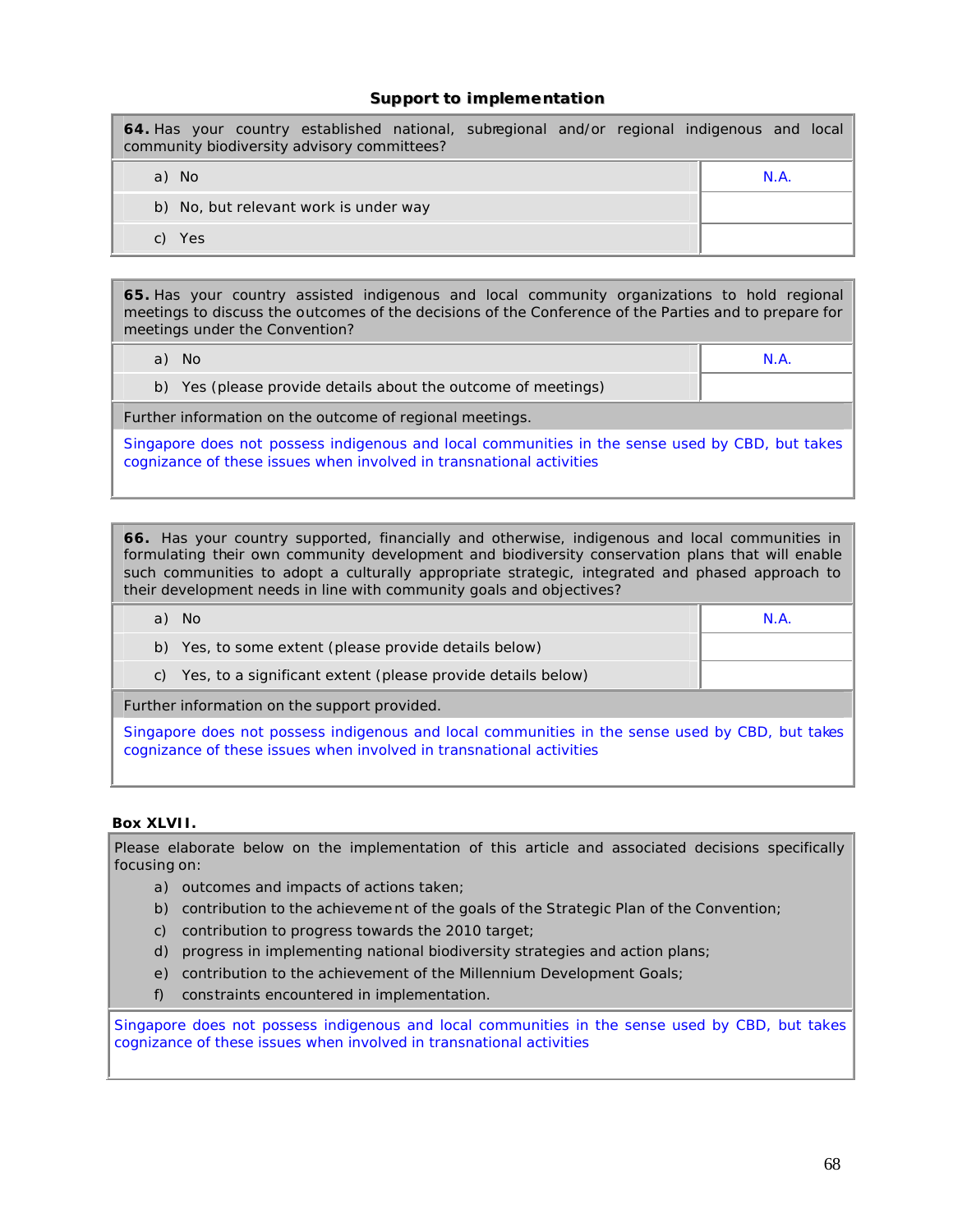## **Article 9 -** *Ex-situ* **conservation**

**67. ?** On Article 9(a) and (b), has your country adopted measures for the *ex-situ* conservation of components of biological diversity native to your country and originating outside your country? a) No b) No, but potential measures are under review c) Yes, some measures are in place (please provide details below)  $\times$ d) Yes, comprehensive measures are in place (please provide details below) Further information on the measures adopted for the *ex-situ* conservation of components of biodiversity native to your country and o riginating outside your country. Singapore Botanic Gardens and the soon-to-be-opened complex of three new areas known jointly as "Gardens By The Bay" provide extensive facilities for ex situ conservation of native plants and rare plants from other countries. Back-up is provided by nursery facilities under the National Parks Board (Horticultural Park and Pasir Panjang Nursery), as well as tissue culture facilities. The Plant Conservation Strategy includes provision for salvage of otherwise doomed individual plants, tissue culture, and ex situ conservation. Singapore Zoo contributes conservation funding in the region, and has conservation breeding programmes for endangered species. Jurong Bird Park contributes conservation funding in the region, and has conservation breeding programmes for endangered species. There is commercial captive breeding of Dragon Fish (Arowana, *Scleropages formosus*), a CITES Appendix 1 species.

**68. ?** On Article 9(c), has your country adopted measures for the reintroduction of threatened species into their natural habitats under appropriate conditions? a) No b) No, but potential measures are under review c) Yes, some measures are in place (please provide details below)  $\times$ d) Yes, comprehensive measures are in place (please provide details below) Further comments on the measures for the reintroduction of threatened species into their natural habitats under appropriate conditions. Under appropriate conditions, stocks of plant species propagated in ex situ situations may be replanted in suitable habitats. This is conducted on a case-by-case basis.

**69. ?** On Article 9(d), has your country taken measures to regulate and manage the collection of biological resources from natural habitats for *ex-situ* conservation purposes so as not to threaten ecosystems and *in-situ* populations of species?

| - No<br>a)                                                                    |  |
|-------------------------------------------------------------------------------|--|
| b) No, but potential measures are under review                                |  |
| c) Yes, some measures are in place (please provide details below)             |  |
| d) Yes, comprehensive measures are in place (please provide details<br>below) |  |

Further information on the measures to regulate and manage the collection of biological resources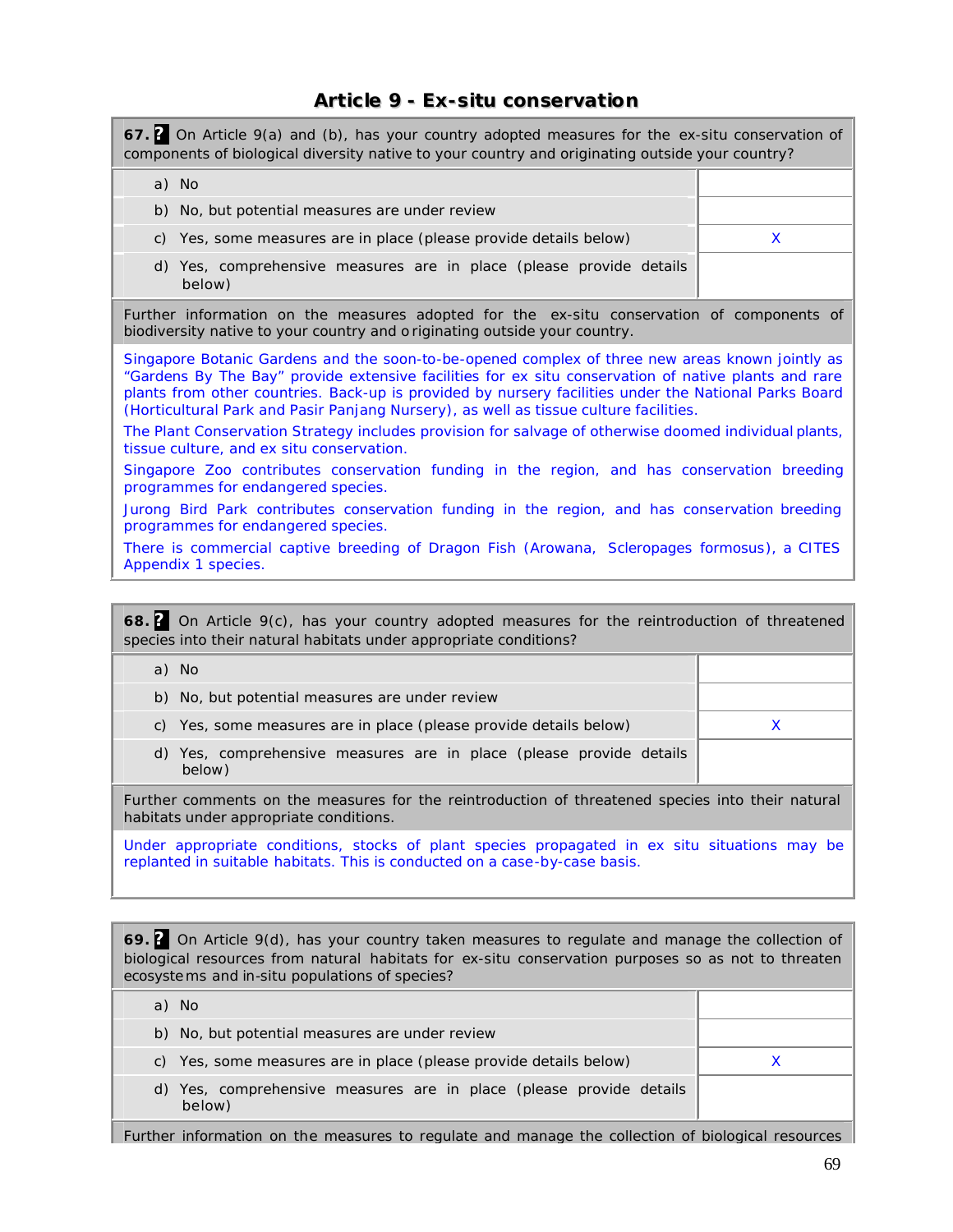from natural habitats for *ex-situ* conservation purposes so as not to threaten ecosystems and *in-situ* populations of species.

All biological resources in National Parks, Nature Reserves and public parks are fully protected. Removal for research purposes is managed by a permit system. National Parks Board assesses wild population size before any decision to salvage specimens or beging ex situ propagation.

#### **Box XLVIII.**

Please elaborate below on the implementation of this article and associated decisions specifically focusing on:

- a) outcomes and impacts of actions taken;
- b) contribution to the achievement of the goals of the Strategic Plan of the Convention;
- c) contribution to progress towards the 2010 target;
- d) progress in implementing national biodiversity strategies and action plans;
- e) contribution to the achievement of the Millennium Development Goals;
- f) constraints encountered in implementation.

### **Article 10 - Sustainable use of components of biological diversity**

**70. ?** On Article 10(a), has your country integrated consideration of the conservation and sustainable use of biological resources into national decision-making?

a) No

| b) No, but steps are being taken                                |  |
|-----------------------------------------------------------------|--|
| c) Yes, in some relevant sectors (please provide details below) |  |
| d) Yes, in most relevant sectors (please provide details below) |  |

Further information on integrating consideration of conservation and sustainable use of biological resources into national decision-making.

All biological resources in National Parks, Nature Reserves and public parks are fully protected. Removal for research purposes is managed by a permit system.

**71. ?** On Article 10(b), has your country adopted measures relating to the use of biological resources that avoid or minimize adverse impacts on biological diversity? a) No b) No, but potential measures are under review c) Yes, some measures are in place (please provide details below) d) Yes, comprehensive measures are in place (please provide details below) <sup>X</sup>

Further information on the measures adopted relating to the use of biological resources that avoid or minimize adverse impacts on biological diversity.

All biological resources in National Parks, Nature Reserves and public parks are fully protected. Removal for research purposes is managed by a permit system.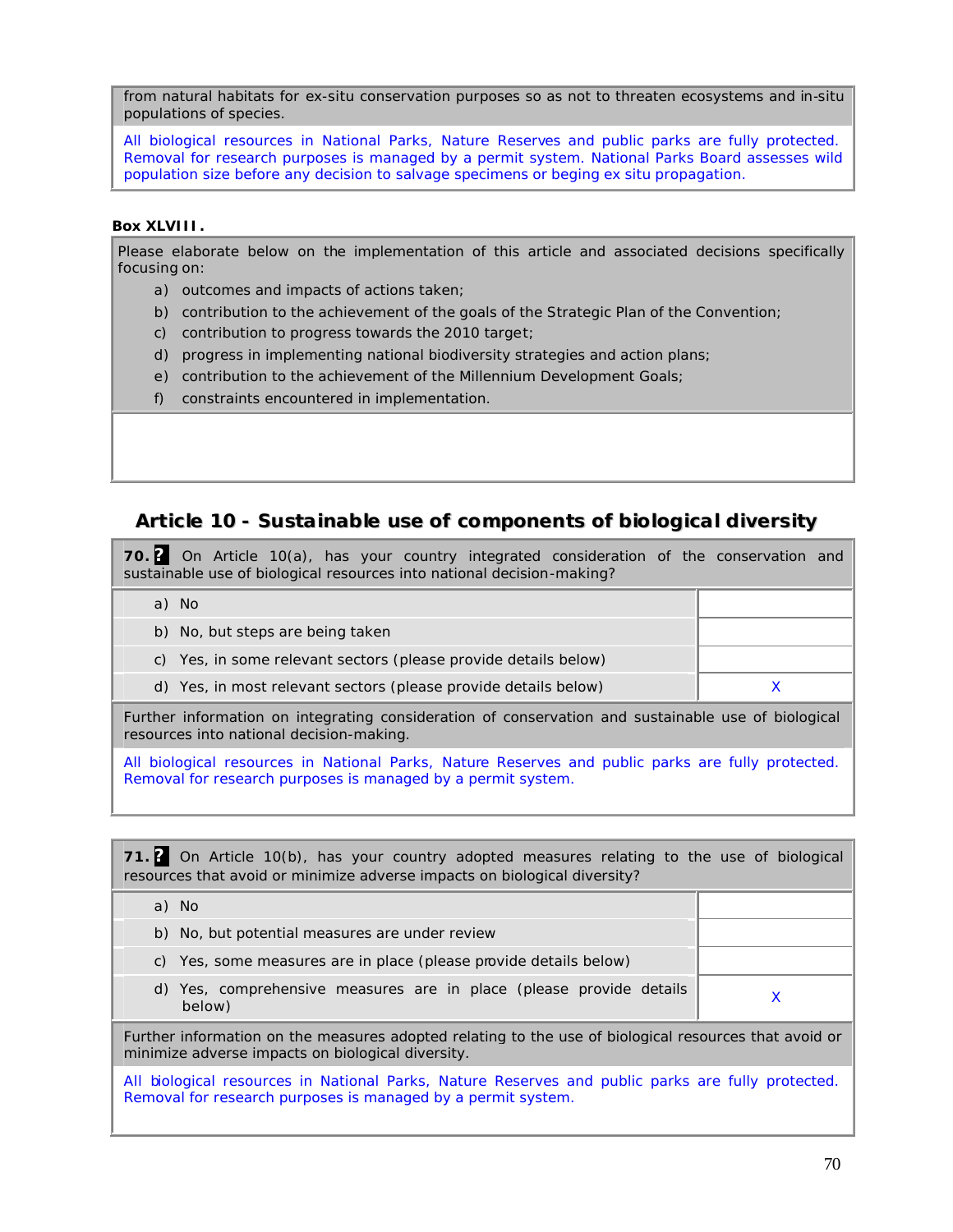**72. ?** On Article 10(c), has your country put in place measures that protect and encourage customary use of biological resources that is compatible with conservation or sustainable use requirements?

| a) No                                                                                                                                                                         | N.A. |  |
|-------------------------------------------------------------------------------------------------------------------------------------------------------------------------------|------|--|
| b) No, but potential measures are under review                                                                                                                                |      |  |
| c) Yes, some measures are in place (please provide details below)                                                                                                             |      |  |
| d) Yes, comprehensive measures are in place (please provide details<br>below)                                                                                                 |      |  |
| Further information on the measures that protect and encourage customary use of biological<br>resources that is compatible with conservation or sustainable use requirements. |      |  |
| Customary use is generally not applicable in Singapore.                                                                                                                       |      |  |

**73. ?** On Article 10(d), has your country put in place measures that help local populations develop and implement remedial action in degraded areas where biological diversity has been reduced?

| a) No                                                                                                                                                                                            |   |
|--------------------------------------------------------------------------------------------------------------------------------------------------------------------------------------------------|---|
| b) No, but potential measures are under review                                                                                                                                                   |   |
| c) Yes, some measures are in place (please provide details below)                                                                                                                                | X |
| d) Yes, comprehensive measures are in place (please provide details<br>below)                                                                                                                    |   |
| Further information on the measures that help local populations develop and implement remedial<br>action in degraded areas where biodiversity has been reduced.                                  |   |
| Community-related and education-related activities include the following:<br><b>COMMUNITY IN BLOOM:</b><br><b>YOUNG ARBORISTS'S CLUBS:</b><br><b>ADOPT-A-PARK SCHEME</b><br>ADOPT-A-RIVER SCHEME |   |

| 74. <sup>2</sup> Has your country identified indicators and incentive measures for sectors relevant to the<br>conservation and sustainable use of biodiversity? (decision V/24) |  |  |  |
|---------------------------------------------------------------------------------------------------------------------------------------------------------------------------------|--|--|--|
| a) No                                                                                                                                                                           |  |  |  |
| b) No, but assessment of potential indicators and incentive measures is<br>under way                                                                                            |  |  |  |
| c) Yes, indicators and incentive measures identified (please describe<br>below)                                                                                                 |  |  |  |
| Further comments on the identification of indicators and incentive measures for sectors relevant to<br>the conservation and sustainable use of biodiversity.                    |  |  |  |
|                                                                                                                                                                                 |  |  |  |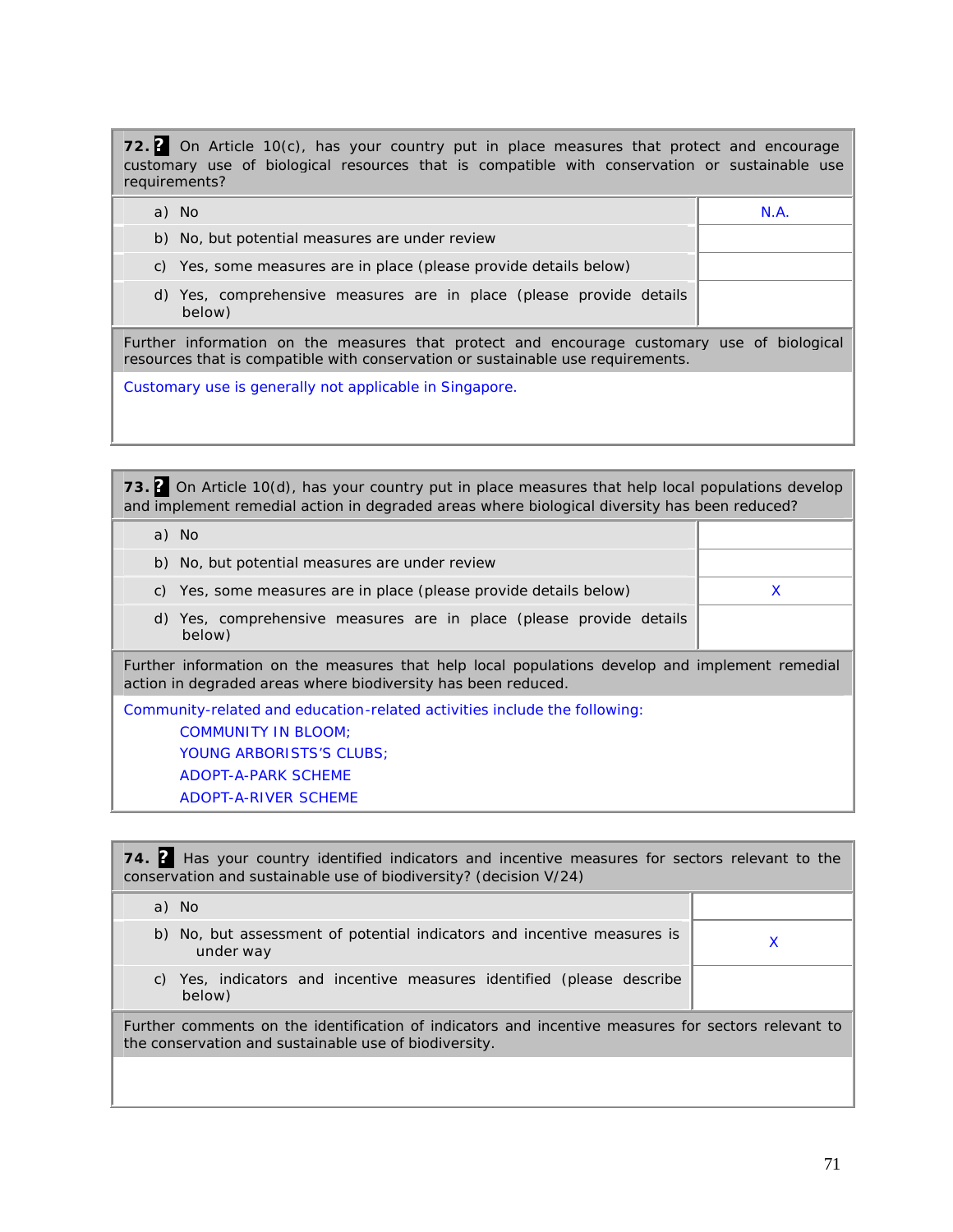**75. ?** Has your country implemented sustainable use practices, programmes and policies for the sustainable use of biological diversity, especially in pursuit of poverty alleviation? (decision V/24)

|     | a) No                                                                                     |  |
|-----|-------------------------------------------------------------------------------------------|--|
|     | b) No, but potential practices, programmes and policies are under review                  |  |
| C)  | Yes, some policies and programmes are in place (please provide<br>details below)          |  |
| d)  | Yes, comprehensive policies and programmes are in place (please<br>provide details below) |  |
|     | Further information on sustainable use programmes and policies.                           |  |
| N/A |                                                                                           |  |

**76. ?** Has your country developed or explored mechanisms to involve the private sector in initiatives on the sustainable use of biodiversity? (decision V/24)

| a) No                                                   |  |
|---------------------------------------------------------|--|
| b) No, but mechanisms are under development             |  |
| c) Yes, mechanisms are in place (please describe below) |  |

Further comments on the development of mechanisms to involve the private sector in initiatives on the sustainable use of biodiversity.

The Adopt-A-Park Scheme and the Adopt-A-River Scheme are open to private sector participation.

**77.** Has your country initiated a process to apply the Addis Ababa Principles and Guidelines for the Sustainable Use of Biodiversity? (decision VII/12)

| a) No                                                                                         |  |
|-----------------------------------------------------------------------------------------------|--|
| b) No, but the principles and guidelines are under review                                     |  |
| c) Yes, a process is being planned                                                            |  |
| d) Yes, a process has been initia ted (please provide detailed information)                   |  |
| Eurther information on the process to apply the Addis Ababa Drinciples and Cuidelines for the |  |

urther information on the process to apply the Addis Ababa Principles Sustainable Use of Biodiversity.

**78.** Has your country taken any initiative or action to develop and transfer technologies and provide financial resources to assist in the application of the Addis Ababa Principles and Guidelines for the Sustainable Use of Biodiversity? (decision VII/12)

| a) No                                                           |  |
|-----------------------------------------------------------------|--|
| b) No, but relevant programmes are under development            |  |
| c) Yes, some technologies developed and transferred and limited |  |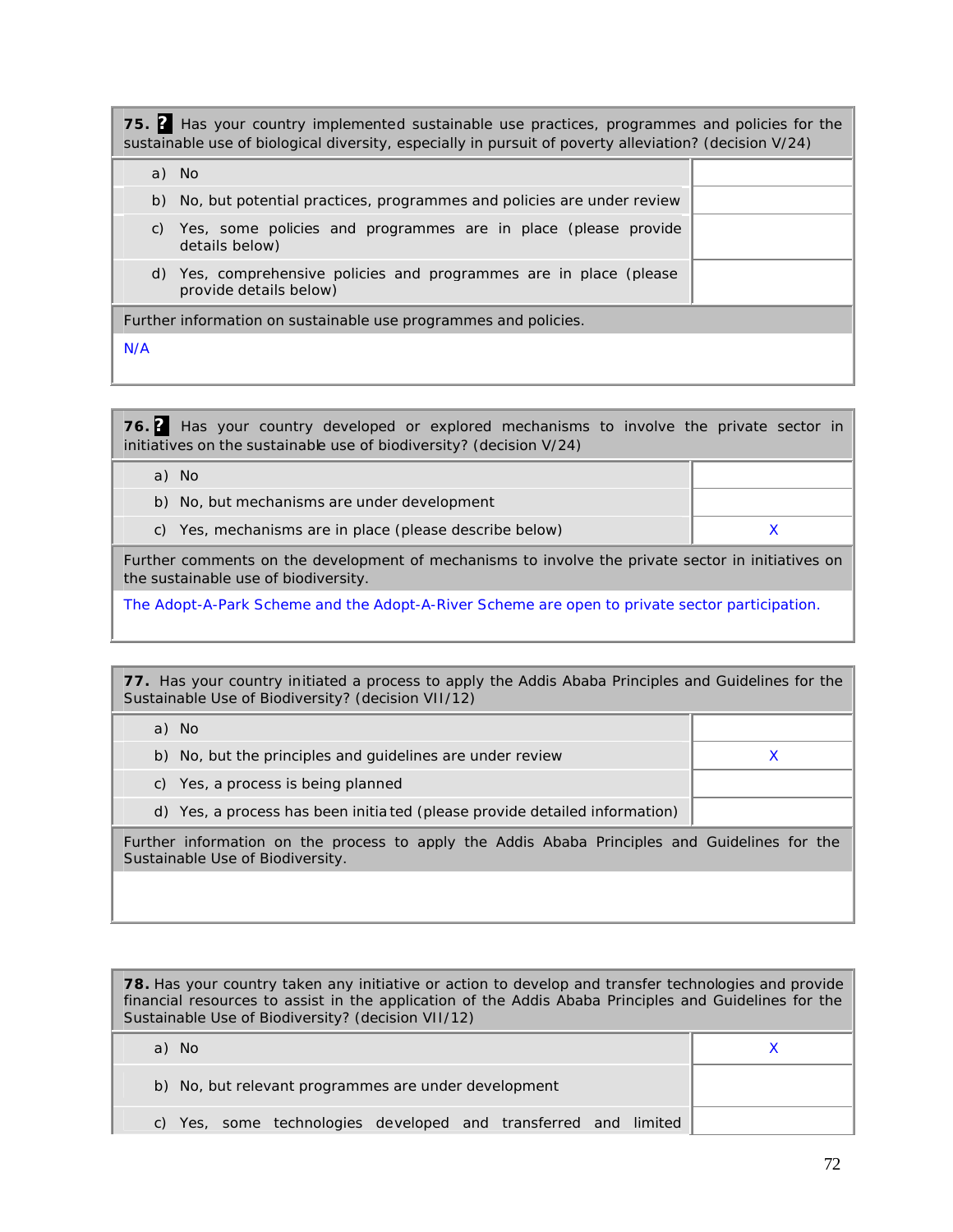| financial resources provided (please provide details below)                                                                                                                                                                    |  |
|--------------------------------------------------------------------------------------------------------------------------------------------------------------------------------------------------------------------------------|--|
| d) Yes, many technologies developed and transferred and significant<br>financial resources provided (please provide details below)                                                                                             |  |
| Further comments on the development and transfer of technologies and provision of financial<br>resources to assist in the application of the Addis Ababa Principles and Guidelines for the Sustainable<br>Use of Biodiversity. |  |
|                                                                                                                                                                                                                                |  |
|                                                                                                                                                                                                                                |  |

### **Biodiversity and Tourism**

**79. ?** Has your country established mechanisms to assess, monitor and measure the impact of tourism on biodiversity?

a) No

- b) No, but mechanisms are under development  $X$
- c) Yes, mechanisms are in place (please specify below)
- d) Yes, existing mechanisms are under review

Further comments on the establishment of mechanisms to assess, monitor and measure the impact of tourism on biodiversity.

Draft Guidelines are currently under review by relevant government agencies.

80. **?** Has your country provided educational and training programmes to the tourism operators so as to increase their awareness of the impacts of tourism on biodiversity and upgrade the technical capacity at the local level to minimize the impacts? (decision V/25)

| a) No                                                   |  |
|---------------------------------------------------------|--|
| b) No, but programmes are under development             |  |
| c) Yes, programmes are in place (please describe below) |  |
|                                                         |  |

Further comments on educational and training programmes provided to tourism operators.

Training programmes for tour operators and guides are available through colleges such as Ngee Ann Polytechnic.

**81.** Does your country provide indigenous and local communities with capacity-building and financial resources to support their participation in tourism policy-making, development planning, product development and management? (decision VII/14)

| a) No                                                                           | N.A |
|---------------------------------------------------------------------------------|-----|
| b) No, but relevant programmes are being considered                             |     |
| c) Yes, some programmes are in place (please provide details below)             |     |
| d) Yes, comprehensive programmes are in place (please provide details<br>below) |     |

Further comments in the capacity-building and financial resources provided to indigenous and local communities to support their participation in tourism policy-making, development planning, product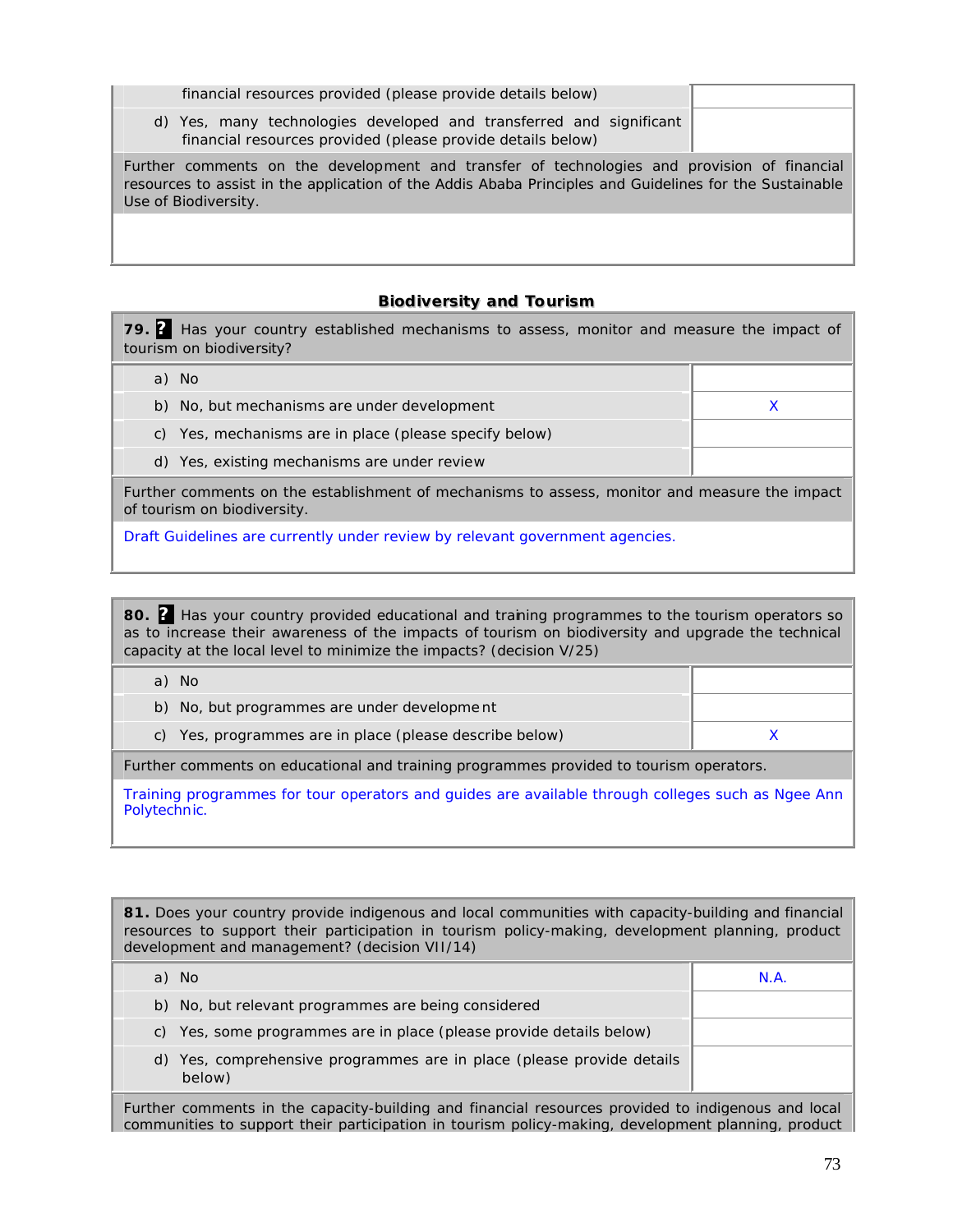development and management.

N/A

**82.** Has your country integrated the Guidelines on Biodiversity and Tourism Development in the development or review of national strategies and plans for tourism development, national biodiversity strategies and actions plans, and other related sectoral strategies? (decision VII/14)

a) No, but the guidelines are under review X b) No, but a plan is under consideration to integrate some principles of the guidelines into relevant strategies c) Yes, a few principles of the guidelines are integrated into some sectoral plans and NBSAPs (please specify which principle and sector) d) Yes, many principles of the guidelines are integrated into some sectoral plans and NBSAPs (please specify which principle and sector)

Further information on the sectors where the principles of the Guidelines on Biodiversity and Tourism Development are integrated.

Draft Guidelines are currently under review by relevant government agencies.

#### **Box XLIX.**

Please elaborate below on the implementation of this article and associated decisions specifically focusing on:

- a) outcomes and impacts of actions taken;
- b) contribution to the achievement of the goals of the Strategic Plan of the Convention;
- c) contribution to progress towards the 2010 target;
- d) progress in implementing national biodiversity strategies and action plans;
- e) contribution to the achievement of the Millennium Development Goals;
- f) constraints encountered in implementation.

# **Article 11 - Incentive measures**

**83. ?** Has your country established programmes to identify and adopt economically and socially sound measures that act as incentives for the conservation and sustainable use of components of biological diversity? a) No b) No, but relevant programmes are under development X c) Yes, some programmes are in place (please provide details below) d) Yes, comprehensive programmes are in place (please provide details below)

Further comments on the programmes to identify and adopt incentives for the conservation and sustainable use of biodiversity.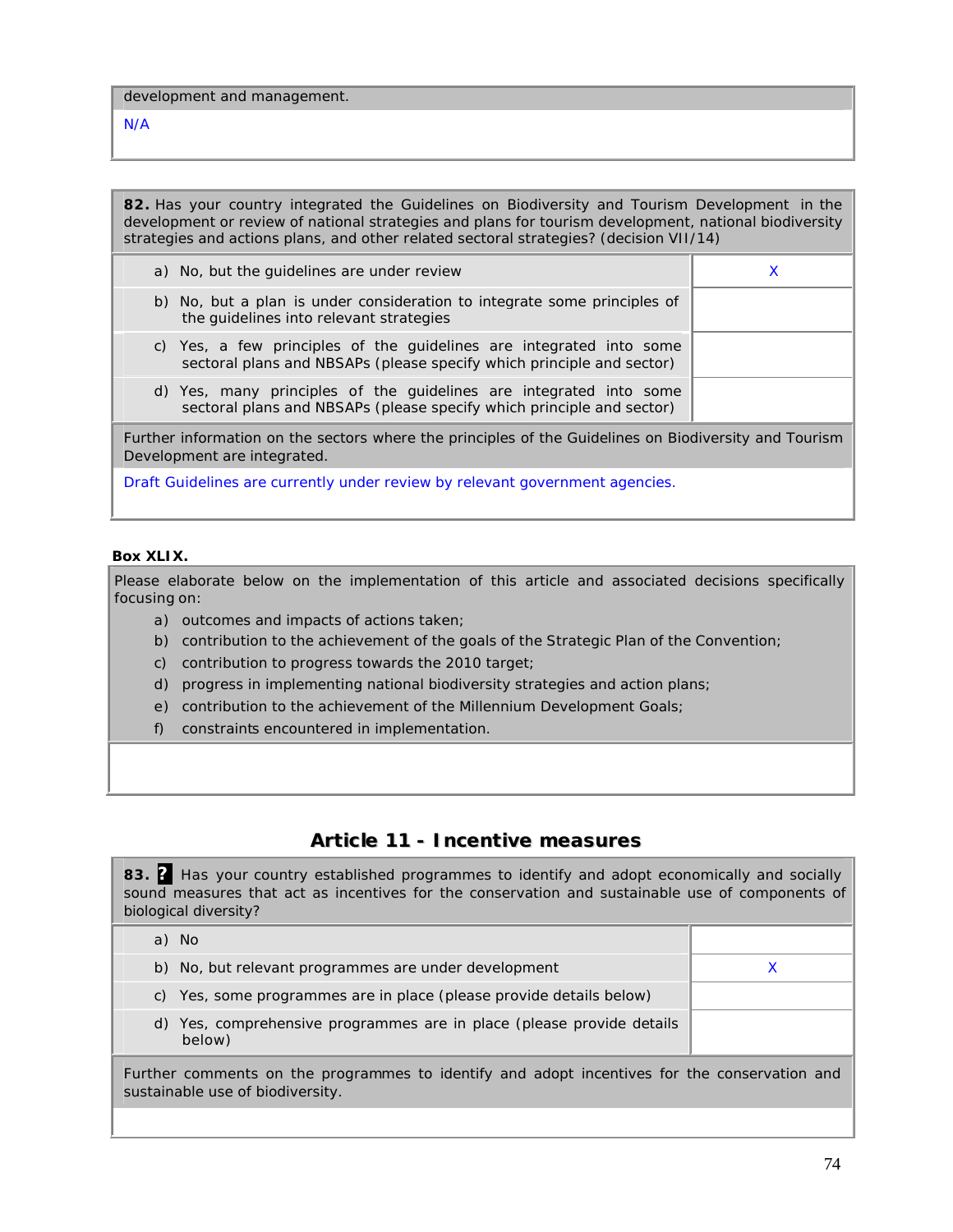**84. ?** Has your country developed the mechanisms or approaches to ensure adequate incorporation of both market and non-market values of biological diversity into relevant plans, policies and programmes and other relevant areas? (decisions III/18 and IV/10) a) No b) No, but relevant mechanisms are under development X X c) Yes, mechanisms are in place (please provide details below) d) Yes, review of impact of mechanisms available (please provide details below) Further comments on the mechanism or approaches to incorpora te market and non-market values of biodiversity into relevant plans, policies and programmes.

**85. ?** Has your country developed training and capacity-building programmes to implement incentive measures and promote private-sector initiatives? (decision III/18)

| - No                                                 |  |
|------------------------------------------------------|--|
| b) No, but relevant programmes are under development |  |
| c) Yes, some programmes are in place                 |  |
| d) Yes, many programmes are in place                 |  |

**86.** Does your country take into consideration the proposals for the design and implementation of incentive measures as contained in Annex I to decision VI/15 when designing and implementing incentive measures for the conservation and sustainable use of biodiversity? (decision VI/15)

| a) No                                 |  |
|---------------------------------------|--|
| b) Yes (please provide details below) |  |

Further information on the proposals considered when designing and implementing the incentive measures for the conservation and sustainable use of biodiversity.

| <b>87.</b> Has your country made any progress in removing or mitigating policies or practices that<br>generate perverse incentives for the conservation and sustainable use of biological diversity?<br>(decision VII/18) |   |
|---------------------------------------------------------------------------------------------------------------------------------------------------------------------------------------------------------------------------|---|
| a) No                                                                                                                                                                                                                     |   |
| b) No, but identification of such policies and practices is under way                                                                                                                                                     | х |
| c) Yes, relevant policies and practices identified but not entirely removed<br>or mitigated (please provide details below)                                                                                                |   |
| d) Yes, relevant policies and practices identified and removed or<br>mitigated (please provide details below)                                                                                                             |   |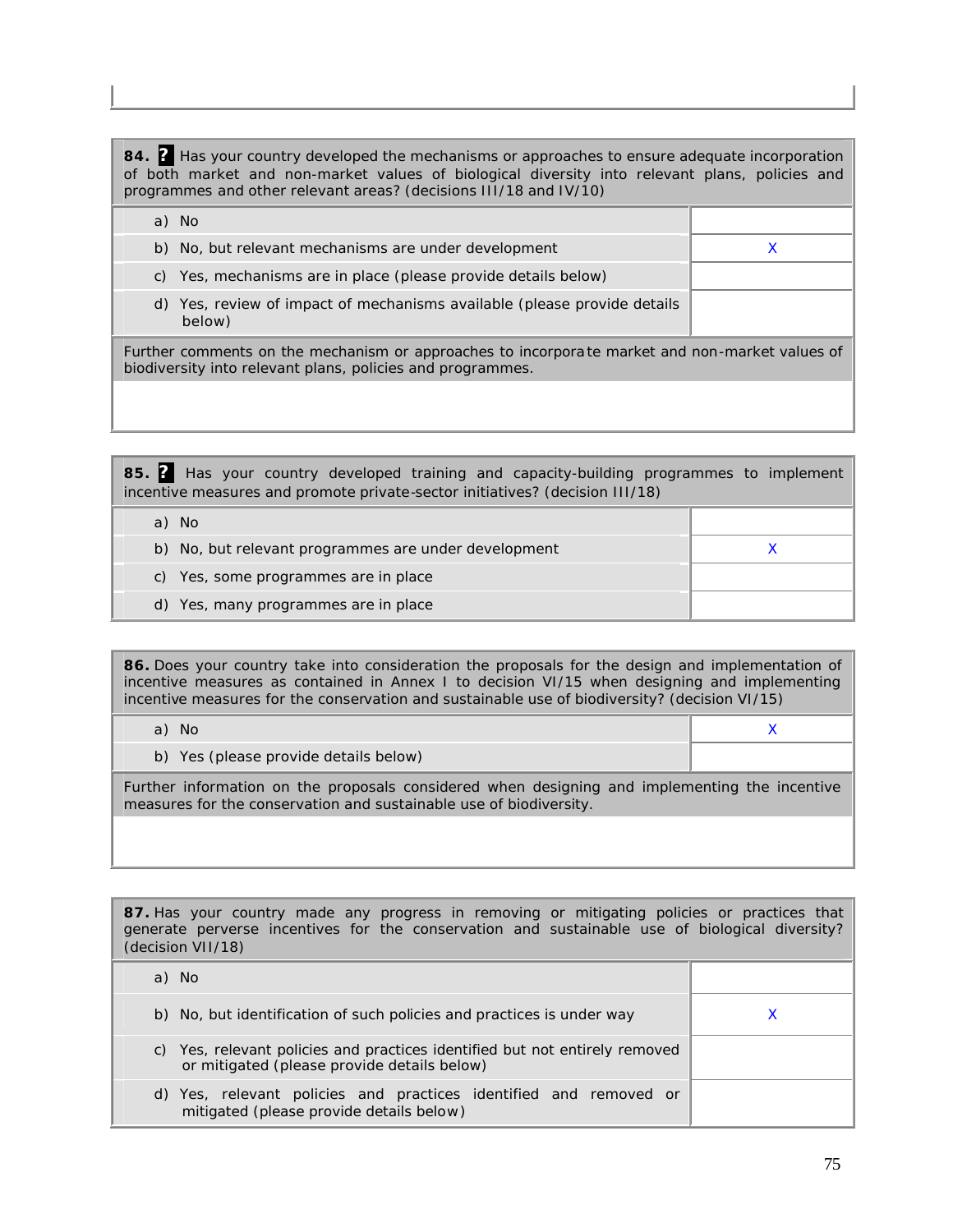Further information on perverse incentives identified and/or removed or mitigated.

#### **Box L.**

Please elaborate below on the implementation of this article and associated decisions specifically focusing on:

- a) outcomes and impacts of actions taken;
- b) contribution to the achievement of the goals of the Strategic Plan of the Convention;
- c) contribution to progress towards the 2010 target;
- d) progress in implementing national biodiversity strategies and action plans;
- e) contribution to the achievement of the Millennium Development Goals;
- f) constraints encountered in implementation.

# **Article 12 - Research and training**

**88. ?** On Article 12(a), has your country established programmes for scientific and technical education and training in measures for the identification, conservation and sustainable use of biological diversity and its components?

a) No

b) No, but programmes are under development c) Yes, programmes are in place (please provide details below)  $\times$ 

Further information on the programmes for scientific and technical education and training in the measures for identification, conservation and sustainable use of biodiversity.

Many training opportunities are in place, at local universities and institutions. There is a Plant Identification Course available for new National Parks Board staff.

**89. ?** On Article 12(b), does your country promote and encourage research which contributes to the conservation and sustainable use of biological diversity?

- a) No
- b) Yes (please provide details below) and the set of the set of the set of the set of the set of the set of the  $X$

Further information on the research which contributes to the conservation and sustainable use of biodiversity.

Research programmes exist in aquaculture, pest management, and other applied topics. A Forest Restoration Workshop was carried out jointly with the Centre for Tropical Forest Science in 2006. The performance of planted saplings is assessed so as to identify a selection of native species suitable for reforestation sites.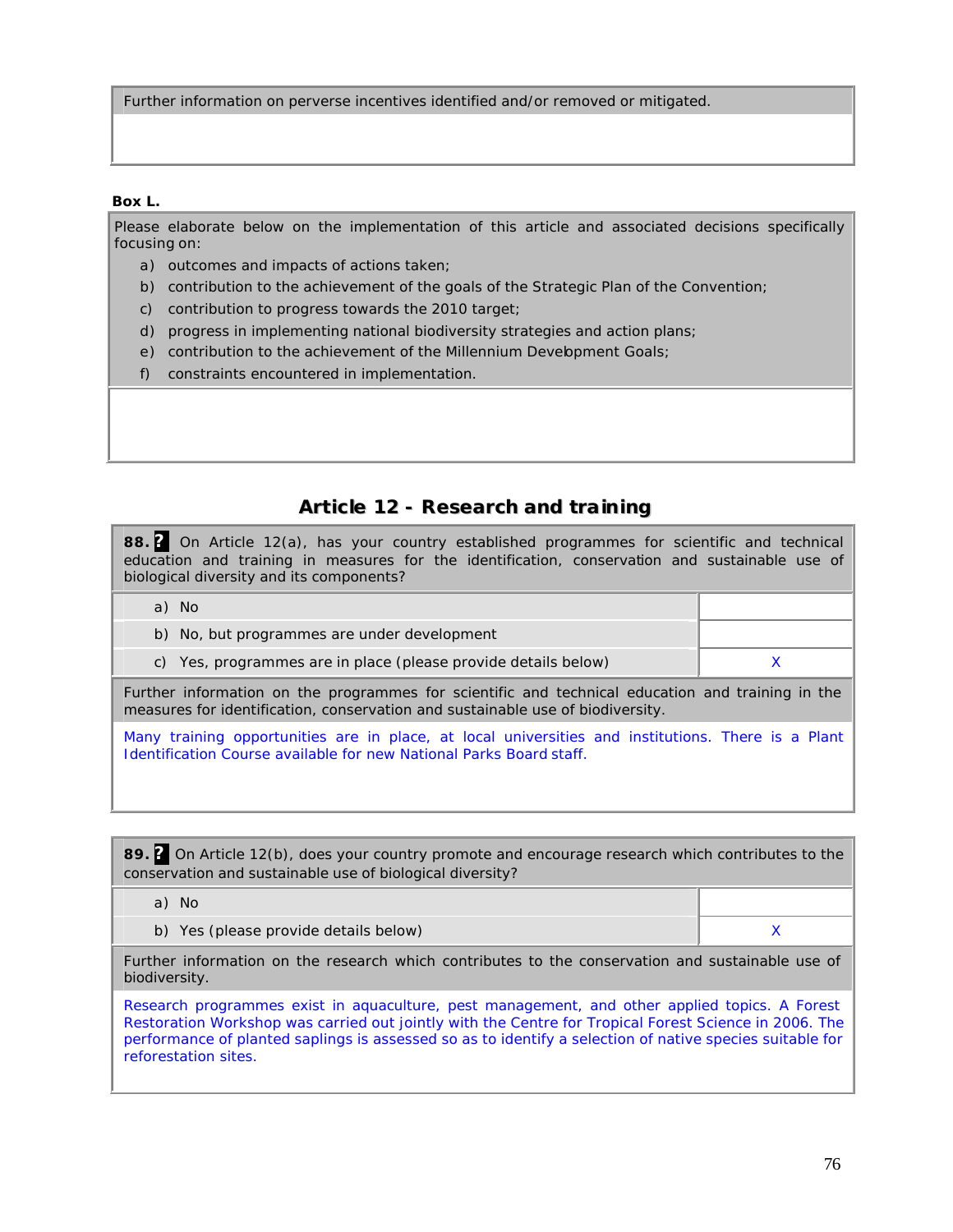**90. ?** On Article 12(c), does your country promote and cooperate in the use of scientific advances in biological diversity research in developing methods for conservation and sustainable use of biological resources?

- a) No
	- b) Yes (please provide details below) and the set of the set of the set of the set of the set of the set of the  $X$

Further information on the use of scientific advances in biodiversity research in developing methods for conservation and sustainable use of biodiversity.

Research results on various topics in the Nature Reserves are incorporated into conservation management, for example results of the CTFS research on forest tree population biology; research on behaviour of, and disease risks to, primates; avoidance of road-kills; butterfly food plants.

#### **Box LI.**

Please elaborate below on the implementation of this article specifically focusing on:

- a) outcomes and impacts of actions taken;
- b) contribution to the achievement of the goals of the Strategic Plan of the Convention;
- c) contribution to progress towards the 2010 target;
- d) progress in implementing national biodiversity strategies and action plans;
- e) contribution to the achievement of the Millennium Development Goals;
- f) constraints encountered in implementation.

# **Article 13 - Public education and awareness**

**91.** Is your country implementing a communication, education and public awareness strategy and promoting public participation in support of the Convention? (Goal 4.1 of the Strategic Plan)

| - No                                                                                                                             |  |
|----------------------------------------------------------------------------------------------------------------------------------|--|
| b) No, but a CEPA strategy is under development                                                                                  |  |
| Yes, a CEPA strategy developed and public participation promoted to a<br>C)<br>limited extent (please provide details below)     |  |
| Yes, a CEPA strategy developed and public participation promoted to a<br>d)<br>significant extent (please provide details below) |  |

Further comments on the implementation of a CEPA strategy and the promotion of public participation in support of the Convention.

Curricula with bio -diversity are implemented in Primary Science, Lower Secondary Science, 'O level Science, 'O' level Biology, 'O' level Geography and 'A' level Biology (ages 8 to 18).

A volunteer programme provides opportunities for me mbers of the public to participate in a wide spectrum of activities related to biodiversity conservation. The Adopt-a-Park programme enables schools, grassroots organizations and the private sector to take ownership in nature outreach and habitat rehabilitation. Schools are brought into these activities through the Community Involvement Programme.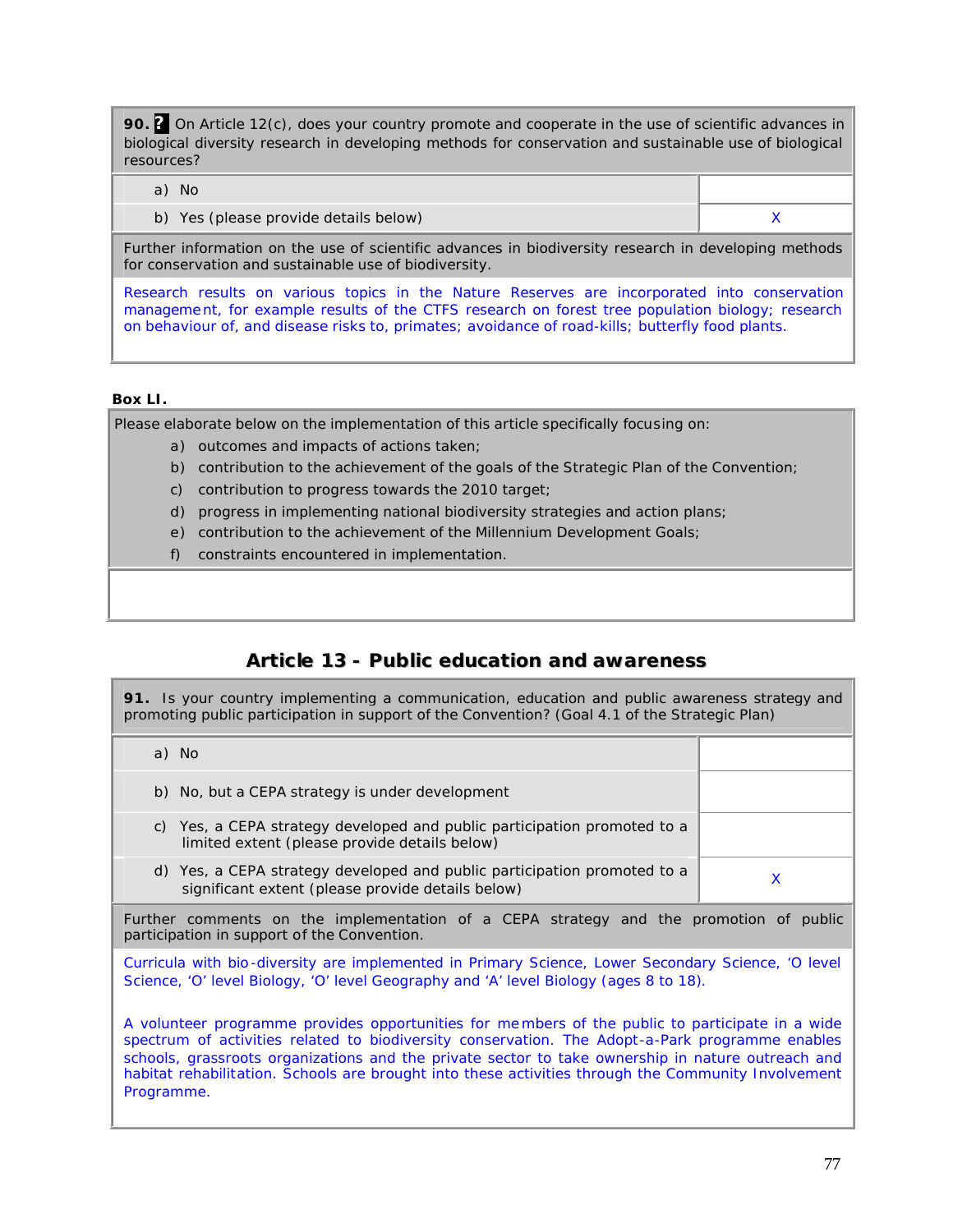**92.** Is your country undertaking any activities to facilitate the implementation of the programme of work on Communication, Education and Public Awareness as contained in the annex to decision VI/19? (decision VI/19)

| a) | - No                                                                        |  |
|----|-----------------------------------------------------------------------------|--|
|    | b) No, but some programmes are under development                            |  |
| C) | Yes, some activities are being undertaken (please provide details<br>below) |  |
| d) | Yes, many activities are being undertaken (please provide details<br>below) |  |

Further comments on the activities to facilitate the implementation of the programme of work on CEPA.

Many activities are being undertaken, including the following:

Invasive Weed Management Programme - we are working with schools and organisation on their participation in this programme;

Reforestation Programme - this involves schools and organisations e.g. Schering Plough, Timberland etc.

Training of volunteers as our guides and watch groups to reach out to more people on the interesting plants and animals in the reserve and what they can do to help conserve them.

Conduct Nature Programmes for schools to learn more about our forest and water catchment e.g. get wild camp, plant hunt, nature learning camp.

Conduct guided walks for individuals as well as organised groups.

" THINK AGAIN before you release" - A programme targeted to discourage people from releasing animals or their unwanted pets into parks and nature reserves. This was achieved through printed materials (posters and brochures) and media to help spread the message over 2 weeks period. We also worked with religious groups to gain their support in this programme as well during the Vesak day period.

Interpretative signages along trails in parks and nature reserves serve as self guided walks.

Volunteers, park adopters and schools are involved in nature guiding and reforestation. Volunteers also engage in surveys of plants and animals, while schools also contribute to coastal clean-ups.

**93.** Is your country strongly and effectively promoting biodiversity-related issues through the press, the various media and public relations and communications networks at national level? (decision VI/19)

| the contract of the contract of the contract of the contract of the contract of the contract of the contract of |  |
|-----------------------------------------------------------------------------------------------------------------|--|
| d) Yes, to a significant extent (please provide details below)                                                  |  |
| c) Yes, to a limited extent (please provide details bebw)                                                       |  |
| b) No, but some programmes are under development                                                                |  |
| a) No                                                                                                           |  |

Further comments on the promotion of biodiversity-related issues through the press, the various media and public relations and communications networks at national level.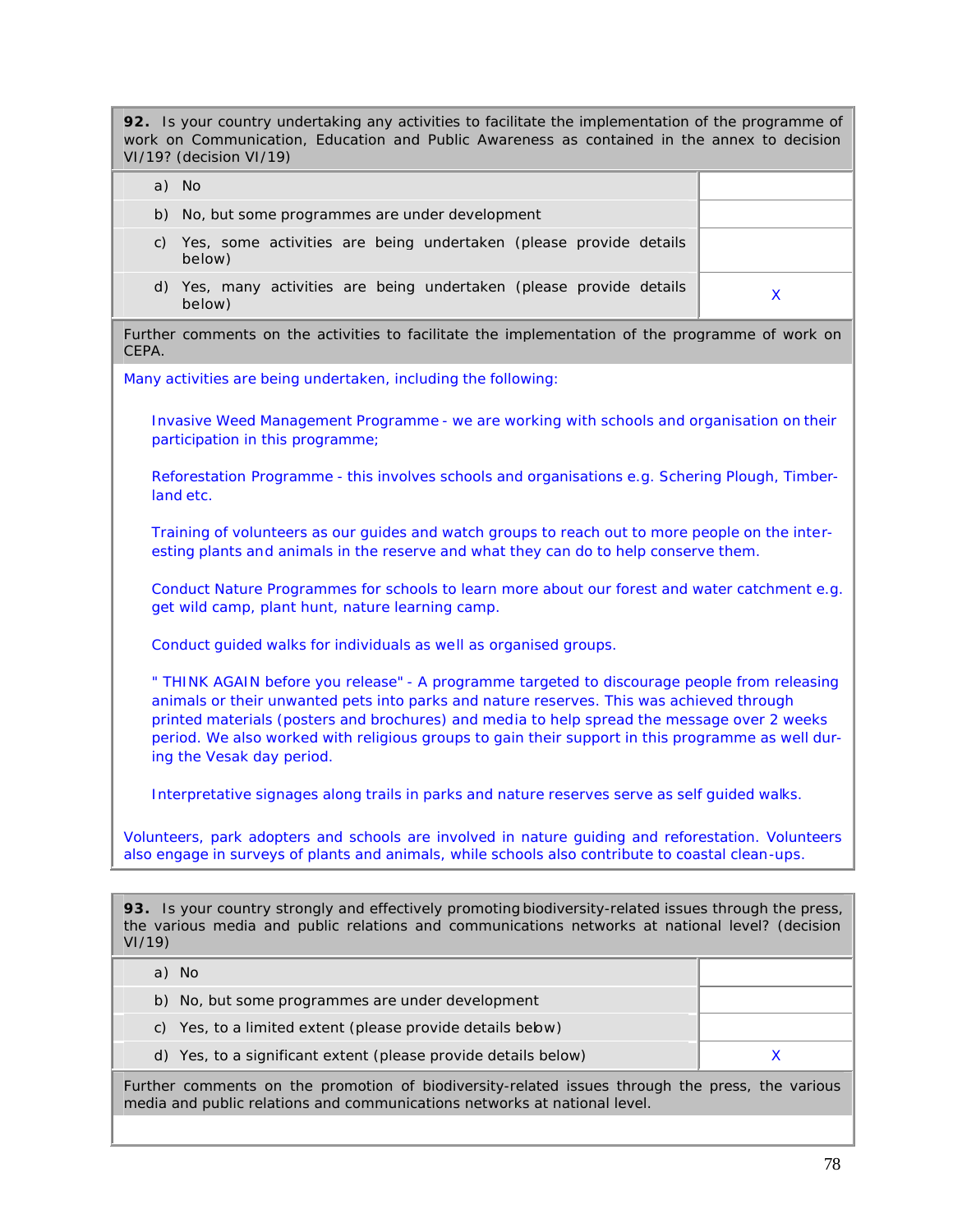The Ministry of Education has been working over the last few years with partners like Sembawang Corporation, for example, to promote "Greenwave", an environmentally related competition for all schools and tertiary institutions. Such national level activities promote awareness of biodiversityrelated issues from a very young age and are reinforced all the way to the tertiary level.

**94.** Does your country promote the communication, education and public awareness of biodiversity at the local level? (decision VI/19)

a) No

b) Yes (please provide details below) and the set of the set of the set of the set of the set of the set of the  $X$ 

Further information on the efforts to promote the communication, education and public awareness of biodiversity at the local level.

School students have a wide range of opportunity to receive education and participate in biodiversity programmes at the local level. Teachers lead students on field trips to nature conservation sites like Bukit Timah and Sungei Buloh to raise awareness of the importance of conservation of such sites. Schools are also involved in re -forestation programmes that are led by biodiversity experts from tertiary institutions such as the National Institute of Education. The Raffles Museum of Biodiversity Research, which is located at the National University of Singapore, initiates collaborations with s chool students on biodiversity programmes.

| 95. Is your country supporting national, regional and international activities prioritized by the<br>Global Initiative on Education and Public Awareness? (decision VI/19) |  |  |  |  |
|----------------------------------------------------------------------------------------------------------------------------------------------------------------------------|--|--|--|--|
| a) No                                                                                                                                                                      |  |  |  |  |
| b) No, but some programmes are under development                                                                                                                           |  |  |  |  |
| Yes, some activities supported (please provide details below)<br>C)                                                                                                        |  |  |  |  |
| d) Yes, many activities supported (please provide details below)                                                                                                           |  |  |  |  |
| Further comments on the support of national, regional and international activities prioritized by the<br>Global Initiative on Education and Public Awareness.              |  |  |  |  |

|       | education and public awareness? |                                                  |  |  |  | 96. Has your country developed adequate capacity to deliver initiatives on communication, |  |
|-------|---------------------------------|--------------------------------------------------|--|--|--|-------------------------------------------------------------------------------------------|--|
| a) No |                                 |                                                  |  |  |  |                                                                                           |  |
|       |                                 | b) No, but some programmes are under development |  |  |  |                                                                                           |  |

- c) Yes, some programmes are being implemented (please provide details  $\times$
- d) Yes, comprehensive programmes are being implemented (please provide details below)

Further comments on the development of adequate capacity to deliver initiatives on communication, education and public awareness.

In schools, our teachers have the capacity to deliver the biodiversity components of the curricula in Primary Science, Lower Secondary Science, 'O' level Science, 'O' level Biology, 'O' level Geography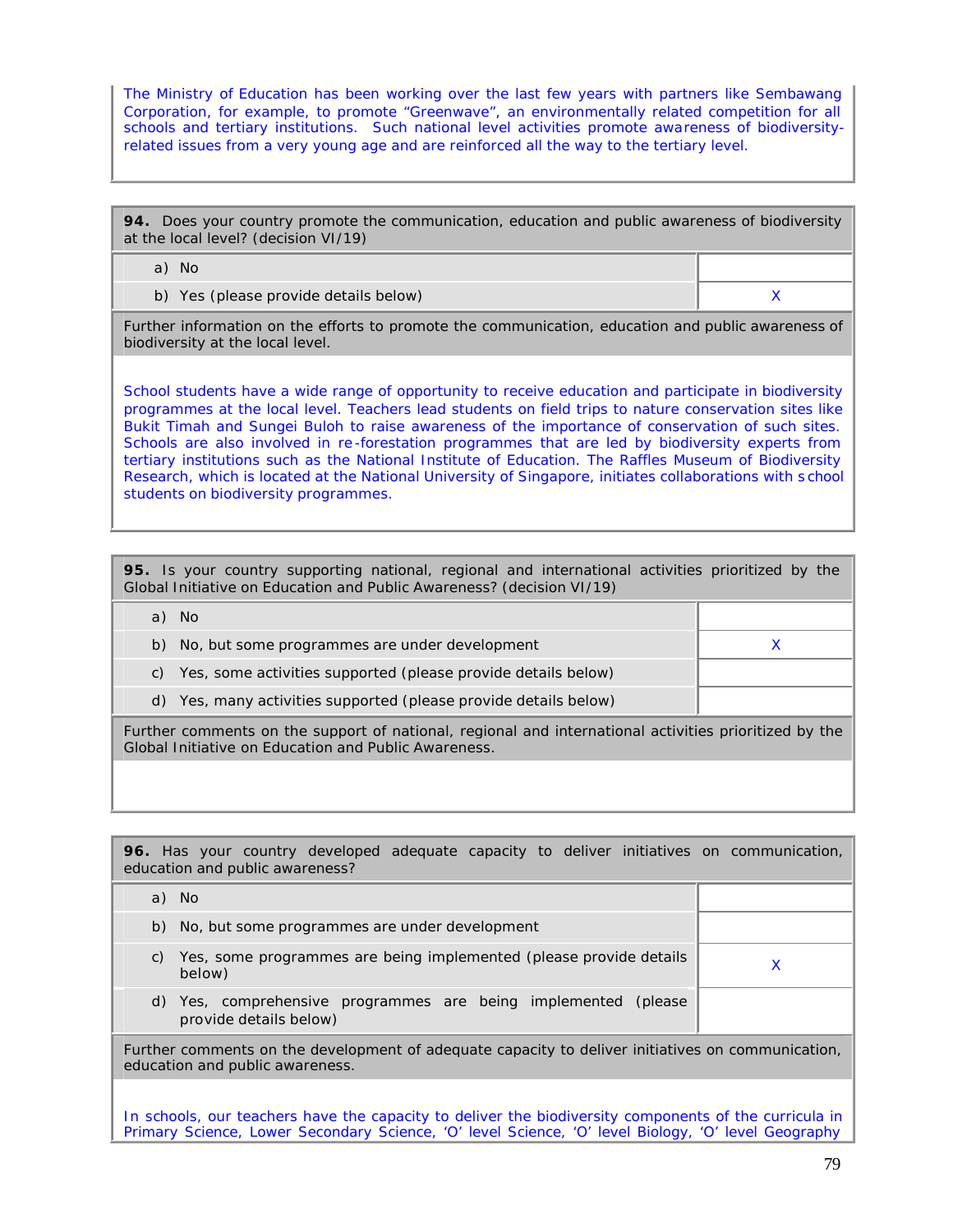and 'A' level Biology.

The National University of Singapore and the National Institute of Education have sound biodiversity programmes. Likewise, efforts from National Parks Board and Singapore Environment Council are relevant.

**97.** Does your country promote cooperation and exchange programmes for biodiversity education and awareness at the national, regional and international levels? (decisions IV /10 and VI/19)

a) No

b) Yes (please provide details below) and the set of the set of the set of the set of the set of the set of the  $X$ 

Further comments on the promotion of cooperation and exchange programmes for biodiversity education and awareness, at the national, regional and international levels.

Both the public and private sectors collaborate to raise awareness of biodiversity amongst students. For example, the Raffles Museum of Biodiversity Research (NUS Dept. Biological Sciences), the Singapore Institute of Biology (SIBiol) and Nature's Niche Pte Ltd organised the *Biodiversity of Singapore Symposium 2003* where participants came together to share and discuss about the importance of biodiversity in the local context. Teachers and students also participated in the Junior Eco-Club Asia-Pacific Conferences in Japan.

**98.** Is your country undertaking some CEPA activities for implementation of cross-cutting issues and thematic programmes of work adopted under the Convention?

|    | a) No (please specify reasons below)                                                                            |  |
|----|-----------------------------------------------------------------------------------------------------------------|--|
|    | b) Yes, some activities undertaken for some issues and thematic areas<br>(please provide details below)         |  |
| C) | Yes, many activities undertaken for most issues and thematic areas<br>(please provide details below)            |  |
|    | d) Yes, comprehensive activities undertaken for all issues and thematic<br>areas (please provide details below) |  |
|    | Further comments on the CEPA activities for implementation of cross-cutting issues and thematic                 |  |

programmes of work adopted under the Convention.

Schools have access to environmental resource materials which raise awareness in biodiversity.

**99. ?** Does your country support initiatives by major groups, key actors and stakeholders that integrate biological diversity conservation matters in their practice and education programmes as well as into their relevant sectoral and cross-sectoral plans, programmes and policies? (decision IV/10 and Goal 4.4 of the Strategic Plan)

a) No

b) Yes (please provide details below) and the set of the set of the set of the set of the set of the set of the  $X$ 

Further comments on the initiatives by major groups, key actors and stakeholders that integrate biodiversity conservation in their practice and education programmes as well as their relevant sectoral and cross-sectoral plans, programmes and policies.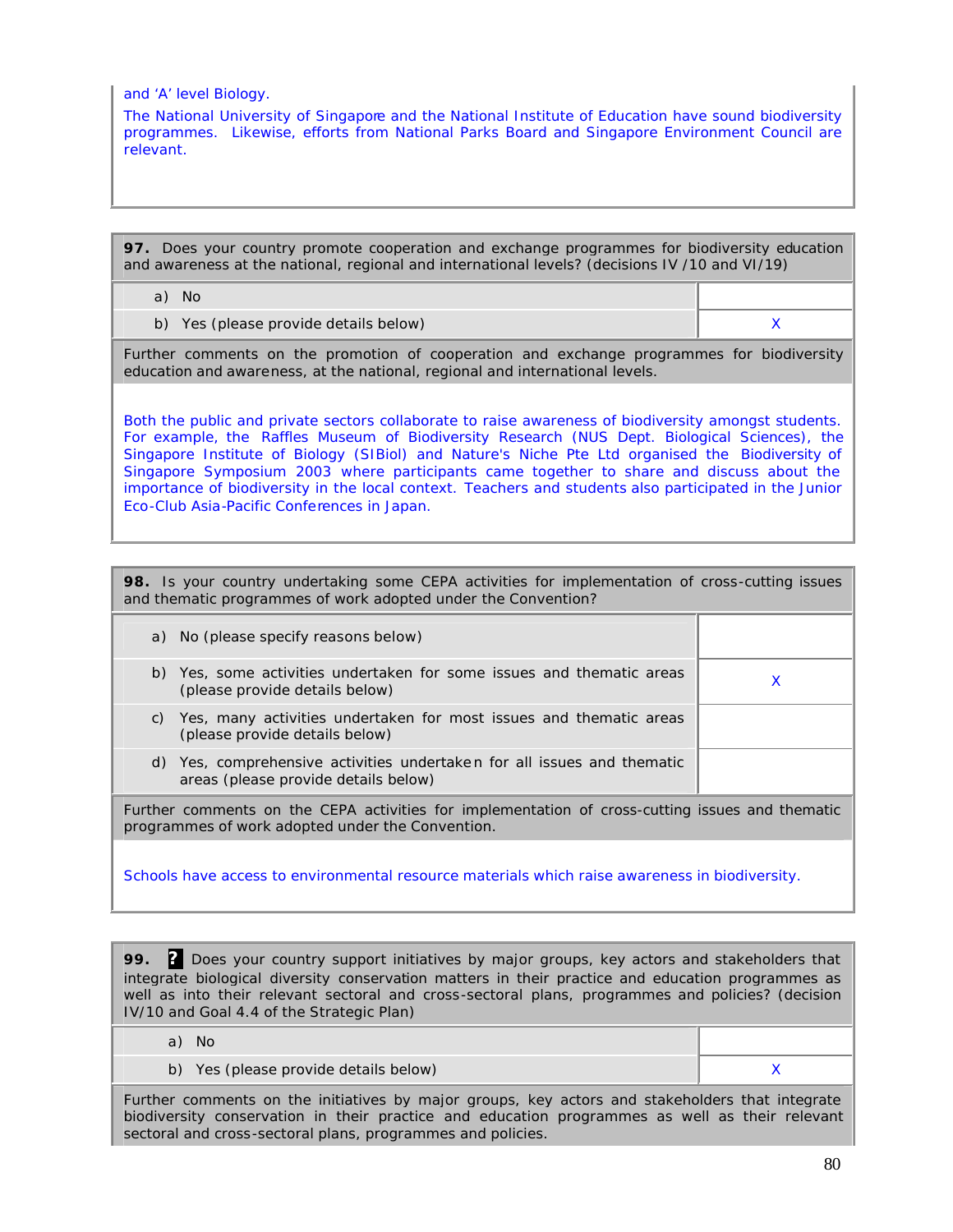Ministry of Education works with a number of partners from the public and private sectors in promoting biodiversity education programmes e.g. Sembawang Shipyard, Singapore Environment Council, National Institute of Education, National University of Singapore, Singapore Science Centre, Hongkong and Shanghai Bank, etc.

**100.** Is your country communicating the various elements of the 2010 biodiversity target and establishing appropriate linkages to the Decade on Education for Sustainable Development in the implementation of your national CEPA programmes and activities? (decision VII/24)

| a) No                                                                                                                           |  |
|---------------------------------------------------------------------------------------------------------------------------------|--|
| b) No, but some programmes are under development                                                                                |  |
| Yes, some programmes developed and activities undertaken for this<br>purpose (please provide details below)                     |  |
| Yes, comprehensive programmes developed and many activities<br>d)<br>undertaken for this purpose (please provide details below) |  |

Further comments on the communication of the various elements of the 2010 biodiversity target and the establishment of linkages to the Decade on Education for Sustainable Development.

Various elements of the 2010 biodiversity target are communicated through various platforms such as the Biodiversity of Singapore Symposium, the Sembawang Corporation's Greenwave competition and the Singapore Environment Council's Seashore project with Hongkong and Shanghai Bank.

#### **Box LII.**

Please elaborate below on the implementation of this article and associated decisions specifically focusing on:

- a) outcomes and impacts of actions taken;
- b) contribution to the achievement of the goals of the Strategic Plan of the Convention;
- c) contribution to progress towards the 2010 target;
- d) progress in implementing national biodiversity strategies and action plans;
- e) contribution to the achievement of the Millennium Development Goals;
- f) constraints encountered in implementation.

All students in our schools have exposure to and awareness of biodiversity education through the compulsory science curriculum components on biodiversity.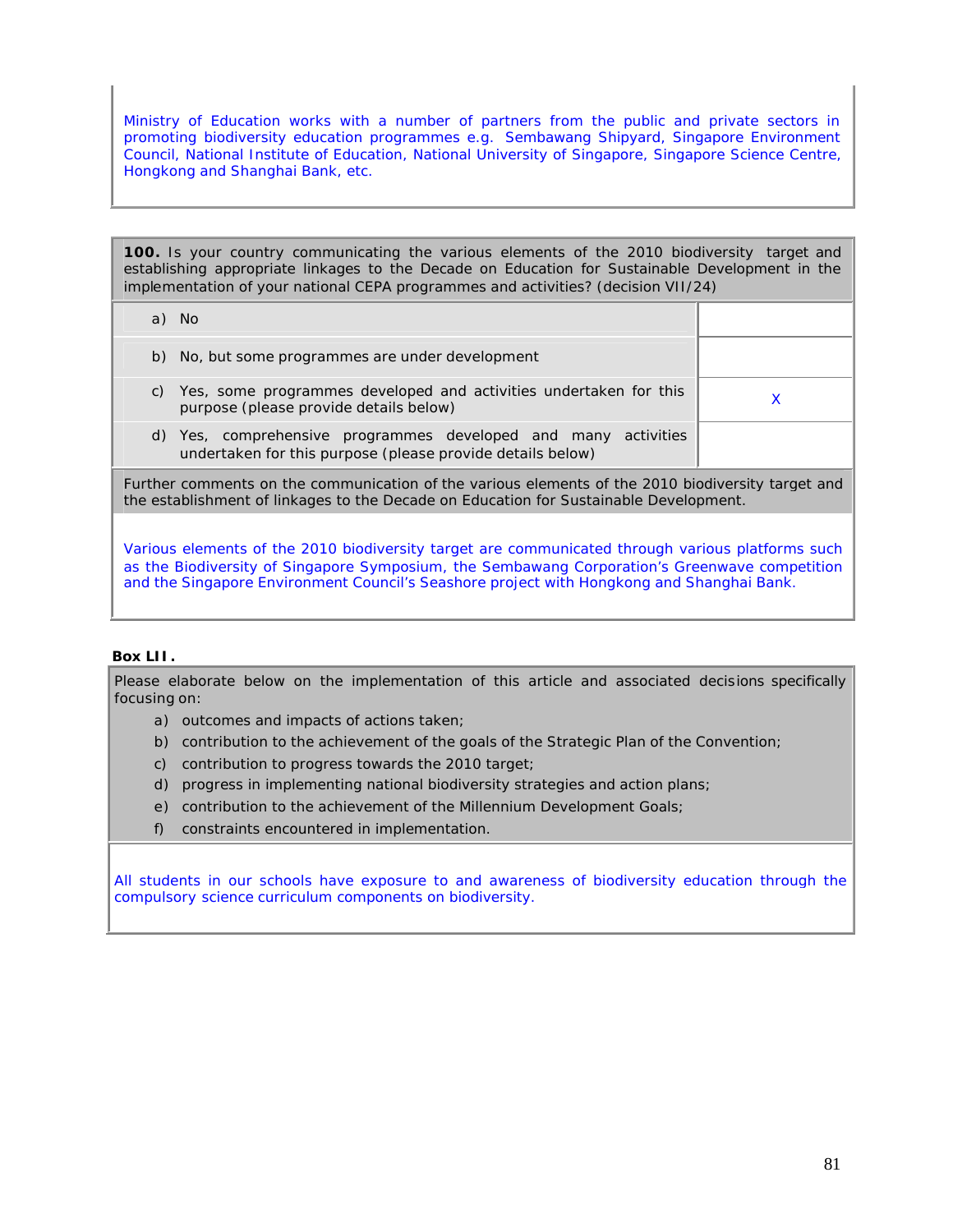# **Article 14 - Impact assessment and minimizing adverse impacts**

**101. ?** On Article 14.1(a), has your country developed legislation requiring an environmental impact assessment of proposed projects likely to have adverse effects on biological diversity?

a) No

b) No, legislation is still in early stages of development X X

c) No, but legislation is in advanced stages of development

d) Yes, legislation is in place (please provide details below)

e) Yes, review of implementation available (please provide details below)

Further information on the legislation requiring EIA of proposed projects likely to have adverse effects on biodiversity.

EIA or Biodiversity Impact Assessment (BIA) is an administrative requirement for certain projects.

**102. ?** On Article 14.1(b), has your country developed mechanisms to ensure that due consideration is given to the environmental consequences of national programmes and policies that are likely to have significant adverse impacts on biological diversity?

|    | - No                                                           |  |
|----|----------------------------------------------------------------|--|
| b) | No, mechanisms are still in early stages of development        |  |
| C) | No, but mechanisms are in advanced stages of development       |  |
|    | d) Yes, mechanisms are in place (please provide details below) |  |

Further comments on the mechanisms developed to ensure that due consideration is given to the environmental consequences of national programmes and policies that are likely to have significant adverse impacts on biodiversity.

National programmes and policies conform to the URA Master Plan and Singapore Green Plan 2012. Mechanisms are in place to ensure inter-agency consultation on all major national programmes and policies, or modifications.

**103. ?** On Article 14.1(c), is your country implementing bilateral, regional and/or multilateral agreements on activities likely to significantly affect biological diversity outside your country's jurisdiction?

| a) No |                                                                                                       |  |
|-------|-------------------------------------------------------------------------------------------------------|--|
|       | b) No, but assessment of options is in progress                                                       |  |
|       | c) Yes, some completed, others in progress (please provide details below)                             |  |
|       | d) Yes (please provide details below)                                                                 |  |
|       | Further information on the bilateral, regional and/or multilateral agreements on activities likely to |  |

Most regional activities are coordinated through the ASEAN Centre for Biodiversity. For example, Singapore is ready to sign the ASEAN Framework Agreement on Access to, and Fair and Equitable Sharing of Benefits From, Biological and Genetic Resources.

significantly affect biodiversity outside your country's jurisdiction.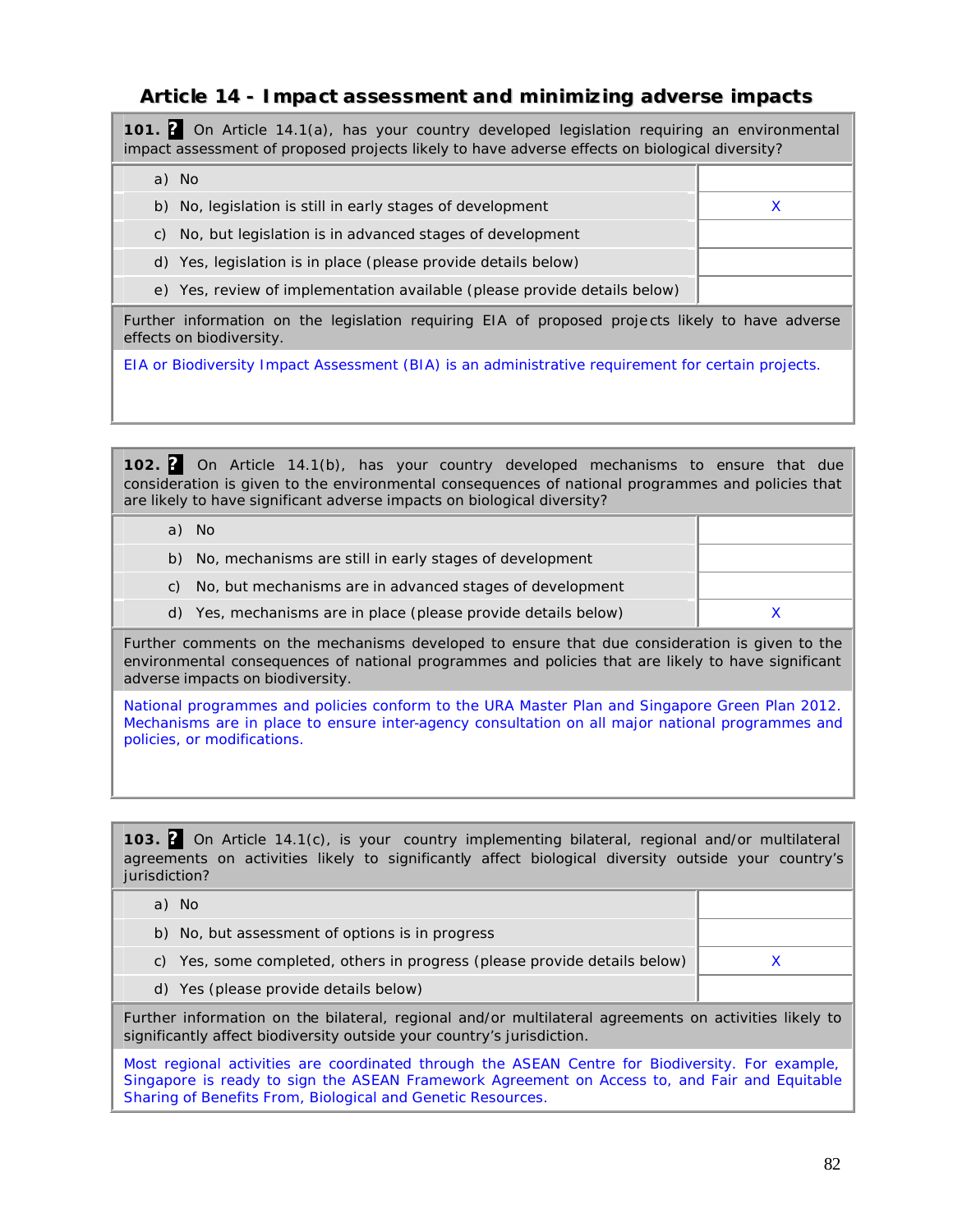**104. ?** On Article 14.1(d), has your country put mechanisms in place to prevent or minimize danger or damage originating in your territory to biological diversity in the territory of other Parties or in areas beyond the limits of national jurisdiction?

| a) No                                                                 |  |
|-----------------------------------------------------------------------|--|
| b) No, mechanisms are still in early stages of development            |  |
| c) No, but mechanisms are in advanced stages of developme nt          |  |
| d) Yes, mechanisms are in place based on current scientific knowledge |  |

**105. ?** On Article 14.1(e), has your country established national mechanisms for emergency response to activities or events which present a grave and imminent danger to biological diversity?

a) No b) No, mechanisms are still in early stages of development c) No, but mechanisms are in advanced stages of development d) Yes, mechanisms are in place (please provide details below) X

Further information on national mechanisms for emergency response to the activities or events which present a grave and imminent danger to biodiversity.

Emergency services are trained and equipped to deal with response to events such as oil spills, chemical hazards, and bush fires that present d angers to biological diversity.

**106.** Is your country applying the Guidelines for Incorporating Biodive rsity-related Issues into Environment-Impact-Assessment Legislation or Processes and in Strategic Impact Assessment as contained in the annex to decision VI/7 in the context of the implementation of paragraph 1 of Article 14? (decision VI/7)

| a) No                                                        |  |
|--------------------------------------------------------------|--|
| b) No, but application of the guidelines under consideration |  |
| c) Yes, some aspects being applied (please specify below)    |  |
| d) Yes, major aspects being applied (please specify below)   |  |
| Further comments on application of the guidelines.           |  |
|                                                              |  |

**107.** On Article 14 (2), has your country put in place national legislative, administrative or policy measures regarding liability and redress for damage to biological diversity? (decision VI/11)

a) No

b) Yes (please specify the measures)  $\overline{X}$ 

Further comments on national legislative, administrative or policy measures regarding liability and redress for damage to biological diversity.

Singapore has developed legal precedents for assessing quantum of damages, and has successfully applied this in the courts.

The Parks and Trees Act 2005 has relevant clauses on liability and redress.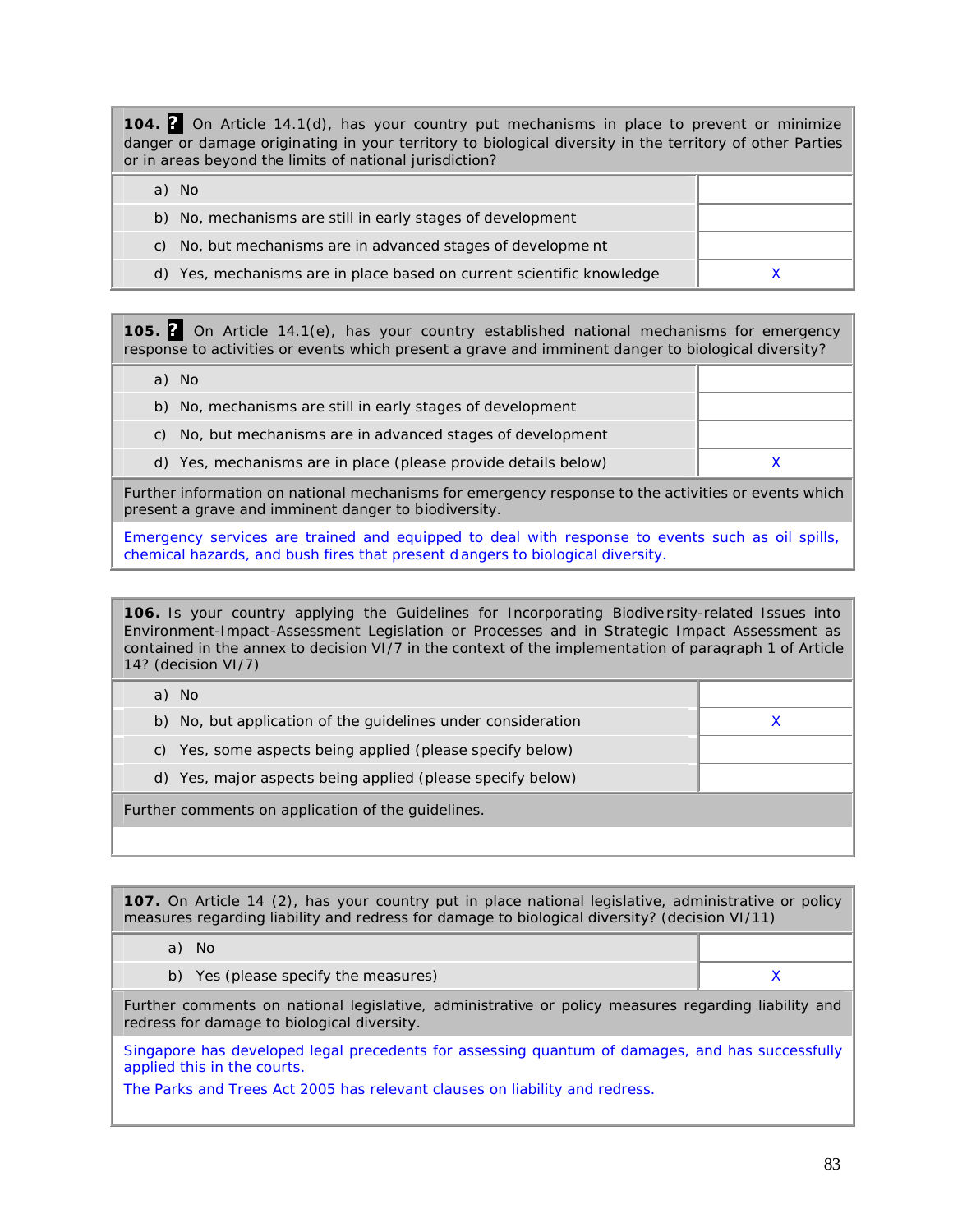# **108.** Has your country put in place any measures to prevent damage to biological diversity? a) No b) No, but some measures are being developed c) Yes, some measures are in place (please provide details below) d) Yes, comprehensive measures are in place (please provide details below) <sup>X</sup> Further information on the measures in place to prevent damage to biological diversity.

Legislation is in place, e.g., the Wild Animals and Birds Act, National Parks Board Act, Parks and Trees Act, Fisheries Act, etc.

There is a protected area network of national parks and nature reserves, and Tree Conservation Areas, to prevent damage to biological diversity.

Nature Areas have been designated in supplementary land use planning documents, for administrative protection of biological diversity.

There are additional administrative procedures to ensure consultation on development proposals that have implications for conservation of terrestrial, inland freshwater and marine biodiversity.

Contractual obligations may be included within contracts for developers.

**109.** Is your country cooperating with other Parties to strengthen capacities at the national level for the prevention of damage to biodiversity, establishment and implementation of national legislative regimes, policy and administrative measures on liability and redress? (decision VI/11)

| a) No                                                                                             |  |
|---------------------------------------------------------------------------------------------------|--|
| b) No, but cooperation is under consideration                                                     |  |
| c) No, but cooperative programmes are under development                                           |  |
| d) Yes, some cooperative activities being undertaken (please provide<br>details below)            |  |
| e) Yes, comprehensive cooperative activities being undertaken (please<br>provide details below)   |  |
| Further comments on cooperation with other Parties to strengthen capacities for the prevention of |  |

#### **Box LIII.**

damage to biodiversity.

Please elaborate below on the implementation of this article and associated decisions specifically focusing on:

- a) outcomes and impacts of actions taken;
- b) contribution to the achievement of the goals of the Strategic Plan of the Convention;
- c) contribution to progress towards the 2010 target;
- d) progress in implementing national biodiversity strategies and action plans;
- e) contribution to the achievement of the Millennium Development Goals;
- f) constraints encountered in implementation.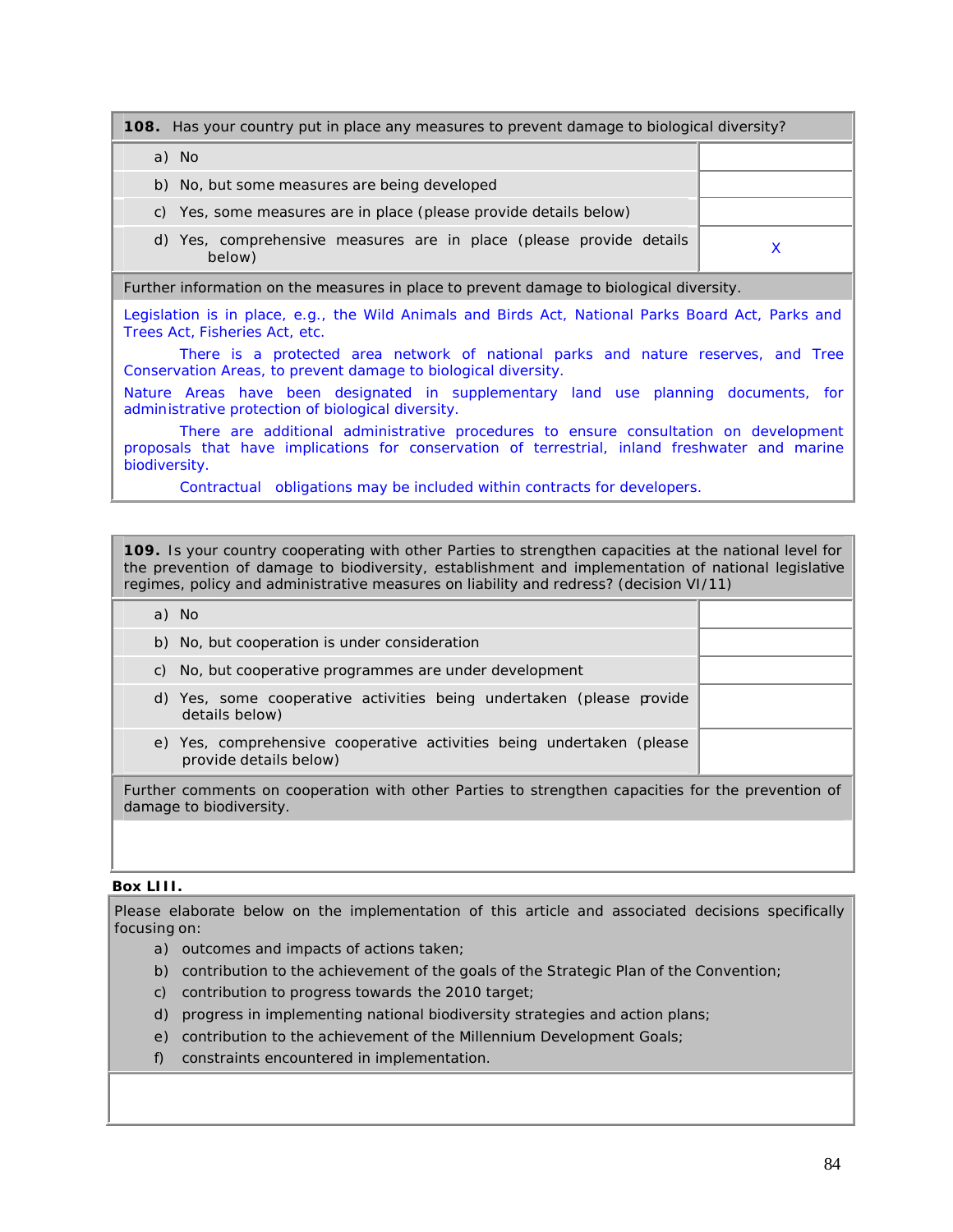# **Article 15 - Access to genetic resources**

**110. ?** Has your country endeavored to facilitate access to genetic resources for environmentally sound uses by other Parties, on the basis of prior informed consent and mutually agreed terms, in accordance with paragraphs 2, 4 and 5 of Article 15?

- a) No
- b) Yes (please provide details below) and the set of the set of the set of the set of the set of the set of the  $X$

Further information on the efforts taken by your country to facilitate access to genetic resources for environmentally sound uses by other Parties, on the basis of prior informed consent and mutually agreed terms.

A system of permit application and approval is in place, for both commercial and non-commercial use. Singapore is ready to sign the ASEAN Framework Agreement on Access to, and Fair and Equitable Sharing of Benefits from, Biological and Genetic Resources.

**111. ?** Has your country taken measures to ensure that any scientific research based on genetic resources provided by other Parties is developed and carried out with the full participation of such Parties, in accordance with Article 15(6)?

| a) No                                                                                                                                                                                                                                   |  |
|-----------------------------------------------------------------------------------------------------------------------------------------------------------------------------------------------------------------------------------------|--|
| b) No, but potential measures are under review                                                                                                                                                                                          |  |
| c) Yes, some measures are in place (please provide details below)                                                                                                                                                                       |  |
| d) Yes, comprehensive measures are in place (please provide details<br>below)                                                                                                                                                           |  |
| Further information on the measures to ensure that any scientific research based on genetic<br>resources provided by other Contracting Parties is developed and carried out with the full<br>participation of such Contracting Parties. |  |
| Yes, this would be included in the ASEAN Framework Agreement and on a case-by-case basis in<br>research approvals.                                                                                                                      |  |

**112. ?** Has your country taken measures to ensure the fair and equitable sharing of the results of research and development and of the benefits arising from the commercial and other use of genetic resources with any Contracting Party providing such resources, in accordance with Article 15(7)?

| a) No                                                                                                           |   |
|-----------------------------------------------------------------------------------------------------------------|---|
| b) No, but potential measures are under review                                                                  | x |
| c) Yes, some measures are in place (please provide details below)                                               |   |
| d) Yes, comprehensive legislation is in place (please provide details<br>below)                                 |   |
| e) Yes, comprehensive statutory policy or subsidiary legislation are in<br>place (please provide details below) |   |
| Yes, comprehensive policy and administrative measures are in place<br>(please provide details below)            |   |
| Further information on the type of measures taken.                                                              |   |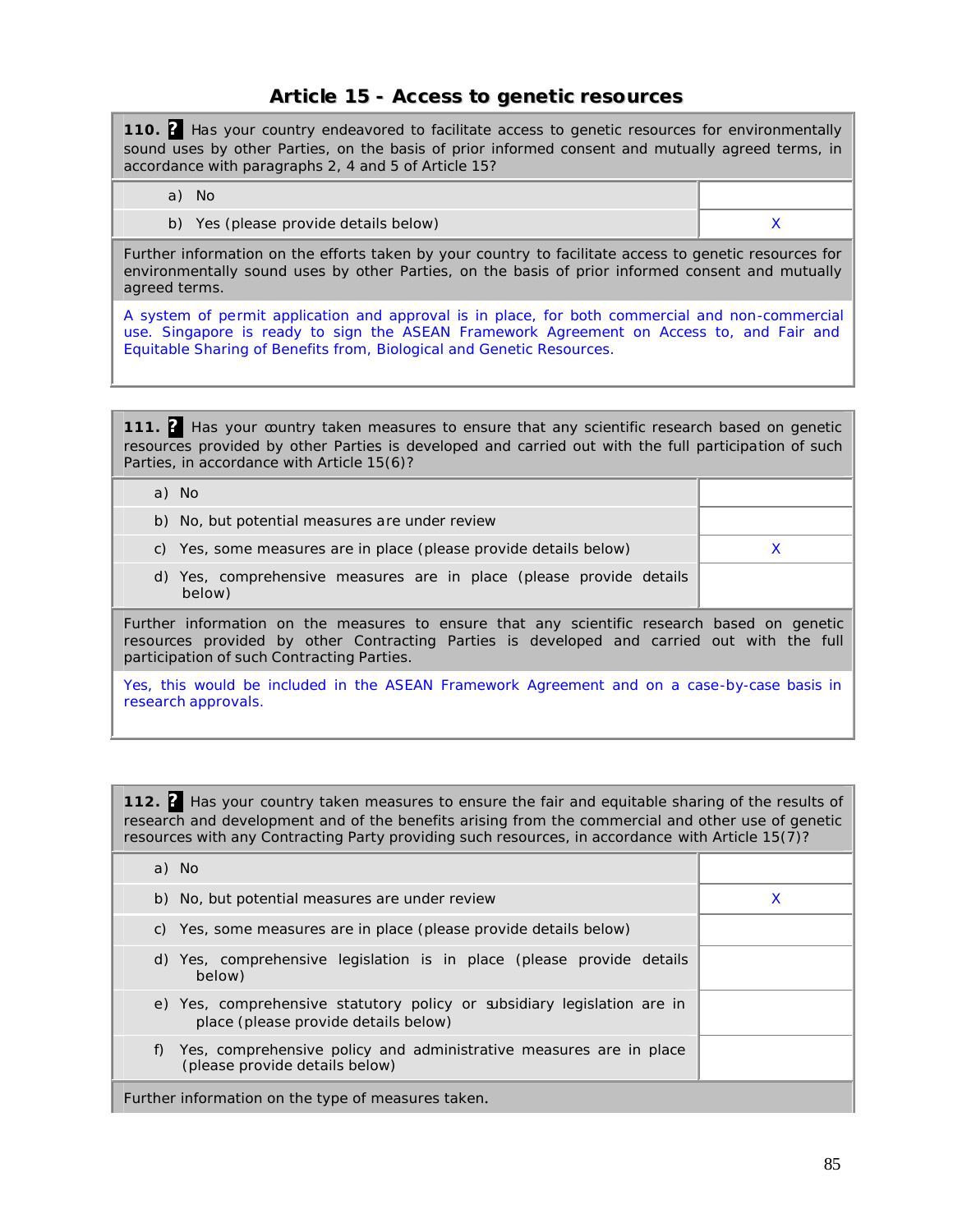There are procedures in place for co nsideration of research applications related to commercial use. There are procedures for deposit of research materials in national reference collections, and for publication and dissemination of results.

**113. ?** In developing national measures to address access to genetic resources and benefitsharing, has your country taken into account the multilateral system of access and benefit-sharing set out in the International Treaty on Plant Genetic Resources for Food and Agriculture?

- a) No
- b) Yes (please provide details below)

Further information on national measures taken which consider the multilateral system of access and benefit-sharing as set out in the International Treaty on Plant Genetic Resources for Food and Agriculture.

**114.** Is your country using the Bonn Guidelines when developing and drafting legislative, administrative or policy measures on access and benefit-sharing and/or when negotiating contracts and other arrangements under mutually agreed terms for access and benefit-sharing? (decision VII/19A)

a) No

- b) No, but steps being taken to do so (please provide details below)
- c) Yes (please provide details below) and the set of the set of the set of the set of the set of the set of the  $X$

Please provide details and specify successes and constraints in the implementation of the Bonn Guidelines.

Administrative and policy measures take the Bonn Guidelines into account.

**115.** Has your country adopted national policies or measures, including legislation, which address the role of intellectual property rights in access and benefit-sharing arrangements (i.e. the issue of disclosure of origin/source/legal provenance of genetic resources in applications for intellectual property rights where the subject matter of the application concerns, or makes use of, genetic resources in its development)?

| a) No                                                                                       |  |
|---------------------------------------------------------------------------------------------|--|
| b) No, but potential policies or measures have been identified (please<br>specify below)    |  |
| No, but relevant policies or measures are under development (please<br>C)<br>specify below) |  |
| d) Yes, some policies or measures are in place (please specify below)                       |  |
| e) Yes, comprehensive policies or measures adopted (please specify<br>below)                |  |
|                                                                                             |  |

Further information on policies or measures that address the role of IPR in access and benefit-sharing arrangements.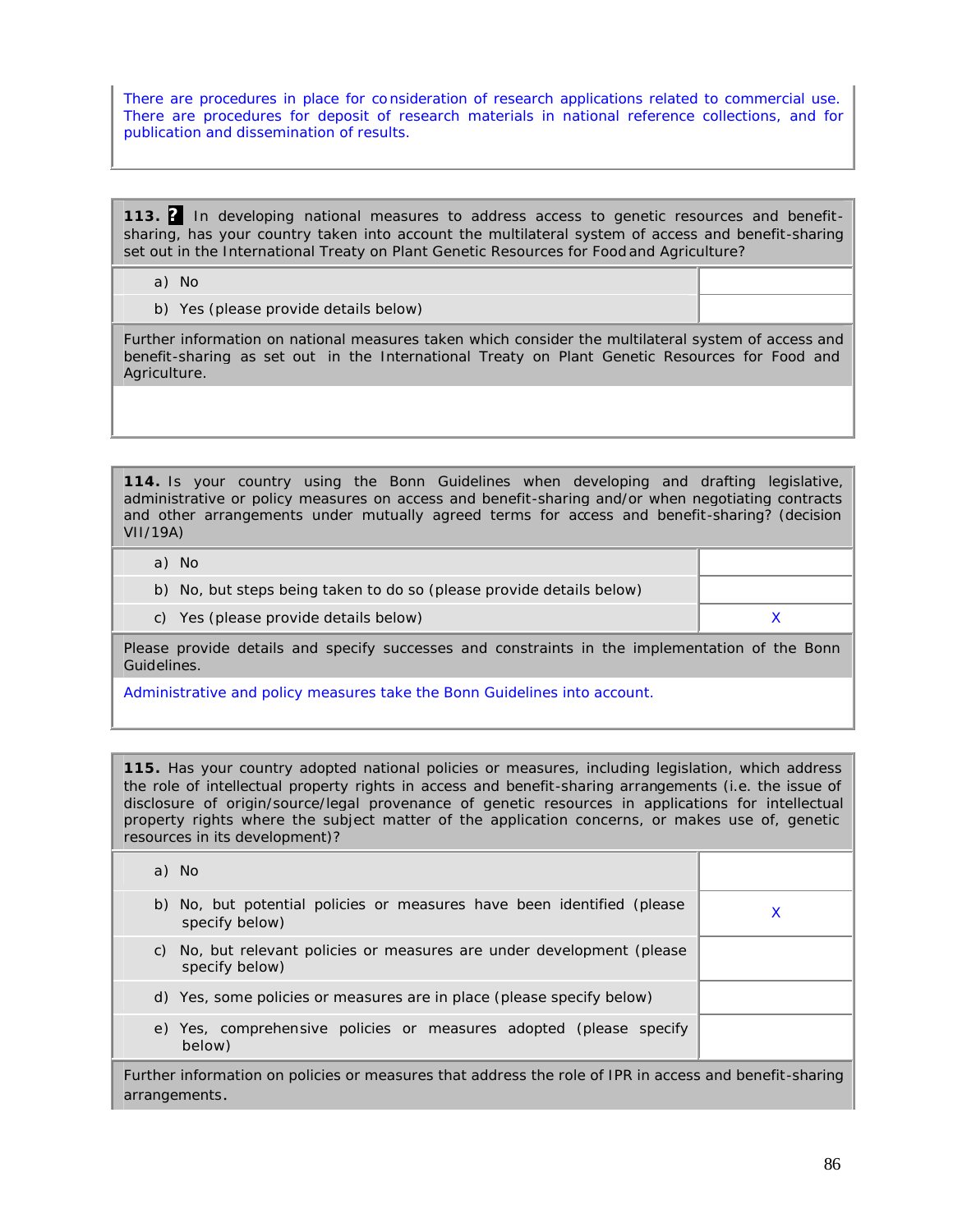Intellectual property rights are incorporated into the draft ASEAN Framework Agreement on Access to, and Fair and Equitable Sharing of Benefits fro, Biological and Genetic Resources.

**116.** Has your country been involved in capacity-building activities related to access and benefitsharing?

- a) Yes (please provide details below) and the set of the set of the set of the set of the set of the set of the  $X$
- b) No

Please provide further information on capacity-building activities (your involvement as donor or recipient, key actors involved, target audience, time period, goals and objectives of the capacitybuilding activities, main capacity-building areas covered, nature of activities). Please also specify whether these activities took into account the Action Plan on capacity-building for access and benefitsharing adopted at COP VII and available in annex to decision VII/19F.

Various national and regional meetings have taken place, to discuss capacity requirements in processing of research approvals, monitoring, intellectual property rights and patenting, and other aspects of access and benefit-sharing. National meetings are coordinated by National Parks Board, and regional meetings are under the auspices of ASEAN Centre for Biodiversity, ASEAN Working Group on Nature Conservation and Biodiversity (AWGNCB) or other ASEAN forums.

#### **Box LIV.**

Please elaborate below on the implementation of this article and associated decisions specifically focusing on:

- a) outcomes and impacts of actions taken;
- b) contribution to the achievement of the goals of the Strategic Plan of the Convention;
- c) contribution to progress towards the 2010 target;
- d) progress in implementing national biodiversity strategies and action plans;
- e) contribution to the achievement of the Millennium Development Goals;

genetic resources and do not cause significant damage to the environment.

f) constraints encountered in implementation.

# **Article 16 - Access to and transfer of technology**

**117. ?** On Article 16(1), has your country taken measures to provide or facilitate access for and transfer to other Parties of technologies that are relevant to the conservation and sustainable use of biological diversity or make use of genetic resources and do not cause significant damage to the environment?

| a) No                                                                                                                                                                                                             |  |
|-------------------------------------------------------------------------------------------------------------------------------------------------------------------------------------------------------------------|--|
| b) No, but potential measures are under review                                                                                                                                                                    |  |
| c) Yes, some measures are in place (please provide details below)                                                                                                                                                 |  |
| d) Yes, comprehensive measures are in place (please provide details<br>below)                                                                                                                                     |  |
| Further information on the measures to provide or facilitate access for and transfer to other Parties of<br>technologies that are relevant to the conservation and sustainable use of biodiversity or make use of |  |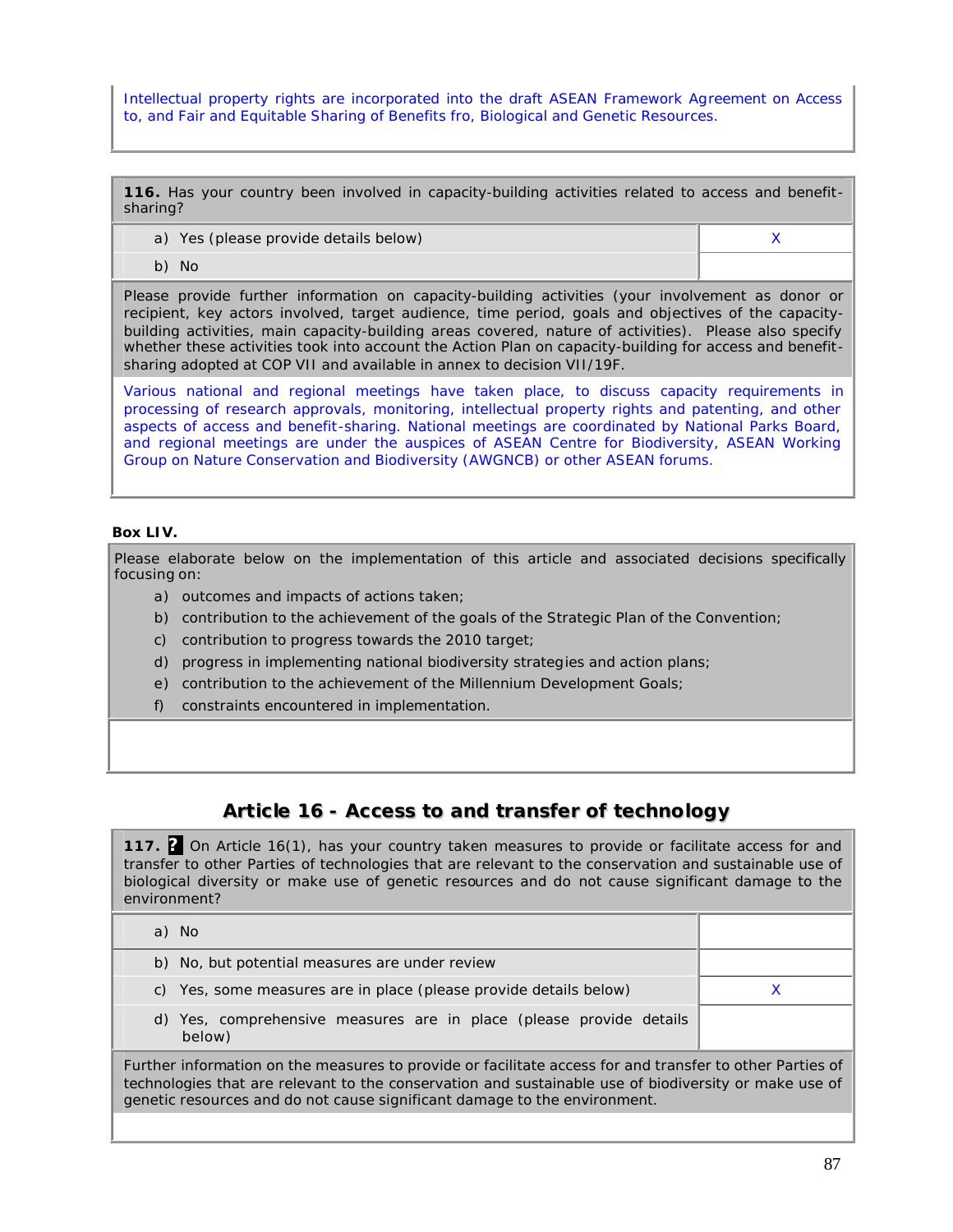| 118. 2 On Article 16(3), has your country taken measures so that Parties which provide genetic<br>resources are provided access to and transfer of technology which make use of those resources, on<br>mutually agreed terms? |   |  |
|-------------------------------------------------------------------------------------------------------------------------------------------------------------------------------------------------------------------------------|---|--|
| a) No                                                                                                                                                                                                                         |   |  |
| b) No, but potential measures are under review                                                                                                                                                                                | x |  |
| c) Yes, some measures are in place                                                                                                                                                                                            |   |  |
| d) Yes, comprehensive legislation is in place                                                                                                                                                                                 |   |  |
| e) Yes, comprehensive statutory policy or subsidiary legislation are in<br>place                                                                                                                                              |   |  |
| Yes, comprehensive policy and administrative arrangements are in<br>place                                                                                                                                                     |   |  |

g) Not applicable

**119. ?** On Article 16(4), has your country taken measures so that the private sector facilitates access to joint development and transfer of relevant technology for the benefit of Government institutions and the private sector of developing countries?

|    | a) No                                                                                      |   |
|----|--------------------------------------------------------------------------------------------|---|
|    | b) No, but potential measures are under review                                             | X |
| C) | Yes, some policies and measures are in place (please provide details<br>below)             |   |
|    | d) Yes, comprehensive policies and measures are in place (please provide<br>details below) |   |
|    | e) Not applicable                                                                          |   |
|    | Further information on the measures taken.                                                 |   |
|    |                                                                                            |   |
|    |                                                                                            |   |

#### **Box LV.**

Please elaborate below on the implementation of this article specifically focusing on:

- a) outcomes and impacts of actions taken;
- b) contribution to the achievement of the goals of the Strategic Plan of the Convention;
- c) contribution to progress towards the 2010 target;
- d) progress in implementing national biodiversity strategies and action plans;
- e) contribution to the achievement of the Millennium Development Goals;
- f) constraints encountered in implementation.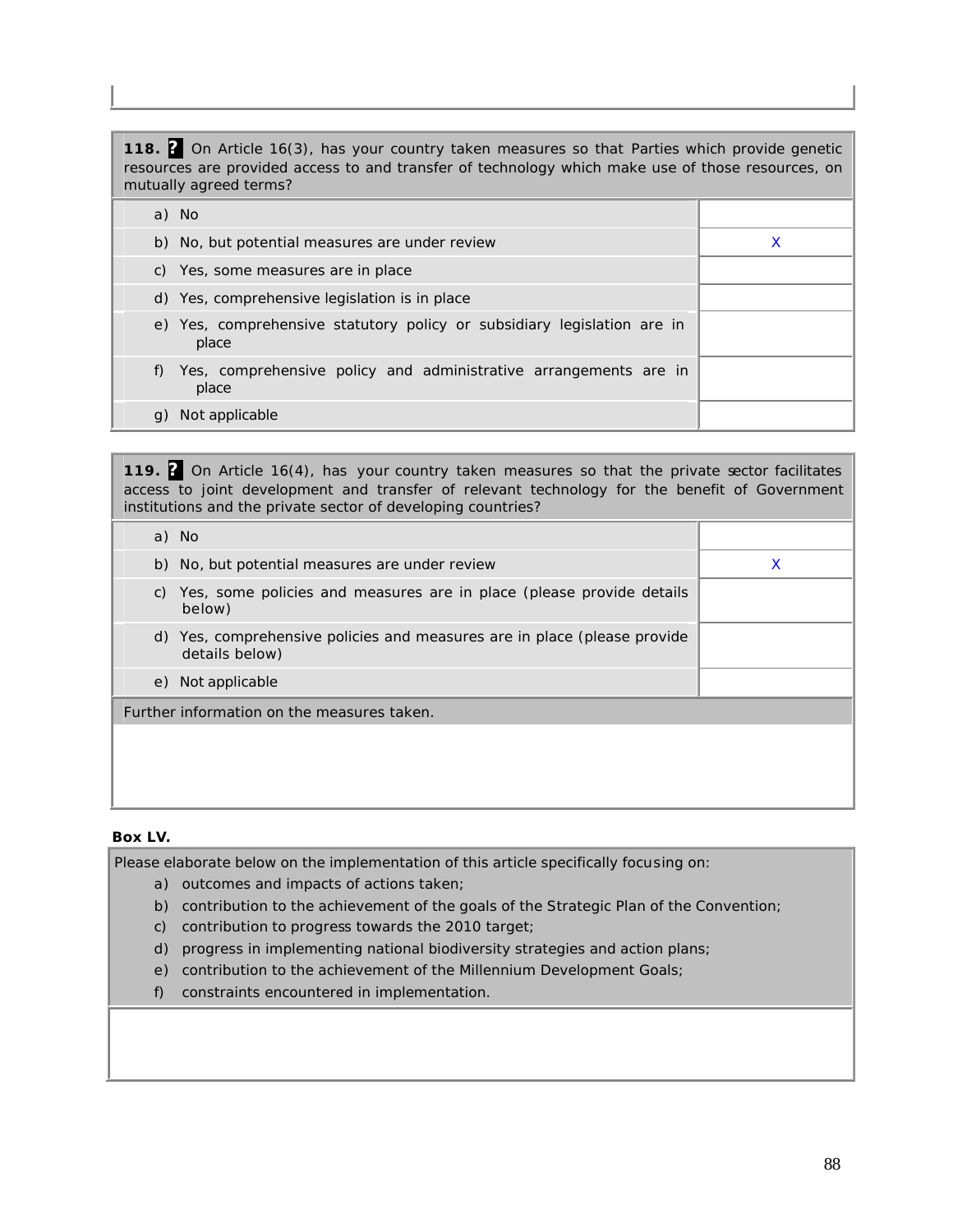# **Programme of Work on transfer of technollogy and technollogy cooperatiion**

| <b>120.</b> Has your country provided financial and technical support and training to assist in the<br>implementation of the programme of work on transfer of technology and technology cooperation?<br>(decision VII/29) |                                                                                      |   |  |
|---------------------------------------------------------------------------------------------------------------------------------------------------------------------------------------------------------------------------|--------------------------------------------------------------------------------------|---|--|
|                                                                                                                                                                                                                           | a) No                                                                                |   |  |
|                                                                                                                                                                                                                           | b) No, but relevant programmes are under development                                 |   |  |
| C)                                                                                                                                                                                                                        | Yes, some programmes being implemented (please provide details<br>below)             | X |  |
|                                                                                                                                                                                                                           | d) Yes, comprehensive programmes being implemented (please provide<br>details below) |   |  |
| Further comments on the provision of financial and technical support and training to assist in the<br>implementation of the programme of work on transfer of technology and technology cooperation.                       |                                                                                      |   |  |
|                                                                                                                                                                                                                           |                                                                                      |   |  |

**121.** Is your country taking any measures to remove unnecessary impediments to funding of multicountry initiatives for technology transfer and for scientific and technical cooperation? (decision VII/29)

|                                                                                                                                                                                     | a) No                                                                         |  |  |
|-------------------------------------------------------------------------------------------------------------------------------------------------------------------------------------|-------------------------------------------------------------------------------|--|--|
|                                                                                                                                                                                     | b) No, but some measures being considered                                     |  |  |
| C)                                                                                                                                                                                  | Yes, some measures are in place (please provide details below)                |  |  |
|                                                                                                                                                                                     | d) Yes, comprehensive measures are in place (please provide details<br>below) |  |  |
| Further comments on the measures to remove unnecessary impediments to funding of multi-country<br>initiatives for technology transfer and for scientific and technical cooperation. |                                                                               |  |  |
|                                                                                                                                                                                     |                                                                               |  |  |

**122.** Has your country made any technology assessments addressing technology needs, opportunities and barriers in relevant sectors as well as related needs in capacity building? (annex to decision VII/29)

| a) No                                                                                                                                                                    |  |
|--------------------------------------------------------------------------------------------------------------------------------------------------------------------------|--|
| b) No, but assessments are under way                                                                                                                                     |  |
| Yes, basic assessments undertaken (please provide details below)<br>C)                                                                                                   |  |
| d) Yes, thorough assessments undertaken (please provide details<br>below)                                                                                                |  |
| Further comments on technology assessments addressing technology needs, opportunities and<br>barriers in relevant sectors as well as related needs in capacity building. |  |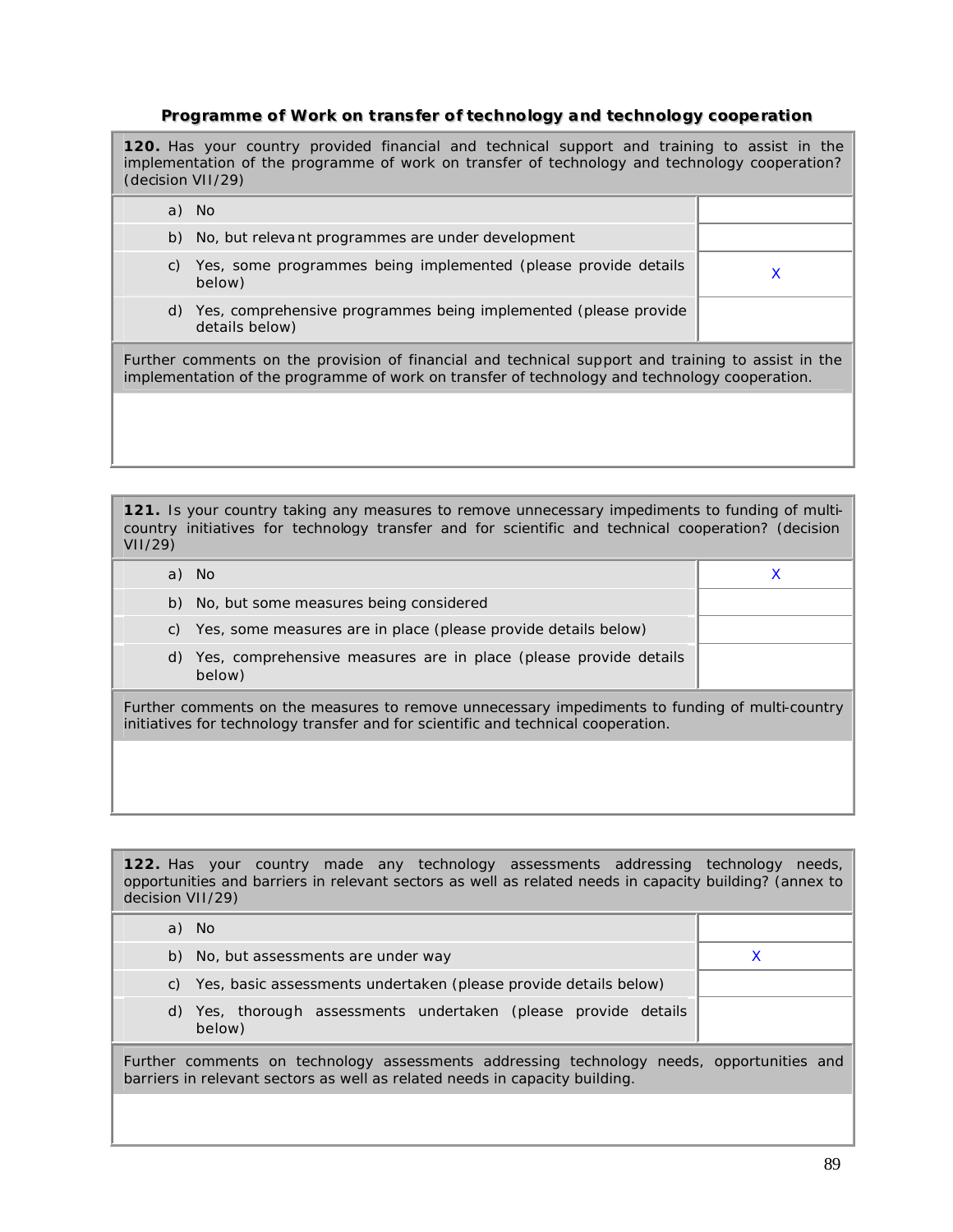**123.** Has your country made any assessments and risk analysis of the potential benefits, risks and associated costs with the introduction of new technologies? (annex to decision VII/29) a) No xing a shekarar a shekarar a shekarar a shekarar a shekarar a shekarar a shekarar a shekarar a shekarar

|  | Further comments on the assessments and risk analysis of the potential benefits, risks and<br>associated costs with the introduction of new technologies. |  |  |
|--|-----------------------------------------------------------------------------------------------------------------------------------------------------------|--|--|
|  | d) Yes, comprehensive assessments undertaken (please provide details<br>below)                                                                            |  |  |
|  | c) Yes, some assessments undertaken (please provide details below)                                                                                        |  |  |
|  | b) No, but assessments are under way                                                                                                                      |  |  |

**124.** Has your country identified and implemented any measures to develop or strengthen appropriate information systems for technology transfer and cooperation, including assessing capacity building needs? (annex to decision VII/29)

| a) No                                                                                        |  |
|----------------------------------------------------------------------------------------------|--|
| b) No, but some programmes are under development                                             |  |
| c) Yes, some programmes are in place and being implemented (please<br>provide details below) |  |
| d) Yes, comprehensive programmes are being implemented (please<br>provide details below)     |  |
| Further comments on measures to develon or strengthen appropriate information systems for    |  |

Further comments on measures to develop or strengthen appropriate information systems for technology transfer and cooperation.

**125.** Has your country taken any of the measures specified under Target 3.2 of the programme of work as a preparatory phase to the development and implementation of national institutional, administrative, legislative and policy frameworks to facilitate cooperation as well as access to and adaptation of technologies of relevance to the Convention? (annex to decision VII/29)

|    | No.                                             |  |
|----|-------------------------------------------------|--|
| b) | No, but a few measures being considered         |  |
| C) | Yes, some measures taken (please specify below) |  |
| d) | Yes, many measures taken (please specify below) |  |
|    |                                                 |  |

Further comments on the measures taken as a preparatory phase to the development and implementation of national institutional, administrative, legislative and policy frameworks to facilitate cooperation as well as access to and adaptation of technologies of relevance to the Convention.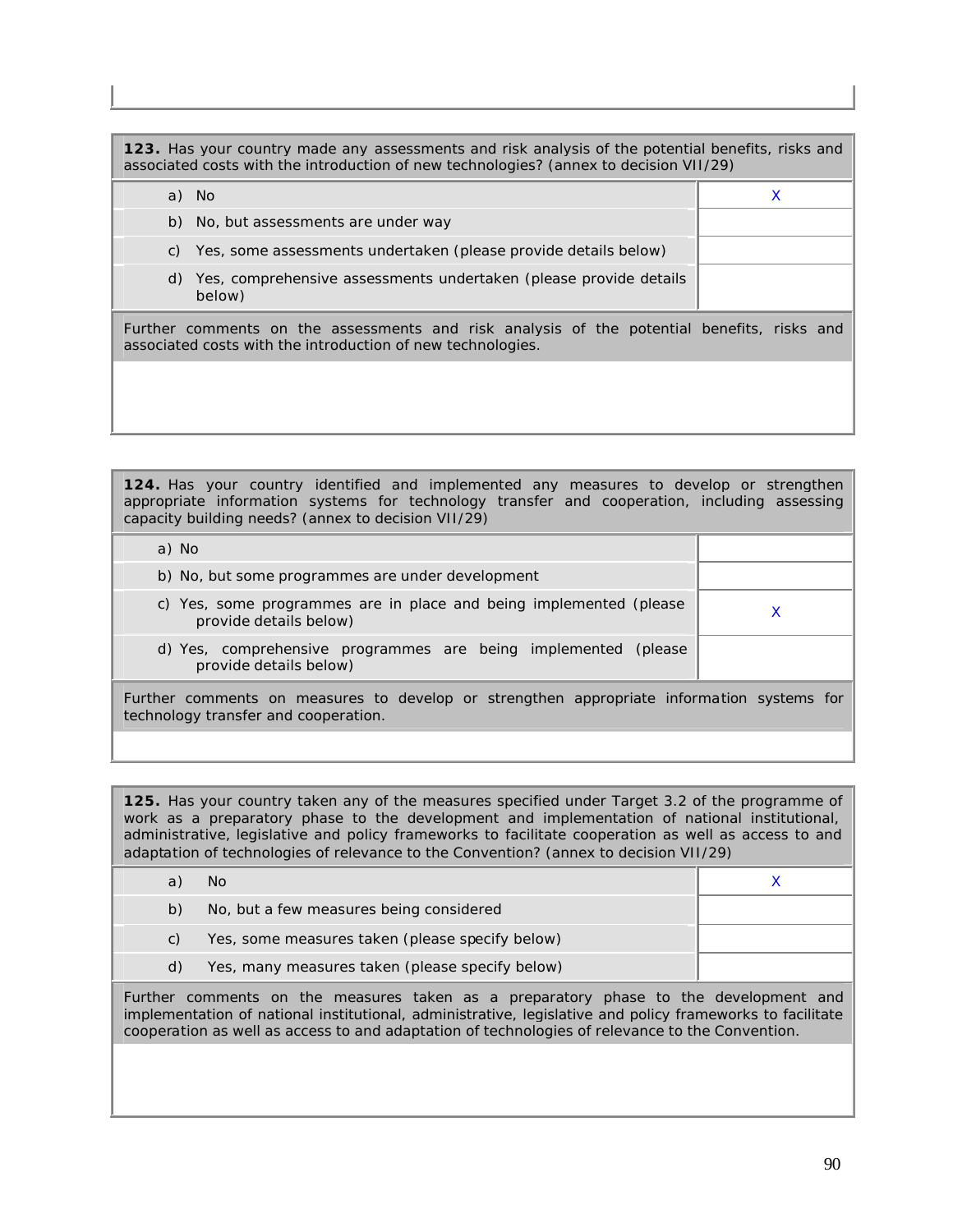#### **Box LVI.**

Please elaborate below on the implementation of this article and associated decisions specifically focusing on:

- a) outcomes and impacts of actions taken;
- b) contribution to the achievement of the goals of the Strategic Plan of the Convention;
- c) contribution to progress towards the 2010 target;
- d) progress in implementing national biodiversity strategies and action plans;
- e) contribution to the achievement of the Millennium Development Goals;
- f) constraints encountered in implementation.

# **Article 17 - Exchange of information**

**126. ?** On Article 17(1), has your country taken measures to facilitate the exchange of information from publicly available sources with a view to assist with the implementation of the Convention and promote technical and scientific cooperation?

|  | a) No                                          |  |
|--|------------------------------------------------|--|
|  | b) No, but potential measures are under review |  |
|  | c) Yes, some measures are in place             |  |
|  | d) Yes, comprehensive measures are in place    |  |
|  |                                                |  |

### *The following question (127) is for DEVELOPED COUNTRIES*

**127. ?** On Article 17(1), do these measures take into account the special needs of developing countries and include the categories of information listed in Article 17(2), such as technical, scientific and socio-economic research, training and surveying programmes, specialized knowledge, repatriation of information and so on?

|  | a) No                                                                                                                                                                                                                                                      |  |
|--|------------------------------------------------------------------------------------------------------------------------------------------------------------------------------------------------------------------------------------------------------------|--|
|  | b) Yes, but they do not include the categories of information listed in<br>Article 17(2), such as technical, scientific and socio-economic<br>research, training and surveying programmes, specialized<br>knowledge, repatriation of information and so on |  |
|  | c) Yes, and they include categories of information listed in Article 17<br>(2), such as technical, scientific and socio-economic research,<br>training and surveying programmes, specialized knowledge,<br>repatriation of information and so on           |  |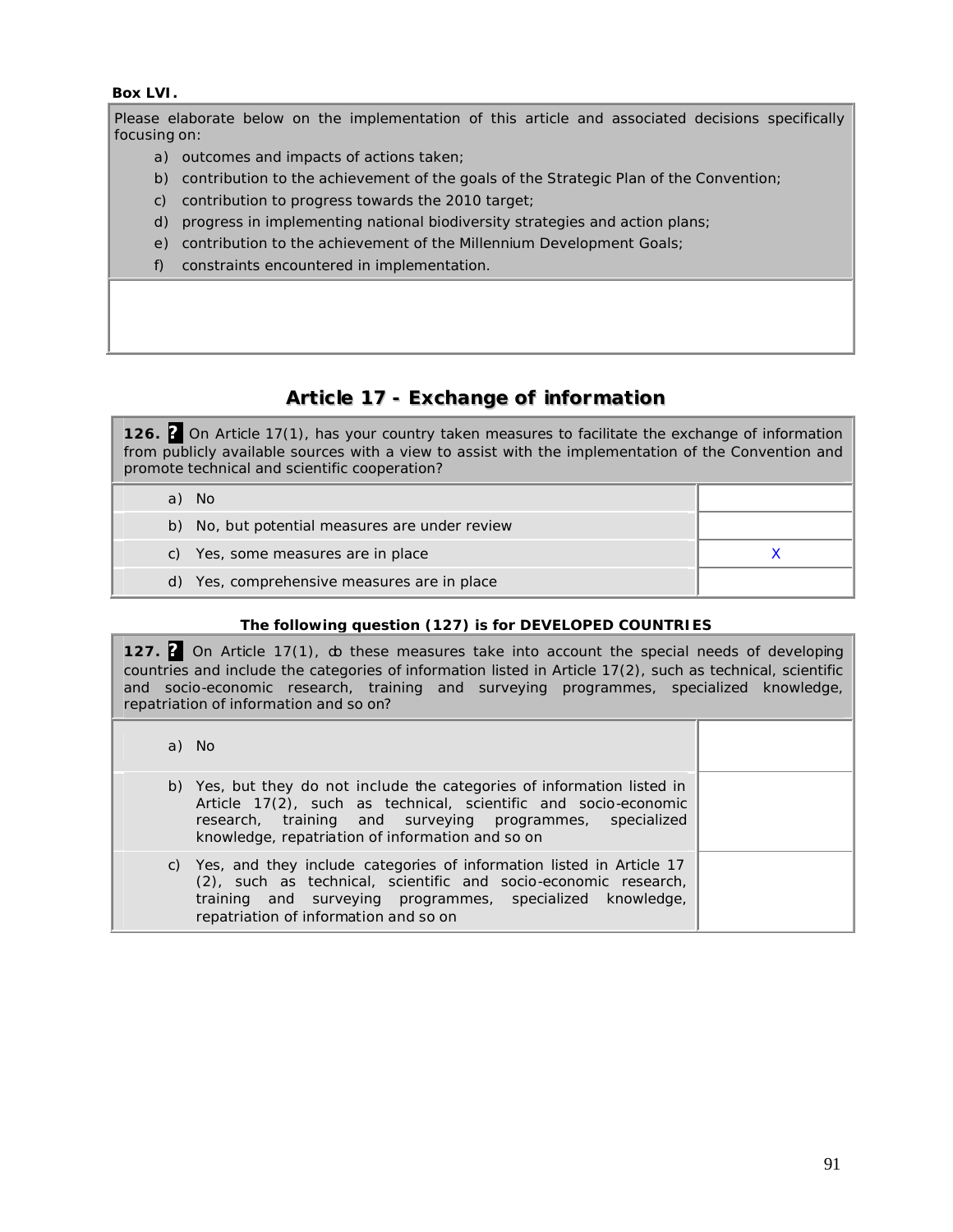### **Box LVII.**

Please elaborate below on the implementation of this article and associated decisions specifically focusing on:

- a) outcomes and impacts of actions taken;
- b) contribution to the achievement of the goals of the Strategic Plan of the Convention;
- c) contribution to progress towards the 2010 target;
- d) progress in implementing national biodiversity strategies and action plans;
- e) contribution to the achievement of the Millennium Development Goals;
- f) constraints encountered in implementation.

# **Article 18 - Technical and scientific cooperation**

**128. ?** On Article 18(1), has your country taken measures to promote international technical and scientific cooperation in the field of conservation and sustainable use of biological diversity?

Further information on the measures to promote international technical and scientific cooperation.

Singapore collaborates with countries in the region through the ASEAN Centre for Biodiversity, and through existing partnerships between sister organizations (e.g., Singapore Botanic Gardens and sister institutions in Bogor (Indonesia) and Xishuanbanna (China) ). Many examples of technical and scientific collaboration exist between university researchers in Singapore and their counterparts throughout South-east and East Asia.

**129. ?** On Article 18(4), has your country encouraged and developed methods of cooperation for the development and use of technologies, including indigenous and traditional technologies, in pursuance of the objectives of this Convention?

| a) | - No                                              |  |
|----|---------------------------------------------------|--|
|    | b) No, but relevant methods are under development |  |
|    | c) Yes, methods are in place                      |  |

**130. ?** On Article 18(5), has your country promoted the establishment of joint research programmes and joint ventures for the development of technologies relevant to the objectives of the Convention?

| No.                                         |  |
|---------------------------------------------|--|
| b) Yes (please provide some examples below) |  |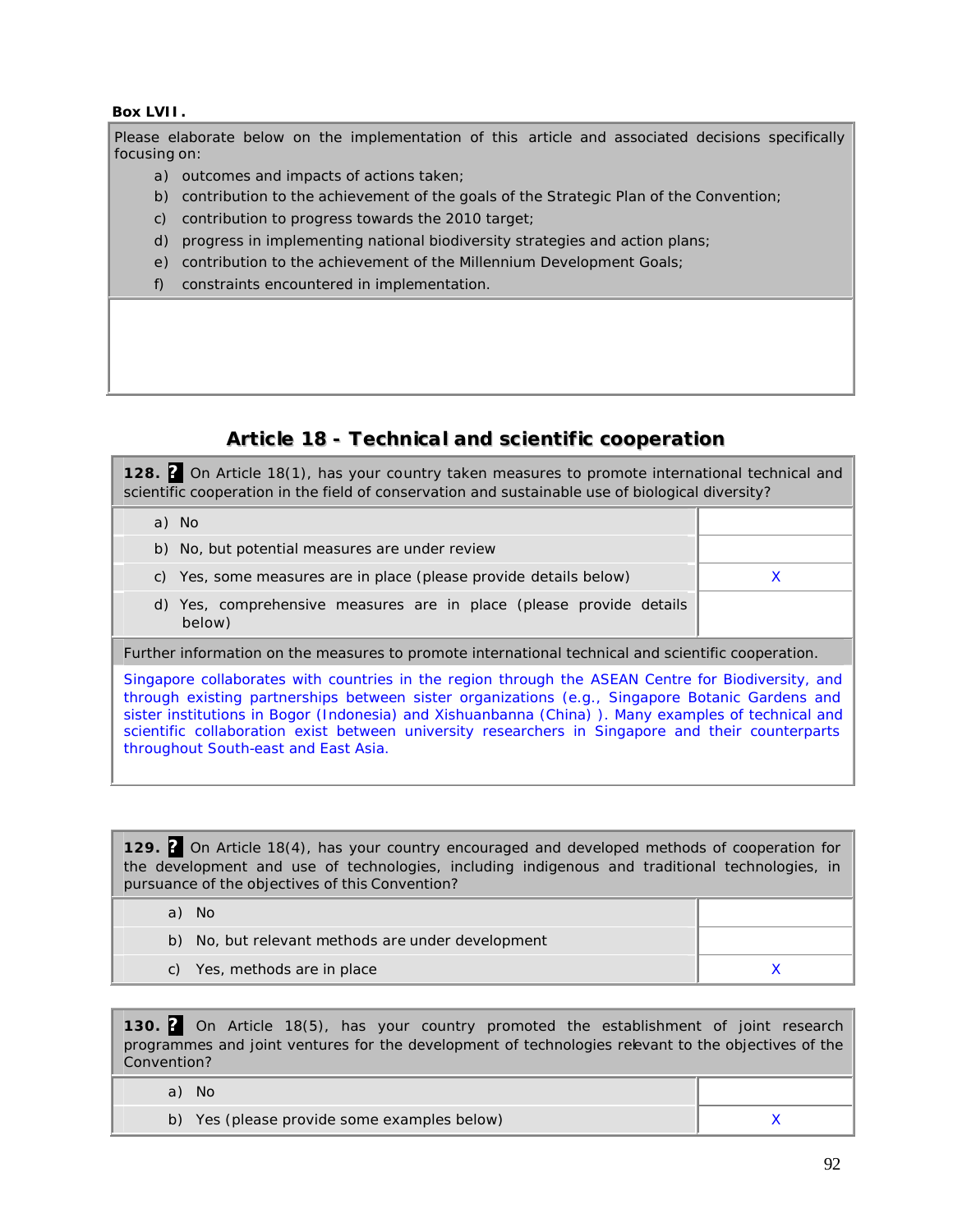Examples for the establishment of joint research programmes and joint ventures for the development of technologies relevant to the objectives of the Convention.

**131.** Has your country established links to non-governmental organizations, private sector and other institutions holding important databases or undertaking significant work on biological diversity through the CHM? (decision V/14)

|    | a) No                                                                                          |  |
|----|------------------------------------------------------------------------------------------------|--|
|    | b) No, but coordination with relevant NGOs, private sector and other<br>institutions under way |  |
| C) | Yes, links established with relevant NGOs, private sector and<br>institutions                  |  |

#### *The following question (132) is for DEVELOPED COUNTRIES*

**132.** Has your country further developed the CHM to assist developing countries and countries with economies in transition to gain access to information in the field of scientific and technical cooperation? (decision V/14)

| a) No                                                                                                                                                                                                    |                                                                                                            |   |
|----------------------------------------------------------------------------------------------------------------------------------------------------------------------------------------------------------|------------------------------------------------------------------------------------------------------------|---|
|                                                                                                                                                                                                          | b) Yes, by using funding opportunities                                                                     | X |
|                                                                                                                                                                                                          | c) Yes, by means of access to, and transfer of technology                                                  |   |
|                                                                                                                                                                                                          | d) Yes, by using research cooperation facilities                                                           | X |
|                                                                                                                                                                                                          | e) Yes, by using repatriation of information                                                               |   |
| f)                                                                                                                                                                                                       | Yes, by using training opportunities                                                                       | X |
|                                                                                                                                                                                                          | g) Yes, by using promotion of contacts with relevant institutions,<br>organizations and the private sector | X |
|                                                                                                                                                                                                          | h) Yes, by using other means (please specify below)                                                        |   |
| Further comments on CHM developments to assist developing countries and countries with<br>economies in transition to gain access to information in the field of scientific and technical<br>cooperation. |                                                                                                            |   |
| The CHM mechanism is newly developed in Singapore. The website provides information about                                                                                                                |                                                                                                            |   |

current events, training opportunities, funding, recent research and collaborative projects. This leads to information available elsewhere within scientific circles in Singapore on training opportunities (e.g., scholarships), funding (e.g., fellowships at Singapore Botanic Gardens herbarium), and research cooperation.

**133.** Has your country used CHM to make information available more useful for researchers and decision-makers? (decision V/14)

| a) No                                               |  |
|-----------------------------------------------------|--|
| b) No, but relevant initiatives under consideration |  |
| c) Yes (please provide details below)               |  |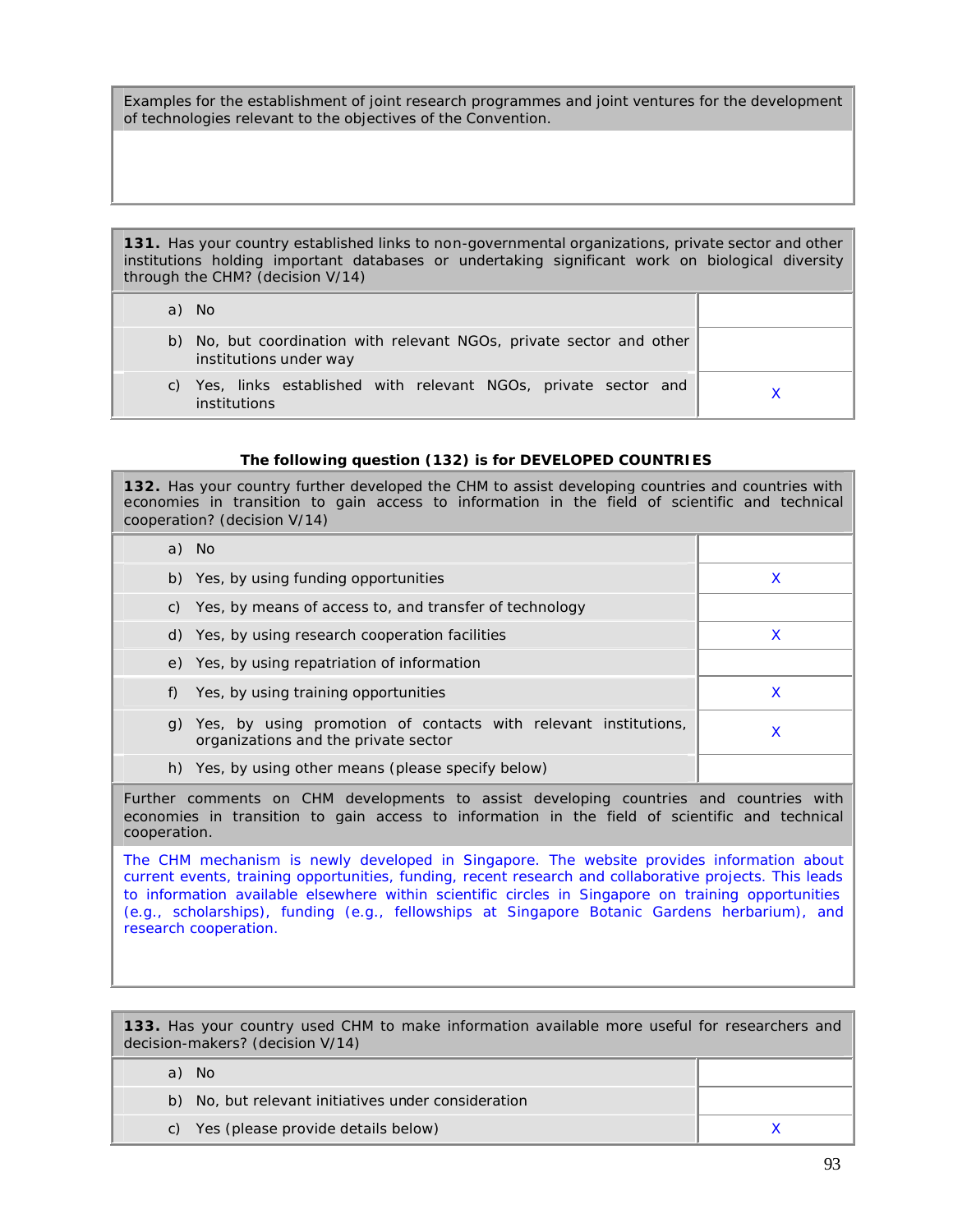#### Further comments on development of relevant initiatives.

CHM is available to all on a website, with facilities for on-line research applications, checklists of flora and fauna, description of relevant laws, etc.

**134.** Has your country developed, provided and shared services and tools to enhance and facilitate the implementation of the CHM and further improve synergies among biodiversity-related Conventions? (decision V/14)

| No.<br>a)                                        |  |
|--------------------------------------------------|--|
| b) Yes (please specify services and tools below) |  |

Further comments on services and tools to enhance and facilitate the implementation of CHM and further improve synergies among biodiversity-related Conventions.

Not yet. This is under consideration.

#### **Box LVIII.**

Please elaborate below on the implementation of this article and associated decisions specifically focusing on:

- a) outcomes and impacts of actions taken;
- b) contribution to the achievement of the goals of the Strategic Plan of the Convention;
- c) contribution to progress towards the 2010 target;
- d) progress in implementing national biodiversity strategies and action plans;
- e) contribution to the achievement of the Millennium Development Goals;
- f) constraints encountered in implementation.

# **Article 19 - Handling of biotechnology and distribution of its benefits**

**135. ?** On Article 19(1), has your country taken measures to provide for the effective participation in biotechnological research activities by those Contracting Parties which provide the genetic resources for such research?

| a) No                                                                             |  |
|-----------------------------------------------------------------------------------|--|
| b) No, but potential measures are under review                                    |  |
| c) Yes, some measures are in place                                                |  |
| d) Yes, comprehensive legislation are in place                                    |  |
| e) Yes, comprehensive statutory policy and subsidiary legislation are in<br>place |  |
| Yes, comprehensive policy and administrative measures are in place                |  |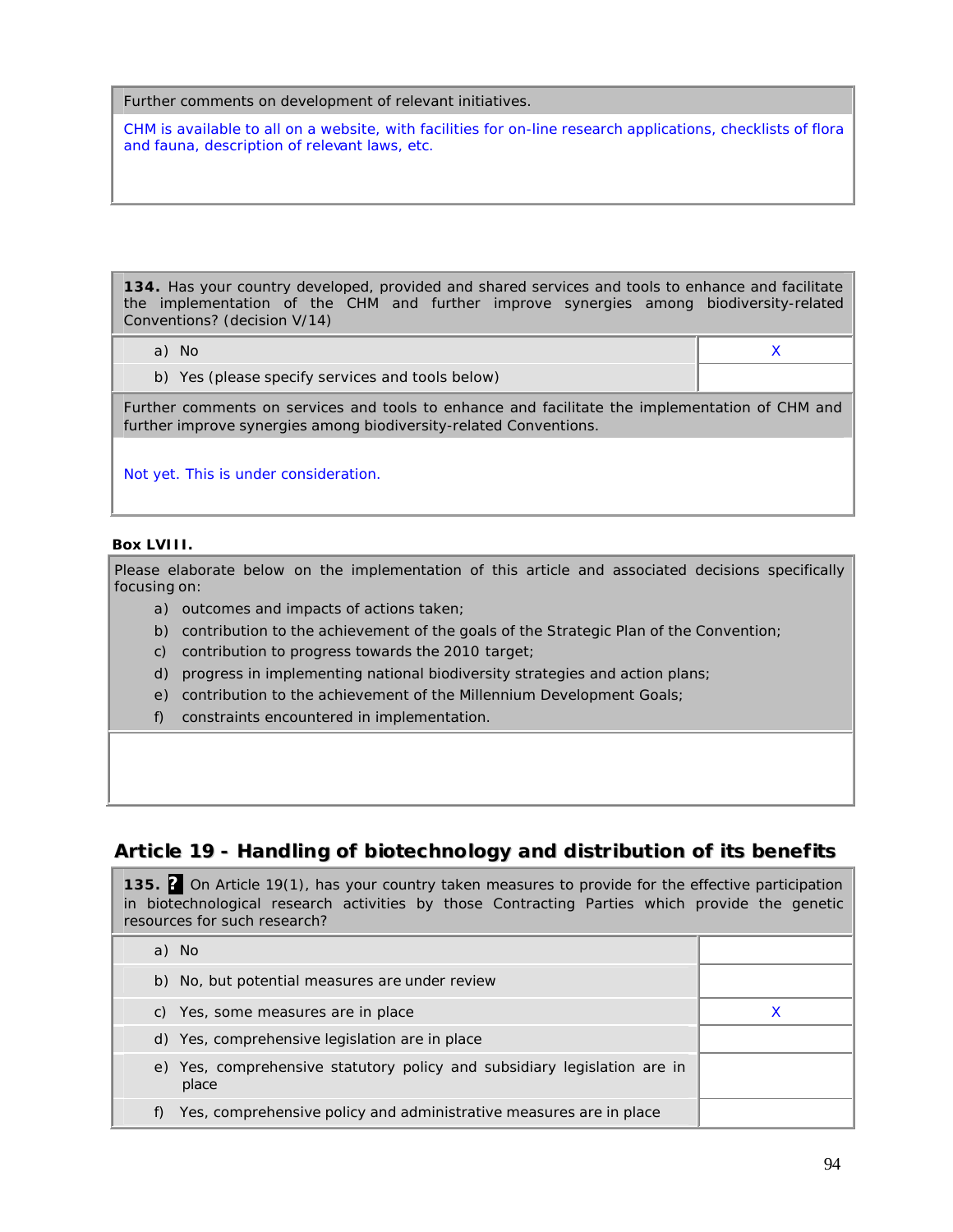**136. ?** On Article 19(2), has your country taken all practicable measures to promote and advance priority access by Parties, on a fair and equitable basis, to the results and benefits arising from biotechnologies based upon genetic resources provided by those Parties?

| a) No                                          |  |
|------------------------------------------------|--|
| b) No, but potential measures are under review |  |
| c) Yes, some measures are in place             |  |
| d) Yes, comprehensive measures are in place    |  |

# **Box LIX.**

Please elaborate below on the implementation of this article and associated decisions specifically focusing on:

- a) outcomes and impacts of actions taken;
- b) contribution to the achievement of the goals of the Strategic Plan of the Convention;
- c) contribution to progress towards the 2010 target;
- d) progress in implementing national biodiversity strategies and action plans;
- e) contribution to the achievement of the Millennium Development Goals;
- f) constraints encountered in implementation.

# **Article 20 – Financial resources**

#### **Box LX.**

Please describe for each of the following items the quantity of financial resources, both internal and external, that have been utilized, received or provided, as applicable, to implement the Convention on Biological Diversity, on an annual basis, since your country became a Party to the Convention.

| a) | allocations<br>Budgetary<br>by<br>national and<br>local<br>Governments as well as<br>different sectoral ministries | X |
|----|--------------------------------------------------------------------------------------------------------------------|---|
| b) | Extra-budgetary<br>resources<br>(identified by donor agencies)                                                     |   |
| C) | Bilateral channels (identified<br>by donor agencies)                                                               |   |
| d) | Regional channels (identified<br>by donor agencies)                                                                |   |
| e) | channels<br>Multilateral<br>(identified by donor agencies)                                                         |   |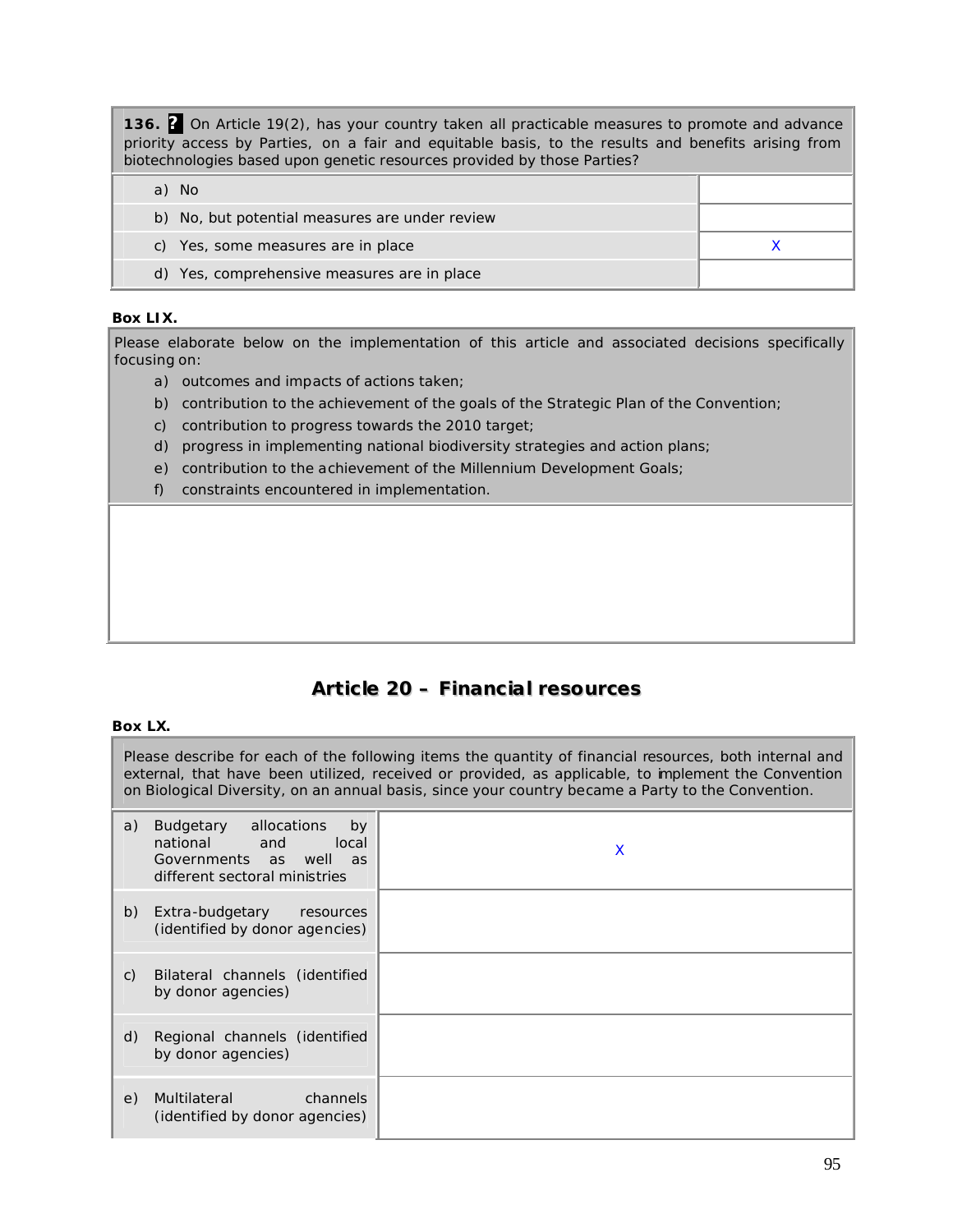|                | Private sources (identified by<br>donor agencies)                                                                              |
|----------------|--------------------------------------------------------------------------------------------------------------------------------|
| $\mathfrak{g}$ | Resources generated through<br>financial instruments, such as<br>$\angle$ for $\angle$<br>0f<br>charges<br>use<br>biodiversity |

# **Box LXI.**

Please describe in detail below any major financing programmes, such as biodiversity trust funds or specific programmes that have been established in your country.

**137. ?** On Article 20(1), has your country provided financial support and incentives to those national activities that are intended to achieve the objectives of the Convention?

| <b>No</b><br>a)                                                             |  |  |
|-----------------------------------------------------------------------------|--|--|
| Yes, incentives only (please provide a list of such incentives below)<br>b) |  |  |
| c) Yes, financial support only                                              |  |  |
| d) Yes, financial support and incentives (please provide details below)     |  |  |
| Further comments on financial support and incentives provided.              |  |  |
|                                                                             |  |  |

# *The next question (138) is for DEVELOPED COUNTRIES*

**138. ?** On Article 20(2), has your country provided new and additional financial resources to enable developing country Parties to meet the agreed incremental costs to them of implementing measures which fulfill the obligations of the Convention?

a) No

b) Yes (please indicate the amount, on an annual basis, of new and additional financial resources your country has provided)

Further comments on new and additional financial resources provided.

### *The next question (139) is for DEVELOPING COUNTRIES OR COUNTRIES WITH ECONOMIES IN TRANSITION*

**139. ?** On Article 20(2), has your country received new and additional financial resources to enable it to meet the agreed full incremental costs of implementing measures which fulfill the obligations of the Convention?

| N<br>a) |     |
|---------|-----|
| b) Yes  | . . |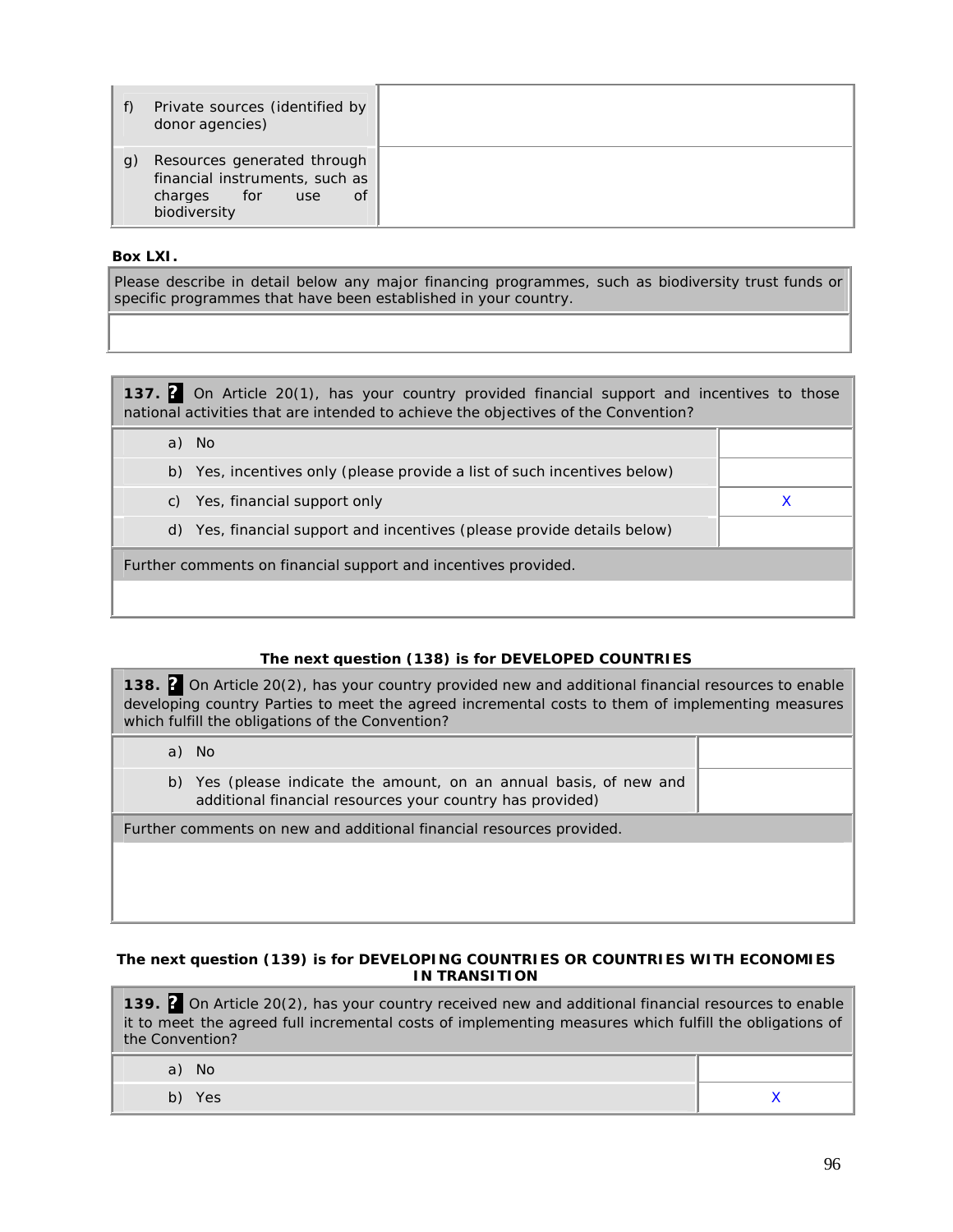**140. ?** Has your country establis hed a process to monitor financial support to biodiversity, including support provided by the private sector? (decision V/11)

| No.                                     |  |
|-----------------------------------------|--|
| b) No, but procedures being established |  |
| c) Yes (please provide details below)   |  |

Further comments on processes to monitor financial support to biodiversity, including support provided by the private sector.

The current financial tracking system monitors support to overseas causes. Information on withincountry support is available in principle but not analysed separately.

**141. ?** Has your country considered any measures like tax exemptions in national taxation systems to encourage financial support to biodiversity? (decision V/11)

|    | a) No                                                                      |  |
|----|----------------------------------------------------------------------------|--|
| b) | No, but exemptions are under development (please provide details<br>below) |  |
| C) | Yes, exemptions are in place (please provide details below)                |  |
|    | Further comments on tax exemptions for biodiversity-related donations.     |  |
|    | Tax exemptions for charitable and non-profit organizations are in place.   |  |
|    |                                                                            |  |
|    |                                                                            |  |

**142.** Has your country reviewed national budgets and monetary policies, including the effectiveness of official development assistance allocated to biodiversity, with particular attention paid to positive incentives and their performance as well as perverse incentives and ways and means for their removal or mitigation? (decision VI/16)

| a) No                                                                                                |  |
|------------------------------------------------------------------------------------------------------|--|
| b) No, but review is under way                                                                       |  |
| c) Yes (please provide results of review below)                                                      |  |
| Further comments on review of national budgets and monetary policies, including the effectiveness of |  |

official development assistance.

**143.** Is your country taking concrete actions to review and further integrate biodiversity considerations in the development and implementation of major international development initiatives, as well as in national sustainable development plans and relevant sectoral policies and plans? (decisions VI/16 and VII/21)

| No.                                                                  |  |
|----------------------------------------------------------------------|--|
| b) No, but review is under way                                       |  |
| c) Yes, in some initiatives and plans (please provide details below) |  |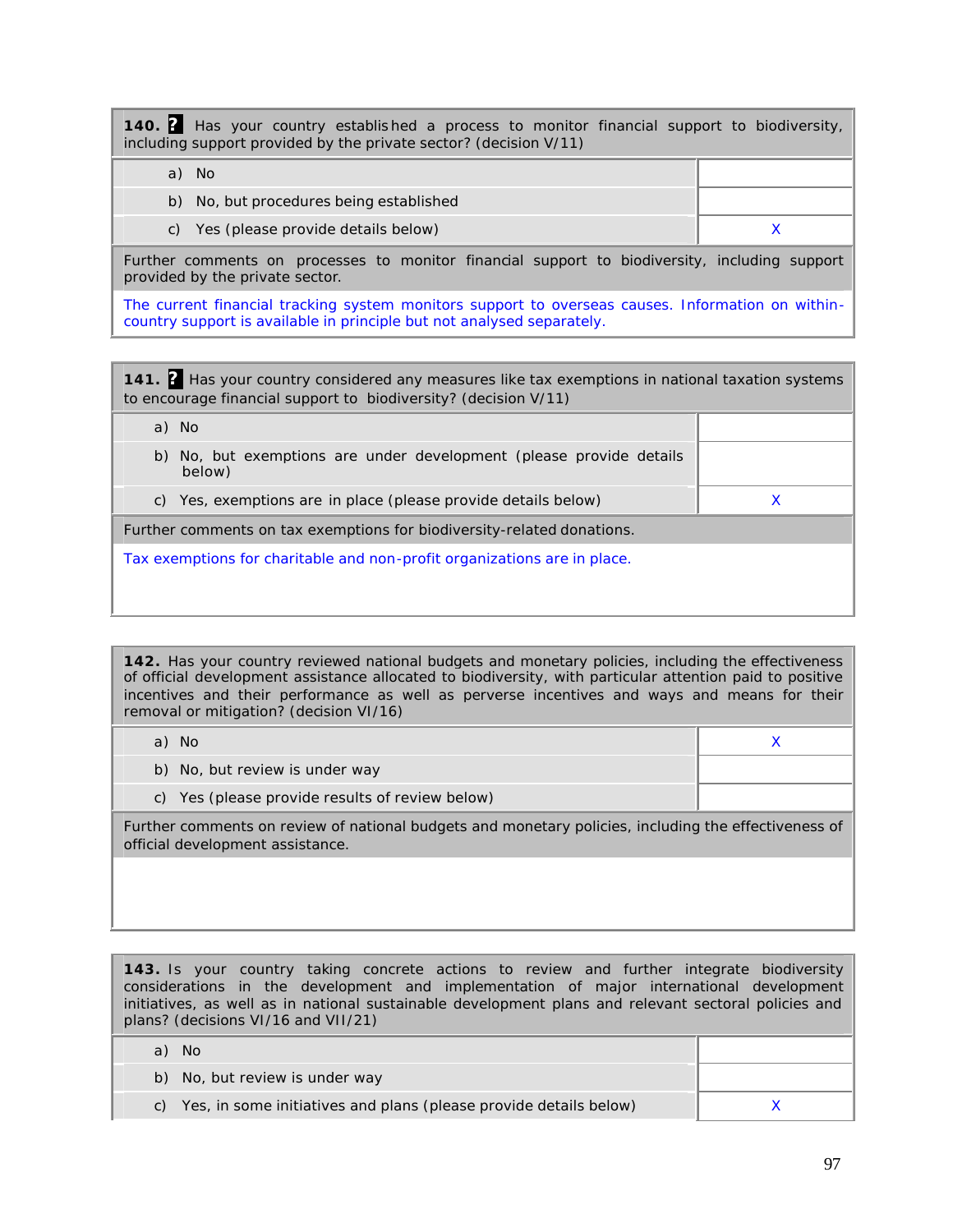**144.** Is your country enhancing the integration of biological diversity into the sectoral development and assistance programmes? (decision VII/21)

| a) No                                                                                                      |   |
|------------------------------------------------------------------------------------------------------------|---|
| b) No, but relevant programmes are under development                                                       |   |
| Yes, into some sectoral development and assistance programmes<br>C)<br>(please provide details below)      | X |
| d) Yes, into major sectoral development and assistance programmes<br>(please provide details below)        |   |
| Further comments on the integration of biodiversity into sectoral development and assistance<br>programmes |   |
|                                                                                                            |   |
|                                                                                                            |   |

# *The next question (145) is for DEVELOPED COUNTRIES*

**145.** Please indicate with an " **X**" in the table below in which area your country has provided financial support to developing countries and/or countries with economies in transition. Please elaborate in the space below if necessary.

| Areas                                                                                                                         | <b>Support</b><br>provided |
|-------------------------------------------------------------------------------------------------------------------------------|----------------------------|
| Undertaking national or regional assessments within the framework of MEA<br>a)<br>(decision VI/8)                             |                            |
| b) In-situ conservation (decision V/16)                                                                                       |                            |
| Enhance national capacity to establish and maintain the mechanisms to protect<br>C)<br>traditional knowledge (decision VI/10) |                            |
| d) $Ex\text{-}situ$ conservation (decision $V/26$ )                                                                           |                            |
| Implementation of the Global Strategy for Plant Conservation (decision VI/9)<br>e)                                            |                            |
| f)<br>Implementation of the Bonn Guidelines (decision VI/24)                                                                  |                            |
| Implementation of programme of work on agricultural biodiversity (decision<br>q)<br>V/5)                                      |                            |
| Preparation of first report on the State of World's Animal Genetic Resources<br>h)<br>(decision VI/17)                        |                            |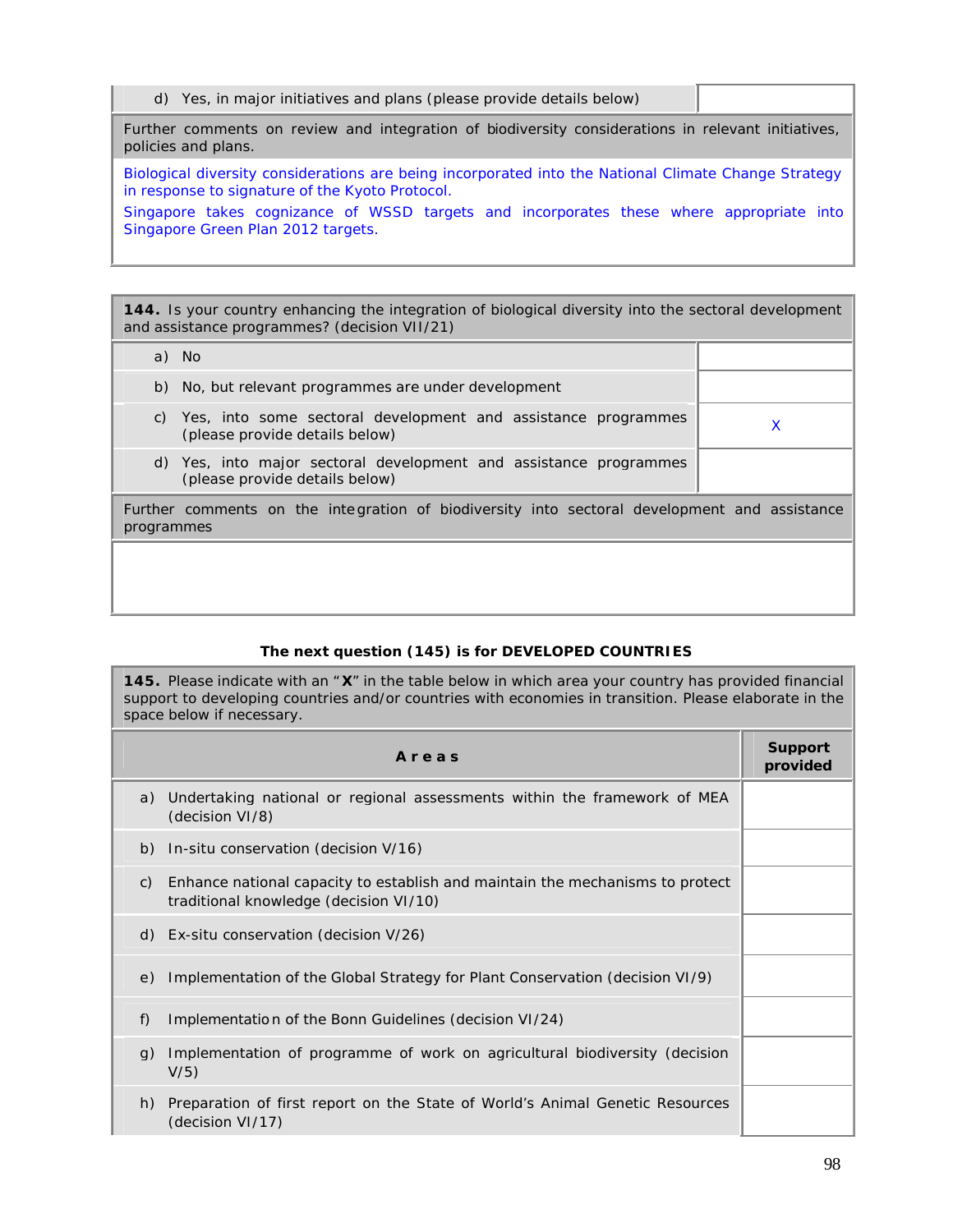| i)           | Support to work of existing regional coordination mechanisms and<br>development of regional and sub regional networks or processes (decision<br>VI/27                                              |  |
|--------------|----------------------------------------------------------------------------------------------------------------------------------------------------------------------------------------------------|--|
| i)           | Development of partnerships and other means to provide the necessary<br>support for the implementation of the programme of work on dry and<br>subhumid lands biological diversity (decision VII/2) |  |
| $\mathsf{k}$ | Financial support for the operations of the Coordination Mechanism of the<br>Global Taxonomy Initiative (decision VII/9)                                                                           |  |
| $\vert$ )    | Support to the implementation of the Action Plan on Capacity Building as<br>contained in the annex to decision VII/19 (decision VII/19)                                                            |  |
|              | m) Support to the implementation of the programme of work on mountain<br>biological diversity (decision VII/27)                                                                                    |  |
|              | n) Support to the implementation of the programme of work on protected areas<br>(decision VII/28)                                                                                                  |  |
|              | o) Support to the development of national indicators (decision VII/30)                                                                                                                             |  |
|              | p) Others (please specify)                                                                                                                                                                         |  |
|              | Further information on financial support provided to developing countries and countries with<br>economies in transition.                                                                           |  |
|              |                                                                                                                                                                                                    |  |

### *The next question (146) is for DEVELOPING COUNTRIES OR COUNTRIES WITH ECONOMIES IN TRANSITION*

**146.** Please indicate with an "**X**" in the table below in which areas your country has applied for funds from the Global Environment Facility (GEF), from developed countries and/or from other sources. The same area may have more than one source of financial support. Please elaborate in the space below if necessary.

| Areas                                                                                                            | <b>Applied for funds from</b> |                  |              |  |
|------------------------------------------------------------------------------------------------------------------|-------------------------------|------------------|--------------|--|
|                                                                                                                  | <b>GEF</b>                    | <b>Bilateral</b> | <b>Other</b> |  |
| a) Preparation of national biodiversity strategies or action plans                                               |                               |                  | X            |  |
| b) National capacity self-assessment for implementation of<br>Convention (decision VI/27)                        |                               |                  | X            |  |
| Priority actions to implement the Global Taxonomy Initiative<br>C)<br>(decision V/9)                             |                               |                  | X            |  |
| d) In-situ conservation (decision $V/16$ )                                                                       |                               |                  | X            |  |
| e) Development of national strategies or action plans to deal<br>with alien species (decision VI/23)             |                               |                  | x            |  |
| Ex-situ conservation, establishment and maintenance of Ex-<br>f)<br>situ conservation facilities (decision V/26) |                               |                  | X            |  |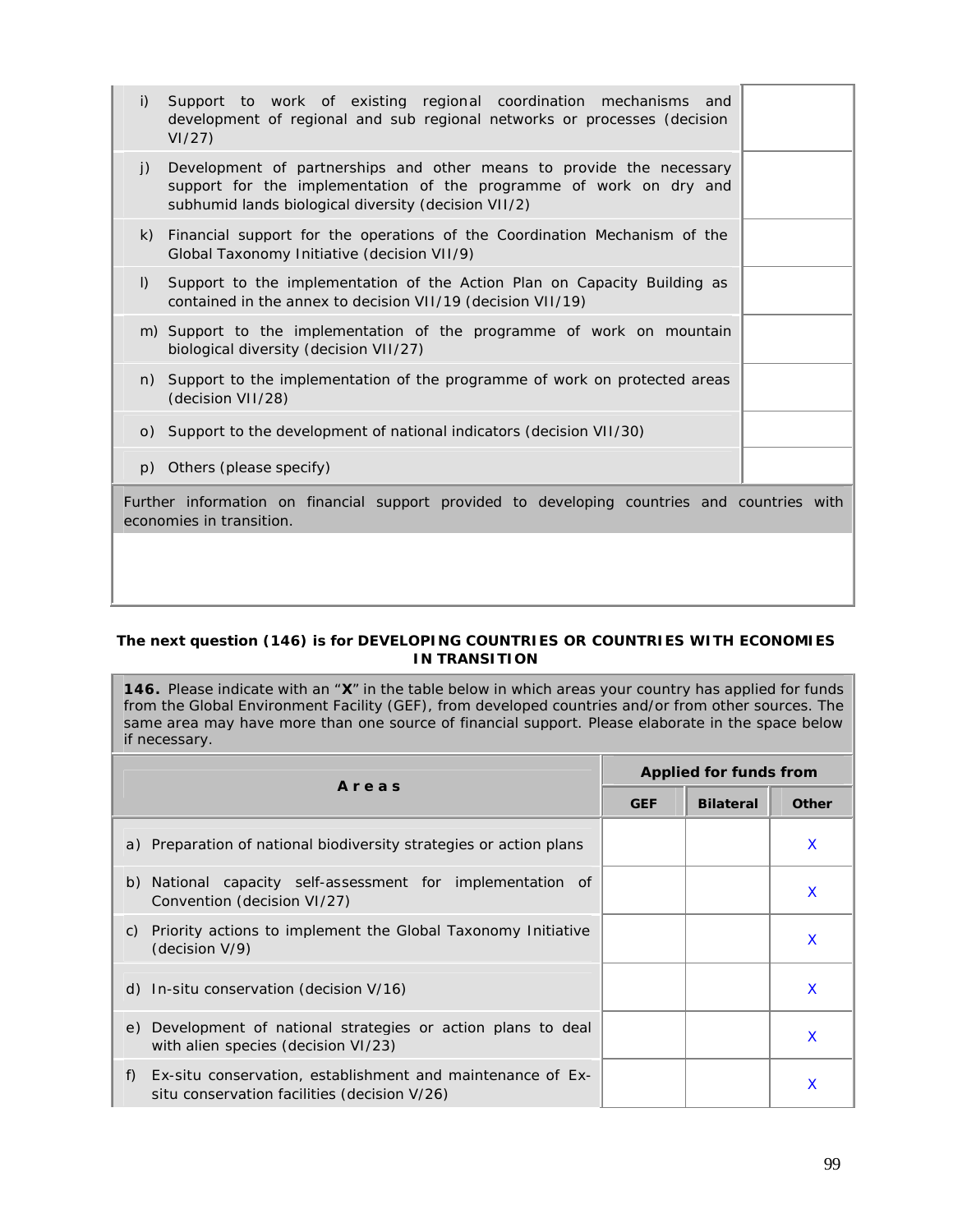|              | g) Projects that promote measures for implementing Article 13<br>(Education and Public Awareness) (decision VI/19) |  | $\mathsf{x}$ |
|--------------|--------------------------------------------------------------------------------------------------------------------|--|--------------|
|              | h) Preparation of national reports (decisions III/9, V/19 and<br>VI/25                                             |  | X            |
| i)           | Projects for conservation and sustainable use of inland water<br>biological diversity (decision IV/4)              |  | X            |
| $\mathbf{j}$ | Activities for conservation and sustainable use of agricultural<br>biological diversity (decision V/5)             |  | N.A.         |
| k)           | Implementation of the Cartagena Protocol on Biosafety<br>(decision VI/26)                                          |  | N.A.         |
| $\mathsf{I}$ | Implementation of the Global Taxonomy Initiative                                                                   |  | X            |
|              | m) Implementation of the Addis Ababa Principles and Guidelines<br>for the Sustainable Use of Biodiversity          |  | X            |
| n)           | Others (please specify)                                                                                            |  |              |
|              | Further information on application for financial support.                                                          |  |              |
|              |                                                                                                                    |  |              |

# **Box LXII.**

Please elaborate below on the implementation of this article and associated decisions specifically focusing on:

- a) outcomes and impacts of actions taken;
- b) contribution to the achievement of the goals of the Strategic Plan of the Convention;
- c) contribution to progress towards the 2010 target;
- d) progress in implementing national biodiversity strategies and action plans;
- e) contribution to the achievement of the Millennium Development Goals;
- f) constraints encountered in implementation.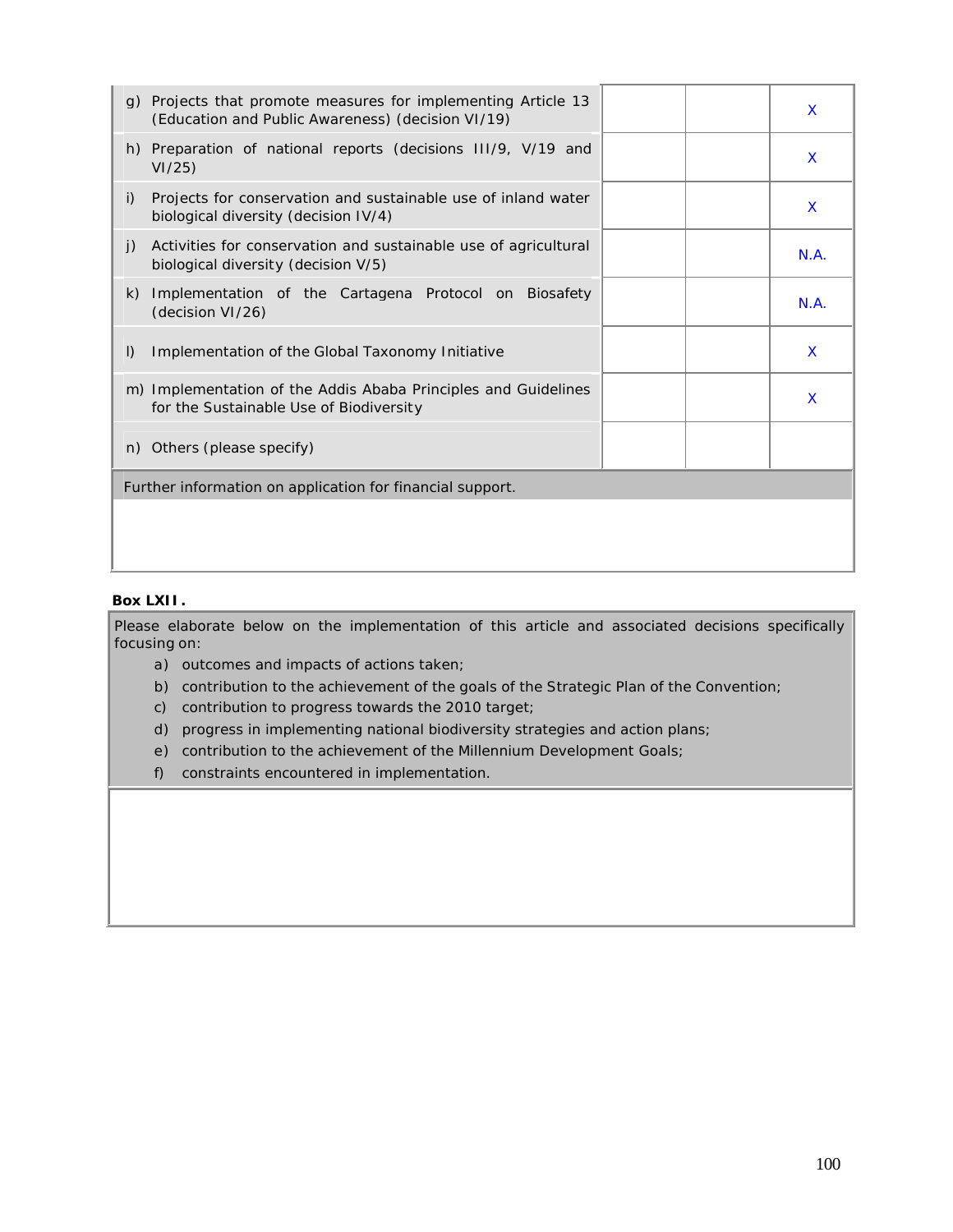# **D. THEMATIC AREAS**

**147.** Please use the scale indicated below to reflect the level of challenges faced by your country in implementing the thematic programmes of work of the Convention (marine and coastal biodiversity, agricultural biodiversity, forest biodiversity, inland waters biodiversity, dry and sub-humid lands and mountain biodiversity).

| $3 =$ High Challenge   | $1 =$ Low Challenge                            |
|------------------------|------------------------------------------------|
| $2$ = Medium Challenge | $0 =$ Challenge has been successfully overcome |
|                        | $N/A = Not applicable$                         |

|                                                                                                                | <b>Programme of Work</b> |               |                                 |                                     |                              |                 |
|----------------------------------------------------------------------------------------------------------------|--------------------------|---------------|---------------------------------|-------------------------------------|------------------------------|-----------------|
| <b>Challenges</b>                                                                                              | <b>Agricultur</b><br>al  | <b>Forest</b> | <b>Marine</b><br>and<br>coastal | <b>Inland</b><br>water<br>ecosystem | Dry and<br>subhumid<br>lands | <b>Mountain</b> |
| (a)<br>Lack of<br>political<br>will and support                                                                | N/A                      | 1             | $\overline{2}$                  | 2                                   | N/A                          | N/A             |
| (b)<br>Limited<br>public<br>participation<br>and<br>stakeholder involvement                                    | N/A                      | 1             | $\overline{2}$                  | $\overline{2}$                      | N/A                          | N/A             |
| Lack<br>(c)<br><b>of</b><br>main-<br>streaming and integration<br>of biodiversity issues into<br>other sectors | N/A                      | 1             | $\overline{2}$                  | $\overline{1}$                      | N/A                          | N/A             |
| (d)<br>Lack<br>0f<br>precautionary<br>and<br>proactive measures                                                | N/A                      | 1             | $\overline{2}$                  | 1                                   | N/A                          | N/A             |
| Inadequate<br>(e)<br>capacity to act, caused<br>by institutional weakness                                      | N/A                      | 1             | $\overline{2}$                  | 1                                   | N/A                          | N/A             |
| (f)<br>Lack of transfer of<br>technology and expertise                                                         | N/A                      | 1             | $\overline{2}$                  | 1                                   | N/A                          | N/A             |
| (g)<br>Loss of traditional<br>knowledge                                                                        | N/A                      | N/A           | N/A                             | N/A                                 | N/A                          | N/A             |
| Lack of adequate<br>(h)<br>scientific<br>research<br>capacities to support all<br>the objectives               | N/A                      | 1             | $\overline{2}$                  | $\overline{2}$                      | N/A                          | N/A             |
| (i)<br>Lack of accessible<br>knowledge<br>and<br>information                                                   | N/A                      | 1             | $\overline{2}$                  | $\overline{2}$                      | N/A                          | N/A             |
| (i)<br>public<br>Lack<br>of<br>education and awareness<br>at all levels                                        | N/A                      | 1             | $\overline{2}$                  | $\overline{2}$                      | N/A                          | N/A             |
| (k)<br>Existing<br>scientific<br>and traditional knowledge<br>not fully utilized                               | N/A                      | 1             | $\overline{2}$                  | $\mathbf{1}$                        | N/A                          | N/A             |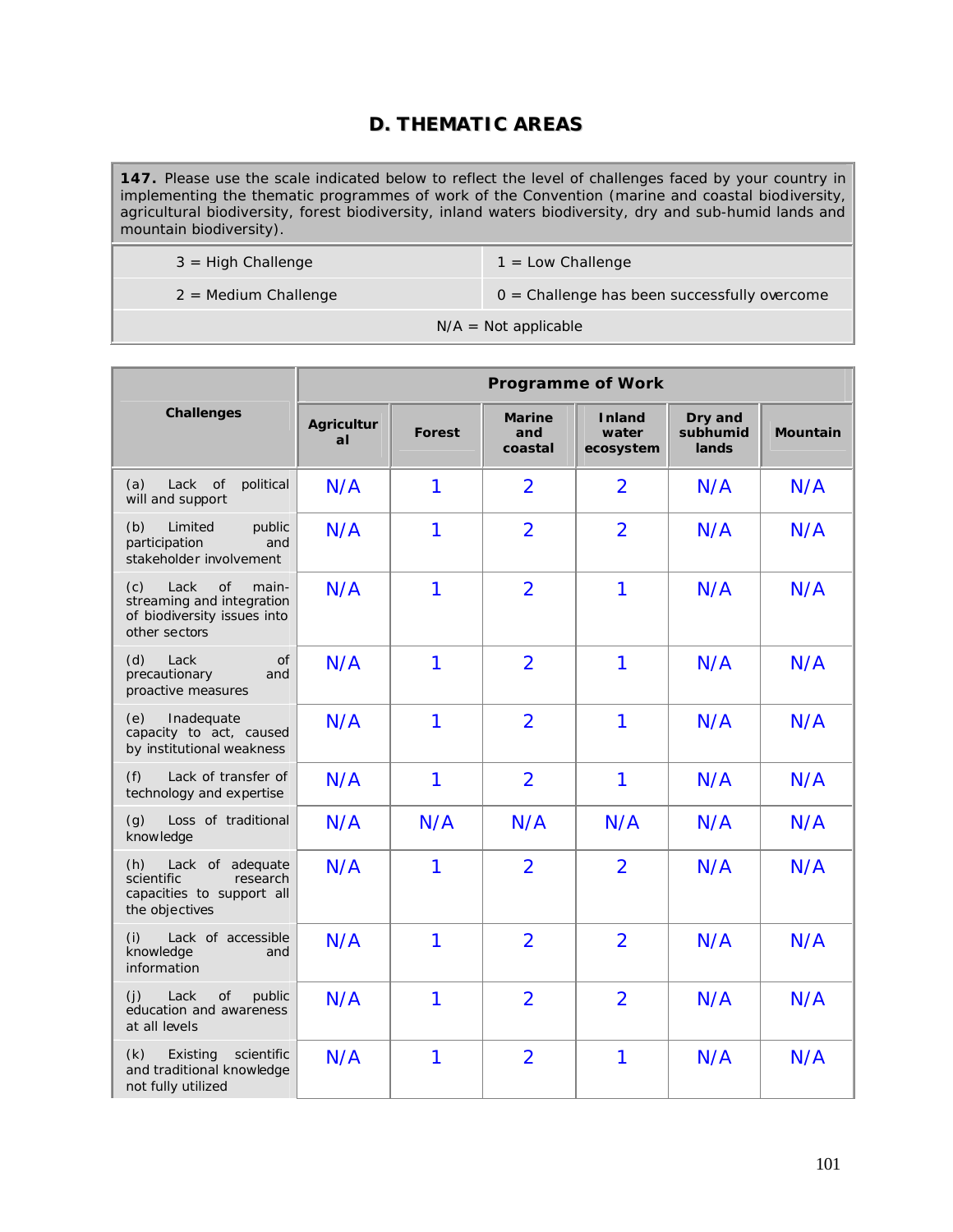| (1)<br>Loss of biodiversity<br>the                                                                                 | N/A | $\overline{2}$ | $\overline{2}$ | 1            | N/A | N/A |
|--------------------------------------------------------------------------------------------------------------------|-----|----------------|----------------|--------------|-----|-----|
| corresponding<br>and<br>goods and<br>services it<br>provides<br>not<br>properly<br>understood<br>and<br>documented |     |                |                |              |     |     |
| Lack of financial,<br>(m)<br>technical<br>human,<br>resources                                                      | N/A | 1              | $\overline{2}$ | 1            | N/A | N/A |
| (n)<br>Lack of economic<br>incentive measures                                                                      | N/A | 1              | $\overline{2}$ | 1            | N/A | N/A |
| (o)<br>Lack<br>of<br>benefit-<br>sharing                                                                           | N/A | N/A            | $\overline{2}$ | 1            | N/A | N/A |
| (p)<br>Lack of synergies<br>national<br>at<br>and<br>international levels                                          | N/A | 1              | $\overline{2}$ | 1            | N/A | N/A |
| Lack of horizontal<br>(q)<br>cooperation<br>among<br>stakeholders                                                  | N/A | 1              | $\overline{2}$ | 1            | N/A | N/A |
| effective<br>(r)<br>Lack of<br>partnerships                                                                        | N/A | $\mathbf 0$    | $\overline{2}$ | 1            | N/A | N/A |
| (s)<br>Lack<br>Οf<br>engagement of scientific<br>community                                                         | N/A | $\overline{O}$ | 1              | 1            | N/A | N/A |
| Lack of appropriate<br>(t)<br>policies and laws                                                                    | N/A | $\mathbf{1}$   | $\overline{2}$ | 1            | N/A | N/A |
| Poverty<br>(u)                                                                                                     | N/A | N/A            | N/A            | N/A          | N/A | N/A |
| (v)<br>Population<br>pressure                                                                                      | N/A | N/A            | N/A            | N/A          | N/A | N/A |
| Unsustainable<br>(w)<br>consumption<br>and<br>production patterns                                                  | N/A | N/A            | N/A            | N/A          | N/A | N/A |
| Lack of capacities<br>(x)<br>for local communities                                                                 | N/A | N/A            | N/A            | N/A          | N/A | N/A |
| Lack of knowledge<br>(y)<br>and<br>practice<br>οf<br>ecosystem-based<br>approaches<br>to<br>management             | N/A | $\mathbf 0$    | 1              | 1            | N/A | N/A |
| Weak<br>(z)<br>law<br>enforcement capacity                                                                         | N/A | $\mathbf 0$    | 1              | $\mathbf{O}$ | N/A | N/A |
| Natural<br>disasters<br>(aa)<br>and<br>environmental<br>change                                                     | N/A | 1              | 1              | $\mathbf{1}$ | N/A | N/A |
| (bb) Others<br>(please<br>specify)                                                                                 | N/A |                |                |              | N/A | N/A |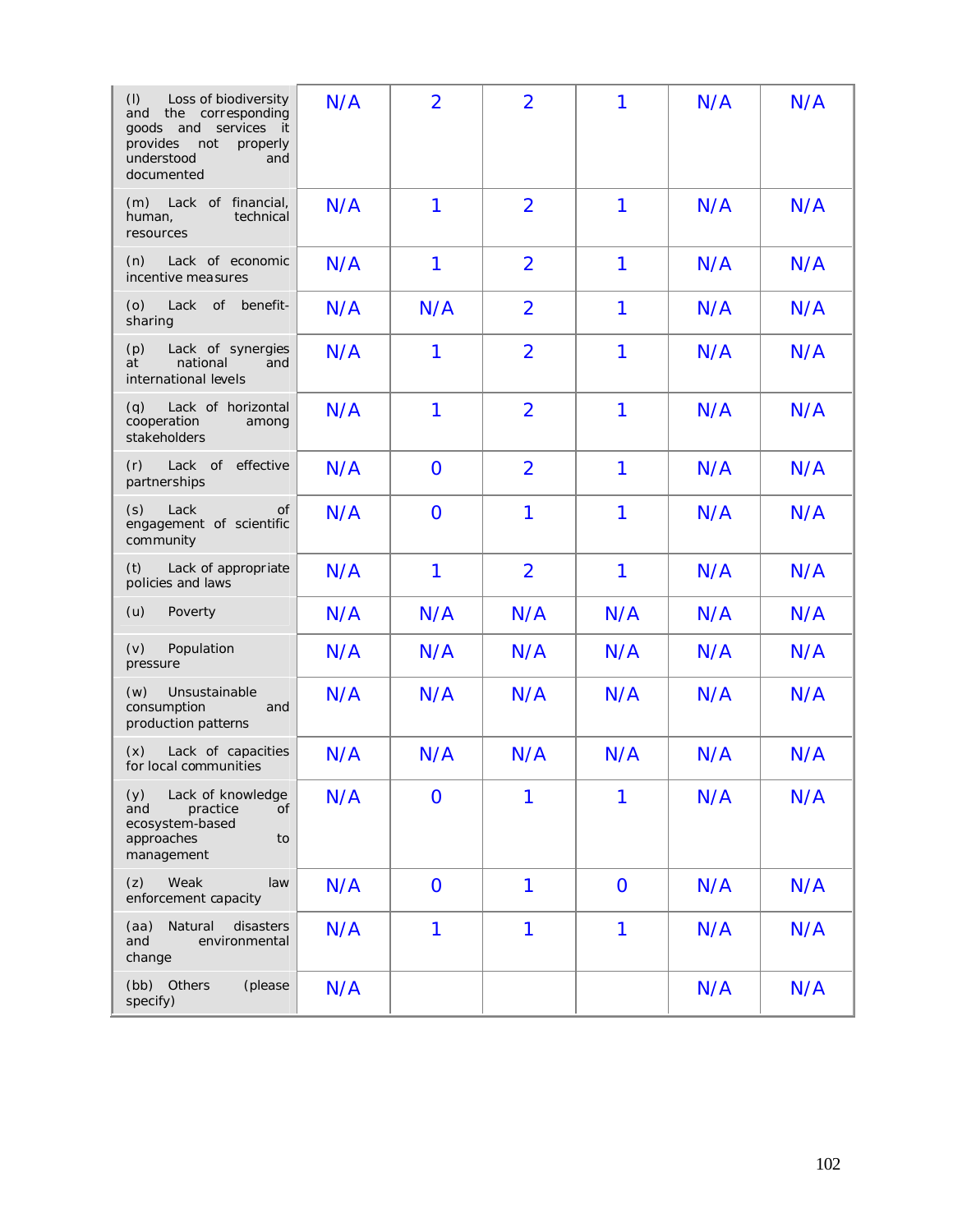#### **Inland water ecosystems**

**148.** Has your country incorporated the objectives and relevant activities of the programme of work into the following and implemented them? (decision VII/4)

| Strategies, policies, plans and activities                                                                                                                                                                                            | <b>No</b> | Yes, partially,<br>integrated but not<br>implemented | Yes, fully integrated<br>and implemented | N/A |  |
|---------------------------------------------------------------------------------------------------------------------------------------------------------------------------------------------------------------------------------------|-----------|------------------------------------------------------|------------------------------------------|-----|--|
| biodiversity<br>strategies<br>a) Your<br>and<br>action plans                                                                                                                                                                          |           | X                                                    |                                          |     |  |
| b) Wetland policies and strategies                                                                                                                                                                                                    |           | X                                                    |                                          |     |  |
| Integrated water<br>$\mathcal{C}$ )<br>resources<br>management and water efficiency<br>plans being developed in line with<br>paragraph 25 of the<br>- Plan<br>of<br>Implementation of the World Summit<br>on Sustainable Deve lopment |           | X                                                    |                                          |     |  |
| Enhanced coordination<br>d)<br>and<br>cooperation between national actors<br>responsible<br>for<br>inland<br>water<br>ecosystems and biological diversity                                                                             |           | X                                                    |                                          |     |  |
| Further comments on incorporation of the objectives and activities of the programme of work                                                                                                                                           |           |                                                      |                                          |     |  |
| The Active, Beautiful and Clean (ABC) Programme under the Public Utilities Board incorporates<br>various objectives and activities consistent with the CBD targets.                                                                   |           |                                                      |                                          |     |  |

The ABC Programme is implemented in collaboration with other government agencies and the private sector.

**149.** Has your country identified priorities for each activity in the programme of work, including timescales, in relation to outcome oriented targets? (decision VII/4 )

|                                                                                                                                                      | a) No                                                                            |  |  |  |
|------------------------------------------------------------------------------------------------------------------------------------------------------|----------------------------------------------------------------------------------|--|--|--|
| b)                                                                                                                                                   | Outcome oriented targets developed but priority activities not<br>developed      |  |  |  |
| C)                                                                                                                                                   | Priority activities developed but not outcome oriented targets                   |  |  |  |
| d)                                                                                                                                                   | Yes, comprehensive outcome oriented targets and priority activities<br>developed |  |  |  |
| Further comments on the adoption of outcome oriented targets and priorities for activities, including<br>providing a list of targets (if developed). |                                                                                  |  |  |  |

Some priority activities and some outcome -oriented targets have been developed. These include targets on length of inland waterways to be managed, water quality targets, targets for recreational use.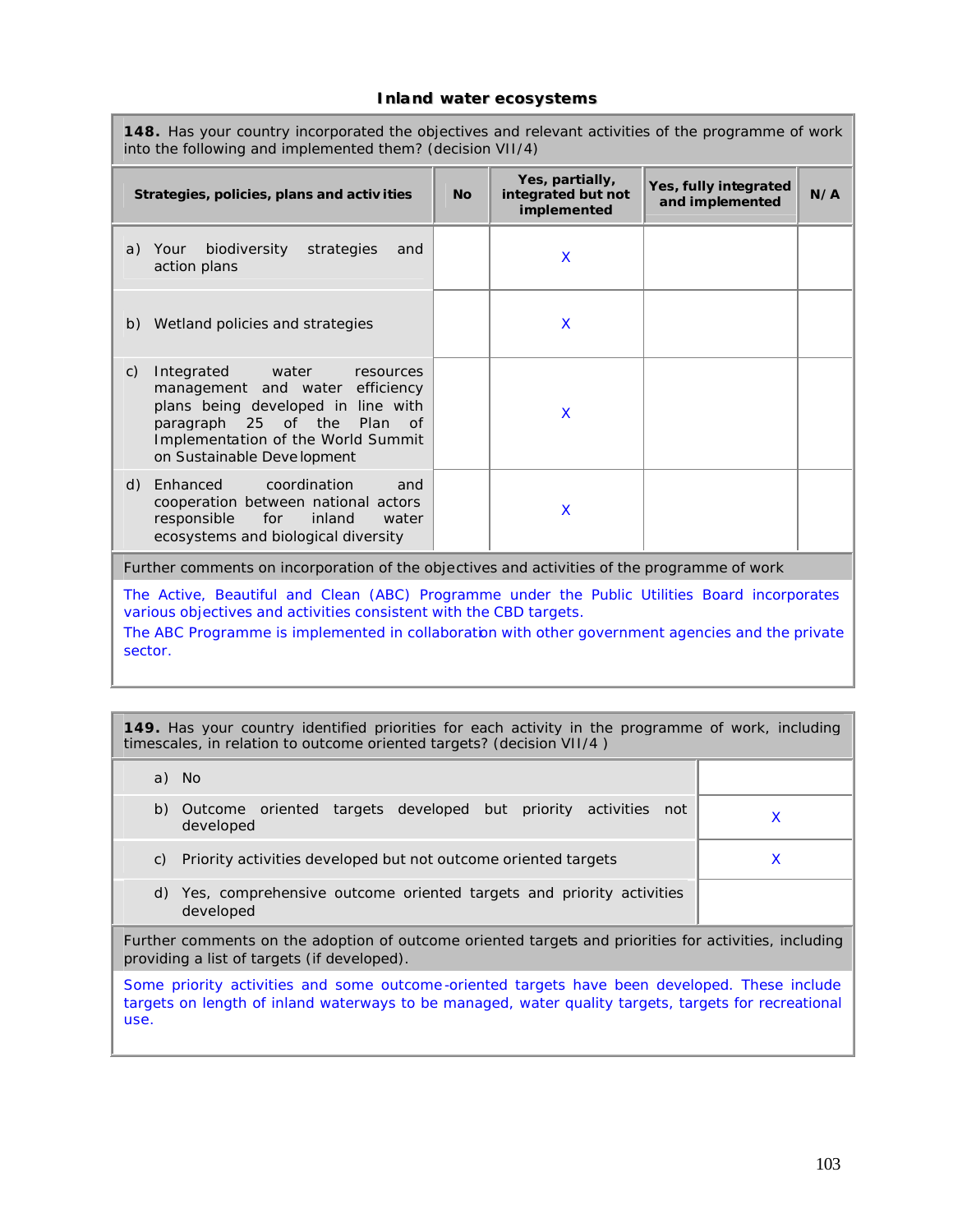**150.** Is your country promoting synergies between this programme of work and related activities under the Ramsar Convention as well as the implementation of the Joint Work Plan (CBD-Ramsar) at the national level? (decision VII/4 )

| a) Not applicable (not Party to Ramsar Convention)                                                                                                                                                                              |  |  |
|---------------------------------------------------------------------------------------------------------------------------------------------------------------------------------------------------------------------------------|--|--|
| b) No                                                                                                                                                                                                                           |  |  |
| No, but potential measures were identified for synergy and joint<br>C)<br>implementation                                                                                                                                        |  |  |
| d) Yes, some measures taken for joint implementation (please specify<br>below)                                                                                                                                                  |  |  |
| e) Yes, comprehensive measures taken for joint implementation (please<br>specify below)                                                                                                                                         |  |  |
| Further comments on the promotion of synergies between the programme of work and related<br>activities under the Ramsar Convention as well as the implementation of the Joint Work Plan (CBD-<br>Ramsar) at the national level. |  |  |

| 151. Has your country taken steps to improve national data on: (decision VII/4)                                                                                                                                      |            |           |                                     |
|----------------------------------------------------------------------------------------------------------------------------------------------------------------------------------------------------------------------|------------|-----------|-------------------------------------|
| <b>Issues</b>                                                                                                                                                                                                        | <b>Yes</b> | <b>No</b> | No, but development<br>is under way |
| a) Goods and services provided by inland<br>water ecosystems?                                                                                                                                                        | X          |           |                                     |
| The uses and related socioeconomic<br>b)<br>variables of such goods and services?                                                                                                                                    | X          |           |                                     |
| Basic hydrological aspects of water<br>C)<br>supply as they relate to maintaining<br>ecosystem function?                                                                                                             |            |           |                                     |
| d) Species and all taxonomic levels?                                                                                                                                                                                 | X          |           |                                     |
| to which<br>inland<br>threats<br>water<br>On<br>e)<br>ecosystems are subjected?                                                                                                                                      | X          |           |                                     |
| Further comments on the development of data sets, in particular a list of data sets developed in case<br>you have replied "YES" above.                                                                               |            |           |                                     |
| a) e.g., recreational use of inland waters; studies on freshwater biological diversity;<br>b) e.g., recreational use of forests, waterways, beaches;<br>d) e.g., national species inventories, natural area surveys; |            |           |                                     |

e) e.g., on climate change, pollution sources, recreational use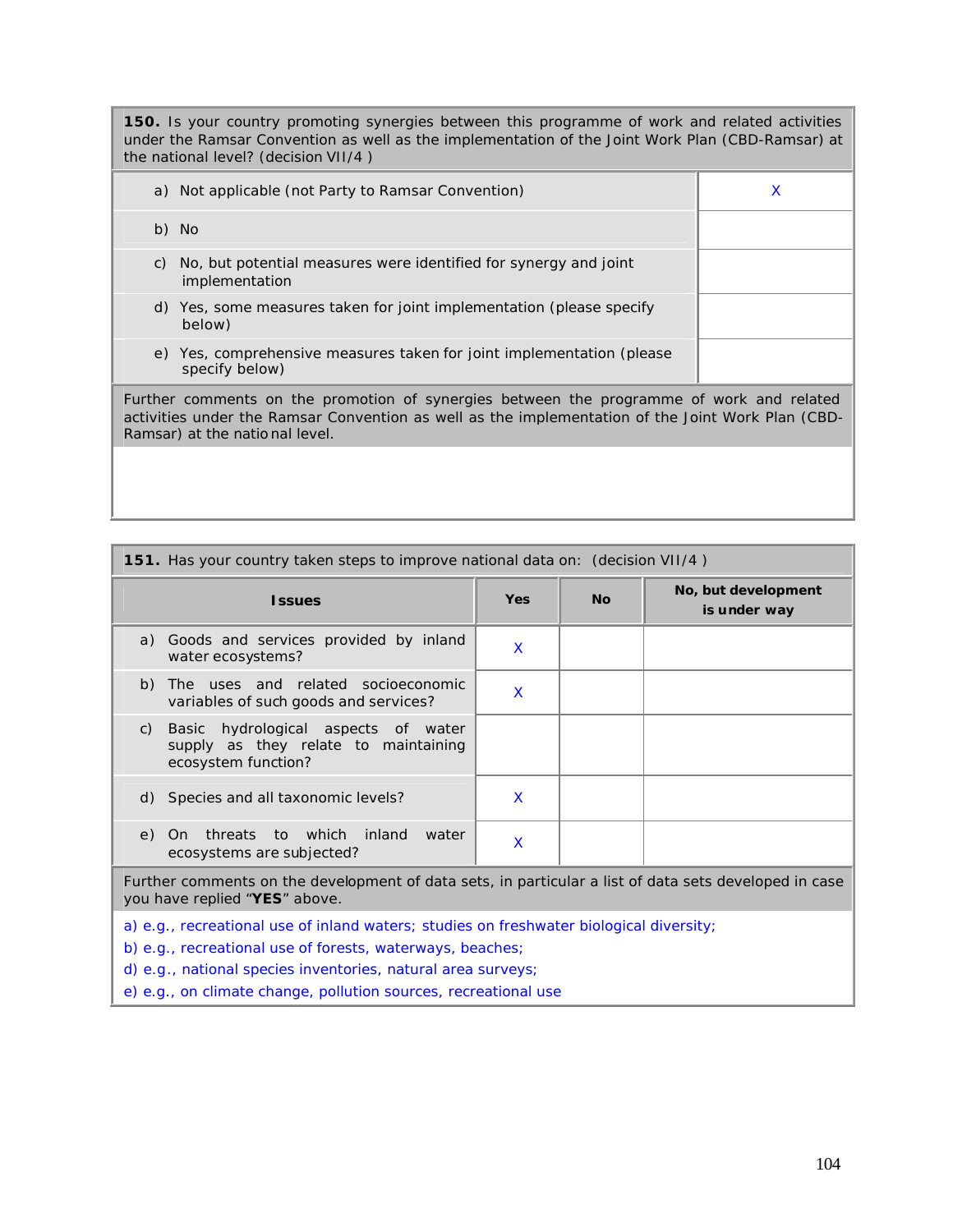**152.** Has your country promoted the application of the guidelines on the rapid assessment of the biological diversity of inland water ecosys tems? (decision VII/4 )

| a) No, the quidelines have not been reviewed                                         |  |
|--------------------------------------------------------------------------------------|--|
| No, the guidelines have been reviewed and found inappropriate<br>b)                  |  |
| Yes, the guidelines have been reviewed and application/promotion is<br>C)<br>pending |  |
| d) Yes, the guidelines promoted and applied                                          |  |

Further comments on the promotion and application of the guidelines on the rapid assessment of the biological diversity of inland water ecosystems.

Although the CBD guidelines have not yet been reviewed, there are existing projects to perform rapid assessment of the biological diversity of inland water ecosystems. These activities are not in conflict with the CBD guidelines.

# **Box LXIII.**

Please elaborate below on the implementation of this programme of work and associated decisions specifically focusing on:

- a) outcomes and impacts of actions taken;
- b) contribution to the achievement of the goals of the Strategic Plan of the Convention;
- c) contribution to progress towards the 2010 target;
- d) progress in implementing national biodiversity strategies and action plans;
- e) contribution to the achievement of the Millennium Development Goals;
- f) constraints encountered in implementation.

# **Marine and coastal biological diversity Generall**

| <b>153.</b> Do your country's strategies and action plans include the following? Please use an "X" to<br>indicate your response. (decisions II/10 and IV/15) |                                                                                                                                                                                                                                                 |   |  |
|--------------------------------------------------------------------------------------------------------------------------------------------------------------|-------------------------------------------------------------------------------------------------------------------------------------------------------------------------------------------------------------------------------------------------|---|--|
|                                                                                                                                                              | a) Developing new marine and coastal protected areas                                                                                                                                                                                            | X |  |
| areas                                                                                                                                                        | b) Improving the management of existing marine and coastal protected                                                                                                                                                                            | X |  |
|                                                                                                                                                              | c) Building capacity within the country for management of marine and<br>coastal resources, including through educational programmes and<br>targeted research initiatives (if yes, please elaborate on types of<br>initiatives in the box below) |   |  |
| d)                                                                                                                                                           | Instituting improved integrated marine and coastal area management<br>(including catchments management) in order to reduce sediment and<br>nutrient loads into the marine environment                                                           |   |  |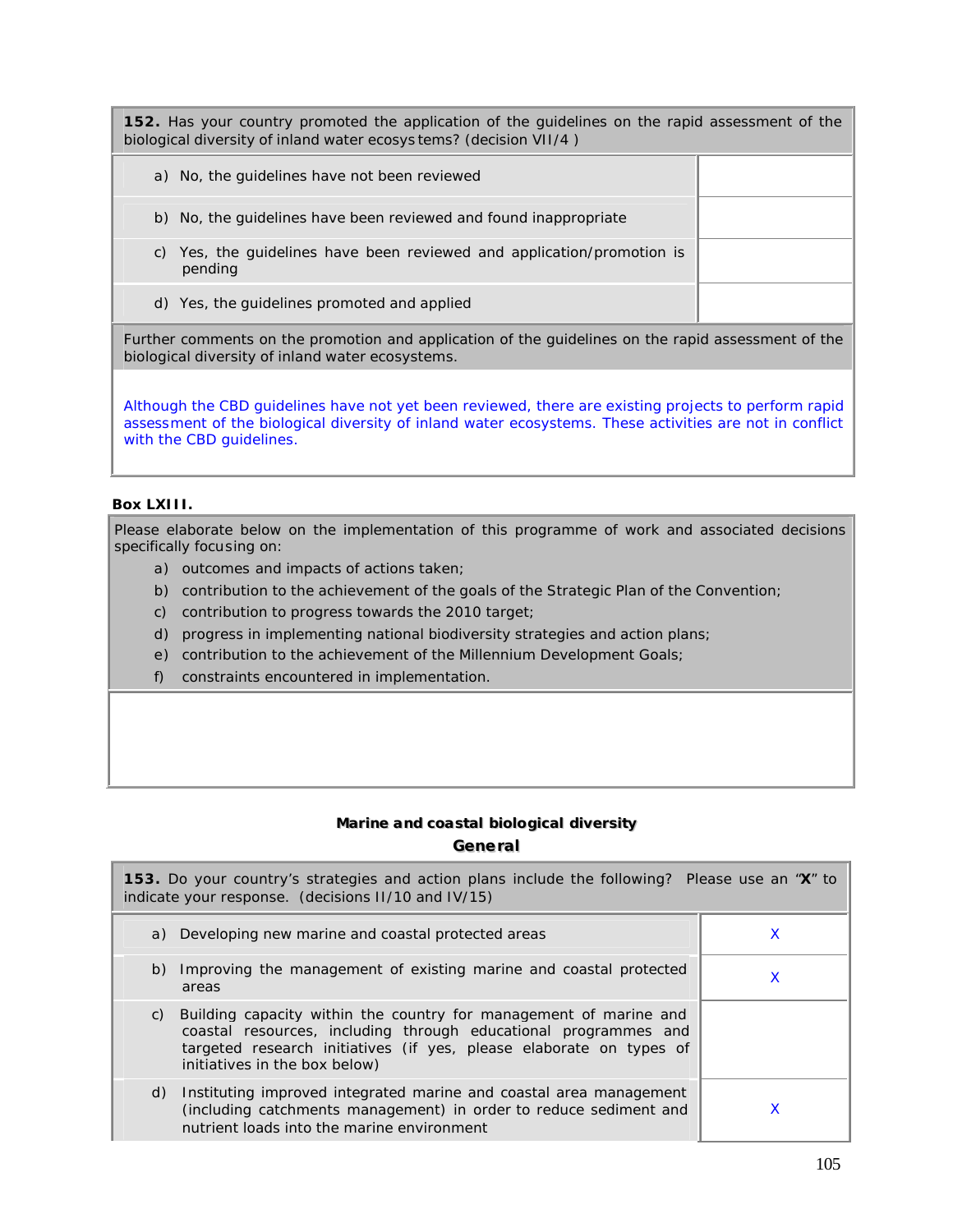| e)                                                                                                                                                               | Protection of areas important for reproduction, such as spawning and<br>nursery a reas                                                                                                 | X |  |
|------------------------------------------------------------------------------------------------------------------------------------------------------------------|----------------------------------------------------------------------------------------------------------------------------------------------------------------------------------------|---|--|
| f)                                                                                                                                                               | Improving sewage and other waste treatment                                                                                                                                             | X |  |
| g)                                                                                                                                                               | Controlling excessive fishing and destructive fishing practices                                                                                                                        |   |  |
| h)                                                                                                                                                               | Developing a comprehensive oceans policy (if yes, please indicate<br>current stage of development in the box below)                                                                    |   |  |
| i)                                                                                                                                                               | Incorporation of local and traditional knowledge into management of<br>marine and coastal resources (if yes, please elaborate on types of<br>management arrangements in the box below) |   |  |
| $\vert$ )                                                                                                                                                        | Others (please specify below)                                                                                                                                                          |   |  |
| k)                                                                                                                                                               | Not applicable                                                                                                                                                                         |   |  |
| Please elaborate on the above activities and list any other priority actions relating to conservation<br>and sustainable use of marine and coastal biodiversity. |                                                                                                                                                                                        |   |  |
|                                                                                                                                                                  |                                                                                                                                                                                        |   |  |

### **Implementation of Integrated Marine and Coastal Area Management**

**154.** Has your country established and/or strengthened institutional, administrative and legislative arrangements for the development of integrated management of marine and coastal ecosystems?

| a)                                                                                                            | - No                                                 |  |
|---------------------------------------------------------------------------------------------------------------|------------------------------------------------------|--|
| b)                                                                                                            | Early stages of development                          |  |
| C)                                                                                                            | Advanced stages of development                       |  |
| d)                                                                                                            | Arrangements in place (please provide details below) |  |
| e)                                                                                                            | Not applicable                                       |  |
| Further comments on the current status of implementation of integrated marine and coastal area<br>management. |                                                      |  |

**155.** Has your country implemented ecosystem-based management of marine and coastal resources, for example through integration of coastal management and watershed management, or through integrated multidisciplinary coastal and ocean management?

| No.                                                     |  |
|---------------------------------------------------------|--|
| b) Early stages of development                          |  |
| Advanced stages of development<br>C)                    |  |
| d) Arrangements in place (please provide details below) |  |
| Not applicable<br>e <sub>1</sub>                        |  |

Further comments on the current status of application of the ecosystem to management of marine and coastal resources.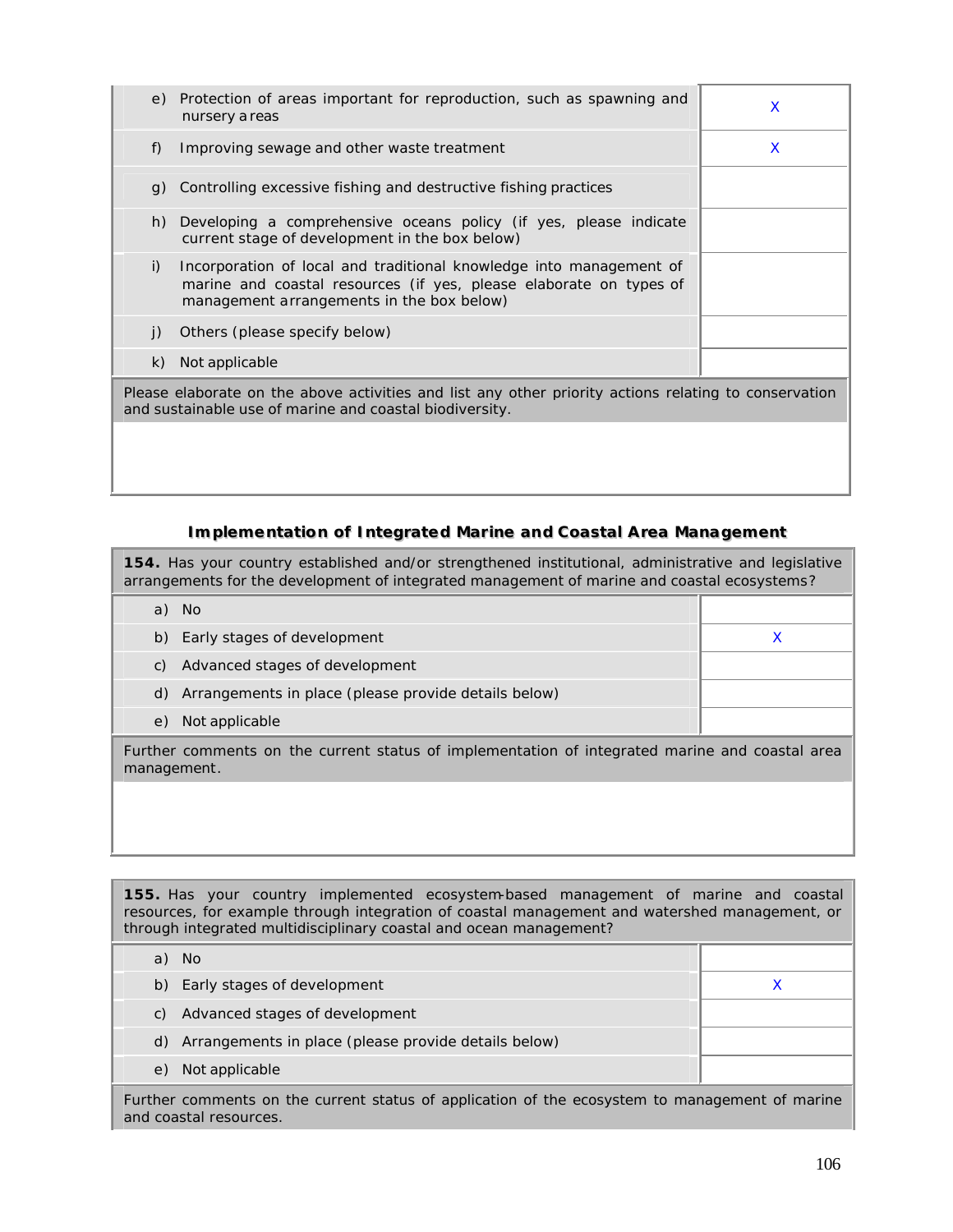# **Mariine and Coastall Liiviing Resources**

**156.** Has your country identified components of your marine and coastal ecosystems, which are critical for their functioning, as well as key threats to those ecosystems?

|                                                                                                                                                            | a) No                                                                                                                                      |   |  |
|------------------------------------------------------------------------------------------------------------------------------------------------------------|--------------------------------------------------------------------------------------------------------------------------------------------|---|--|
| b)                                                                                                                                                         | Plans for a comprehensive assessment of marine and coastal<br>ecosystems are in place (please provide details below)                       |   |  |
| C)                                                                                                                                                         | A comprehensive assessment is currently in progress                                                                                        | X |  |
|                                                                                                                                                            | d) Critical ecosystem components have been identified, and management<br>plans for them are being developed (please provide details below) |   |  |
| e)                                                                                                                                                         | Management plans for important components of marine and coastal<br>ecosystems are in place (please provide details below)                  |   |  |
| f)                                                                                                                                                         | Not applicable                                                                                                                             |   |  |
| Further comments on the current status of assessment, monitoring and research relating to marine<br>and coastal ecosystems, as well as key threats to them |                                                                                                                                            |   |  |
| Surveys of marine natural areas are being conducted in many intertidal and subtidal locations.                                                             |                                                                                                                                            |   |  |

| 157. Is your country undertaking the following activities to implement the Convention's work plan<br>on coral reefs? Please use an "X" to indicate your response.                     |                                             |                                             |                                 |                          |
|---------------------------------------------------------------------------------------------------------------------------------------------------------------------------------------|---------------------------------------------|---------------------------------------------|---------------------------------|--------------------------|
| <b>Activities</b>                                                                                                                                                                     | <b>Not</b><br>implemented<br>nor a priority | <b>Not</b><br>implemented<br>but a priority | <b>Currently</b><br>implemented | <b>Not</b><br>applicable |
| a)<br>Ecological assessment<br>and<br>monitoring of reefs                                                                                                                             |                                             |                                             | X                               |                          |
| Socio-economic<br>b)<br>assessment<br>monitoring<br>and<br>of<br>communities<br>and<br>stakeholders                                                                                   |                                             |                                             |                                 | X                        |
| particularly<br>Management,<br>C)<br>through application<br>of<br>integrated<br>coastal<br>management and marine and<br>coastal protected areas in<br>coral reef e nvironments        |                                             |                                             | X                               |                          |
| d)<br><b>Identification</b><br>and<br>implementation of additional<br>and alternative measures for<br>securing livelihoods of people<br>who directly depend on coral<br>reef services |                                             |                                             |                                 | X                        |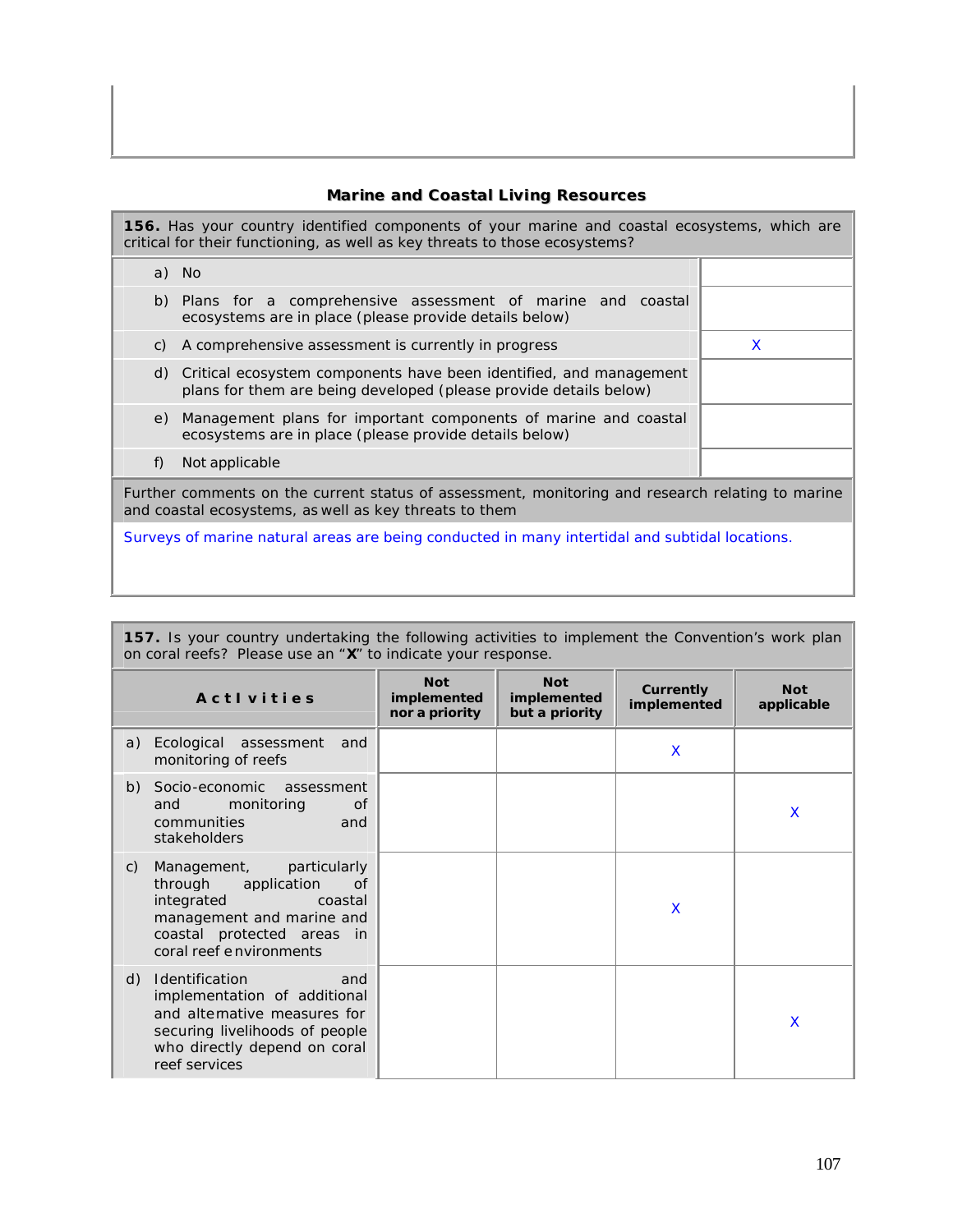| e) | Stakeholder<br>partnerships,<br>participation<br>community<br>and<br>public<br>programmes<br>education campaigns |   | X       |  |
|----|------------------------------------------------------------------------------------------------------------------|---|---------|--|
| f) | Provision<br>of training<br>and<br>opportunities<br>for<br>career<br>taxonomists<br>marine<br>and<br>ecologists  |   | $\sf X$ |  |
| g) | Development of early warning<br>systems of coral bleaching                                                       | X |         |  |
| h) | Development<br>of a<br>rapid<br>capability<br>to<br>response<br>document coral bleaching and<br>mortality        | X |         |  |
| i) | Restoration and rehabilitation<br>degraded<br><b>of</b><br>coral<br>reef<br>habitats                             | X |         |  |
| j) | Others (please specify below)                                                                                    |   |         |  |
|    | Please elaborate on ongoing activities.                                                                          |   |         |  |
|    |                                                                                                                  |   |         |  |
|    |                                                                                                                  |   |         |  |
|    |                                                                                                                  |   |         |  |

# **Mariine and Coastall Protected Areas**

| <b>158.</b> Which of the following statements can best describe the current status of marine and coastal<br>protected areas in your country? Please use an "X" to indicate your response. |   |  |  |  |
|-------------------------------------------------------------------------------------------------------------------------------------------------------------------------------------------|---|--|--|--|
| a) Marine and coastal protected areas have been declared and gazetted<br>(please indicate below how many)                                                                                 |   |  |  |  |
| b) Management plans for these marine and coastal protected areas have<br>been developed with involvement of all stakeholders                                                              |   |  |  |  |
| c) Effective management with enforcement and monitoring has been put<br>in place                                                                                                          |   |  |  |  |
| d) A national system or network of marine and coastal protected areas is<br>under development                                                                                             |   |  |  |  |
| e) A national system or network of marine and coastal protected areas has<br>been put in place                                                                                            |   |  |  |  |
| The national system of marine and coastal protected areas includes<br>f)<br>areas managed for purpose of sustainable use, which may allow<br>extractive activities                        | X |  |  |  |
| g) The national system of marine and coastal protected areas includes<br>areas which exclude extractive uses                                                                              |   |  |  |  |
| h) The national system of marine and coastal protected areas is<br>surrounded by sustainable management practices over the wider<br>marine and coastal environment.                       |   |  |  |  |
| Other (please describe below)<br>i)                                                                                                                                                       |   |  |  |  |
| Not applicable<br>j)                                                                                                                                                                      |   |  |  |  |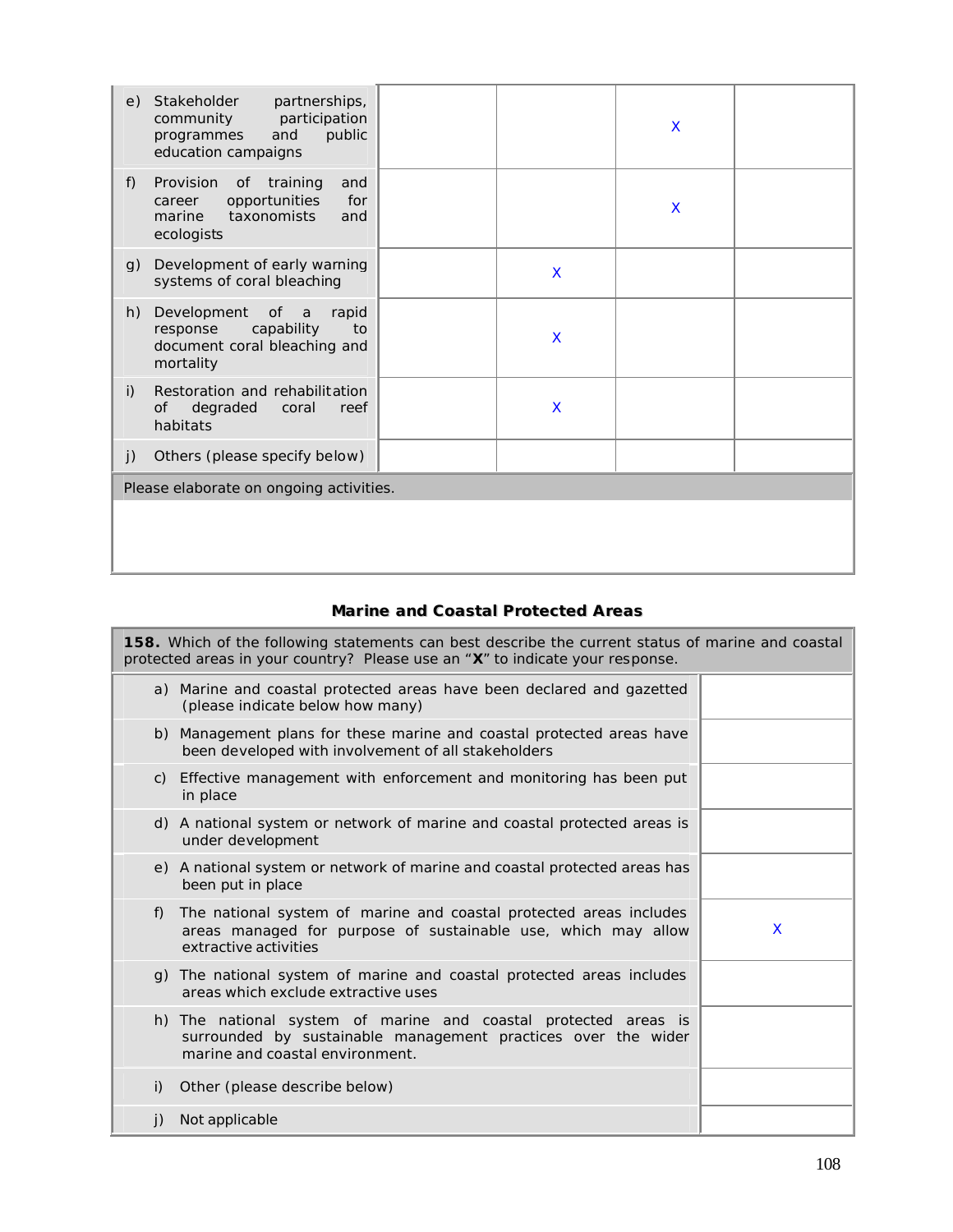Further comments on the current status of marine and coastal protected areas.

# **Mariculture**

| 159. Is your country applying the following techniques aimed at minimizing adverse impacts of<br>mariculture on marine and coastal biodiversity? Please check all that apply. |                                                                                                                                                                                                  |                    |
|-------------------------------------------------------------------------------------------------------------------------------------------------------------------------------|--------------------------------------------------------------------------------------------------------------------------------------------------------------------------------------------------|--------------------|
| a)                                                                                                                                                                            | Application of environmental impact assessments for mariculture<br>developments                                                                                                                  | X                  |
| b)                                                                                                                                                                            | Development and application of effective site selection methods in<br>the framework of integrated marine and coastal area management                                                             | $\mathsf{X}% _{0}$ |
| C)                                                                                                                                                                            | Development of effective methods for effluent and waste control                                                                                                                                  | $\mathsf{X}$       |
| d)                                                                                                                                                                            | Development of appropriate genetic resource management plans at<br>the hatchery level                                                                                                            |                    |
| e)                                                                                                                                                                            | Development of controlled hatchery and<br>qenetically<br>sound<br>reproduction methods in order to avoid seed collection from nature.                                                            |                    |
| f)                                                                                                                                                                            | If seed collection from nature cannot be avoided, development of<br>environmentally sound practices for spat collecting operations,<br>including use of selective fishing gear to avoid by-catch |                    |
| g)                                                                                                                                                                            | Use of native species and subspecies in mariculture                                                                                                                                              | X                  |
| h)                                                                                                                                                                            | Implementation of effective measures to prevent the inadvertent<br>release of mariculture species and fertile polypoids.                                                                         |                    |
| i)                                                                                                                                                                            | Use of proper methods of breeding and proper places of releasing in<br>order to protect genetic diversity                                                                                        |                    |
| j)                                                                                                                                                                            | Minimizing the use of antibiotics through better<br>husbandry<br>techniques                                                                                                                      |                    |
| k)                                                                                                                                                                            | Use of selective methods in commercial fishing to avoid or minimize<br>by-catch                                                                                                                  | X                  |
| $\vert$ )                                                                                                                                                                     | Considering traditional knowledge, where applicable, as a source to<br>develop sustainable mariculture techniques                                                                                | N/A                |
| m)                                                                                                                                                                            | Not applicable                                                                                                                                                                                   |                    |
| Further comments on techniques that aim at minimizing adverse impacts of mariculture on marine<br>and coastal biodiversity.                                                   |                                                                                                                                                                                                  |                    |
|                                                                                                                                                                               |                                                                                                                                                                                                  |                    |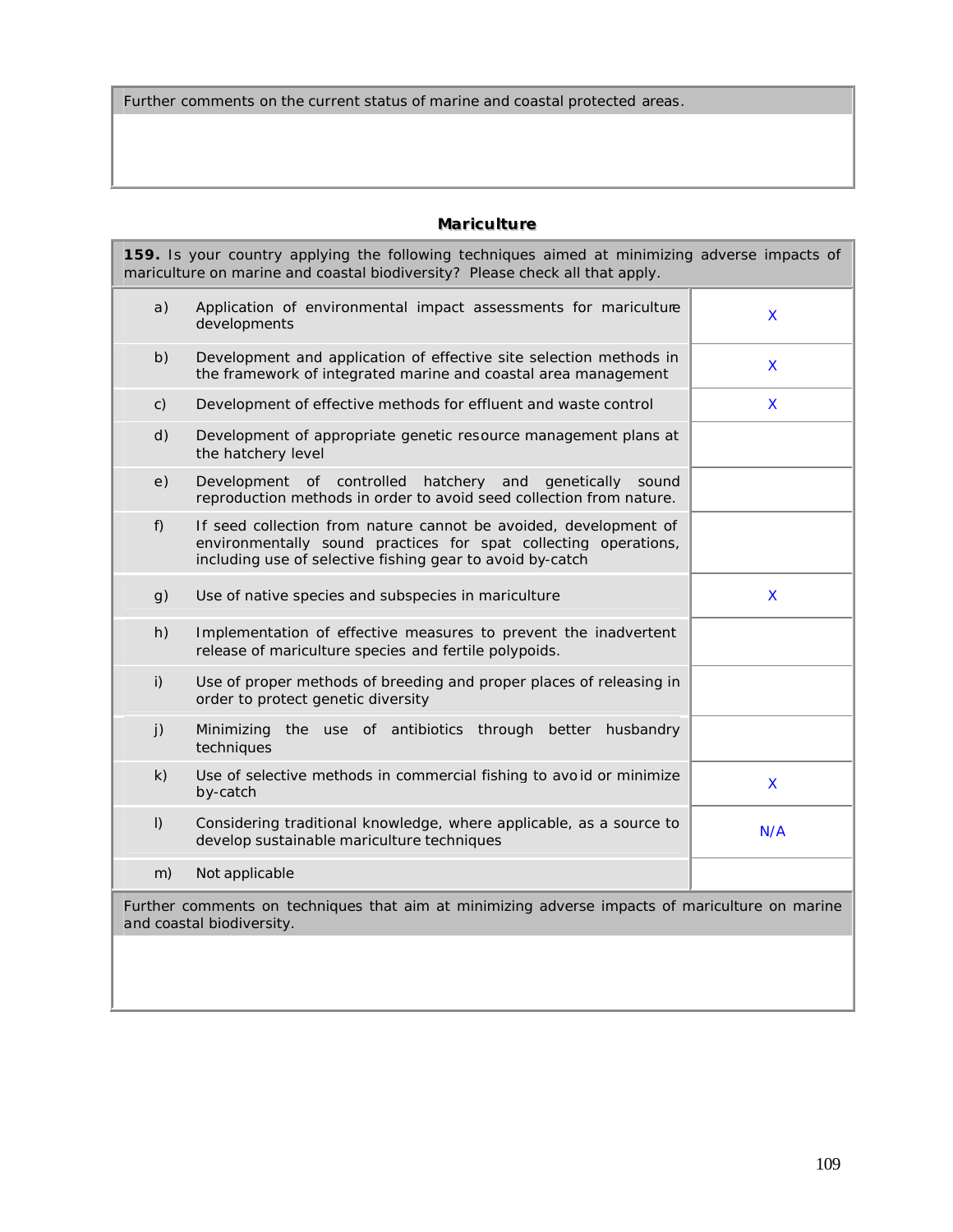## **Alien Species and Genotypes**

**160.** Has your country put in place mechanisms to control pathways of introduction of alien species in the marine and coastal environment? Please check all that apply and elaborate on types of measures in the space below. a) No b) Mechanisms to control potential invasions from ballast water have been put in place (please provide details below) c) Mechanisms to control potential invasions from hull fouling have been put in place (please provide details below) d) Mechanisms to control potential invasions from aquaculture have been put in place (please provide details below) e) Mechanisms to control potential invasions from accidental releases, such as aquarium releases, have been put in place (please provide details below) f) Not applicable Further comments on the current status of activities relating to prevention of introductions of alien species in the marine and coastal environment, as well as any eradication activities. Relevant agencies in Singapore have set up consultative process to move forward on the above issues.

#### **Box LXIV.**

Please elaborate below on the implementation of this programme of work and associated decisions specifically focusing on:

- a) outcomes and impacts of actions taken;
- b) contribution to the achieve ment of the goals of the Strategic Plan of the Convention;
- c) contribution to progress towards the 2010 target;
- d) progress in implementing national biodiversity strategies and action plans;
- e) contribution to the achievement of the Millennium Development Goals;
- f) constraints encountered in implementation.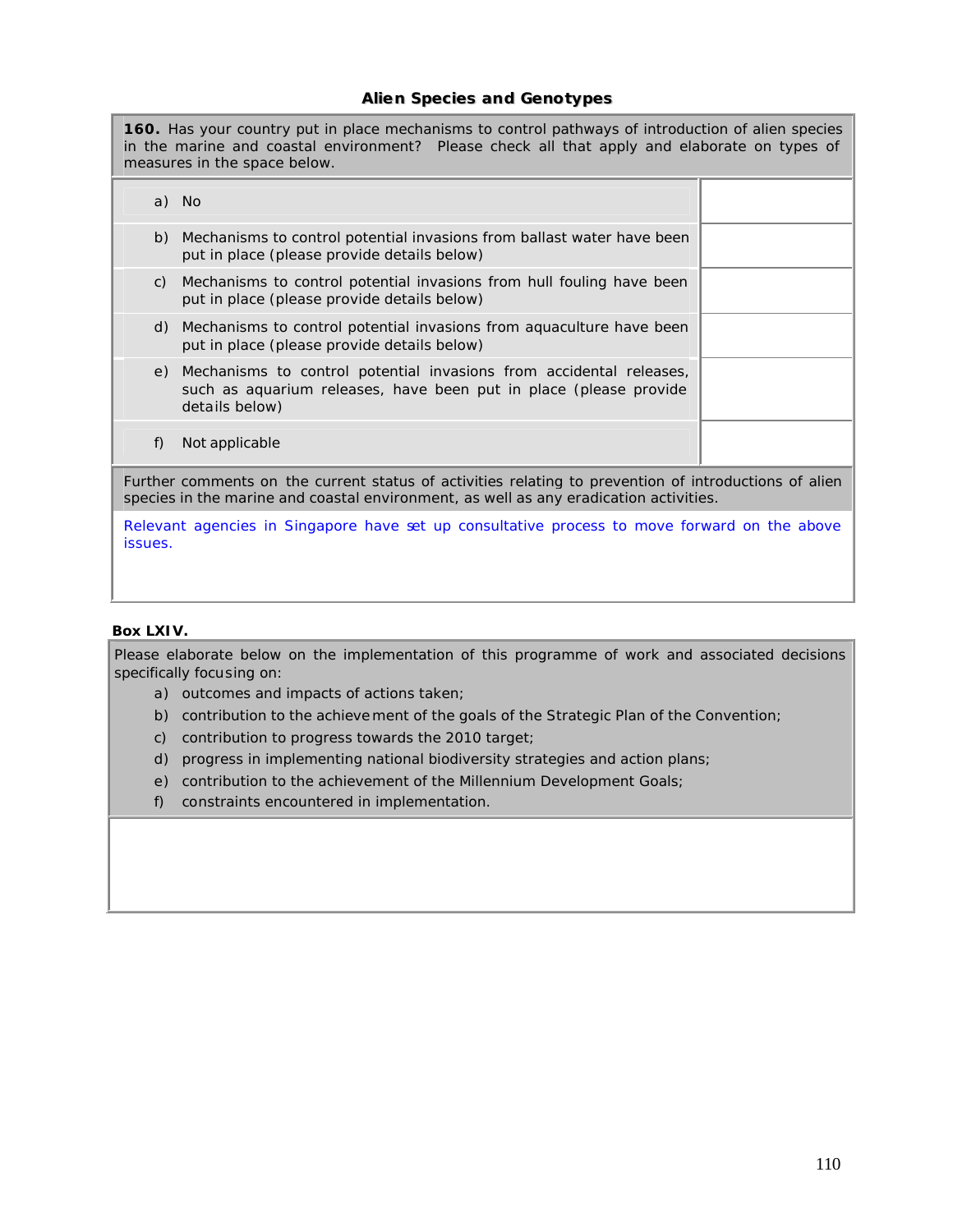# **Agricultural biological diversity**

**161. ?** Has your country developed national strategies, programmes and plans that ensure the development and successful implementation of policies and actions that lead to the conservation and sustainable use of agrobiodiversity components? (decisions III/11 and IV/6)

| a) No                                                                                                 |  |
|-------------------------------------------------------------------------------------------------------|--|
| b) No, but strategies, programmes and plans are under development                                     |  |
| c) Yes, some strategies, programmes and plans are in place (please<br>provide details below)          |  |
| d) Yes, comprehensive strategies, programmes and plans are in place<br>(please provide details below) |  |
| Further comments on agrobiodiversity components in national strategies, programmes and plans.         |  |
| Not applicable in Singapore                                                                           |  |

**162. ?** Has your country identified ways and means to address the potential impacts of genetic use restriction technologies on the *In-situ* and *Ex-situ* conservation and sustainable use, including food security, of agricultural biological diversity? (decision V/5)

| a) No                                                                                                                                                                                                       |  |
|-------------------------------------------------------------------------------------------------------------------------------------------------------------------------------------------------------------|--|
| b) No, but potential measures are under review                                                                                                                                                              |  |
| c) Yes, some measures identified (please provide details below)                                                                                                                                             |  |
| d) Yes, comprehensive measures identified (please provide details below)                                                                                                                                    |  |
| Further information on ways and means to address the potential impacts of genetic use restriction<br>technologies on the In-situ and Ex-situ conservation and sustainable use of agricultural biodiversity. |  |
| Not configable in Cinegraphy                                                                                                                                                                                |  |

Not applicable in Singapore

# **Annex** to decision V/5 - Programme of work on agricultural biodiversity

| Programme element 1 - Assessment                                                                                                                                                                                               |  |  |
|--------------------------------------------------------------------------------------------------------------------------------------------------------------------------------------------------------------------------------|--|--|
| <b>163.</b> Has your country undertaken specific assessments of components of agricultural biodiversity<br>such as on plant genetic resources, animal genetic resources, pollinators, pest management and<br>nutrient cycling? |  |  |
| a) No                                                                                                                                                                                                                          |  |  |
| b) Yes, assessments are in progress (please specify components below)                                                                                                                                                          |  |  |
| Yes, assessments completed (please specify components and results of<br>C)<br>assessments below)                                                                                                                               |  |  |
| Further comments on specific assessments of components of agricultural biodiversity.                                                                                                                                           |  |  |
| Not applicable in Singapore                                                                                                                                                                                                    |  |  |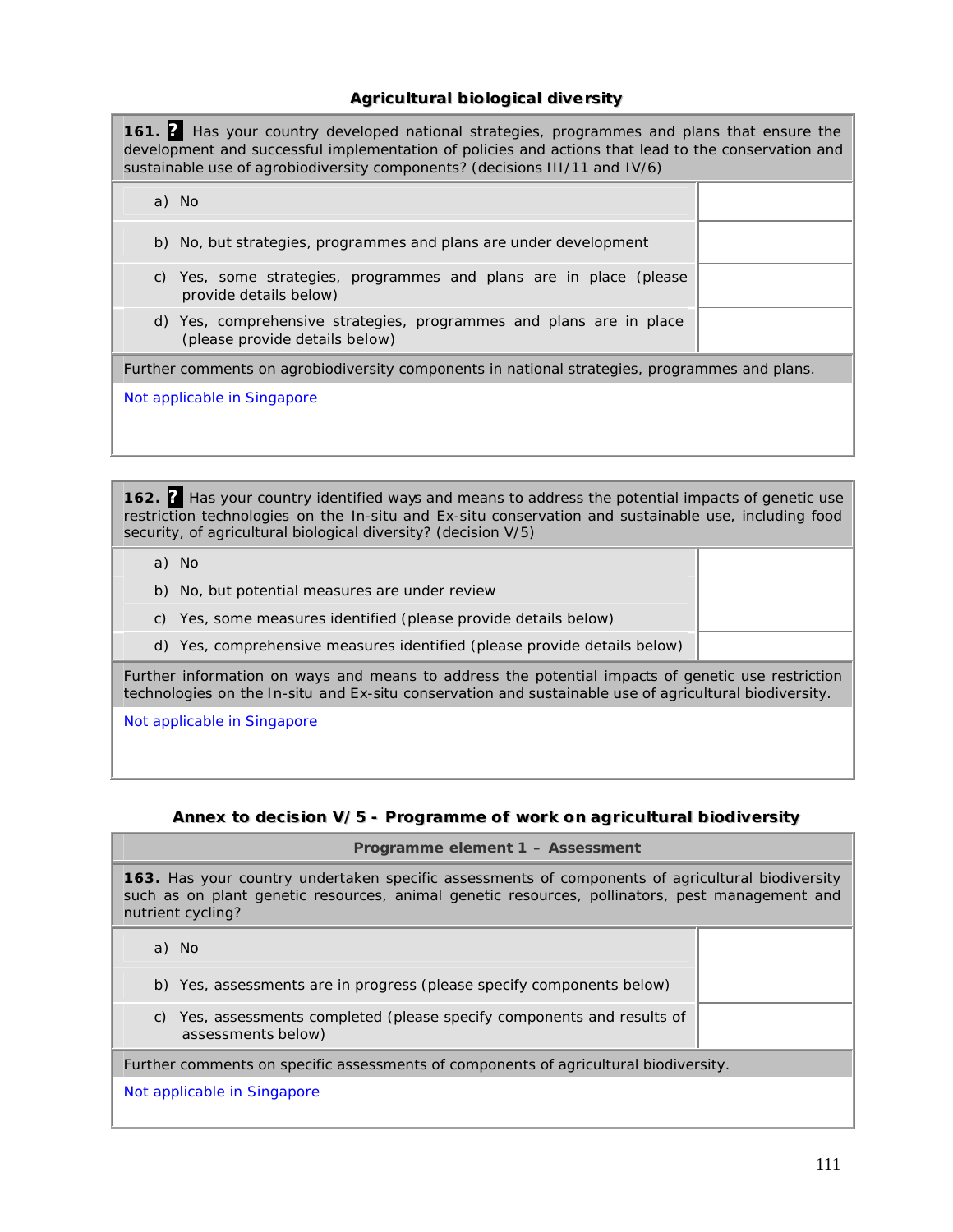**164.** Is your country undertaking assessments of the interactions between agricultural practices and the conservation and sustainable use of the components of biodiversity referred to in Annex I of the Convention (e.g. ecosystems and habitats; species and communities; genomes and genes of social, scientific or economic importance)?

a) No b) Yes, assessments are under way c) Yes, some assessments completed (please provide details below) d) Yes, comprehensive assessments completed (please provide details below) Further comments on assessment of biodiversity components (e.g. ecosystems and habitats; species and communities; genomes and genes of social, scientific or economic importance). Not applicable in Singapore

**165.** Has your country carried out an assessment of the knowledge, innovations and practices of farmers and indigenous and local communities in sustaining agricultural biodiversity and agroecosystem services for food production and food security?

- a) No
- b) Yes, assessment is under way
- c) Yes, assessment completed (please specify where information can be retrieved below)

Further comments on assessment of the knowledge, innovations and practices of farmers and indigenous and local communities.

Not applicable in Singapore

**166.** Has your country been monitoring an overall degradation, status quo or restoration/rehabilitation of agricultural biodiversity since 1993 when the Convention entered into force?

| a) No                                                                                   |  |  |
|-----------------------------------------------------------------------------------------|--|--|
| b) Yes, no change found (status quo)                                                    |  |  |
| Yes, overall degradation found (please provide details below)<br>C)                     |  |  |
| d) Yes, overall estoration or rehabilitation observed (please provide<br>details below) |  |  |
| Further comments on observations.                                                       |  |  |
| Not applicable in Singapore                                                             |  |  |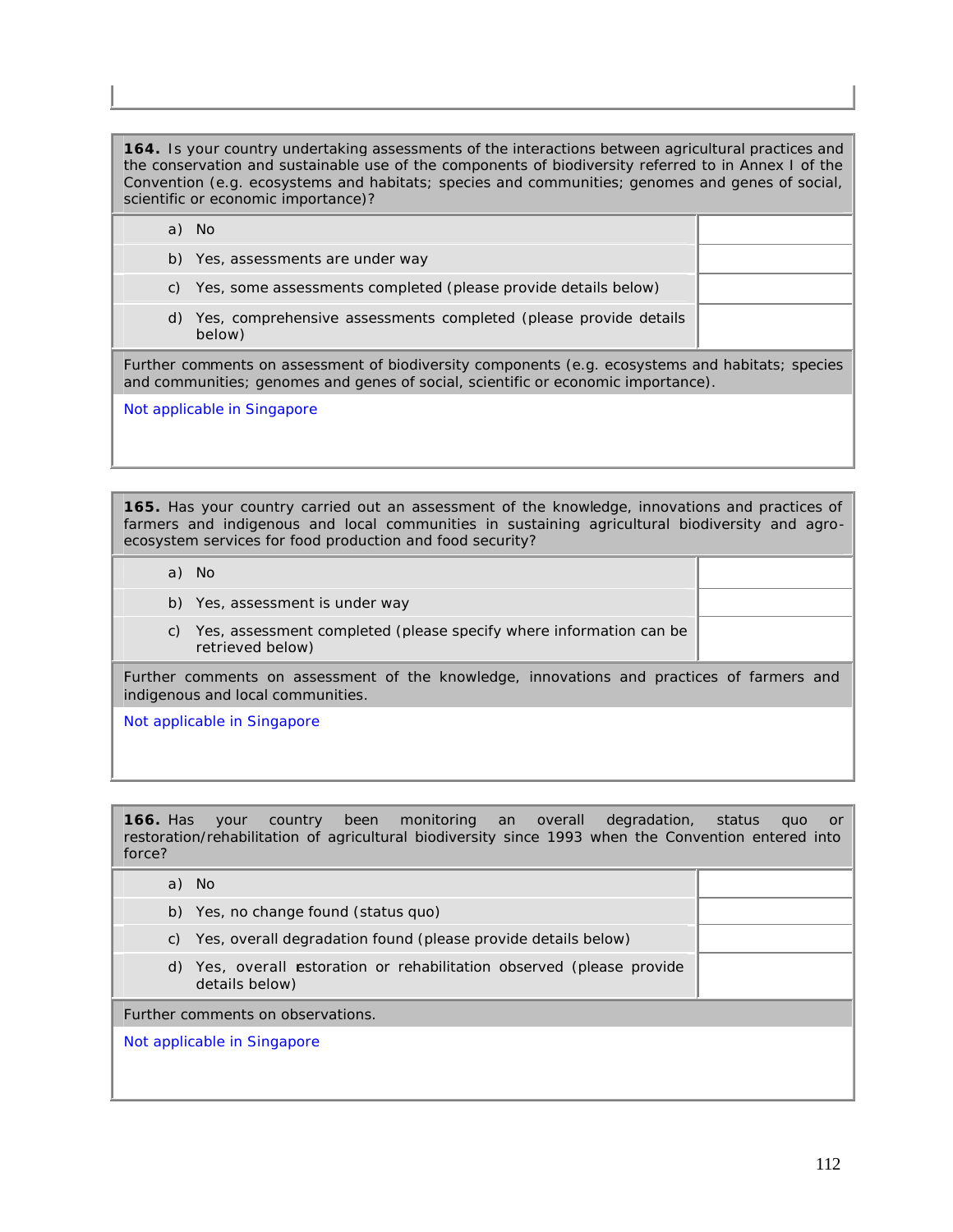#### **Programme element 2 - Adaptive management**

**167.** Has your country identified management practices, technologies and policies that promote the positive, and mitigate the negative, impacts of agriculture on biodiversity, and enhance productivity and the capacity to sustain livelihoods?

|    | a) No                                                                                                   |  |
|----|---------------------------------------------------------------------------------------------------------|--|
|    | b) No, but potential practices, technologies and policies being identified                              |  |
| C) | Yes, some practices, technologies and policies identified (please<br>provide details below)             |  |
|    | d) Yes, comprehensive practices, technologies and policies identified<br>(please provide details below) |  |
|    | Further comments on identified management practices, technologies and policies.                         |  |
|    | Not applicable in Singapore                                                                             |  |

#### **Programme element 3 - Capacity-building**

**168.** Has your country increased the capacities of farmers, indigenous and local communities, and their organizations and other stakeholders, to manage sustainable agricultural biodiversity and to develop strategies and methodologies for *In-situ* conservation, sustainable use and management of agricultural biological diversity?

a) No

b) Yes (please specify area/component and target groups with increased capacity)

Further comments on increased capacities of farmers, indigenous and local communities, and their organizations and other stakeholders.

Not applicable in Singapore

**169.** Has your country put in place operational mechanisms for participation by a wide range of stakeholder groups to develop genuine partnerships contributing to the implementation of the programme of work on agricultural biodiversity?

| a  | No.                                           |  |
|----|-----------------------------------------------|--|
| b) | No, but potential mechanisms being identified |  |
| C) | No, but mechanisms are under development      |  |
| d) | Yes, mechanisms are in place                  |  |

**170.** Has your country improved the policy environment, including benefit-sharing arrangements and incentive measures, to support local-level management of agricultural biodiversity?

a) No b) No, but some measures and arrangements being identified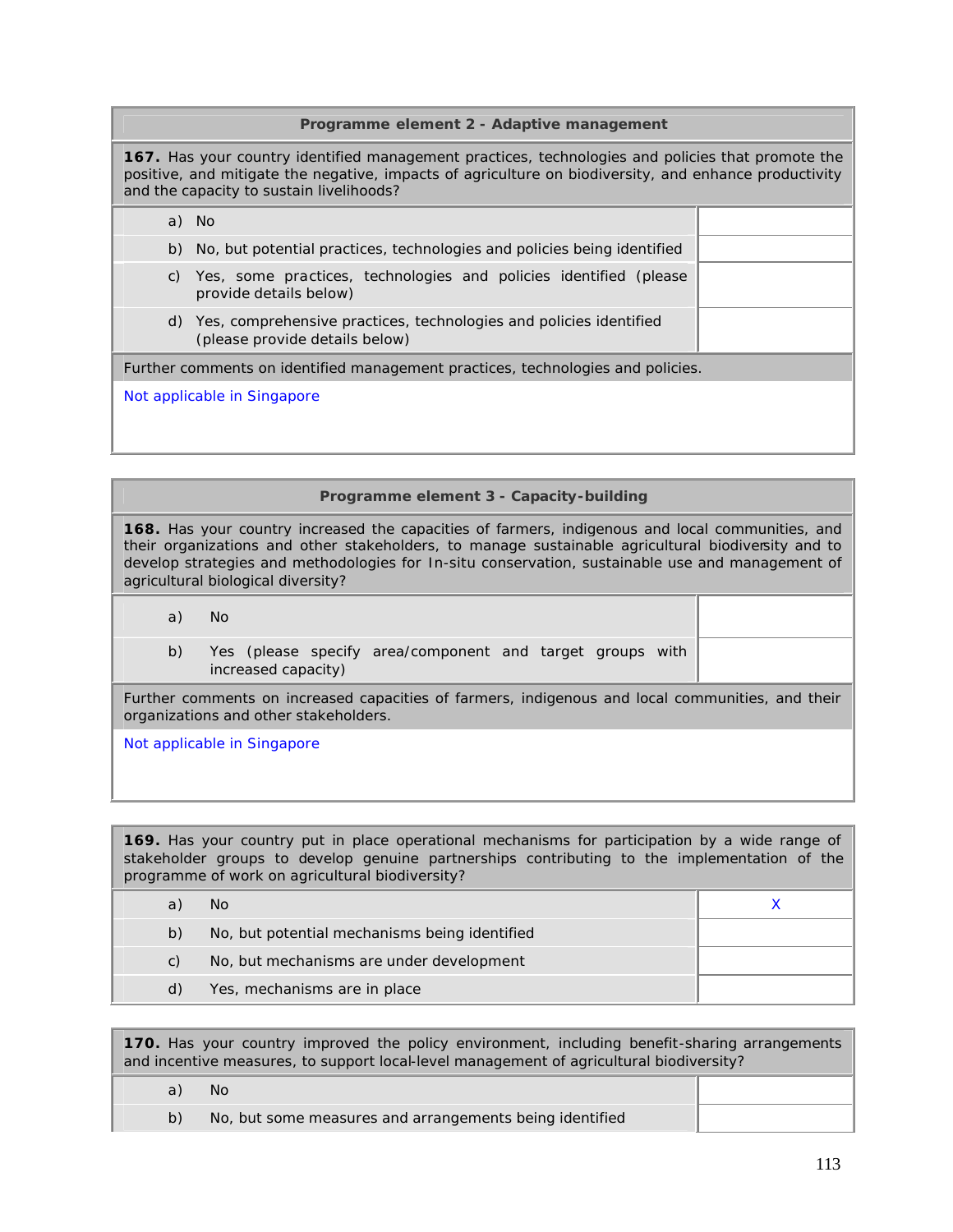| C)                          | No, but measures and arrangements are under development                        |  |
|-----------------------------|--------------------------------------------------------------------------------|--|
| d)                          | Yes, measures and arrangements are being implemented (please<br>specify below) |  |
|                             | Further comments on the measures taken to improve the policy environment.      |  |
| Not applicable in Singapore |                                                                                |  |

## **Programme element 4 – Mainstreaming**

**171.** Is your country mainstreaming or integrating national plans or strategies for the conservation and sustainable use of agricultural biodiversity in sectoral and cross-sectoral plans and programmes?

|                                                                                                                                                                                                              | a) No                                                                                                                                              |  |
|--------------------------------------------------------------------------------------------------------------------------------------------------------------------------------------------------------------|----------------------------------------------------------------------------------------------------------------------------------------------------|--|
|                                                                                                                                                                                                              | b) No, but review is under way                                                                                                                     |  |
| C)                                                                                                                                                                                                           | No, but potential frameworks and mechanisms are being identified                                                                                   |  |
|                                                                                                                                                                                                              | d) Yes, some national plans or strategies mainstreamed and integrated<br>into some sectoral plans and programmes (please provide details<br>below) |  |
|                                                                                                                                                                                                              | e) Yes, some national plans or strategies mainstreamed into major<br>sectoral plans and programmes (please provide details below)                  |  |
| Further comments on mainstreaming and integrating national plans or strategies for the conservation<br>and sustainable use of agricultural biodiversity in sectoral and cross-sectoral plans and programmes. |                                                                                                                                                    |  |

Not applicable in Singapore

**172.** Is your country supporting the institutional framework and policy and planning mechanisms for the mainstreaming of agricultural biodiversity in agricultural strategies and action plans, and its integration into wider strategies and action plans for biodiversity?

| Further comments on support for institutional framework and policy and planning mechanisms. |  |  |
|---------------------------------------------------------------------------------------------|--|--|
| Not applicable in Singapore                                                                 |  |  |
|                                                                                             |  |  |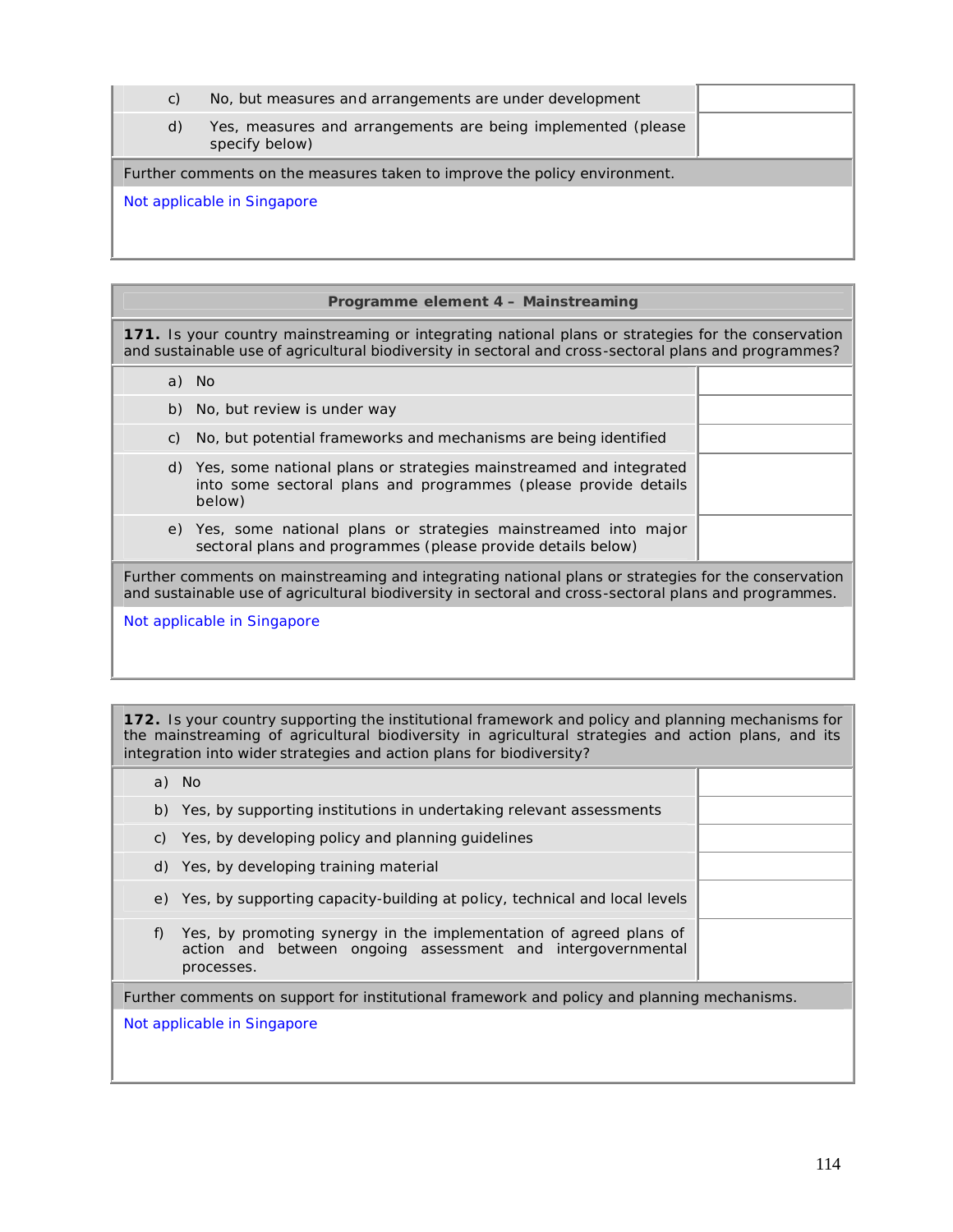**173.** In the case of centers of origin in your country, is your country promoting activities for the conservation, on farm, *In-situ*, and *Ex-situ*, of the variability of genetic resources for food and agriculture, including their wild relatives?

| a) | No.                                                                                                                                    |  |
|----|----------------------------------------------------------------------------------------------------------------------------------------|--|
| b) | Yes (please provide details below)                                                                                                     |  |
|    | Further comments on of the conservation of the variability of genetic resources for food and<br>agriculture in their center of origin. |  |
|    | Not applicable in Singapore                                                                                                            |  |

## **Box LXV.**

Please provide information concerning the actions taken by your country to implement the Plan of Action for the International Initiative for the Conservation and Sustainable Use of Pollinators.

## **Box LXVI.**

Please elaborate below on the implementation of this programme of work and associated decisions specifically focusing on:

- a) outcomes and impacts of actions taken;
- b) contribution to the achievement of the goals of the Strategic Plan of the Convention;
- c) contribution to progress towards the 2010 target;
- d) progress in implementing national biodiversity strategies and action plans;
- e) contribution to the achievement of the Millennium Development Goals;
- f) constraints encountered in implementation.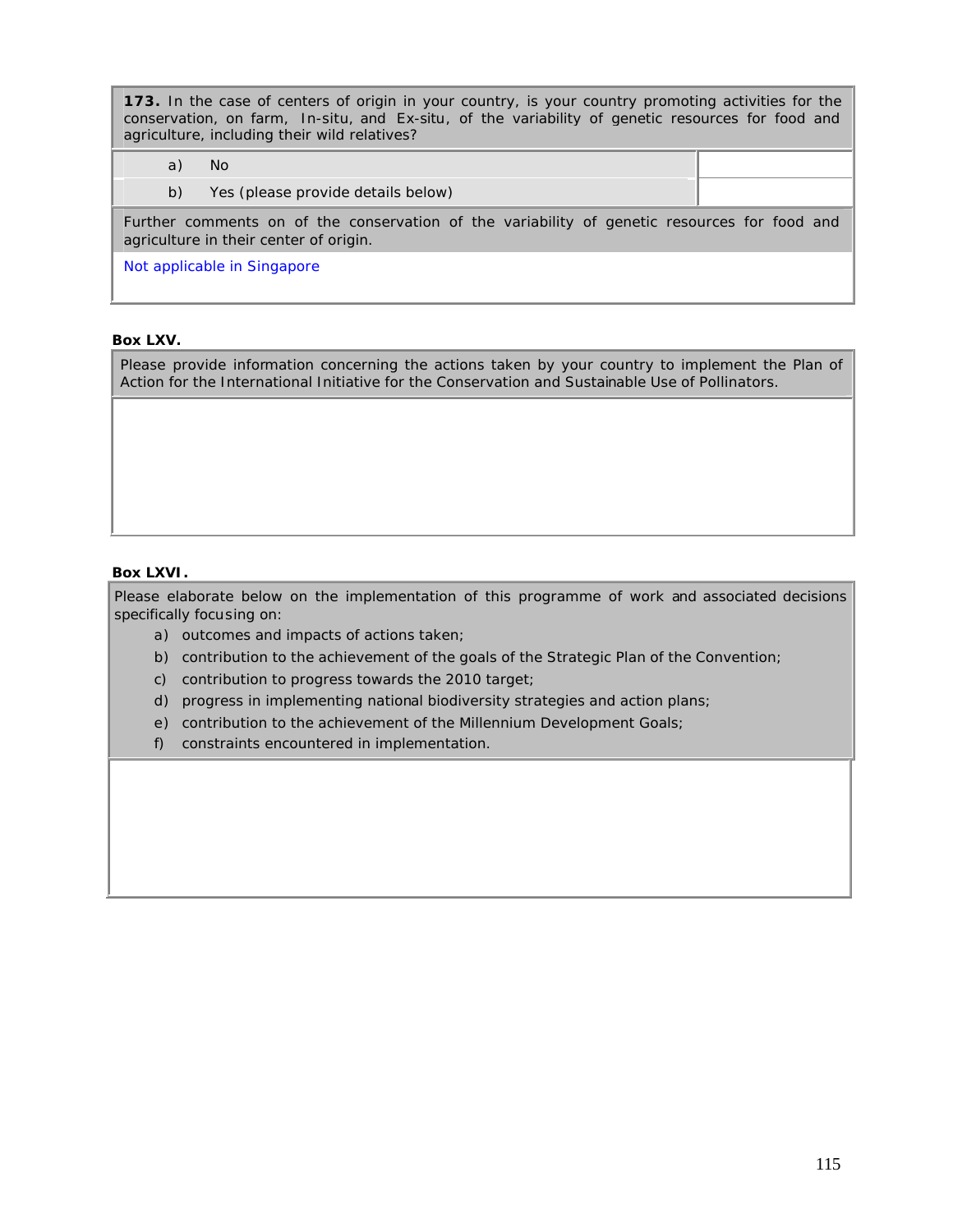# **Forest Biological Diversity**

#### **Generall**

| 174. Has your country incorporated relevant parts of the work programme into your national<br>biodiversity strategies and action plans and national forest programmes?        |   |  |
|-------------------------------------------------------------------------------------------------------------------------------------------------------------------------------|---|--|
| a) No                                                                                                                                                                         |   |  |
| b) Yes, please describe the process used                                                                                                                                      | X |  |
| c) Yes, please describe constraints/obstacles encountered in the<br>process                                                                                                   |   |  |
| d) Yes, please describe lessons learned                                                                                                                                       |   |  |
| e) Yes, please describe targets for priority actions in the programme of<br>work                                                                                              |   |  |
| Further comments on the incorporation of relevant parts of the work programme into your NBSAP<br>and forest programmes                                                        |   |  |
| Relevant aspects are incorporated into the Singapore Green Plan 2012. Management plans are in<br>place for Bukit Timah Nature Reserve; and for Sungei Buloh Wetlands Reserve. |   |  |

#### **Box LXVII.**

Please indicate what recently applied tools (policy, planning, management, assessment and measurement) and measures, if any, your country is using to implement and assess the programme of work. Please indicate what tools and measures would assist the implementation.

Recent tools applied include the following:

FAO Forest Resources Assessment

Millennium Development Goals

ASEAN State of the Environment Report

— are all used as tracking methods for forest-related performance

#### **Box LXVIII.**

Please indicate to what extent and how your country has involved indigenous and local communities, and respected their rights and interests, in implementing the programme of work.

Not applicable in Singapore

## **Box LXIX.**

Please indicate what efforts your country has made towards capacity building in human and capital resources for the implementation of the programme of work.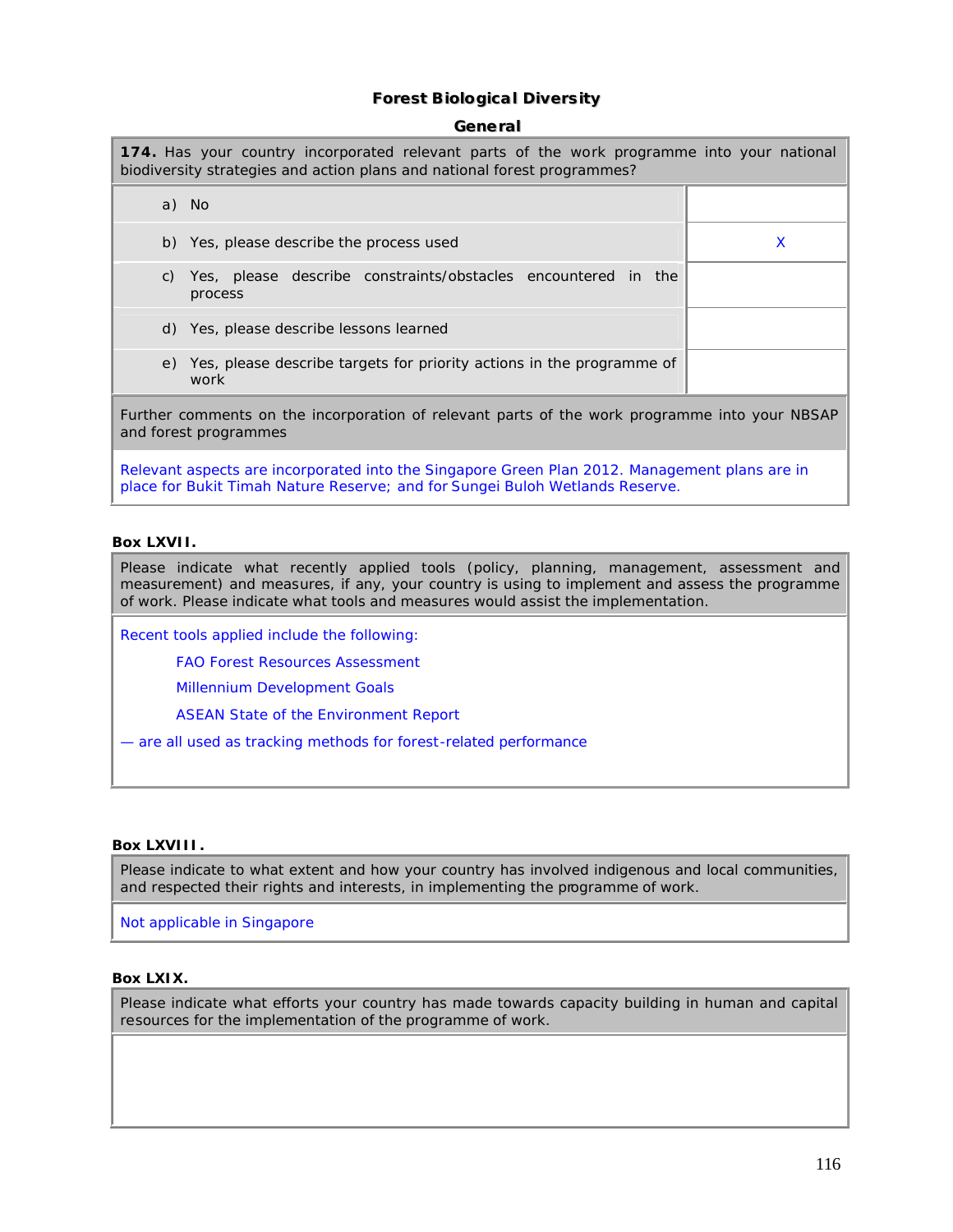### **Box LXX.**

Please indicate how your country has collaborated and cooperated (e.g., south-south, north-south, south-north, north-north) with other governments, regional or international organizations in implementing the programme of work. Please also indicate what are the constraints and/or needs identified.

# **Expanded programme of work on forest biological diversity**

## **Programme element 1 – Conservation, sustainable use and benefit-sharing**

**175.** Is your country applying the ecosystem approach to the management of all types of forests?

- a) No (please provide reasons below)
- b) No, but potential measures being identified (please provide details below)
- c) Yes (please provide details below) and the set of the set of the set of the set of the set of the set of the set of the set of the set of the set of the set of the set of the set of the set of the set of the set of the

Comments on application of the ecosystem approach to management of forests (including effectiveness of actions taken, lessons learned, impact on forest management, constraints, needs, tools, and targets).

Zoning is incorporated into Master Planning for land use

**176.** Has your country undertaken measures to reduce the threats to, and mitigate its impacts on forest biodiversity?

| <b>Options</b> | X | <b>Details</b>                                                                                                                                                                                                                                                         |
|----------------|---|------------------------------------------------------------------------------------------------------------------------------------------------------------------------------------------------------------------------------------------------------------------------|
| a) Yes         |   | Please specify below the major threats identified in relation to each objective of<br>goal 2 and the measures undertaken to address priority actions                                                                                                                   |
|                |   | Land use planning procedures including URA Master Plan; protection of all primary<br>forest in protected areas network; consultation between development and<br>biodiversity agencies                                                                                  |
| b) No          |   | Please provide reasons below                                                                                                                                                                                                                                           |
|                |   |                                                                                                                                                                                                                                                                        |
|                |   | Further comments on measures to reduce threats to, and mitigate the impacts of threatening<br>processes on forest biodiversity (including effectiveness of actions taken, lessons learned, impacts on<br>forest biodive rsity, constraints, needs, tools and targets). |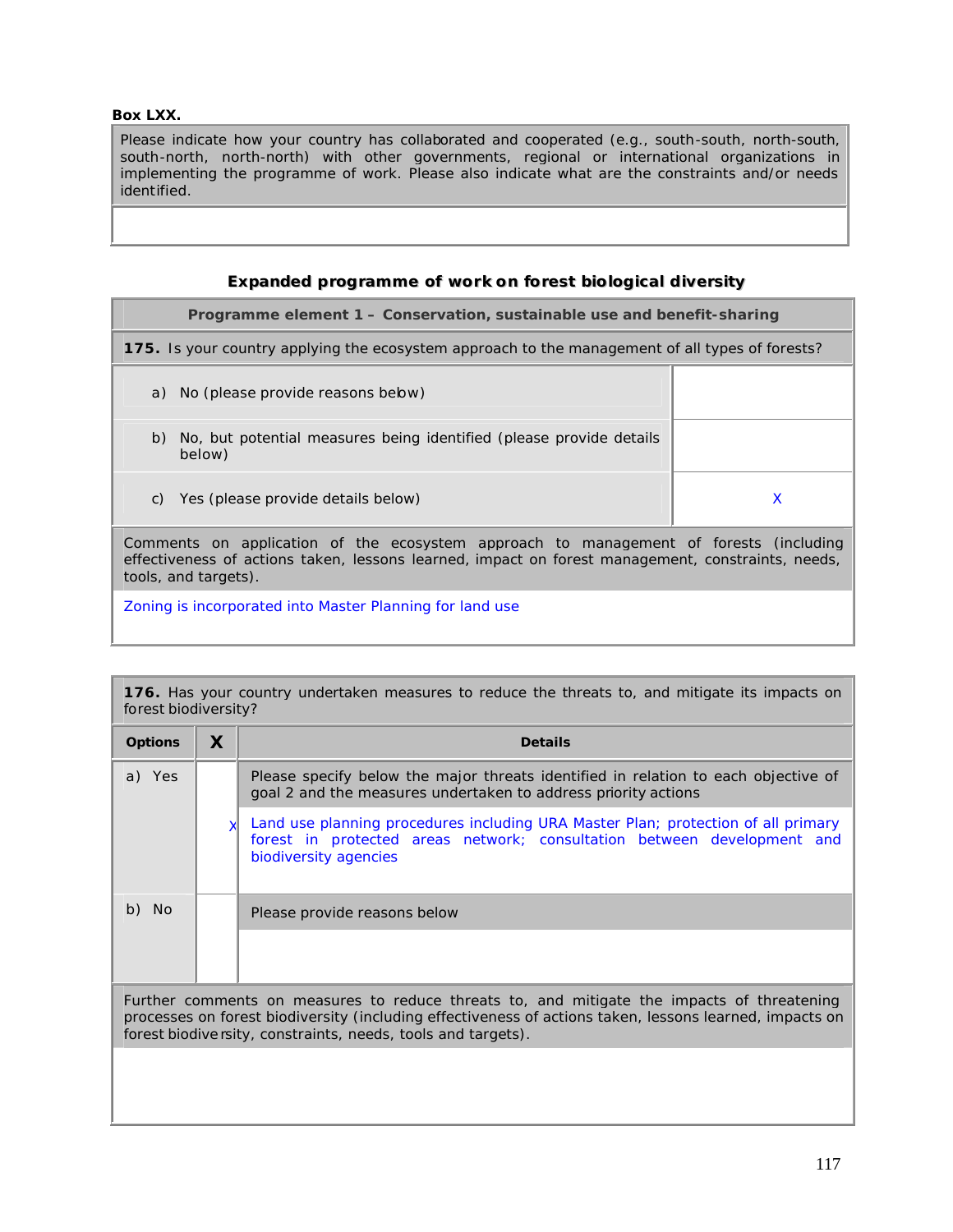**177.** Is your country undertaking any measures to protect, recover and restore forest biological diversity?

| <b>Options</b>      | X | <b>Details</b>                                                                                                                                                                                              |
|---------------------|---|-------------------------------------------------------------------------------------------------------------------------------------------------------------------------------------------------------------|
| a)<br>Yes           |   | Please identify priority actions in relation to each objective of goal 3 and describe<br>measures undertaken to address these priorities                                                                    |
|                     |   | Protection of all primary forest in protected areas network; forest restoration programmes<br>undertaken; Plant Conservation Strategy                                                                       |
| b)<br>No.           |   | Please provide reasons below                                                                                                                                                                                |
|                     |   |                                                                                                                                                                                                             |
| tools and targets). |   | Further comments on measures to protect, recover and restore forest biological diversity (including<br>effectiveness of actions taken, lessons learned, impacts on forest biodiversity, constraints, needs, |
|                     |   |                                                                                                                                                                                                             |

**178.** Is your country undertaking any measures to promote the sustainable use of forest biological diversity?

| <b>Options</b>                                                                                                                                                                                                                    | X | <b>Details</b>                                                                                                                          |  |
|-----------------------------------------------------------------------------------------------------------------------------------------------------------------------------------------------------------------------------------|---|-----------------------------------------------------------------------------------------------------------------------------------------|--|
| a) Yes                                                                                                                                                                                                                            |   | Please specify priority actions in relation to each objective of goal 4 and describe<br>measures undertaken to address these priorities |  |
|                                                                                                                                                                                                                                   | х | Management of recreational pressures, visitor controls, provision of low-impact<br>facilities, monitoring of forest health              |  |
| b) No                                                                                                                                                                                                                             |   | Please provide reasons below                                                                                                            |  |
|                                                                                                                                                                                                                                   |   |                                                                                                                                         |  |
| Further comments on the promotion of the sustainable use of forest biological diversity (including<br>effectiveness of actions taken, lessons learned, impacts on forest biodiversity, constraints, needs,<br>tools and targets). |   |                                                                                                                                         |  |
| Use of forest resources in Singapore is non-consumptive recreational, educational and scientific use.<br>These are governed by protected area legislation, regulations and permit systems.                                        |   |                                                                                                                                         |  |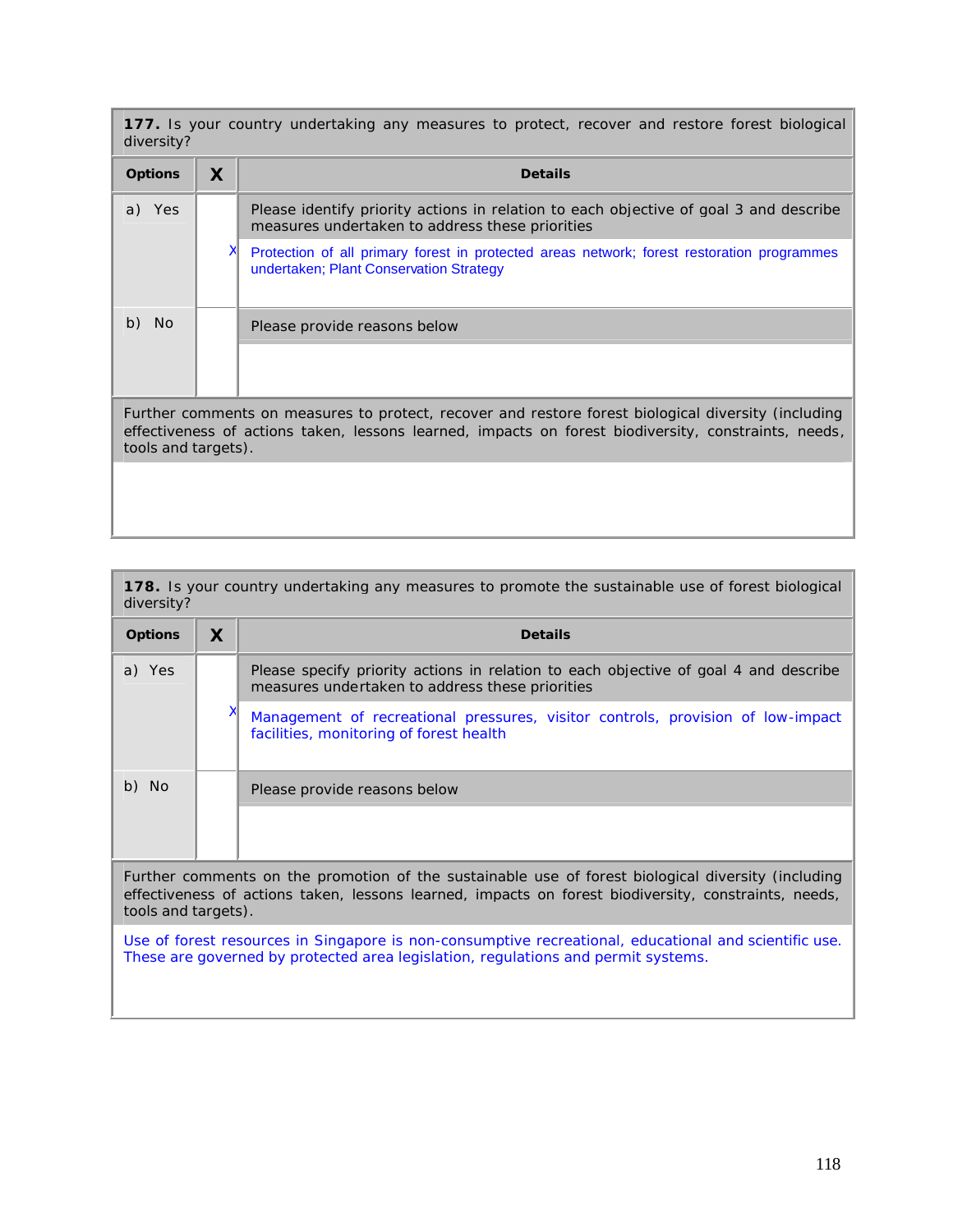**179.** Is your country undertaking any measures to promote access and benefit-sharing of forest genetic resources?

| <b>Options</b>            | X | <b>Details</b>                                                                                                                                                                                           |
|---------------------------|---|----------------------------------------------------------------------------------------------------------------------------------------------------------------------------------------------------------|
| Yes<br>a)                 |   | Please specify priority actions in relation to each objective of goal 5 and describe<br>measures undertaken                                                                                              |
|                           |   | Facilitating research; establishment of permit system, with assistance to<br>researchers where appropriate; sharing of published information via hard copy and<br>websites.                              |
| b)<br><b>No</b>           |   | Please provide reasons below                                                                                                                                                                             |
|                           |   |                                                                                                                                                                                                          |
| needs, tools and targets) |   | Further comments on the promotion of access and benefit-sharing of forest genetic resources.<br>(including effectiveness of actions taken, lessons learned, impacts on forest biodiversity, constraints, |
|                           |   |                                                                                                                                                                                                          |

# **Programme element 2 – Institutional and socio-economic enabling environment**

**180.** Is your country undertaking any measures to enhance the institutional enabling environment for the conservation and sustainable use of forest biological diversity, ncluding access and benefitsharing?

| <b>Options</b> |   | <b>Details</b>                                                                                                                                                 |
|----------------|---|----------------------------------------------------------------------------------------------------------------------------------------------------------------|
| Yes            | X | Please identify priority actions in relation to each objective of Goal 1 and describe<br>measures undertaken to address these priorities                       |
|                |   | Capacity-building of National Parks Board and Biodiversity Centre within the<br>Board; enhanced staff strength and training for management of Nature Reserves. |
| No.            |   | Please provide reasons below                                                                                                                                   |
|                |   |                                                                                                                                                                |

Further comments on the enhancement of the institutional enabling environment for the conservation and sustainable use of forest biological diversity, including access and benefit-sharing (including effectiveness of actions taken, lessons learned, impacts on forest biodiversity, constraints, needs, tools and targets).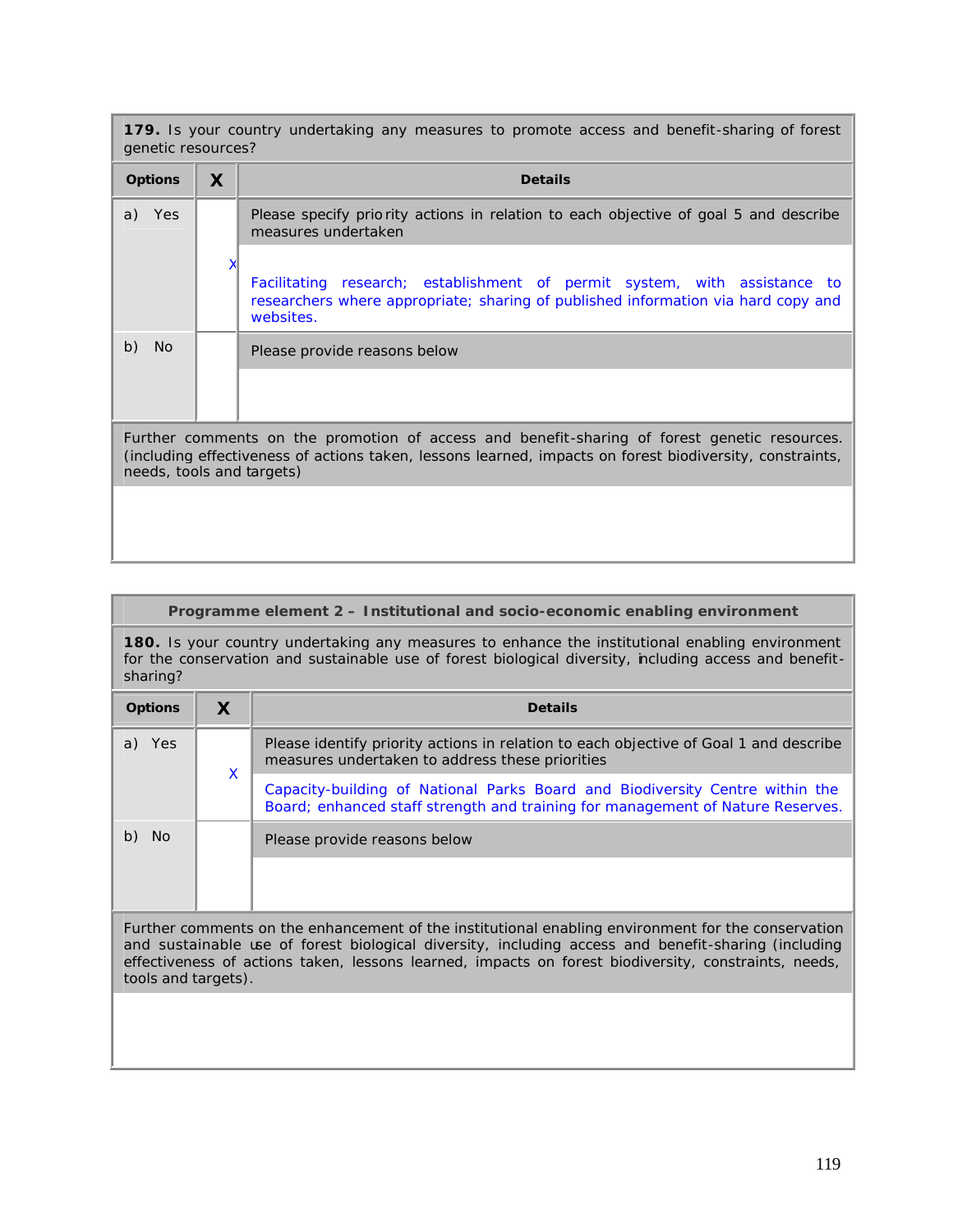**181.** Is your country undertaking any measures to address socio -economic failures and distortions that lead to decisions that result in loss of forest biological diversity?

| <b>Options</b>                                                                                                                                                                                                                                                                            | X | <b>Details</b>                                                                                                                           |
|-------------------------------------------------------------------------------------------------------------------------------------------------------------------------------------------------------------------------------------------------------------------------------------------|---|------------------------------------------------------------------------------------------------------------------------------------------|
| a) Yes                                                                                                                                                                                                                                                                                    |   | Please identify priority actions in relation to each objective of Goal 2 and describe<br>measures undertaken to address these priorities |
|                                                                                                                                                                                                                                                                                           | X | Further input of biodiversity considerations into land use planning<br>and<br>development proposal evaluations.                          |
| b) No                                                                                                                                                                                                                                                                                     |   | Please provide reasons below                                                                                                             |
|                                                                                                                                                                                                                                                                                           |   |                                                                                                                                          |
| Further comments on review of socio-economic failures and distortions that lead to decisions that<br>result in loss of forest biological diversity (including effectiveness of actions taken, lessons learned,<br>impacts on forest biodiversity, constraints, needs, tools and targets). |   |                                                                                                                                          |
|                                                                                                                                                                                                                                                                                           |   |                                                                                                                                          |

| 182. Is your country undertaking any measures to increase public education, participation and<br>awareness in relation to forest biological diversity? |          |                                                                                                                                                                                                                     |  |
|--------------------------------------------------------------------------------------------------------------------------------------------------------|----------|---------------------------------------------------------------------------------------------------------------------------------------------------------------------------------------------------------------------|--|
| <b>Options</b>                                                                                                                                         | X        | <b>Details</b>                                                                                                                                                                                                      |  |
| a) Yes                                                                                                                                                 | <b>X</b> | Please identify priority actions in relation to each objective of goal 3 and describe<br>measures undertaken to address these priorities                                                                            |  |
|                                                                                                                                                        |          | National Parks Board has roving exhibitions; produces educational posters;<br>conducts talks on biodiversity-related topics. Incorporation of biodiversity-related<br>topics into school and university curriculum. |  |
| b) No                                                                                                                                                  |          | Please provide reasons below                                                                                                                                                                                        |  |
|                                                                                                                                                        |          |                                                                                                                                                                                                                     |  |

Further comments on measures to increase public education, participation and awareness in relation to forest biological diversity (including effectiveness of actions taken, lessons learned, impacts on forest biodiversity, constraints, needs, tools and targets).

Ministry of Education works with a number of partners from the public and private sectors in promoting biodiversity education programmes e.g. Sembawang Shipyard, Singapore Environment Council, National Institute of Education, National University of Singapore, Singapore Science Centre, Hongkong and Shanghai Bank, etc.

In schools, our teachers have the capacity to deliver the biodiversity components of the curricula in Primary Science, Lower Secondary Science, 'O' level Science, 'O' level Biology, 'O' level Geography and 'A' level Biology.

The National University of Singapore and the National Institute of Education have sound biodiversity programmes. Likewise, efforts from National Parks Board and Singapore Environment Council are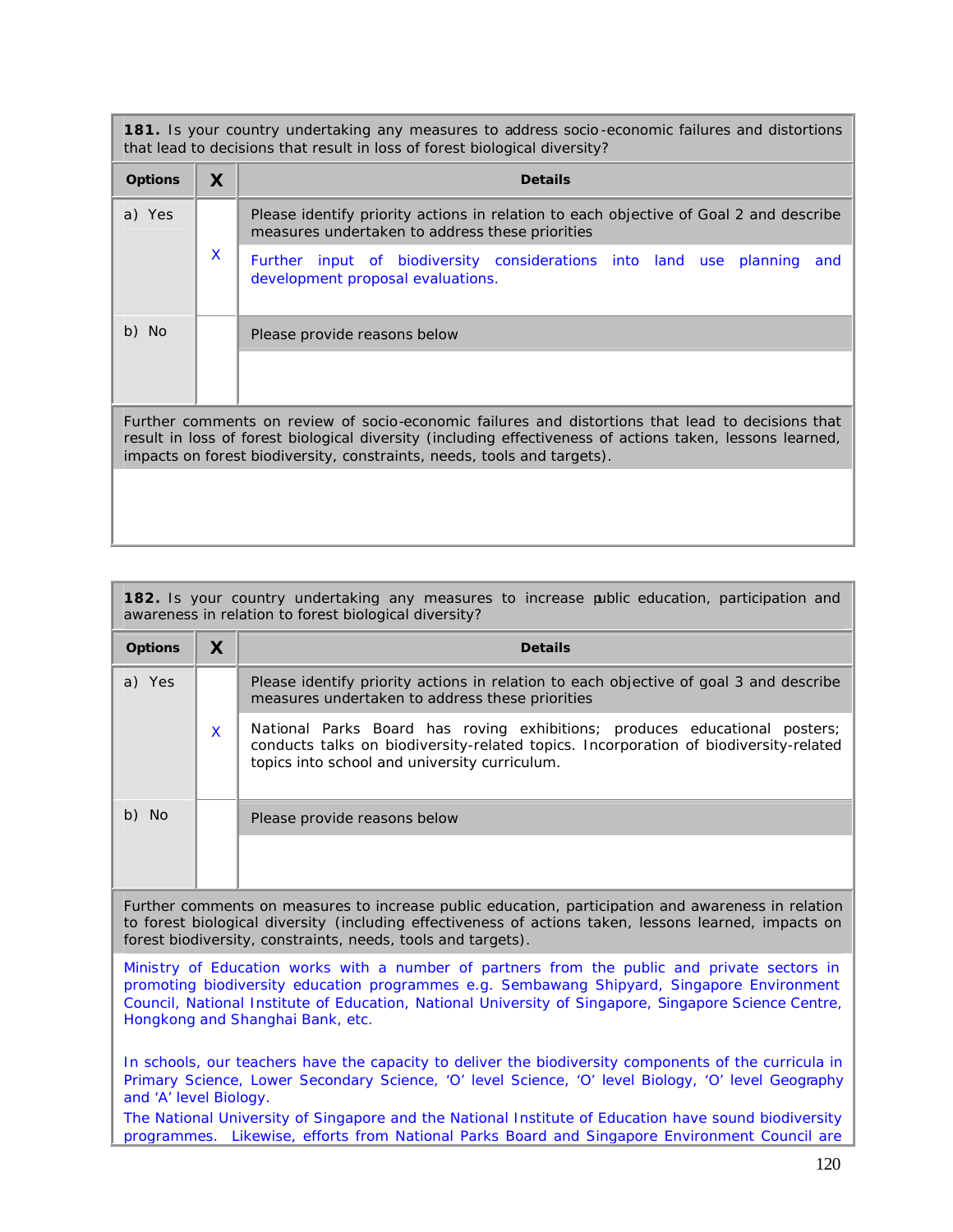relevant.

School students have a wide range of opportunity to receive education and participate in biodiversity programmes at the local level. Teachers lead students on field trips to nature conservation sites like Bukit Timah and Sungei Buloh to raise awareness of the importance of conservation of such sites. Schools are also involved in re -forestation programmes that are led by biodiversity experts from tertiary institutions such as the National Institute of Education. The Raffles Museum of Biodiversity Research, which is located at the National University of Singapore, initiates collaborations with school students on biodiversity programmes.

| Programme element 3 - Knowledge, assessment and monitoring                                                                                                                                                                                |                                                                                                                                                                                                  |                                                                                                                                          |  |  |
|-------------------------------------------------------------------------------------------------------------------------------------------------------------------------------------------------------------------------------------------|--------------------------------------------------------------------------------------------------------------------------------------------------------------------------------------------------|------------------------------------------------------------------------------------------------------------------------------------------|--|--|
|                                                                                                                                                                                                                                           | 183. Is your country undertaking any measures to characterize forest ecosystems at various scales<br>in order to improve the assessment of the status and trends of forest biological diversity? |                                                                                                                                          |  |  |
| <b>Options</b>                                                                                                                                                                                                                            | $\boldsymbol{X}$                                                                                                                                                                                 | <b>Details</b>                                                                                                                           |  |  |
| a) Yes                                                                                                                                                                                                                                    | $\mathsf{x}$                                                                                                                                                                                     | Please identify priority actions in relation to each objective of Goal 1 and describe<br>measures undertaken to address these priorities |  |  |
|                                                                                                                                                                                                                                           |                                                                                                                                                                                                  |                                                                                                                                          |  |  |
| b)<br><b>No</b>                                                                                                                                                                                                                           |                                                                                                                                                                                                  | Please provide reasons below                                                                                                             |  |  |
|                                                                                                                                                                                                                                           |                                                                                                                                                                                                  |                                                                                                                                          |  |  |
| Further comments on characterization of forest ecosystems at various scales (including effectiveness<br>of actions taken, lessons learned, impacts on forest biodiversity, constraints, needs, tools and<br>targets).                     |                                                                                                                                                                                                  |                                                                                                                                          |  |  |
| National Parks Board has developed a habitat classification. This is applied during biodiversity<br>surveys, and in mapping.                                                                                                              |                                                                                                                                                                                                  |                                                                                                                                          |  |  |
| There is a collabotion between National Parks Board, National Institute of Education and Centre for<br>Tropical Forest Science (CTFS) on forest tree population biology. This can be used for long term<br>monitoring in permanent plots. |                                                                                                                                                                                                  |                                                                                                                                          |  |  |

| <b>184.</b> Is your country undertaking any measures to improve knowledge on, and methods for, the<br>assessment of the status and trends of forest biological diversity? |   |                                                                                                                                          |  |  |
|---------------------------------------------------------------------------------------------------------------------------------------------------------------------------|---|------------------------------------------------------------------------------------------------------------------------------------------|--|--|
| <b>Options</b>                                                                                                                                                            | X | <b>Details</b>                                                                                                                           |  |  |
| a) Yes                                                                                                                                                                    |   | Please identify priority actions in relation to each objective of goal 2 and describe<br>measures undertaken to address these priorities |  |  |
|                                                                                                                                                                           | X | Application of IUCN criteria to rarity assessments<br>Centre for Tropical Forest Science permanent tree plots                            |  |  |
| No.<br>b)                                                                                                                                                                 |   | Please provide reasons below                                                                                                             |  |  |
|                                                                                                                                                                           |   |                                                                                                                                          |  |  |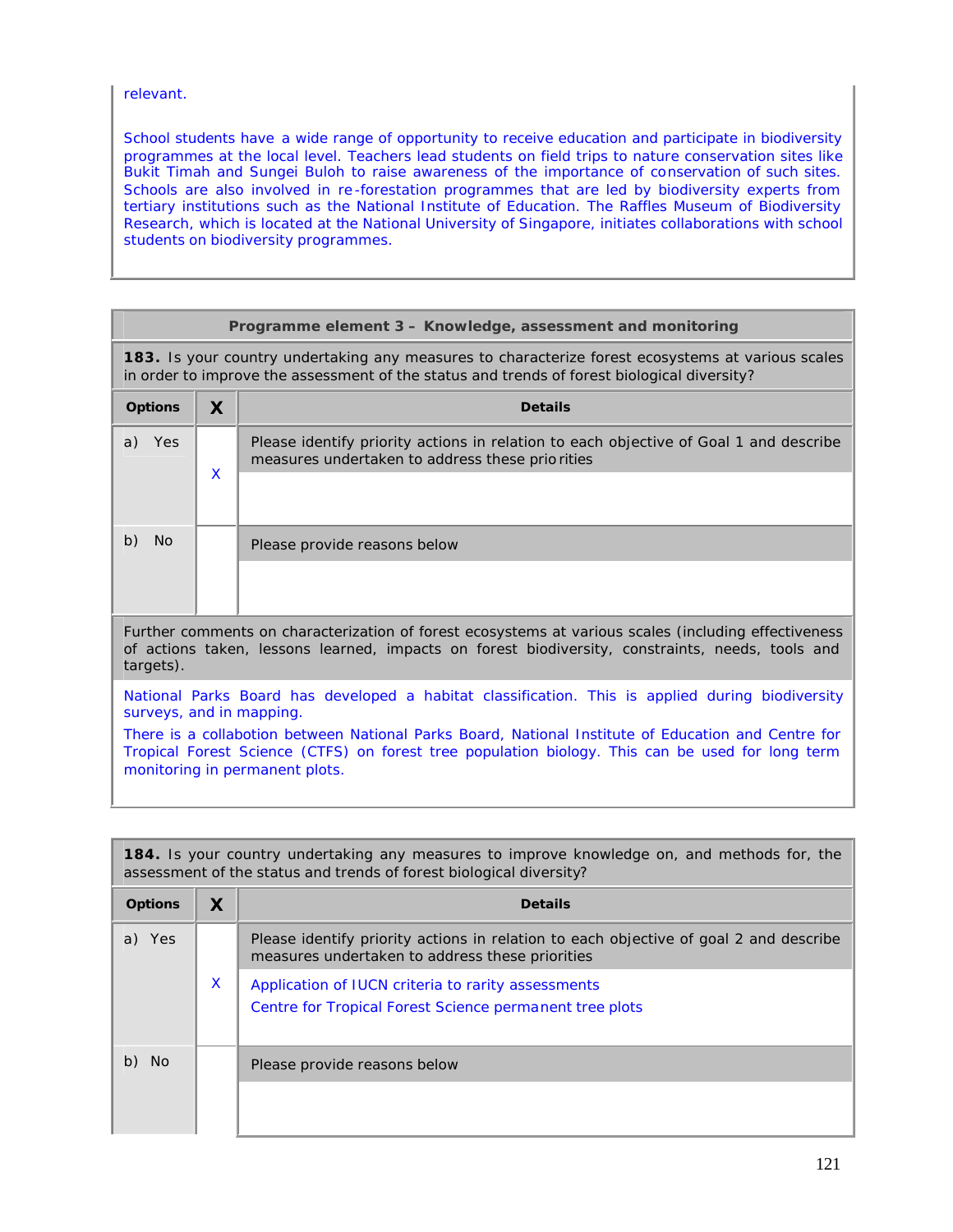Further comments on improvement of knowledge on and methods for the assessment of the status and trends (including effectiveness of actions taken, lessons learned, impacts on forest biodiversity, constraints, needs, tools and targets).

Non-governmental organizations conduct regular censuses of birds, including forest birds.

**185.** Is your country undertaking any measures to improve the understanding of the role of forest biodiversity and ecosystem functioning?

| <b>Options</b>                                                                                                                                                                                                                                                  | X | <b>Details</b>                                                                                                                           |
|-----------------------------------------------------------------------------------------------------------------------------------------------------------------------------------------------------------------------------------------------------------------|---|------------------------------------------------------------------------------------------------------------------------------------------|
| a) Yes                                                                                                                                                                                                                                                          |   | Please identify priority actions in relation to each objective of goal 3 and describe<br>measures undertaken to address these priorities |
|                                                                                                                                                                                                                                                                 | X | Research activities in forest ecology                                                                                                    |
| b) No                                                                                                                                                                                                                                                           |   | Please provide reasons below                                                                                                             |
|                                                                                                                                                                                                                                                                 |   |                                                                                                                                          |
| Further comments on the improvement of the understanding of the role of forest biodiversity and<br>ecosystem functioning (including effectiveness of actions taken, lessons learned, impacts on forest<br>biodiversity, constraints, needs, tools and targets). |   |                                                                                                                                          |

A wide range of research topics is undertaken by undergraduates, graduates and academics of local institutions of higher learning.

**186.** Is your country undertaking any measures at national level to improve the infrastructure for data and information management for accurate assessment and monitoring of global forest biodiversity?

| <b>Options</b> | X                                                                                                                                                                                                         | <b>Details</b>                                                                                                                                                                                                                                                                                                          |  |
|----------------|-----------------------------------------------------------------------------------------------------------------------------------------------------------------------------------------------------------|-------------------------------------------------------------------------------------------------------------------------------------------------------------------------------------------------------------------------------------------------------------------------------------------------------------------------|--|
| a) Yes         |                                                                                                                                                                                                           | Please identify priority actions in relation to each objective of goal 4 and describe<br>measures undertaken to address these priorities                                                                                                                                                                                |  |
|                |                                                                                                                                                                                                           | Participation in international mechanisms such as FAO Forest Resources<br>Assessment, Millennium Development Goals, and ASEAN State of Environment<br>Report; revision of Singapore Red Data Book; production of schecklist of Singapore<br>plants; Clearing-house Mechanism with listing of species of flora and fauna |  |
| b) No          |                                                                                                                                                                                                           | Please provide reasons below                                                                                                                                                                                                                                                                                            |  |
|                |                                                                                                                                                                                                           |                                                                                                                                                                                                                                                                                                                         |  |
|                | Further comments on the improvement of the infrastructure for data and information management<br>(including effectiveness of actions taken, lessons learned, impacts on forest biodiversity, constraints, |                                                                                                                                                                                                                                                                                                                         |  |

needs, tools and targets).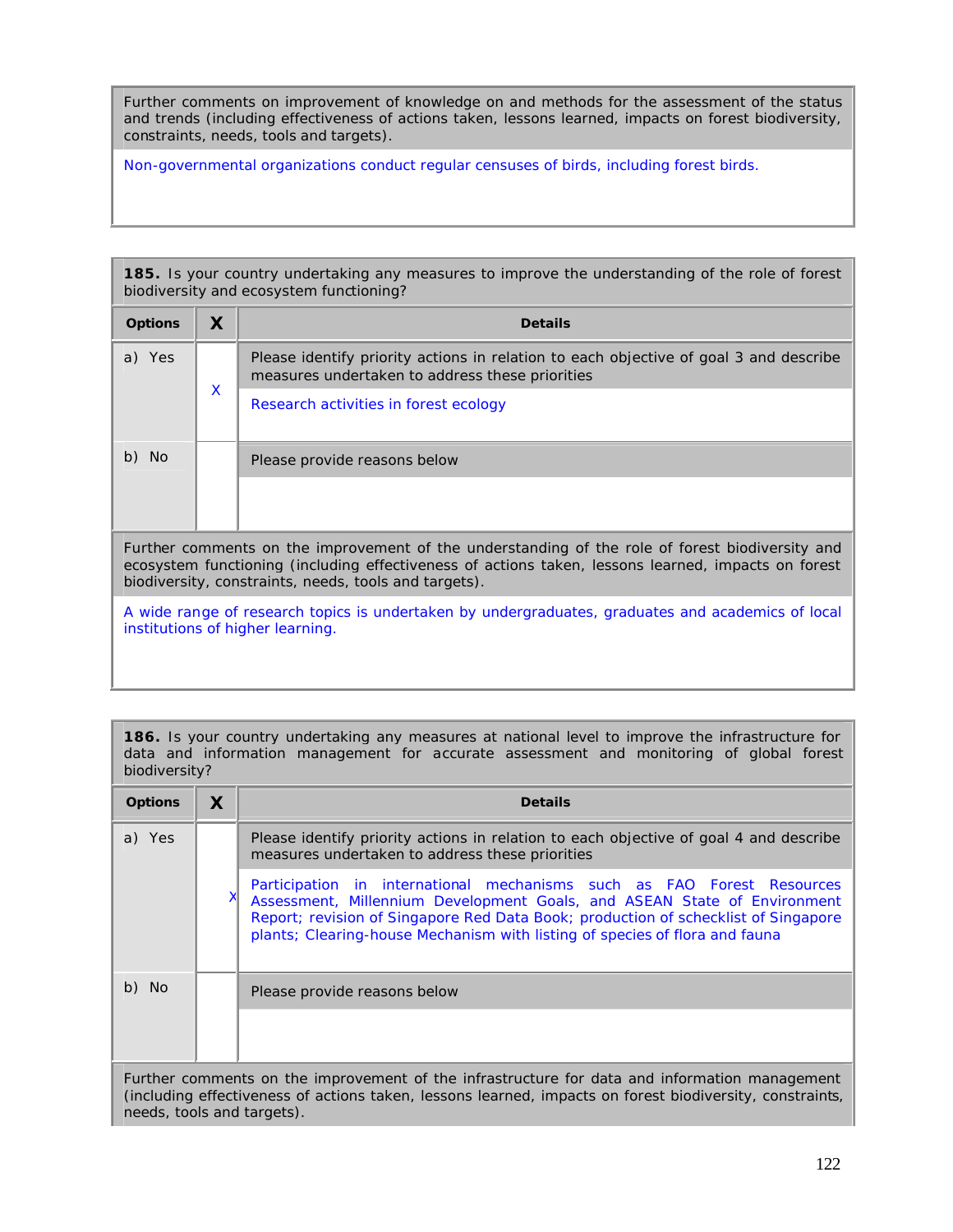Singapore is further developing an integrated system of databases and mapping resources

## **Box LXXI.**

Please elaborate below on the implementation of this programme of work and associated decisions specifically focusing on:

- a) outcomes and impacts of actions taken;
- b) contribution to the achievement of the goals of the Strategic Plan of the Convention;
- c) contribution to progress towards the 2010 target;
- d) progress in implementing national biodiversity strategies and action plans;
- e) contribution to the achievement of the Millennium Development Goals;
- f) constraints encountered in implementation.

## **Biiollogiicall diiversiity of dry and sub-humiid llands**

**187.** Is your country supporting scientifically, technically and financially, at the national and regional levels , the activities identified in the programme of work? (decisions V/23 and VII/2 )

a) No N/A

b) Yes (please provide details below)

Further comments on scientific, technical and financial support, at the national and regional levels, to the activities identified in the programme of work.

N/A

**188.** Has your country integrated actions under the programme of work of dry and sub-humid lands into its national biodiversity strategies and action plans or the National Action Programme (NAP) of the UNCCD? (decisions V/23, VI/4 and VII/2)

| No.                                   | N/A |
|---------------------------------------|-----|
| b) Yes (please provide details below) |     |

Further comments on actions under the programme of work of dry and sub-humid lands integrated into national biodiversity strategies and action plans or the National Action Programme (NAP) of the UNCCD.

N/A

**189.** Has your country undertaken measures to ensure synergistic/collaborative implementation of the programme of work between the national UNCCD process and other processes under related environmental conventions? (decisions V/23, VI/4 and VII/2)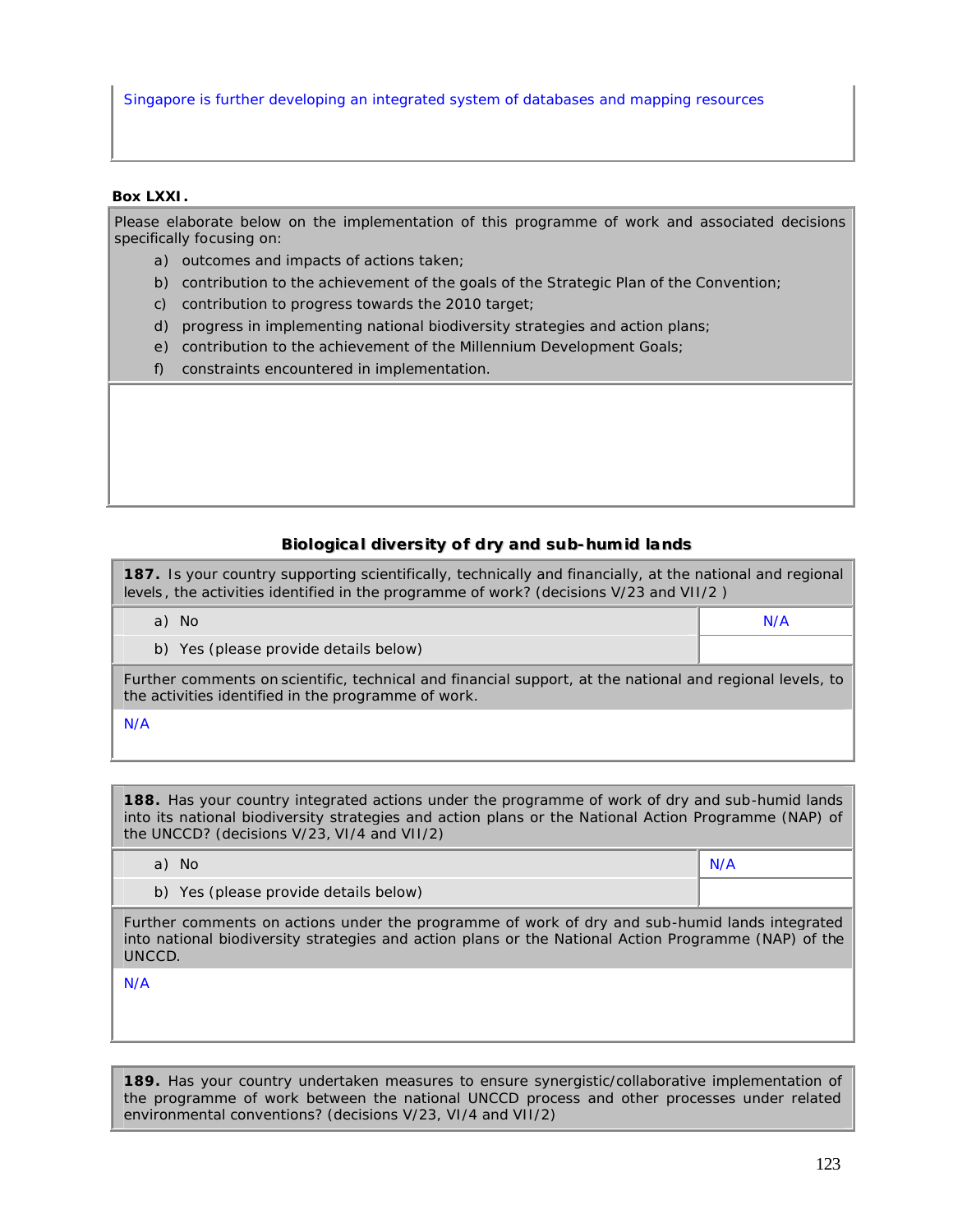| a) No                                                                                                                                                                                                                    | N/A |  |  |
|--------------------------------------------------------------------------------------------------------------------------------------------------------------------------------------------------------------------------|-----|--|--|
| b) Yes, some linkages established (please provide details below)                                                                                                                                                         |     |  |  |
| c) Yes, extensive linkages established (please provide details below)                                                                                                                                                    |     |  |  |
| Further comments on the measures to ensure the synergistic/collaborative implementation of the<br>programme of work between the national UNCCD processes and other processes under related<br>environmental conventions. |     |  |  |
| N/A                                                                                                                                                                                                                      |     |  |  |

# **Programme Part A: Assessment**

**190.** Has your country assessed and analyzed information on the state of dryland biological diversity and the pressures on it, disseminated existing knowledge and best practices, and filled knowledge gaps in order to determine adequate activities? (Decision V/23, Part A: Assessment, Operational objective, activities 1 to 6)

| a) No                                                                                                                                               | N/A |  |  |
|-----------------------------------------------------------------------------------------------------------------------------------------------------|-----|--|--|
| b) No, but assessment is ongoing                                                                                                                    |     |  |  |
| Yes, some assessments undertaken (please provide details below)<br>C)                                                                               |     |  |  |
| d) Yes, comprehensive assessment undertaken (please provide details<br>below)                                                                       |     |  |  |
| Further comments on the relevant information on assessments of the status and trends and<br>dissemination of existing knowledge and best practices. |     |  |  |
| N/A                                                                                                                                                 |     |  |  |

# **Programme Part B: Targeted Actions**

**191.** Has your country taken measures to promote the conservation and sustainable use of the biological diversity of dry and sub-humid lands and the fair and equitable sharing of the benefits arising out of the utilization of its genetic resources, and to combat the loss of biological diversity in dry and sub-humid lands and its socio-economic consequences? (part B of annex I of decision V/23, activities 7 to 9)

| - No                                                       | N/A |
|------------------------------------------------------------|-----|
| b) Yes, some measures taken (please provide details below) |     |
| c) Yes, many measures taken (please provide details below) |     |

Further comments on the measures taken to promote the conservation and sustainable use of the biological diversity of dry and sub-humid lands and the fair and equitable sharing of the benefits arising out of the utilization of its genetic resources, and to combat the loss of biological diversity in dry and sub-humid lands and its socio-economic consequences.

N/A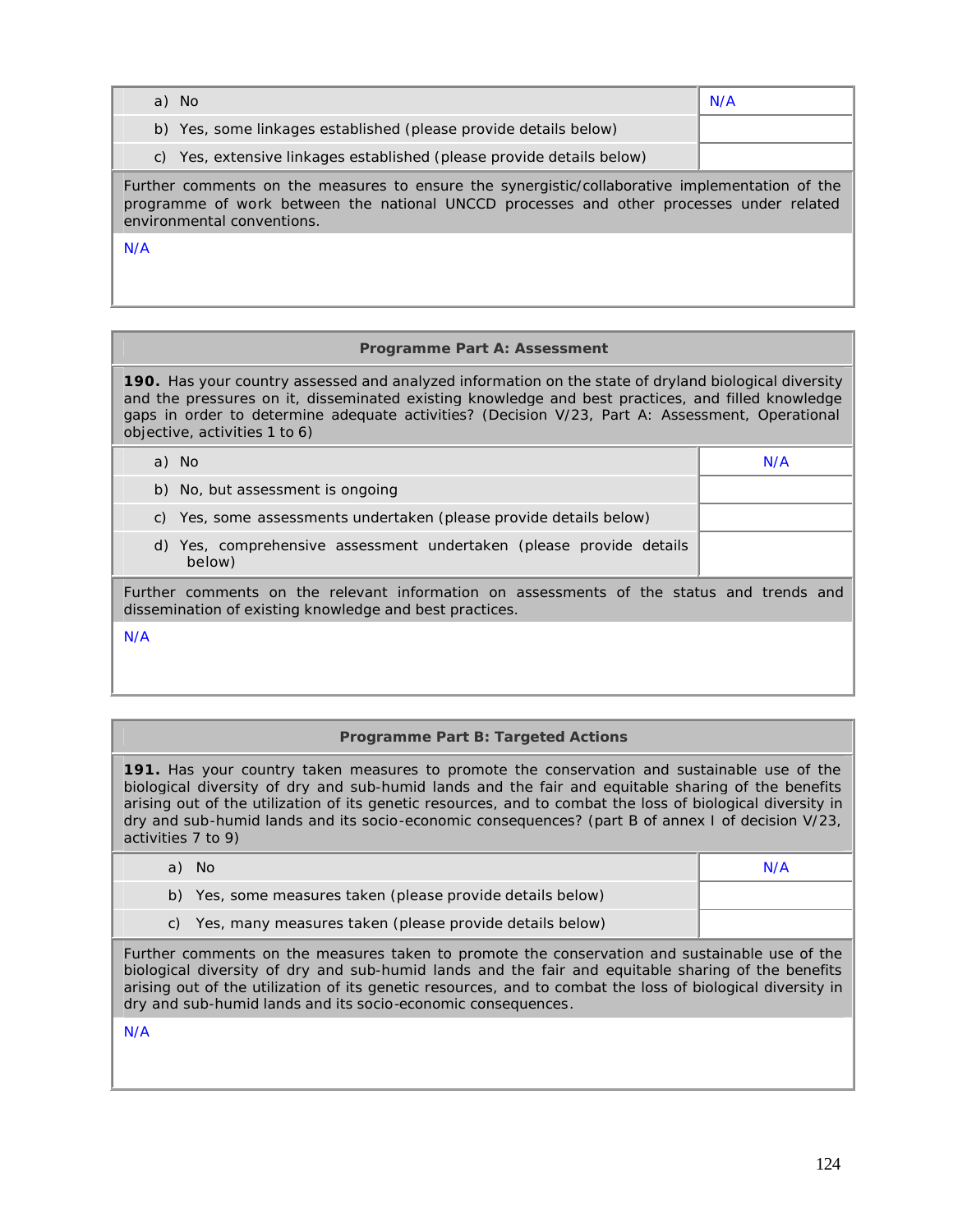**192.** Has your country taken measures to strengthen national capacities, including local capacities, to enhance the implementation of the programme of work?

| a) No                                                                                                                                                        | N/A |  |
|--------------------------------------------------------------------------------------------------------------------------------------------------------------|-----|--|
| b) Yes, some measures taken (please provide details below)                                                                                                   |     |  |
| c) Yes, comprehensive measures taken (please provide details below)                                                                                          |     |  |
| d) Yes, all identified capacity needs met (please provide details below)                                                                                     |     |  |
| Further comments on measures taken to strengthen national capacities, including local capacities, to<br>enhance the implementation of the programme of work. |     |  |

N/A

## **Box LXXII.**

Please elaborate below on the implementation of this programme of work and associated decisions specifically focusing on:

- a) outcomes and impacts of actions taken;
- b) contribution to the achievement of the goals of the Strategic Plan of the Convention;
- c) contribution to progress towards the 2010 target;
- d) progress in implementing national biodiversity strategies and action plans;
- e) contribution to the achievement of the Millennium Development Goals;
- f) constraints encountered in implementation.

**N/A**

# **Mountain Biodiversity**

## **Programme Element 1. Direct actions for conservation, sustainable use ad benefit sharing**

**193.** Has your country taken any measures to prevent and mitigate the negative impacts of key threats to mountain biodiversity?

| a) No                                                                                      | N/A |  |
|--------------------------------------------------------------------------------------------|-----|--|
| b) No, but relevant measures are being considered                                          |     |  |
| c) Yes, some measures taken (please provide details below)                                 |     |  |
| d) Yes, many measures taken (please provide details below)                                 |     |  |
| Further commente on the measures taken to provent and mitigate the negative impacts of key |     |  |

Further comments on the measures taken to prevent and mitigate the negative impacts of key threats to mountain biodiversity

N/A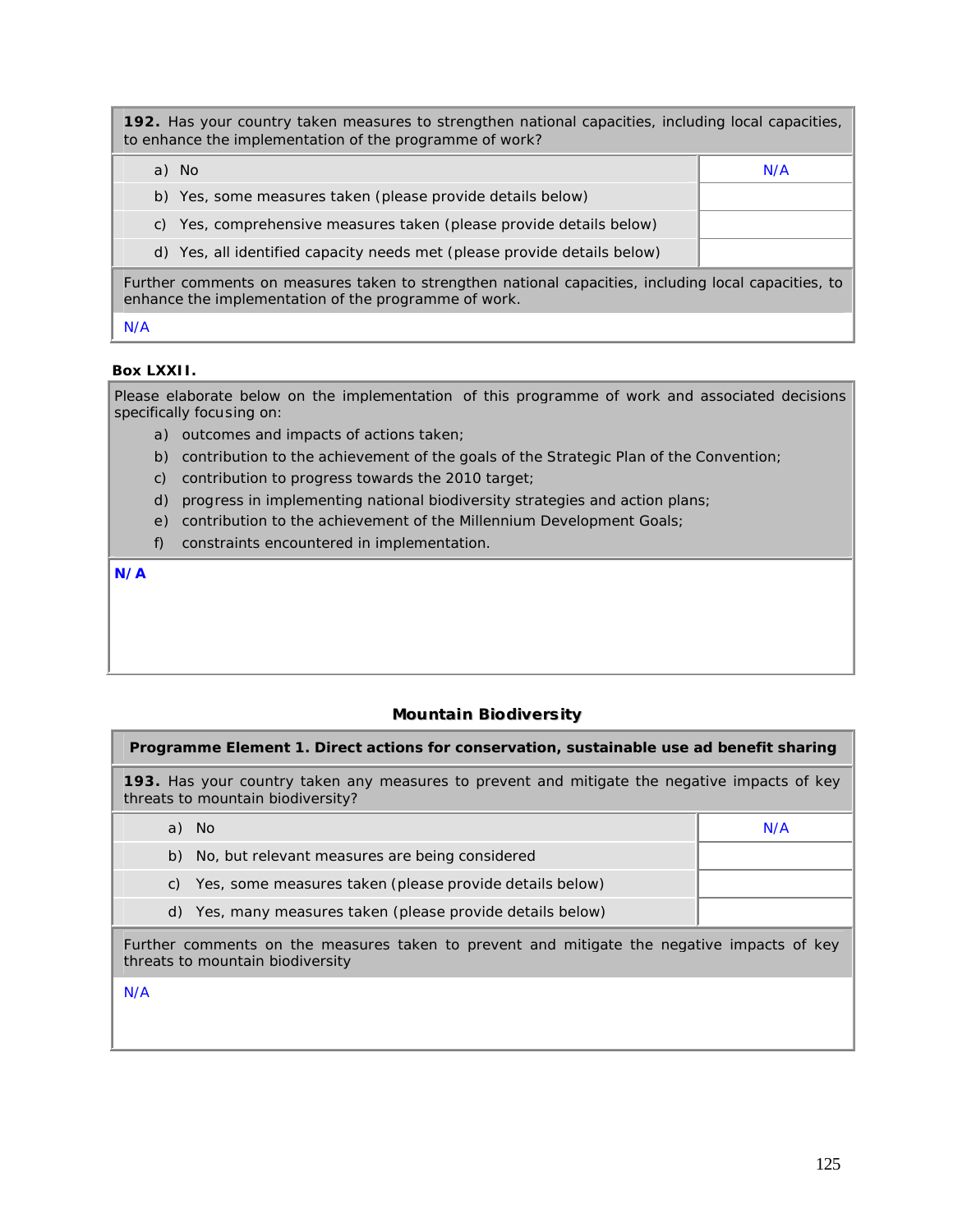| 194. Has your country taken any measures to protect, recover and restore mountain biodiversity? |     |  |  |
|-------------------------------------------------------------------------------------------------|-----|--|--|
| a) No                                                                                           | N/A |  |  |
| b) No, but some measures are being considered                                                   |     |  |  |
| c) Yes, some measures taken (please provide details below)                                      |     |  |  |
| d) Yes, many measures taken (please provide details below)                                      |     |  |  |
| Further comments on the measures taken to protect, recover and restore mountain biodiversity    |     |  |  |
| N/A                                                                                             |     |  |  |
|                                                                                                 |     |  |  |
|                                                                                                 |     |  |  |

| 195. Has your country taken any measures to promote the sustainable use of mountain biological<br>resources and to maintain genetic diversity in mountain ecosystems? |     |  |  |
|-----------------------------------------------------------------------------------------------------------------------------------------------------------------------|-----|--|--|
| a) No                                                                                                                                                                 | N/A |  |  |
| b) No, but some measures are being considered                                                                                                                         |     |  |  |
| Yes, some measures taken (please provide details below)<br>C)                                                                                                         |     |  |  |
| d) Yes, many measures taken (please provide details below)                                                                                                            |     |  |  |
| Further comments on the measures to promote the sustainable use of mountain biological resources<br>and to maintain genetic diversity in mountain ecosystems          |     |  |  |
| N/A                                                                                                                                                                   |     |  |  |
|                                                                                                                                                                       |     |  |  |

**196.** Has your country taken any measures for sharing the benefits arising from the utilization of mountain genetic resources, including preservation and maintenance of traditional knowledge?

| a) No                                                                                                                   | N/A |
|-------------------------------------------------------------------------------------------------------------------------|-----|
| b) No, but some measures are being considered                                                                           |     |
| c) Yes, some measures taken (please provide details below)                                                              |     |
| d) Yes, many measures taken (please provide details below)                                                              |     |
| Further comments on the measures for sharing the benefits arising from the utilization of mountain<br>genetic resources |     |
| N/A                                                                                                                     |     |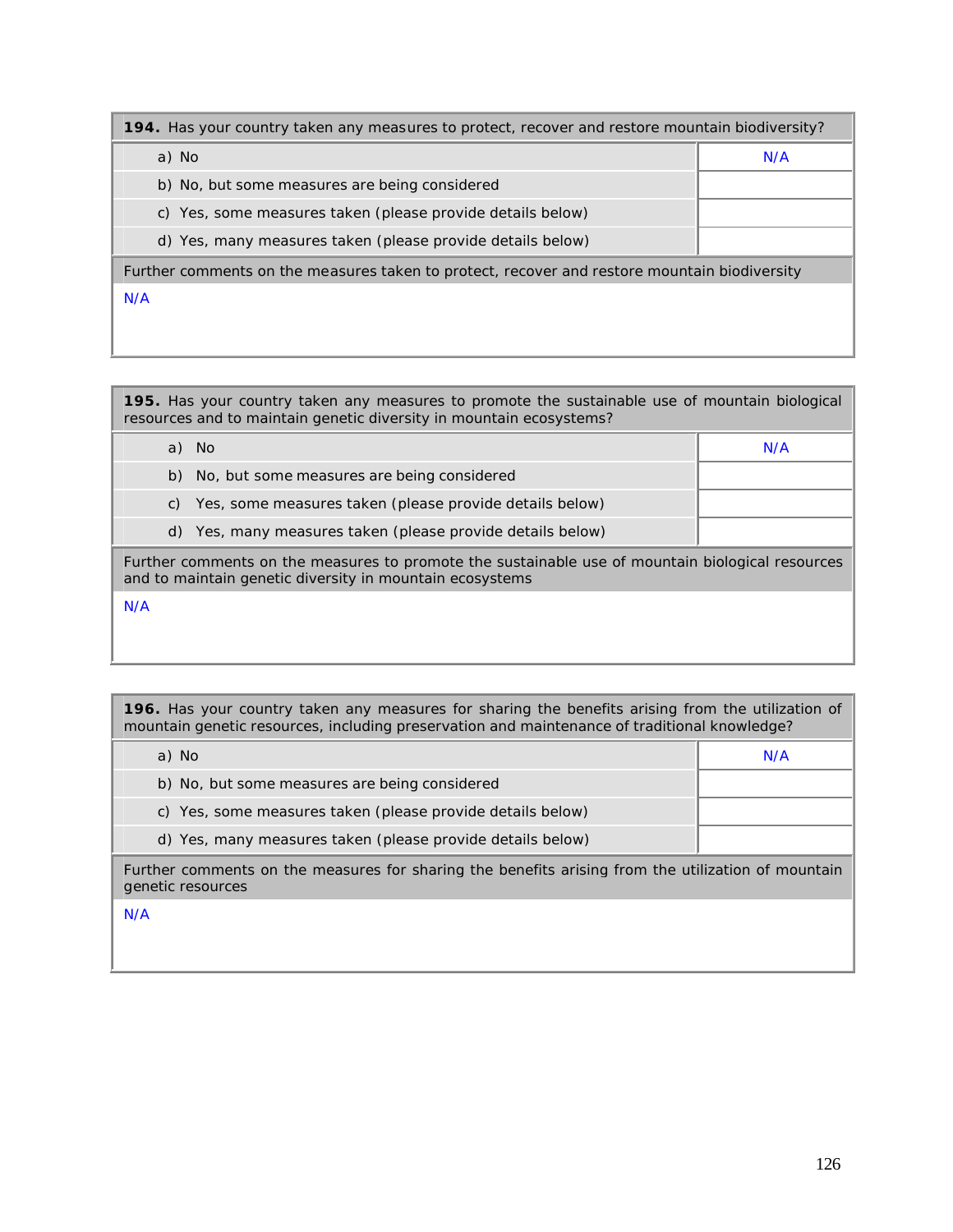## **Programme Element 2. Means of implementation for conservation, sustainable use and benefit sharing**

**197.** Has your country developed any legal, policy and institutional framework for conservation and sustainable use of mountain biodiversity and for implementing this programme of work?

|     | a) | - No                                                                                                                                                                                                     |  |
|-----|----|----------------------------------------------------------------------------------------------------------------------------------------------------------------------------------------------------------|--|
|     | b) | No, but relevant frameworks are being developed                                                                                                                                                          |  |
|     | C) | Yes, some frameworks are in place (please provide details below)                                                                                                                                         |  |
|     | d) | Yes, comprehensive frameworks are in place (please provide details<br>below)                                                                                                                             |  |
|     |    | Further comments on the legal, policy and institutional frameworks for conservation and sustainable<br>use of mountain biodiversity and for implementing the programme of work on mountain biodiversity. |  |
| N/A |    |                                                                                                                                                                                                          |  |
|     |    |                                                                                                                                                                                                          |  |

**198.** Has your country been involved in regional and/or transboundary cooperative agreements on mountain ecosystems for conservation and sustainable use of mountain biodiversity?

a) No

- b) No, but some cooperation frameworks are being considered
- c) Yes (please provide details below)

Further information on the regional and/or transboundary cooperative agreements on mountain ecosystems for conservation and sustainable use of mountain biodiversity

N/A

| Programme Element 3. Supporting actions for conservation, |
|-----------------------------------------------------------|
| sustainable use and benefit sharing                       |

**199.** Has your country taken any measures for identification, monitoring and assessment of mountain biological diversity?

a) No

b) No, but relevant programmes are under development

- c) Yes, some measures are in place (please provide details below)
- d) Yes, comprehensive measures are in place (please provide details below)

Further comments on the measures for identification, monitoring and assessment of mountain biodiversity

N/A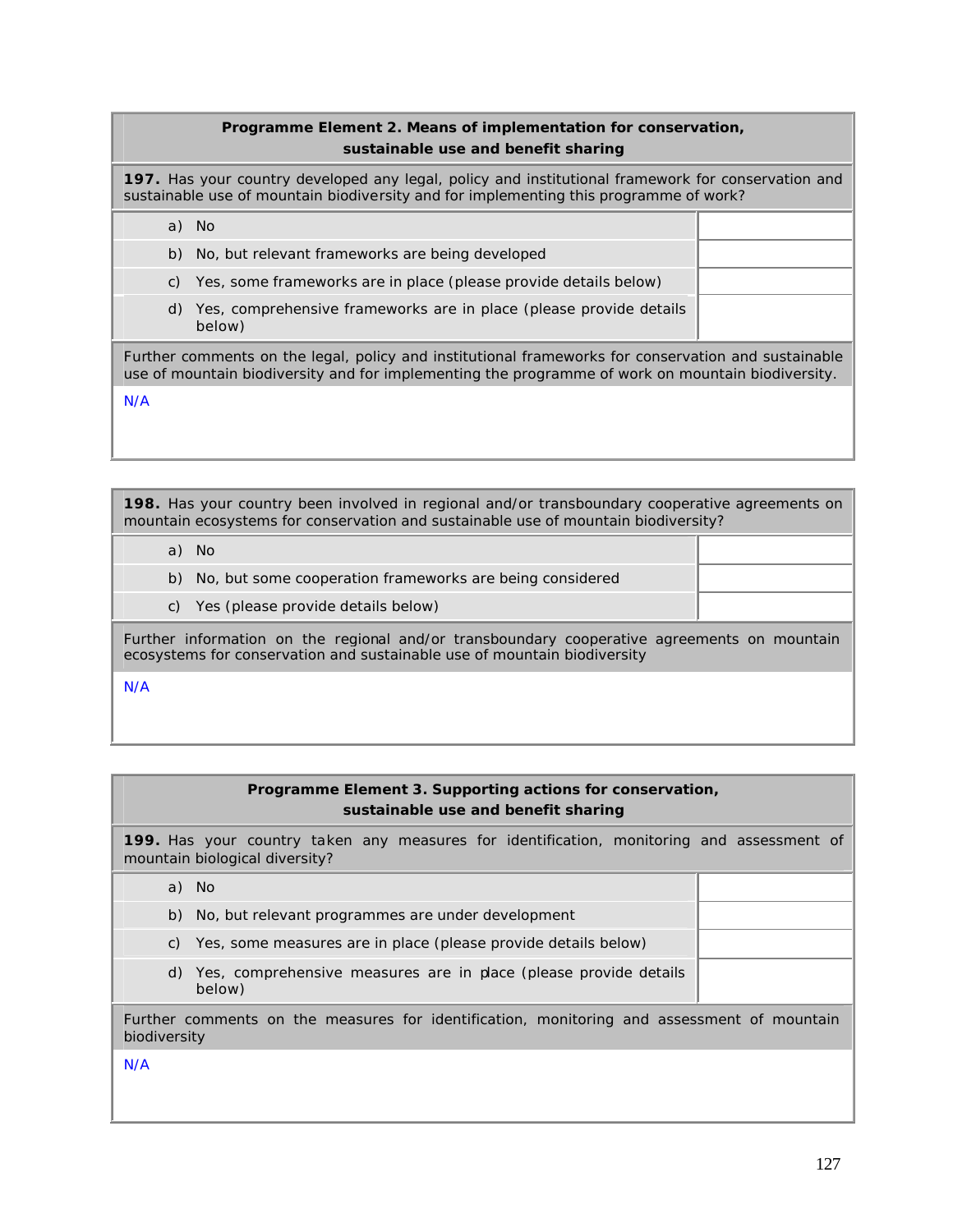**200.** Has your country taken any measures for improving research, technical and scientific cooperation and capacity building for conservation and sustainable use of mountain biodiversity?

|                                                                                                  | a)             | No.                                                                        |  |
|--------------------------------------------------------------------------------------------------|----------------|----------------------------------------------------------------------------|--|
|                                                                                                  | b)             | No, but relevant programmes are under development                          |  |
|                                                                                                  | $\mathsf{C}$ ) | Yes, some measures are in place (please provide details below)             |  |
|                                                                                                  | d)             | Yes, comprehensive measures are in place (please provide details<br>below) |  |
| urther comments on the measures for improving research, technical and scientific cooperation and |                |                                                                            |  |

Further comments on the measures for improving research, technical and scientific cooperation and capacity building for conservation and sustainable use of mountain biodiversity

N/A

| <b>201.</b> Has your country taken any measures to develop, promote, validate and transfer appropriate<br>technologies for the conservation of mountain ecosystems? |  |  |  |
|---------------------------------------------------------------------------------------------------------------------------------------------------------------------|--|--|--|
| a) No                                                                                                                                                               |  |  |  |
| No, but relevant programmes are under development<br>b)                                                                                                             |  |  |  |
| c) Yes, some measures are in place (please provide details below)                                                                                                   |  |  |  |
| Yes, comprehensive measures are in place (please provide details<br>d)<br>below)                                                                                    |  |  |  |
| Further comments on the measures to develop, promote, validate and transfer appropriate<br>technologies for the conservation of mountain ecosystems                 |  |  |  |
| N/A                                                                                                                                                                 |  |  |  |
|                                                                                                                                                                     |  |  |  |

## **Box LXXIII.**

Please elaborate below on the implementation of this programme of work and associated decisions specifically focusing on:

- a) outcomes and impacts of actions taken;
- b) contribution to the achievement of the goals of the Strategic Plan of the Convention;
- c) contribution to progress towards the 2010 target;
- d) progress in implementing national biodiversity strategies and action plans;
- e) contribution to the achievement of the Millennium Development Goals;
- f) constraints encountered in implementation.

**N/A**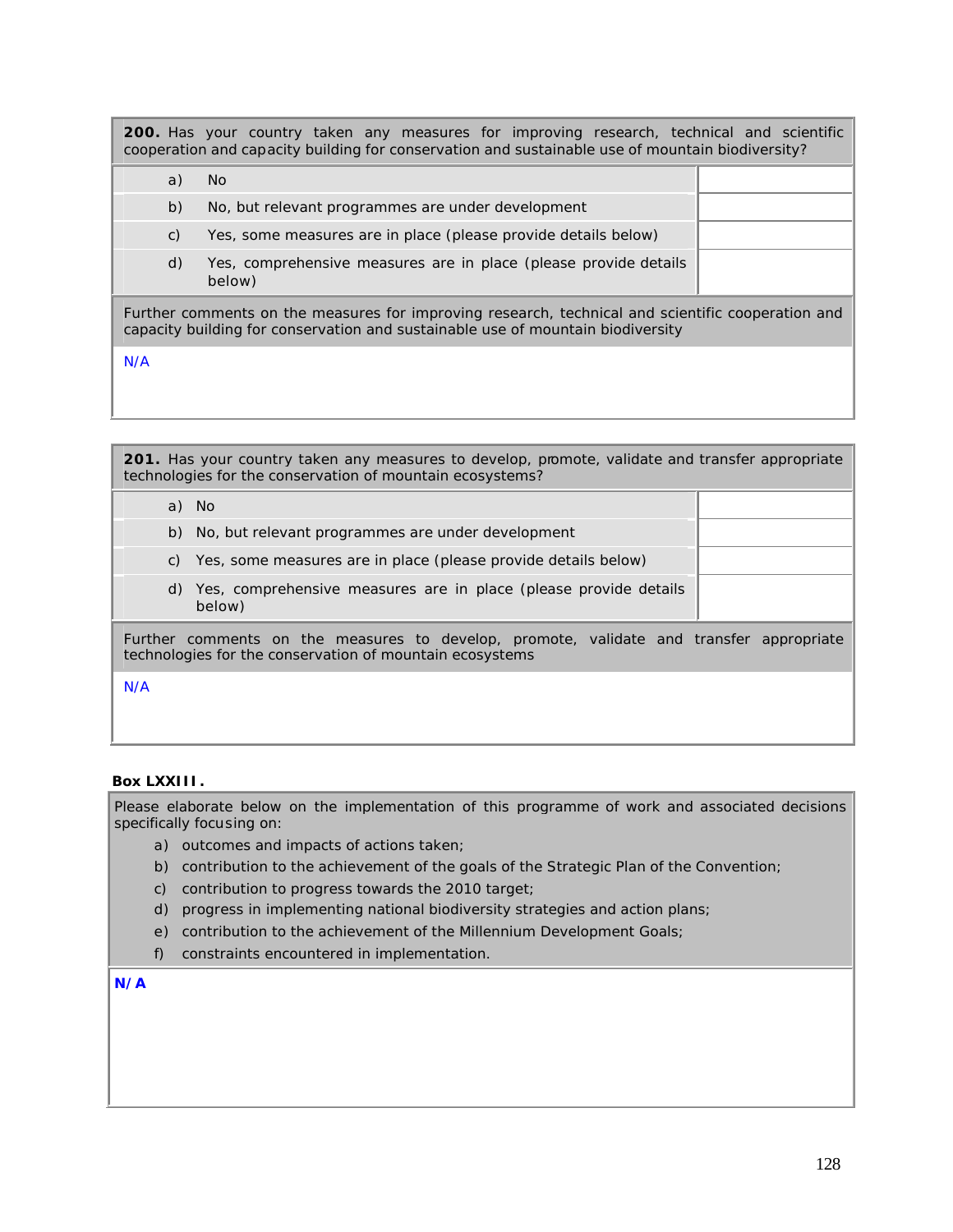# **E. OPERATIONS OF THE CONVENTION**

**202.** Has your country actively participated in subregional and regional activities in order to prepare for Convention meetings and enhance implementation of the Convention? (decision V/20) a) No b) Yes (please provide details below) and the set of the set of the set of the set of the set of the set of the  $X$ Further comments on the regional and subregional activities in which your country has been involved. Singapore participates in meetings of the ASEAN Working Group on Nature Conservation and Biodiversity (AWGNCB) and ASEAN Senior Officials on Environment (ASOEN), which prepare for, and report back on, national, regional and s ubregional activities related to CBD.

**203.** Is your country strengthening regional and subregional cooperation, enhancing integration and promoting synergies with relevant regional and subregional processes? (decision VI/27 B)

| No                                    |  |
|---------------------------------------|--|
| b) Yes (please provide details below) |  |
|                                       |  |

Further comments on regional and subregional cooperation and processes.

Singapore is committed to its role in ASEAN forums and welcomes the establishment of the ASEAN Centre for Biodiversity.

# *The following question (204) is for DEVELOPED COUNTRIES*

**204.** Is your country supporting the work of existing regional coordination mechanisms and the development of regional and subregional networks or processes? (decision VI/27 B)

| d) Yes, some cooperative activities ongoing (please provide details below)               |  |
|------------------------------------------------------------------------------------------|--|
| Yes, included in existing cooperation frameworks (please provide<br>C)<br>details below) |  |
| b) No, but programmes are under development                                              |  |
| a) No                                                                                    |  |

Further comments on support for the work of existing regional coordination mechanisms and the development of regional and subregional networks or processes.

| <b>205.</b> Is your country working with other Parties to strengthen the existing regional and subregional<br>mechanisms and initiatives for capacity-building? (decision VI/27 B) |  |  |  |
|------------------------------------------------------------------------------------------------------------------------------------------------------------------------------------|--|--|--|
| a) No                                                                                                                                                                              |  |  |  |
| b) Yes                                                                                                                                                                             |  |  |  |